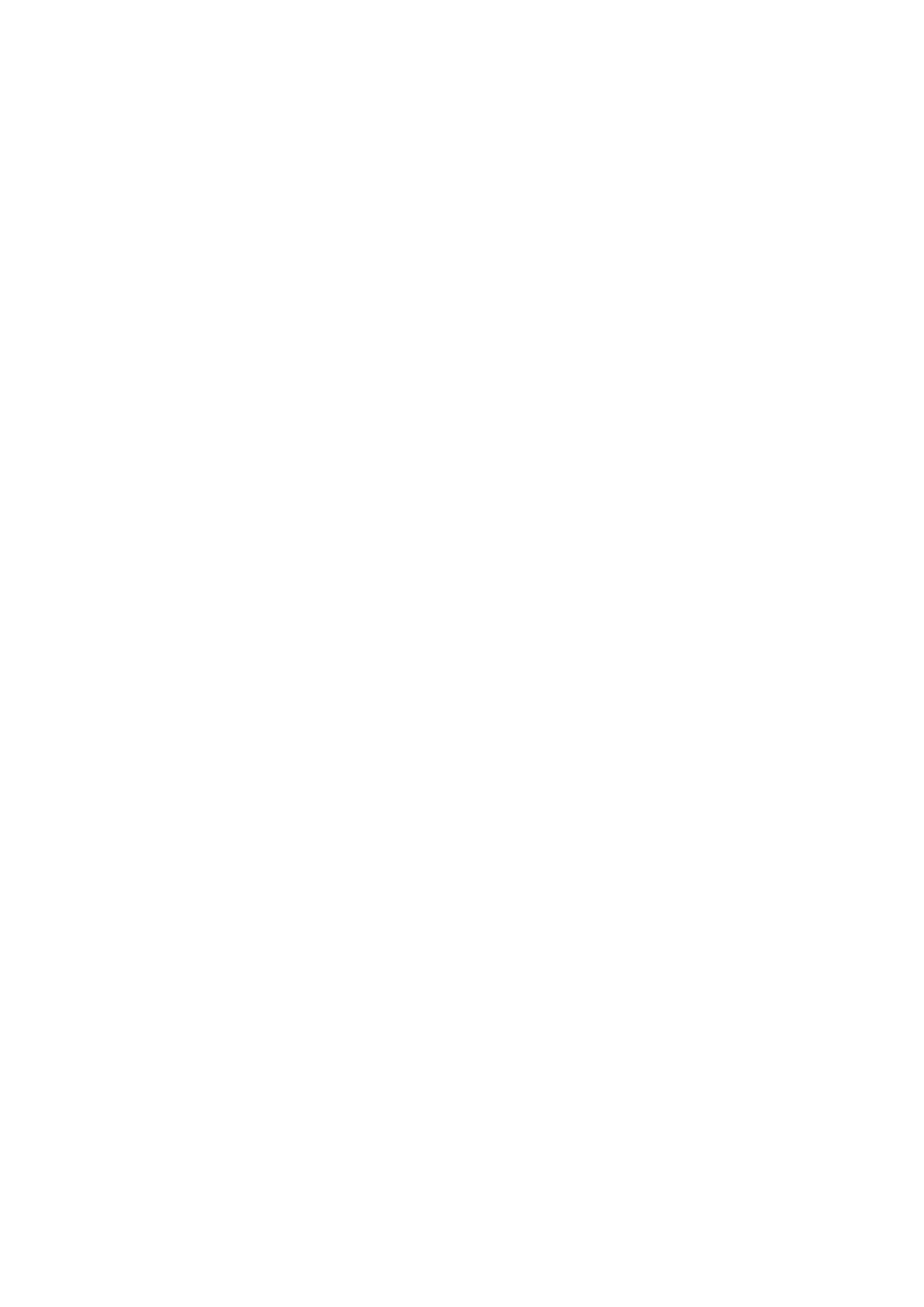# **Table of Contents**

The Annual Financial Statements contains the Statement of Accounts and additional accompanying statements.

The Statement of Accounts comprises the Statement of Accounting Policies, the Financial Statements (Movement in Reserves Statement, Comprehensive Income and Expenditure Statement, Balance Sheet and Cash Flow Statement) and the Notes to the Core Financial Statements. In addition the Statement of Accounts also includes the Firefighters' Pension Fund Account and Notes to the Firefighters' Pension Fund Accounts.

The Auditor's Report and the Explanatory Foreword are outside the scope of the Statement of Accounts. These parts of the Annual Financial Statements are also outside the scope of the responsible financial officer's true and fair certification.

| Independent Auditor's Report to Members of Buckinghamshire and Milton Keynes Fire Authority  14 |  |
|-------------------------------------------------------------------------------------------------|--|
|                                                                                                 |  |
|                                                                                                 |  |
|                                                                                                 |  |
|                                                                                                 |  |
|                                                                                                 |  |
|                                                                                                 |  |
|                                                                                                 |  |
|                                                                                                 |  |
|                                                                                                 |  |
|                                                                                                 |  |
|                                                                                                 |  |
|                                                                                                 |  |
|                                                                                                 |  |
|                                                                                                 |  |
|                                                                                                 |  |
|                                                                                                 |  |
|                                                                                                 |  |
|                                                                                                 |  |
|                                                                                                 |  |
|                                                                                                 |  |
|                                                                                                 |  |
|                                                                                                 |  |
|                                                                                                 |  |
|                                                                                                 |  |
|                                                                                                 |  |
|                                                                                                 |  |
|                                                                                                 |  |
|                                                                                                 |  |
|                                                                                                 |  |
|                                                                                                 |  |
|                                                                                                 |  |
|                                                                                                 |  |
|                                                                                                 |  |
|                                                                                                 |  |
|                                                                                                 |  |
|                                                                                                 |  |
|                                                                                                 |  |
|                                                                                                 |  |
|                                                                                                 |  |
|                                                                                                 |  |
|                                                                                                 |  |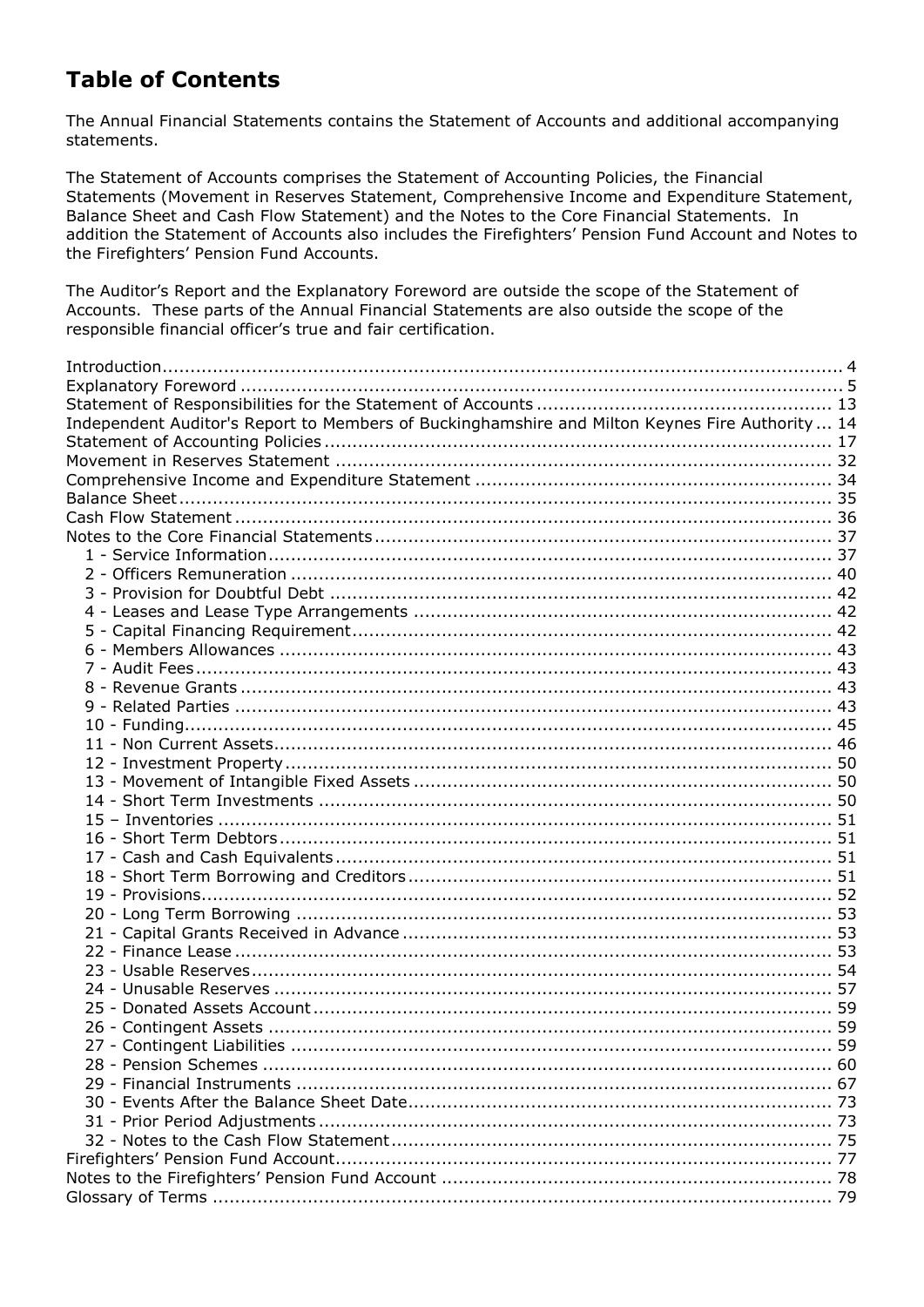# <span id="page-3-0"></span>**Introduction**

# **Welcome to our Annual Financial Statements**

This document sets out the financial activities of Buckinghamshire & Milton Keynes Fire Authority (the Authority) for the year ended 31 March 2014. It shows the financial detail of the services we have provided together with explanatory notes, the resources consumed and the financial position at the end of the year compared with the previous year.

These statements are prepared for the Authority as a single entity. The Authority does not form part of a wider reporting group.

Buckinghamshire Fire and Rescue Service is a relatively small fire authority with limited resources both financially and in terms of numbers of personnel, but is constantly seeking to improve its services to the public, its performance and the value for money it delivers to its tax payers.

The economic pressures facing the country and the difficult financial decisions taken are reflected in the pressures and decisions that are being made by the Authority. These are explained in further detail in the Explanatory Foreword. The Authority fully recognises that there is every likelihood that financial constraints will become tighter in the future and we are already planning for that eventuality. We are proactively working with our partners and the community to reduce the risks facing our communities.

Ernst and Young LLP reported in 2013 in its value for money conclusion that the Authority had "proper arrangements to secure economy, efficiency and effectiveness in its use of resources". They also recognised that the Authority "continues to be able to demonstrate that it is low cost and performing well against its own corporate priorities as well as comparatively against other fire authorities".

Further details about the Authority and of the progress made in achieving our aims and targets are set out in the Annual Report which is available on our website.

[http://www.bucksfire.gov.uk/BucksFire/Where+to+find+information/Our+priorities+and+how+we+](http://www.bucksfire.gov.uk/BucksFire/Where+to+find+information/Our+priorities+and+how+we+are+doing/) [are+doing/](http://www.bucksfire.gov.uk/BucksFire/Where+to+find+information/Our+priorities+and+how+we+are+doing/)

#### **Adrian Busby**

Chairman of Buckinghamshire & Milton Keynes Fire Authority

#### **David Skinner BA CPFA**

Director of Finance and Assets & Chief Finance Officer, Buckinghamshire & Milton Keynes Fire Authority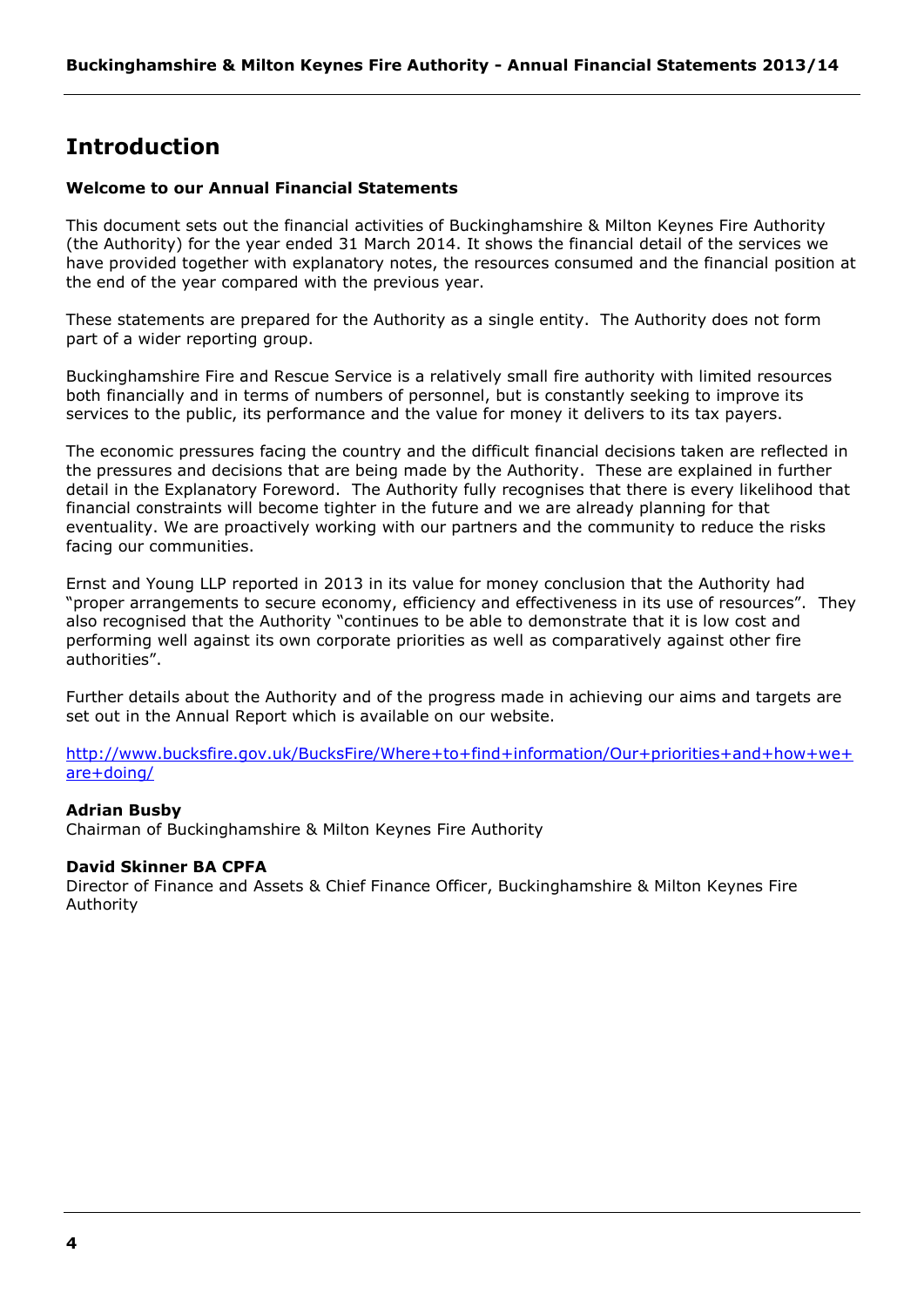# <span id="page-4-0"></span>**Explanatory Foreword**

In compiling these accounts we have followed the Chartered Institute of Public Finance and Accountancy's Code of Practice on Local Authority Accounting in the United Kingdom 2013/14: Based on International Financial Reporting Standards (the Code).

The accounts are drawn up in accordance with the accounting policies set out in detail in the Statement of Accounting Policies.

The responsibility for the proper administration of the Authority's financial affairs is vested in the statutory officer (referred to as the Section 112 Officer). This is the Director of Finance and Assets & Chief Finance Officer who is required by law to confirm that the Authority's system of internal controls can be relied upon to produce an accurate Statement of Accounts.

The Statement of Accounts contains four main statements. Each of the four main statements is accompanied by supplementary notes providing additional detail to figures presented. The four main statements are:

- Movement in Reserves Statement this statement shows the changes in the financial resources over the year. The total usable reserves held as at 31 March 2014 was £12.771m (as at 31 March 2013 was £12.062m);
- Comprehensive Income and Expenditure Statement this statement shows the gains and losses that contributed towards the changes in resources shown in the Movement in Reserves Statement. The deficit on the provision of services for 2013/14 was £10.509m (2012/13 was a deficit of £11.680m);
- Balance Sheet this statement shows how the resources available are held in the form of assets and liabilities. The net assets figure is balanced by the Total Reserves figure (see also Movement in Reserves Statement); and
- Cash Flow Statement this statement shows how the movement in resources has been reflected in cash flows. The starting point for this statement is the net surplus/deficit on the provision of services (see also Comprehensive Income and Expenditure Statement). The net decrease in cash and cash equivalents during the year was £12.954m (net increase of £2.447m in 2012/13). Please refer to Notes 14 and 17 for details of the movement.

These four statements are supported by notes to the accounts, which provide supplementary information to aid the understanding of these statements.

The Statement of Accounts also contains information regarding the Firefighters' Pension Fund Account.

# **Service Expenditure**

The budget for 2013/14 was set at a full Authority meeting in February 2013, figures were based on the final financial settlement announced by Central Government earlier that month. It was agreed that there would be no increase in the level of Council Tax and a grant of £177k was received in lieu. The levy for a council tax band D property to cover the services provided remained at £59.13.

The remainder of total expenditure was funded through Central Government Grants, National Non-Domestic Rates (NNDR) redistribution and income for the recovery of costs from other agencies including grants for specific responsibilities such as Urban Search and Rescue Operations (USAR/New Dimensions). The Authority's council tax for a band D property is in the lowest quartile for fire authorities in the country.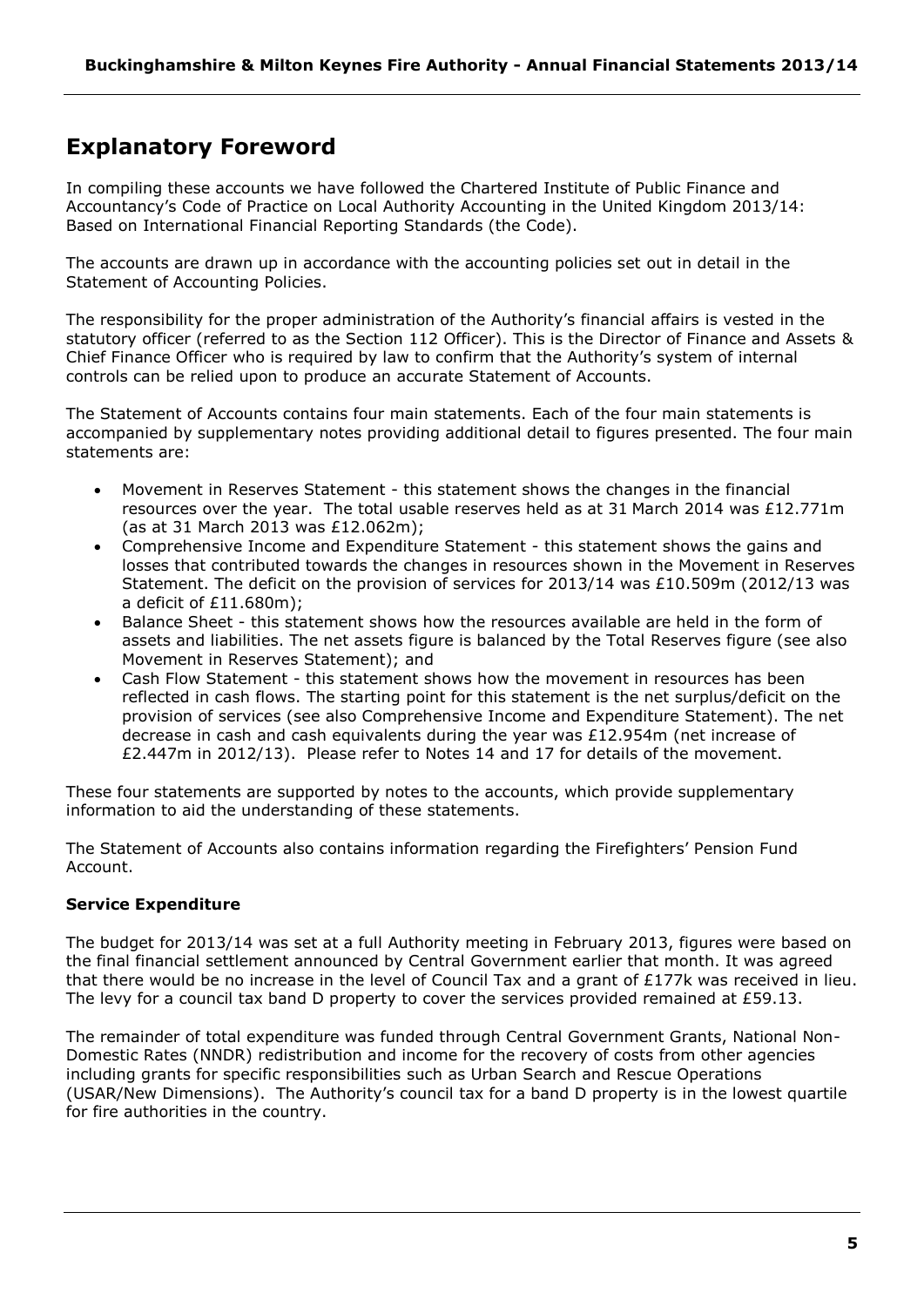The budget proposed for 2013/14 was a financial estimation based upon the priorities set as part of our Integrated Risk Management Planning process. The employee costs took account of the continued work plan to make efficiencies year on year under our "Moving Forward Agenda" whilst still ensuring resources were sufficient and in the right place with no reduction in our response capability.

Specific items taken into account in setting the budget for 2013/14 included inflation and the increasing revenue cost for the capital programme. Amounts were also set aside as contingency to cover protected pay and other costs associated with the moving forward agenda, also unknowns such as a national fire-fighters pay award. During the budget setting process, savings and growth bid packages were submitted to challenge and authorisation by Members.

We fund our capital programme through a mixture of government grant and revenue funding. For 2013/14, we limited the programme to the value of the grant received so as to avoid the cost of new borrowing impacting on the revenue budget. The programme was targeted therefore, to fund only the essential refurbishment of our fire stations, the replacement of fire specialist equipment and our investment in new technology. We also continued our programme of installing smoke alarms in the homes of the most vulnerable people within our community.

# **Income and Expenditure 2013/14**

The following table shows revenue expenditure and income against the budget for 2013/14 as a whole:

| <b>2012/13 Restated</b> |               |                                                            | 2013/14       |               |
|-------------------------|---------------|------------------------------------------------------------|---------------|---------------|
| Actual                  | <b>Budget</b> |                                                            | <b>Actual</b> | <b>Budget</b> |
| £000                    | £000          |                                                            | £000          | £000          |
| 23,549                  | 23,560        | Employees                                                  | 22,402        | 23,243        |
| 1,732                   | 1,732         | Premises                                                   | 1,844         | 1,783         |
| 983                     | 1,285         | Transport                                                  | 866           | 1,107         |
| 1,735                   | 2,303         | <b>Running Costs</b>                                       | 2,258         | 2,959         |
| 254                     | 288           | Agency Payments                                            | 237           | 316           |
| 1,848                   | 1,916         | Capital Charges                                            | 1,651         | 1,730         |
|                         |               | Local Government Pension Scheme Liability<br>Restructuring | 1,900         |               |
| 30,101                  | 31,084        | <b>Expenditure</b>                                         | 31,158        | 31,138        |
| (1, 172)                | (1, 172)      | Capital Grants Received                                    | (1, 191)      | (1, 191)      |
| (962)                   | (1,449)       | Other Income                                               | (1, 302)      | (1, 397)      |
| 27,967                  | 28,463        | <b>Net Expenditure</b>                                     | 28,665        | 28,550        |
| (17, 832)               | (17, 842)     | Council Tax                                                | (16, 639)     | (16, 393)     |
| (1, 177)                | (1, 177)      | Revenue Support Grant                                      | (6,978)       | (6,934)       |
| (1, 161)                | (1, 179)      | <b>General Grants</b>                                      | (1,220)       | (1, 166)      |
| (10, 252)               | (10, 252)     | Non-domestic rates redistribution                          | (4, 531)      | (4, 495)      |
| 2,455                   | 1,987         | Contribution to/(from) Reserves                            | 703           | 438           |
| (27, 967)               | (28, 463)     | <b>Income</b>                                              | (28, 665)     | (28, 550)     |
|                         |               | <b>Total (Under)/Overspend</b>                             |               |               |

The funding shown is higher than the budget due to the statutory year-end Council Tax adjustment and a number of small additional grants received in year.

Additional information regarding the year's performance and future direction can be found in our Annual Report and Public Safety Plan:

[http://www.bucksfire.gov.uk/BucksFire/Where+to+find+information/Our+priorities+and+how+we+](http://www.bucksfire.gov.uk/BucksFire/Where+to+find+information/Our+priorities+and+how+we+are+doing/) [are+doing/](http://www.bucksfire.gov.uk/BucksFire/Where+to+find+information/Our+priorities+and+how+we+are+doing/)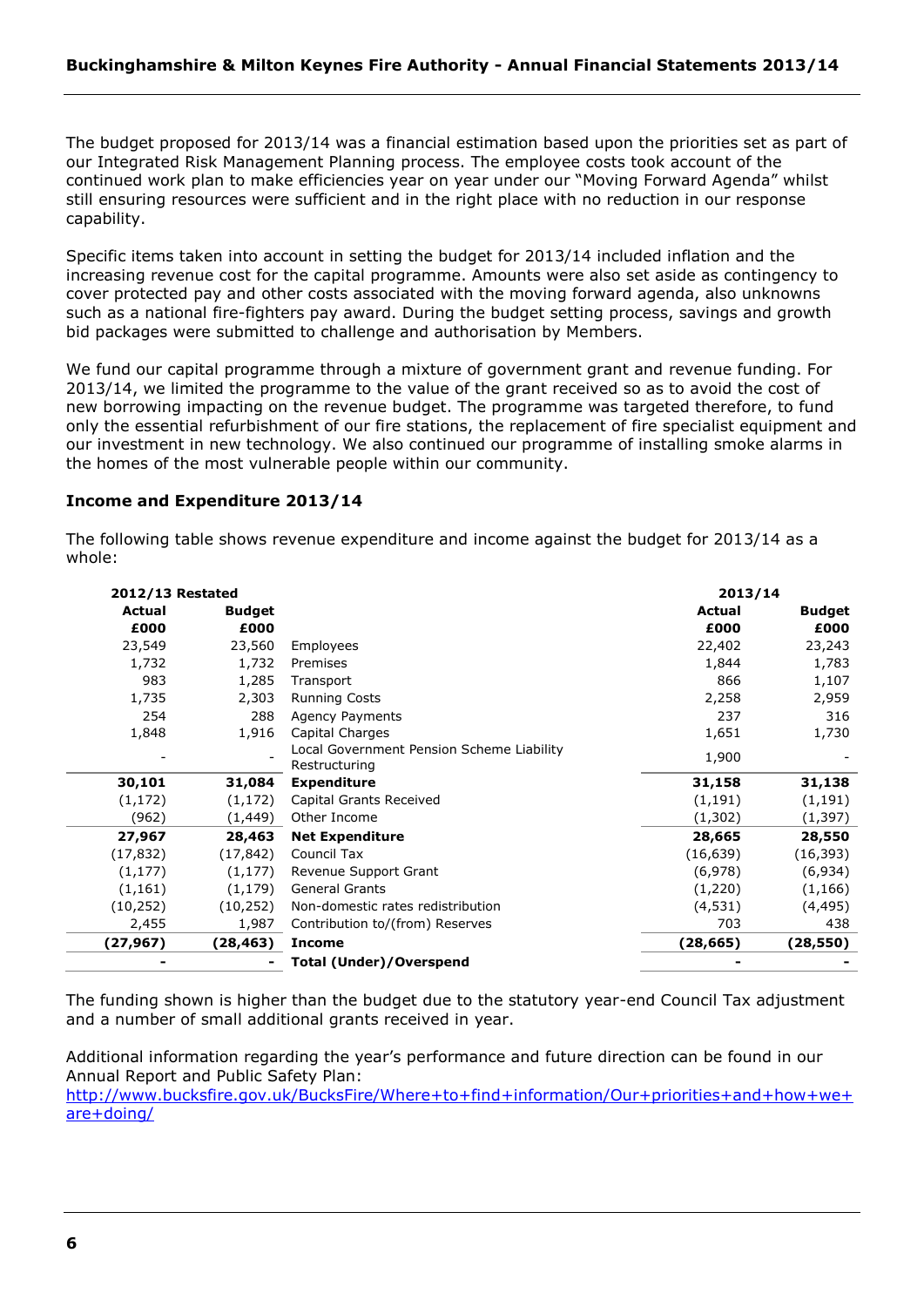# Breakdown of Expenditure 2013/14



# Breakdown of Income 2013/14

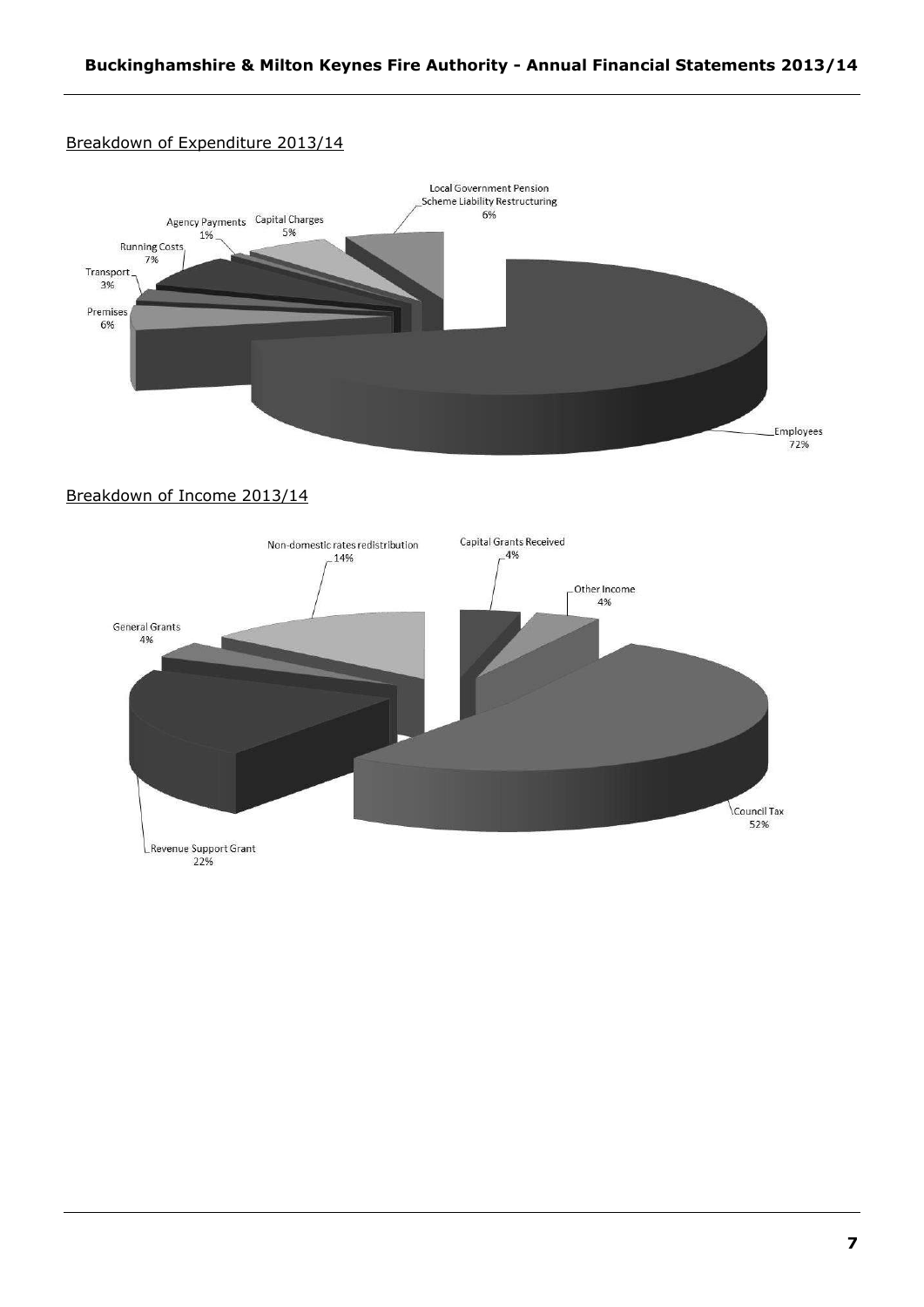During 2013/14 gross expenditure was £31,158m and gross income was £31.861m. After contributions to/from reserves there was a net income of £0.703m.

The net surplus for the year 2013/14 was due to a number of factors:

- More efficient and effective ways of working at the driving school, training unit and operational training
- Staffing levels were below the budgeted establishment in a number of areas
- The over-achievement of interest earned on cash balances

Surpluses realised as and when they have arisen throughout the year have been set aside into earmarked reserves in preparation for future economic pressures. Further details of these can be found in Note 23.

#### **Movement in Reserves**

The breakeven position is inclusive of transfers to/from reserves. Excluding these movements would show an underspend of £0.703m. The treatment of this underspend is shown in the table below:

|                                                          | £000    |
|----------------------------------------------------------|---------|
| Revenue outturn before contributions to reserves         | (703)   |
| Required Transfers to/(from) Reserves                    |         |
| Other Capital Grants Unapplied (c/fwd)                   | 251     |
| <b>Sub Total - Budgeted Contributions to Reserves</b>    | 251     |
| Transfers to/(from) Reserves                             |         |
| Invest to Save Reserve                                   | 13      |
| Moving Forward Reserve                                   | (1,083) |
| Asset Management Reserve                                 | (124)   |
| Redundancy and Early Retirement Reserve                  | 169     |
| Vehicle Reserve                                          | 18      |
| <b>Funding Pressures Reserve</b>                         | (817)   |
| Control Room Reserve (Revenue)                           | 676     |
| Revenue Contribution to Capital                          | 1,600   |
| <b>Sub Total - Additional Contributions to Reserves</b>  | 452     |
| Net Charge to the General Fund Balance (General Reserve) |         |

Reserve balances and a description the purpose of each reserve can be seen in Note 23.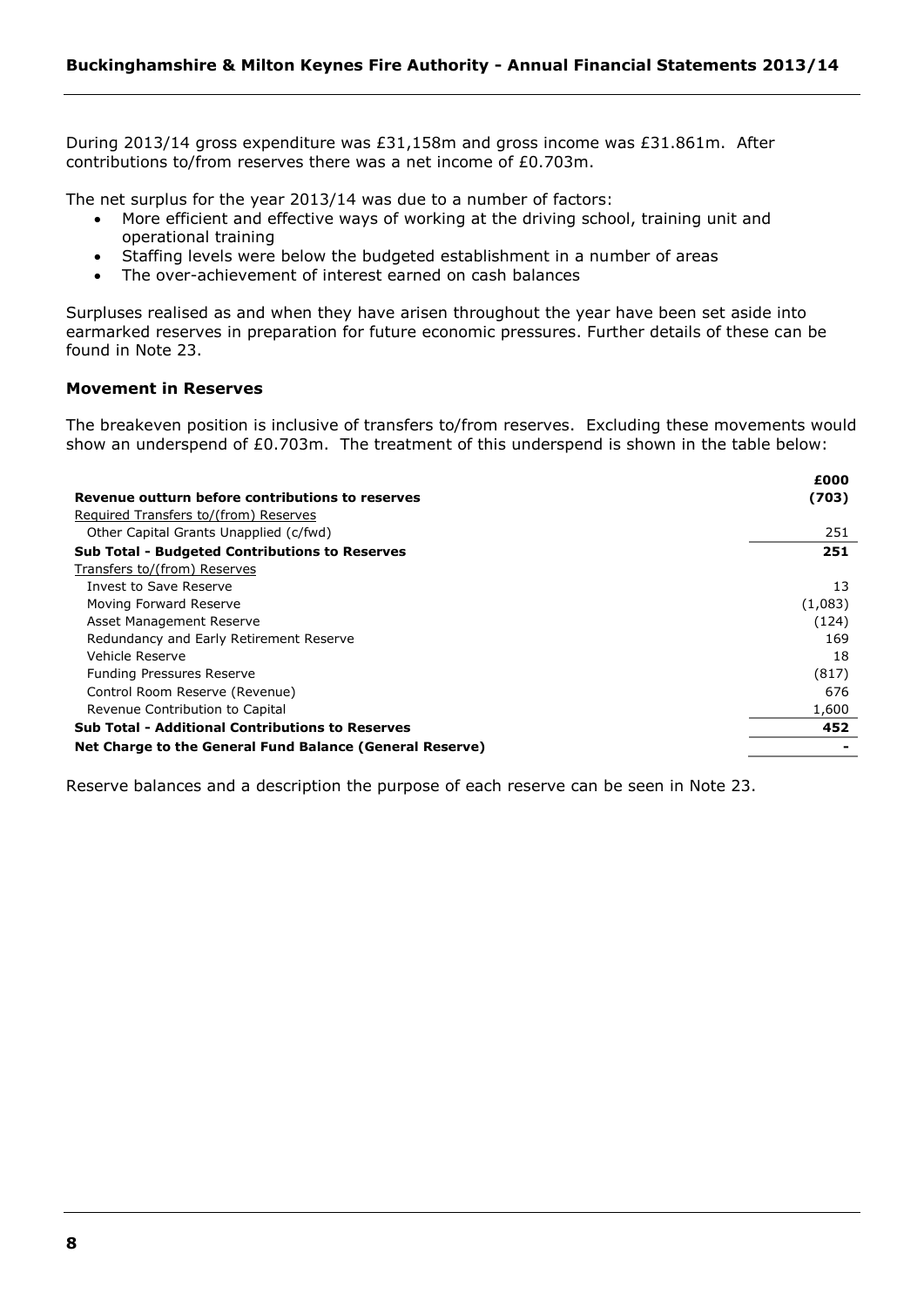The Comprehensive Income and Expenditure Statement shows the Authority's actual financial performance for the year, measured in terms of the resources consumed and generated over the last 12 months.

The Authority is required to raise council tax on a different accounting basis to that of the CIES, the main differences being:

- Capital investment is accounted for as it is financed, rather than when the fixed assets are consumed.
- Retirement benefits are charged as amounts become payable to pension funds and pensioners, rather than as future benefits are earned.

A reconciliation from council tax funded expenditure to the deficit for the year on the Comprehensive Income and Expenditure Statement is shown in the table below:

|                                                                                      | £000   |
|--------------------------------------------------------------------------------------|--------|
| <b>Council Tax Net Expenditure (Surplus)/Deficit</b>                                 |        |
| Employees                                                                            |        |
| IAS 19 Pension Charges                                                               | 10,318 |
| Employee Absence Account                                                             | (23)   |
| Capital Charges                                                                      |        |
| Depreciation                                                                         | 2,022  |
| Impairment                                                                           | 113    |
| Minimum Revenue Provision                                                            | (335)  |
| Capital Receipts                                                                     |        |
| Income                                                                               |        |
| Capital Grant                                                                        | (939)  |
| <b>Statutory Precept Adjustment</b>                                                  | 56     |
| <b>Other Adjustments</b>                                                             |        |
| Transfers to/from Reserves                                                           | (703)  |
| (Surplus)/Deficit for the year on the Comprehensive Income and Expenditure Statement | 10,509 |

The General Fund Balance compares the Authority's spending against the council tax that it raised for the year and other income received, taking into account the use of reserves built up in the past and contributions to reserves earmarked for future expenditure.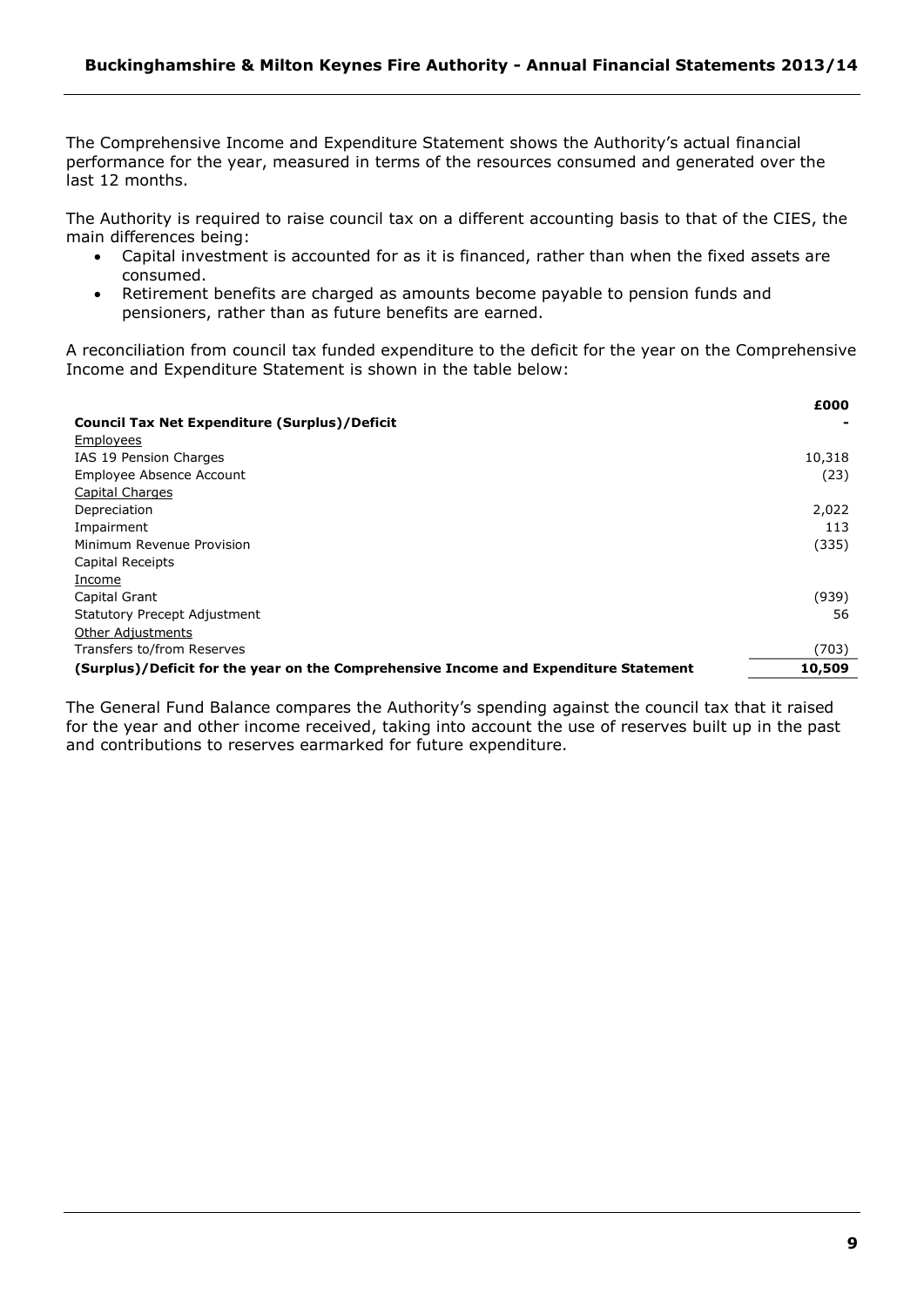# **The Capital Account Summary**

Capital expenditure is not shown in the Comprehensive Income and Expenditure Statement but is budgeted for and reported separately.

The approved capital expenditure budget for 2013/14 was £4.002m (including £1.085m relating to schemes brought forward from 2012/13). A total of £0.938m was spent on capital schemes and equipment as follows:

| <b>Land and Buildings</b> | <b>Plant, Vehicles and</b><br><b>Equipment</b> | <b>Assets Under</b><br><b>Construction</b> | <b>Intangible Assets</b> | Total |
|---------------------------|------------------------------------------------|--------------------------------------------|--------------------------|-------|
| £000                      | £000                                           | £000                                       | £000                     | £000  |
| 278                       | 567                                            |                                            | 43                       | 939   |

Further detail of the expenditure is shown in Note 11.

The largest proportion of capital expenditure during the year was on equipment. This covered a large number of items of operational equipment. The £0.278m spent on land and buildings relates to enhancements and major refurbishments at a number of fire stations.

During 2013/14, £0.051m was spent on capital schemes that were not completed as at 31 March 2014. This relates to an ICT project still in progress at the end of the year.

The Authority received  $£1.190m$  of capital grant from central government to help fund the capital programme. The Authority's loans are borrowed from the Public Works Loan Board (PWLB) and during 2013/14 no new loans were taken out. The Authority's total borrowing for capital purposes stands at £8.265m with loan repayments spread over the years 2016-2056.

#### **Significant Transactions**

Restructuring of the Local Government Pension Scheme Liability

The Authority currently makes employers contributions to the Local Government Pension Scheme. These contributions are paid each month as a fixed percentage of pensionable remuneration. The total contribution rate required from 2014/15 is 19.9%. Part of this contribution relates to the current individual employee (13.3%) and the balance (6.6%) is paid to cover the cost of the deficit based on the initial results of the latest Actuarial Valuation (March 2013).

During 2013/14 the Authority paid £1.900m in order to reduce the deficit down to zero (meaning that the employer contribution rate from 2014/15 would reduce to 13.3%). This resulted in ongoing revenue savings of £0.228m for 2014/15, and this figure will rise in future years. The average repayment over the nine year deficit recovery period would have been  $£0.274$ m per annum. This means that the interest cost over the nine year period saved by paying the deficit up-front is approximately £0.550m.

The £1.900m payment is disclosed separately with the Net Cost of Services in the Comprehensive Income and Expenditure Statement. The payment was funded by a transfer of £1.083m from the Moving Forward Reserve and £0.817m from the Funding Pressures Reserve (see Note 23).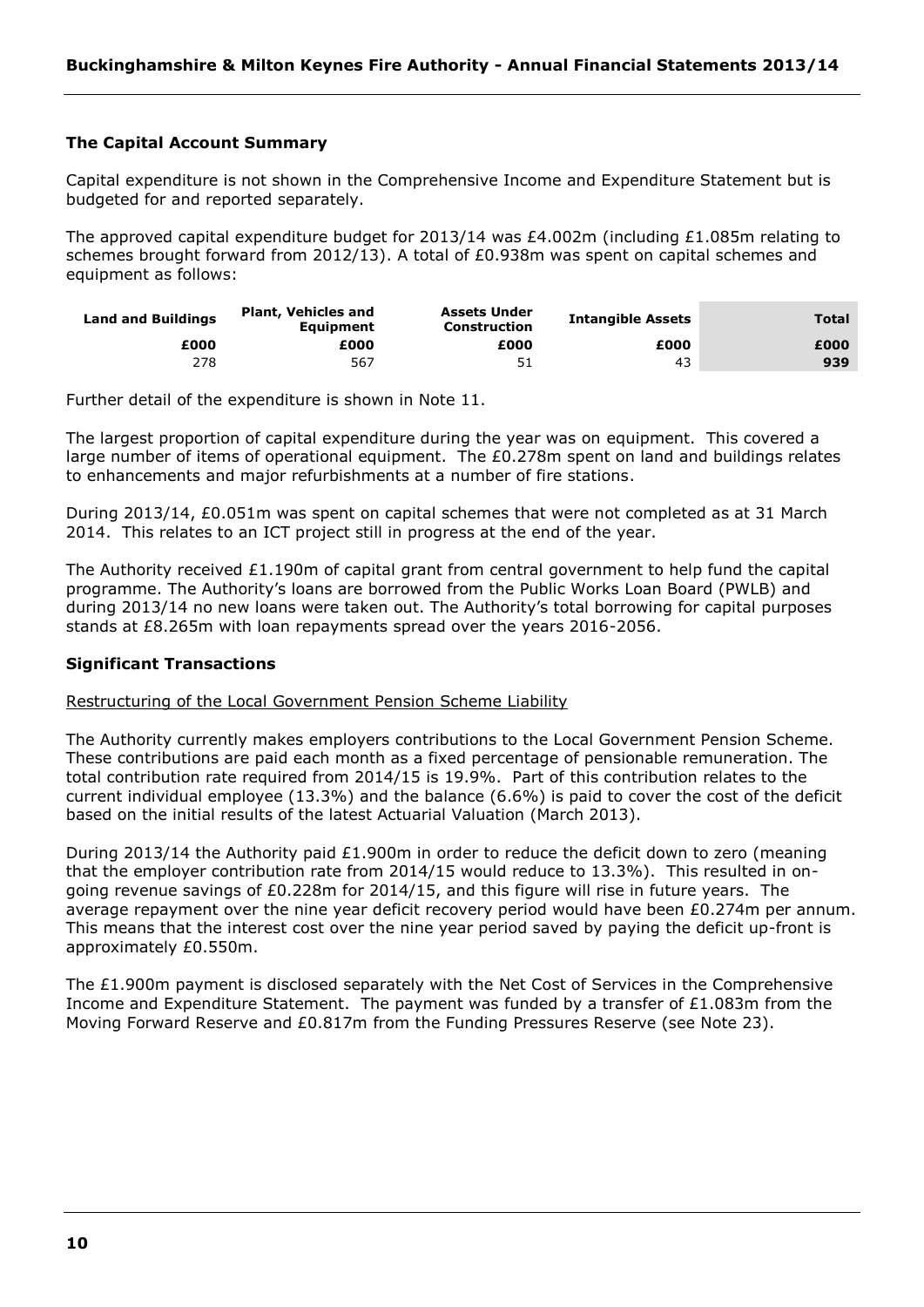# **Reserves Balances**

The level of reserves held by the Authority as at 31 March 2014 are shown in the table below:

| 31 March<br>2013 |                                                     | 31 March<br>2014<br>£000 |
|------------------|-----------------------------------------------------|--------------------------|
| £000<br>(3,700)  | General Fund Balance                                | (3,700)                  |
| (3,700)          | <b>Sub Total Non Earmarked General Fund Balance</b> | (3,700)                  |
| (150)            | Fire Control Reserve                                | (150)                    |
| (500)            | Invest to Save Reserve                              | (513)                    |
| (1,083)          | Moving Forward Reserve                              |                          |
| (1,000)          | New Dimensions Reserve                              | (1,000)                  |
| (124)            | Asset Management Reserve                            |                          |
| (180)            | Redundancy and Early Retirement Reserve             | (349)                    |
|                  | New Burdens Reserve                                 |                          |
| (51)             | Vehicle Reserve                                     | (69)                     |
| (2,000)          | <b>Funding Pressures Reserve</b>                    | (1, 183)                 |
| (684)            | Control Room Reserve (Revenue)                      | (1,360)                  |
| (650)            | <b>RDS Pension Contributions Reserve</b>            | (650)                    |
| (300)            | Continuing Projects Reserve                         | (300)                    |
| (6, 722)         | <b>Sub Total Earmarked Reserves - Revenue</b>       | (5, 574)                 |
| (40)             | Usable Capital Receipts Reserve                     | (46)                     |
| (800)            | Control Room Capital Grant Unapplied                | (800)                    |
| (51)             | Other Capital Grants Unapplied                      | (302)                    |
| (749)            | Revenue Contribution to Capital                     | (2, 349)                 |
| (1,640)          | <b>Sub Total Earmarked Reserves - Capital</b>       | (3,497)                  |
| (12,062)         | <b>Total Usable Reserves</b>                        | (12,771)                 |

Further information on these reserves is set out in Note 23.

#### **Contingent Liabilities**

At 31 March 2014, the Authority had two contingent liabilities:

- The Authority is still awaiting the formal notification of the outcome of a case involving Retained Duty System (RDS) firefighters. The Authority could potentially be liable to pay backdated employer contributions relating to RDS pensions. If the Authority is liable, the amount to be paid would then be dependent on the number of firefighters who decide to backdate their employee contributions. Not enough certainty around the outcome exists at this moment in time for a provision to be required. The Authority created a reserve of £650k in 2011/12 to provide for potential future costs that may be incurred.
- The Authority is awaiting formal notification as to whether or not it will be charged interest in relation to the pension top-up grant that was over-claimed between April 2007 and March 2014. No amount has been recognised in the accounts due to the uncertainty as to whether interest will be applied, and if so, the rate applicable.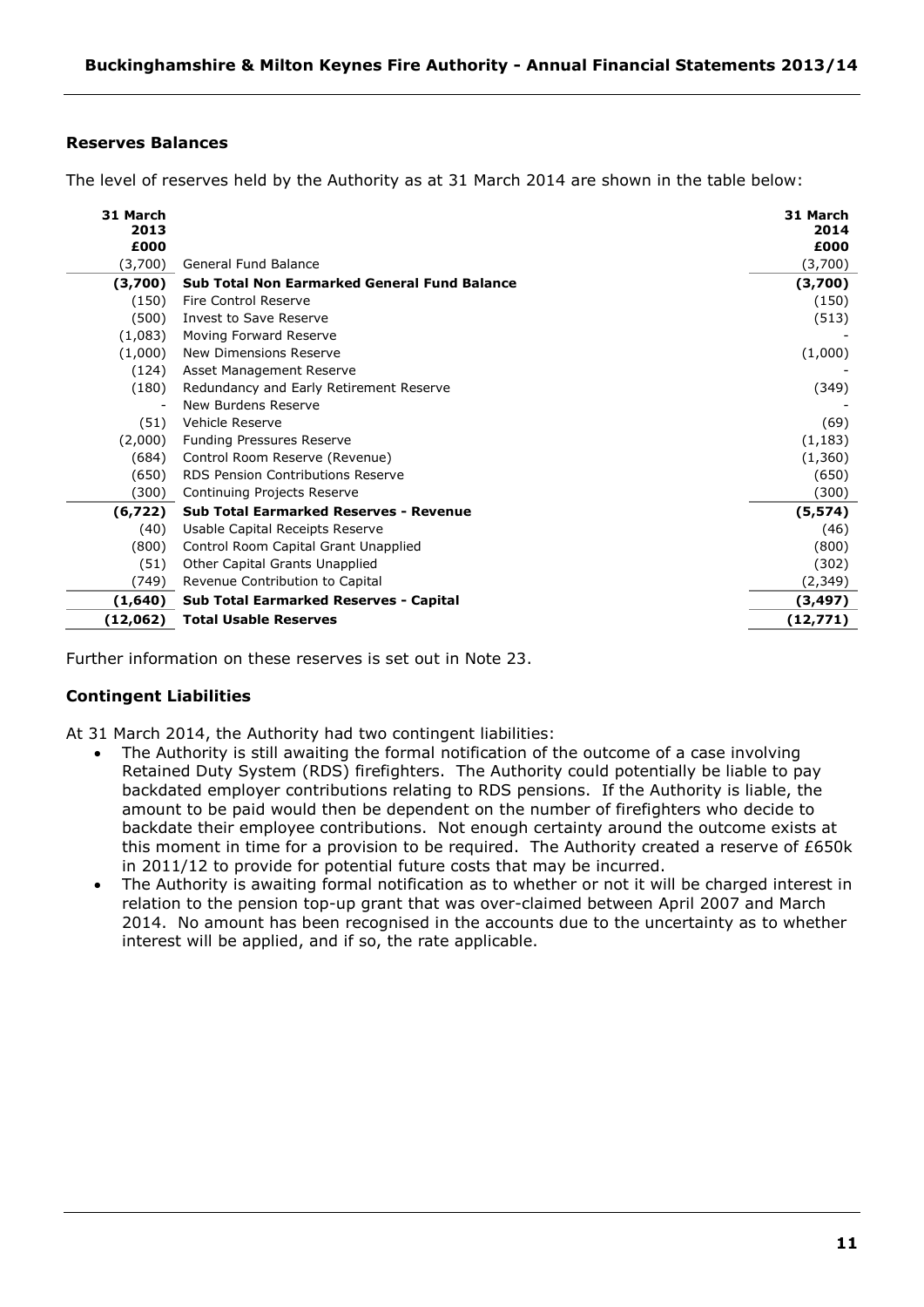# **Pension Fund Liability**

The accounting treatment for pensions follows International Accounting Standard 19 (IAS19), the purpose of which is to ensure that organisations' accounts reflect the net position of their pension funds and account for the liability to pay accumulated employee benefits in the future. In 2013/14, the Authority's share of the three Pension Fund's net liabilities increased by £20.206m to £217.632m (for 2012/13 the net liability was £197.426m).

Effectively, the Pension Funds are in deficit by £217.632m compared with what is needed to pay the pensions of current scheme members, and the effect is to reduce the overall net worth of the Authority by that amount. However, statutory arrangements for the funding of the deficit, whereby the deficit will be made good by employer contributions over the remaining working life of employees as assessed by the scheme's actuaries, mean that the financial position of the Authority remains healthy. The actuary for the Local Government Pension Scheme is Barnett Waddingham and the actuary for both firefighters schemes are the Government Actuary's Department (GAD).

#### **Treasury Management**

Up until 31 March 2013, Buckinghamshire County Council (BCC) provided the day to day operation of the Authority's treasury management function under a Service Level Agreement (SLA). This included the management of the Authority's cash flows, its banking, money market and capital market transactions.

As of 1 April 2013, the Authority ceased the Treasury Management SLA with BCC and brought all treasury services in-house. This has enabled the Authority to achieve a higher investment yield, with minimal impact on security and liquidity.

The Authority has outstanding PWLB Loans at 31 March 2014 of £8.265m.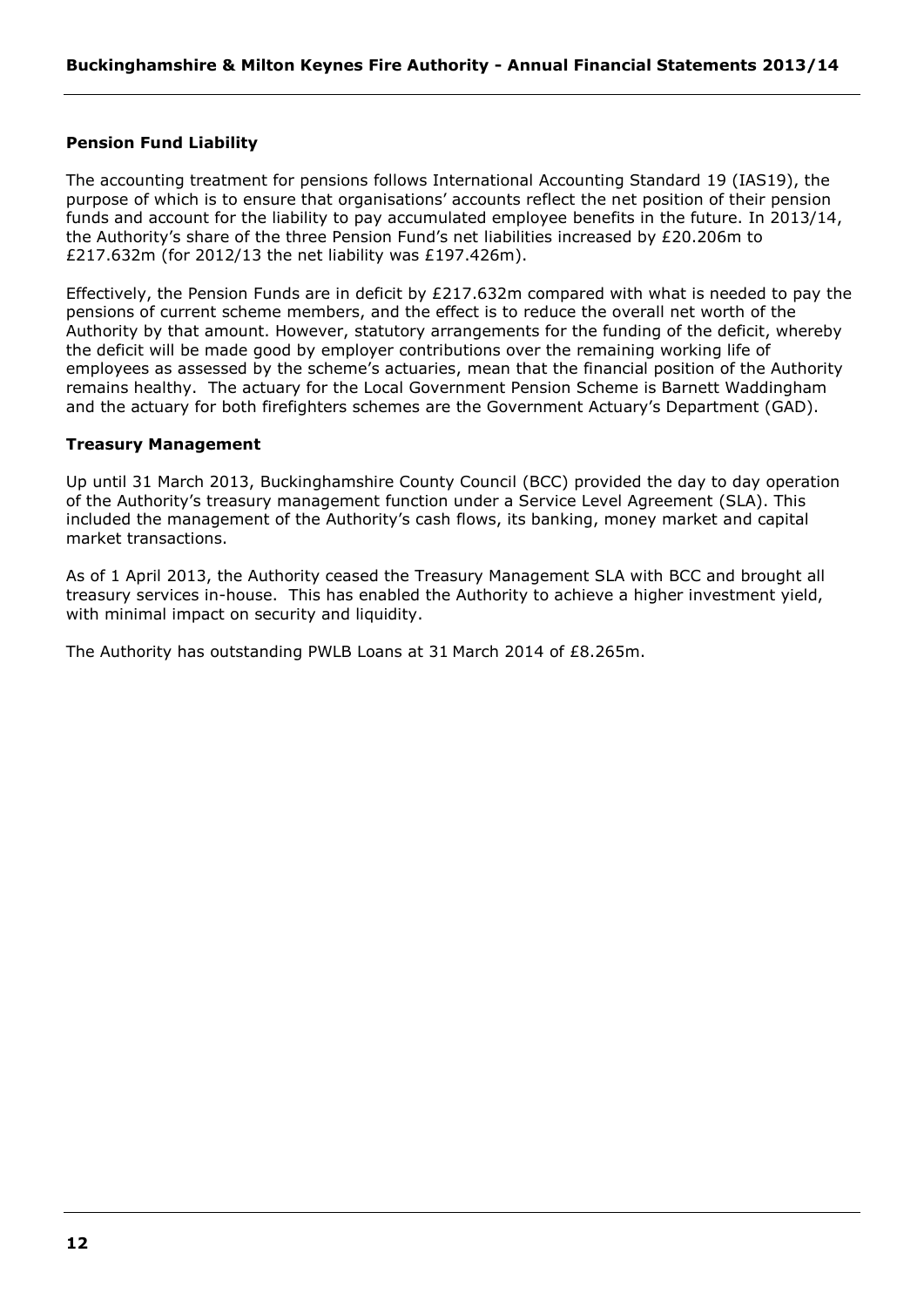# <span id="page-12-0"></span>**Statement of Responsibilities for the Statement of Accounts**

# **The Authority's Responsibilities**

The Authority is required to:

- Make arrangements for the proper administration of its financial affairs and to secure that one of its officers has the responsibility for the administration of those affairs. In this Authority, that officer is the Director of Finance and Assets & Chief Finance Officer;
- Manage its affairs to secure economic, efficient and effective use of resources and safeguard its assets; and
- Approve the Statement of Accounts.

# **The Responsibilities of the Director of Finance and Assets**

The Director of Finance and Assets & Chief Finance Officer is responsible for the preparation of the Authority's Statement of Accounts, in accordance with proper practices as set out in the CIPFA / LASAAC Code of Practice on Local Authority Accounting in the United Kingdom (the Code).

In preparing this Statement of Accounts, the Director of Finance and Assets & Chief Finance Officer has:

- selected suitable accounting policies and then applied them consistently;
- made judgements and estimates that were reasonable and prudent; and
- complied with the Code.

The Director of Finance and Assets & Chief Finance Officer has also:

- kept proper accounting records which were up to date; and
- taken reasonable steps for the prevention and detection of fraud and other irregularities.

# **Certificate of the Director of Finance and Assets**

I hereby certify that this Statement of Accounts presents a true and fair view of the financial position of the Authority as at 31 March 2014 and its income and expenditure for the financial year 2013/14.

David Skinner BA CPFA Director of Finance and Assets & Chief Finance Officer, Buckinghamshire & Milton Keynes Fire Authority

Date:

 $22/10/16$ 

# **Approval of the Statement of Accounts**

I hereby confirm that this Statement of Accounts has been approved by the Combined Fire Authority at its meeting held on 22 October 2014

Adrian Busb

Chairman/Buckinghamshire & Milton Keynes Fire Authority's Audit Committee

Date:  $22/10/14$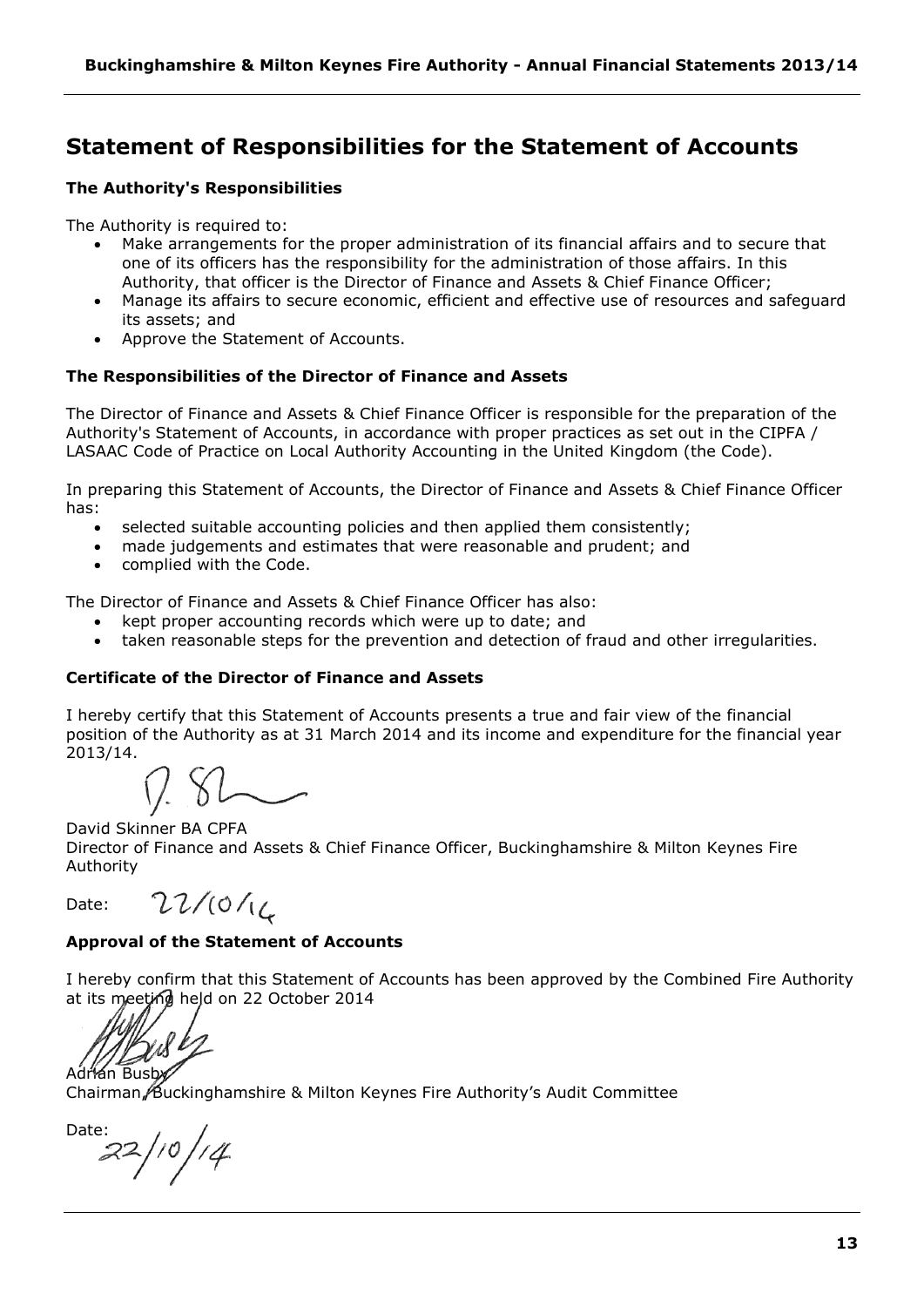# <span id="page-13-0"></span>**Independent Auditor's Report to Members of Buckinghamshire and Milton Keynes Fire Authority**

# **Opinion on the Authority financial statements**

We have audited the financial statements of Buckinghamshire and Milton Keynes Fire Authority for the year ended 31 March 2014 under the Audit Commission Act 1998. The financial statements comprise the Movement in Reserves Statement, the Comprehensive Income and Expenditure Statement, the Balance Sheet, the Cash Flow Statement and the related notes 1 to 32, the Statement of Accounting Policies and include the firefighters' pension fund financial statements comprising the Fund Account, the Net Assets Statement and the related notes 1 to 5. The financial reporting framework that has been applied in their preparation is applicable law and the CIPFAS/LASAAC Code of Practice on Local Authority Accounting in the United Kingdom 2013/14.

This report is made solely to the members of Buckinghamshire and Milton Keynes Fire Authority, as a body, in accordance with Part II of the Audit Commission Act 1998 and for no other purpose, as set out in paragraph 48 of the Statement of Responsibilities of Auditors and Audited Bodies published by the Audit Commission in March 2010. To the fullest extent permitted by law, we do not accept or assume responsibility to anyone other than the authority and the authority's members as a body, for our audit work, for this report, or for the opinions we have formed.

# **Respective responsibilities of the Director of Finance and Assets & Chief Finance Officer and auditor**

As explained more fully in the Statement of the Responsibilities for the Statement of Accounts set out on page 13, the Director of Finance and Assets & Chief Finance Officer is responsible for the preparation of the Authority's financial statements in accordance with proper practices as set out in the CIPFA/LASAAC Code of Practice on Local Authority Accounting in the United Kingdom, and for being satisfied that they give a true and fair view. Our responsibility is to audit and express an opinion on the financial statements in accordance with applicable law and International Standards on Auditing (UK and Ireland). Those standards require us to comply with the Auditing Practices Board's Ethical Standards for Auditors.

# **Scope of the audit of the financial statements**

An audit involves obtaining evidence about the amounts and disclosures in the financial statements sufficient to give reasonable assurance that the financial statements are free from material misstatement, whether caused by fraud or error. This includes an assessment of: whether the accounting policies are appropriate to the Authority's circumstances and have been consistently applied and adequately disclosed; the reasonableness of significant accounting estimates made by the Director of Finance and Assets & Chief Finance Officer; and the overall presentation of the financial statements. In addition, we read all the financial and non-financial information in the "Annual Financial Statements for the year ending 31 March 2014" to identify material inconsistencies with the audited financial statements and to identify any information that is apparently materially incorrect based on, or materially inconsistent with, the knowledge acquired by us in the course of performing the audit. If we become aware of any apparent material misstatements or inconsistencies we consider the implications for our report.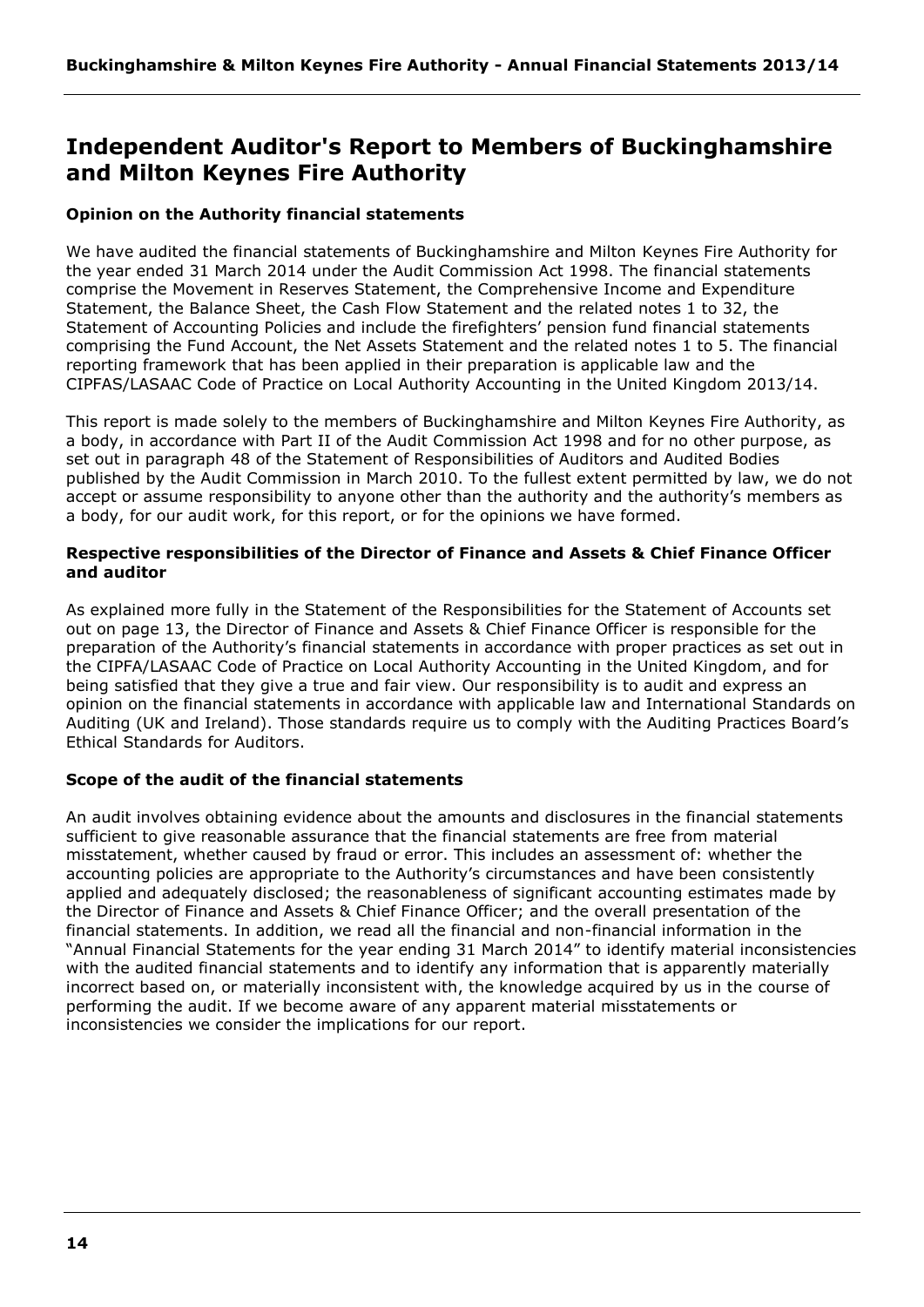# **Opinion on financial statements**

In our opinion the financial statements:

- give a true and fair view of the financial position of Buckinghamshire and Milton Keynes Fire Authority as at 31 March 2014 and of its expenditure and income for the year then ended; and
- have been prepared properly in accordance with the CIPFA/LASAAC Code of Practice on Local Authority Accounting in the United Kingdom 2013/14.

#### **Opinion on other matters**

In our opinion, the information given in the "Annual Financial Statements for the year ending 31 March 2014" for the financial year for which the financial statements are prepared is consistent with the financial statements.

#### **Matters on which we report by exception**

We report to you if:

- in our opinion the annual governance statement does not reflect compliance with 'Delivering Good Governance in Local Government: a Framework' published by CIPFA/SOLACE in June 2007 (updated as at December 2012);
- we issue a report in the public interest under section 8 of the Audit Commission Act 1998;
- we designate under section 11 of the Audit Commission Act 1998 any recommendation as one that requires the Authority to consider it at a public meeting and to decide what action to take in response; or
- we exercise any other special powers of the auditor under the Audit Commission Act 1998.

We have nothing to report in these respects.

#### **Conclusion on the Authority's arrangements for securing economy, efficiency and effectiveness in the use of resources**

## **Respective responsibilities of the Authority and the auditor**

The Authority is responsible for putting in place proper arrangements to secure economy, efficiency and effectiveness in its use of resources, to ensure proper stewardship and governance, and to review regularly the adequacy and effectiveness of these arrangements.

We are required under Section 5 of the Audit Commission Act 1998 to satisfy ourselves that the Authority has made proper arrangements for securing economy, efficiency and effectiveness in its use of resources. The Code of Audit Practice issued by the Audit Commission requires us to report to you our conclusion relating to proper arrangements, having regard to relevant criteria specified by the Audit Commission.

We report if significant matters have come to our attention which prevent us from concluding that the Authority has put in place proper arrangements for securing economy, efficiency and effectiveness in its use of resources. We are not required to consider, nor have we considered, whether all aspects of the Authority's arrangements for securing economy, efficiency and effectiveness in its use of resources are operating effectively.

Scope of the review of arrangements for securing economy, efficiency and effectiveness in the use of resources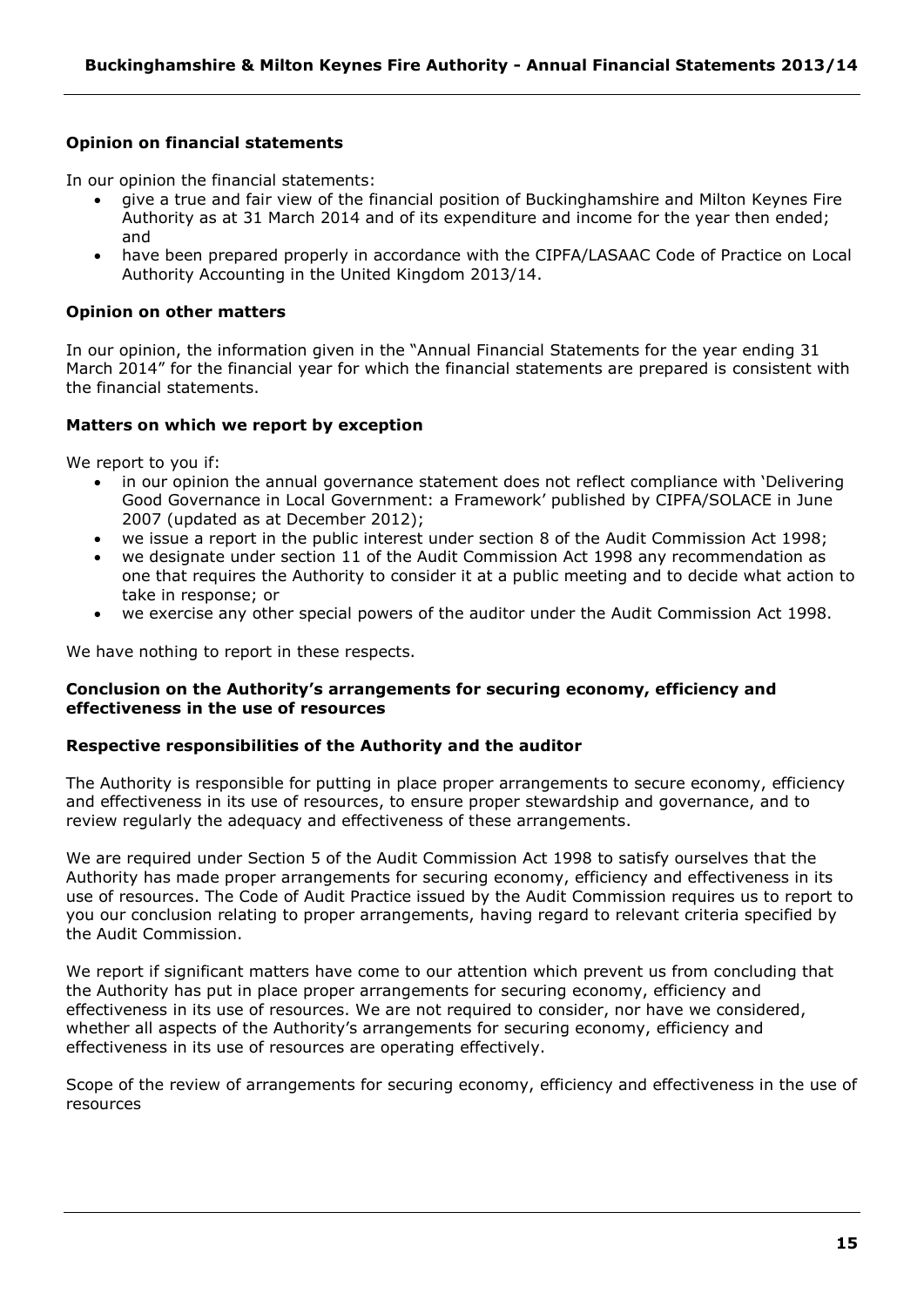We have undertaken our audit in accordance with the Code of Audit Practice, having regard to the guidance on the specified criteria, published by the Audit Commission in October 2013, as to whether the Authority has proper arrangements for:

- securing financial resilience; and
- challenging how it secures economy, efficiency and effectiveness.

The Audit Commission has determined these two criteria as those necessary for us to consider under the Code of Audit Practice in satisfying ourselves whether the Authority put in place proper arrangements for securing economy, efficiency and effectiveness in its use of resources for the year ended 31 March 2014.

We planned our work in accordance with the Code of Audit Practice. Based on our risk assessment, we undertook such work as we considered necessary to form a view on whether, in all significant respects, the Authority had put in place proper arrangements to secure economy, efficiency and effectiveness in its use of resources.

# **Conclusion**

On the basis of our work, having regard to the guidance on the specified criteria published by the Audit Commission in October 2013, we are satisfied that, in all significant respects, Buckinghamshire and Milton Keynes Fire Authority put in place proper arrangements to secure economy, efficiency and effectiveness in its use of resources for the year ended 31 March 2014.

# **Delay in certification of completion of audit**

We are unable to formally conclude the audit and issue an audit certificate until we have completed our consideration of the matters arising from the funding of ongoing pension payments in respect of injury pensions awarded before April 2006.

We are satisfied that the matter arising does not have a material effect on the financial statements or on our value for money conclusion.

Mick West for and on behalf of Ernst & Young LLP, Appointed Auditor Luton 22 October 2014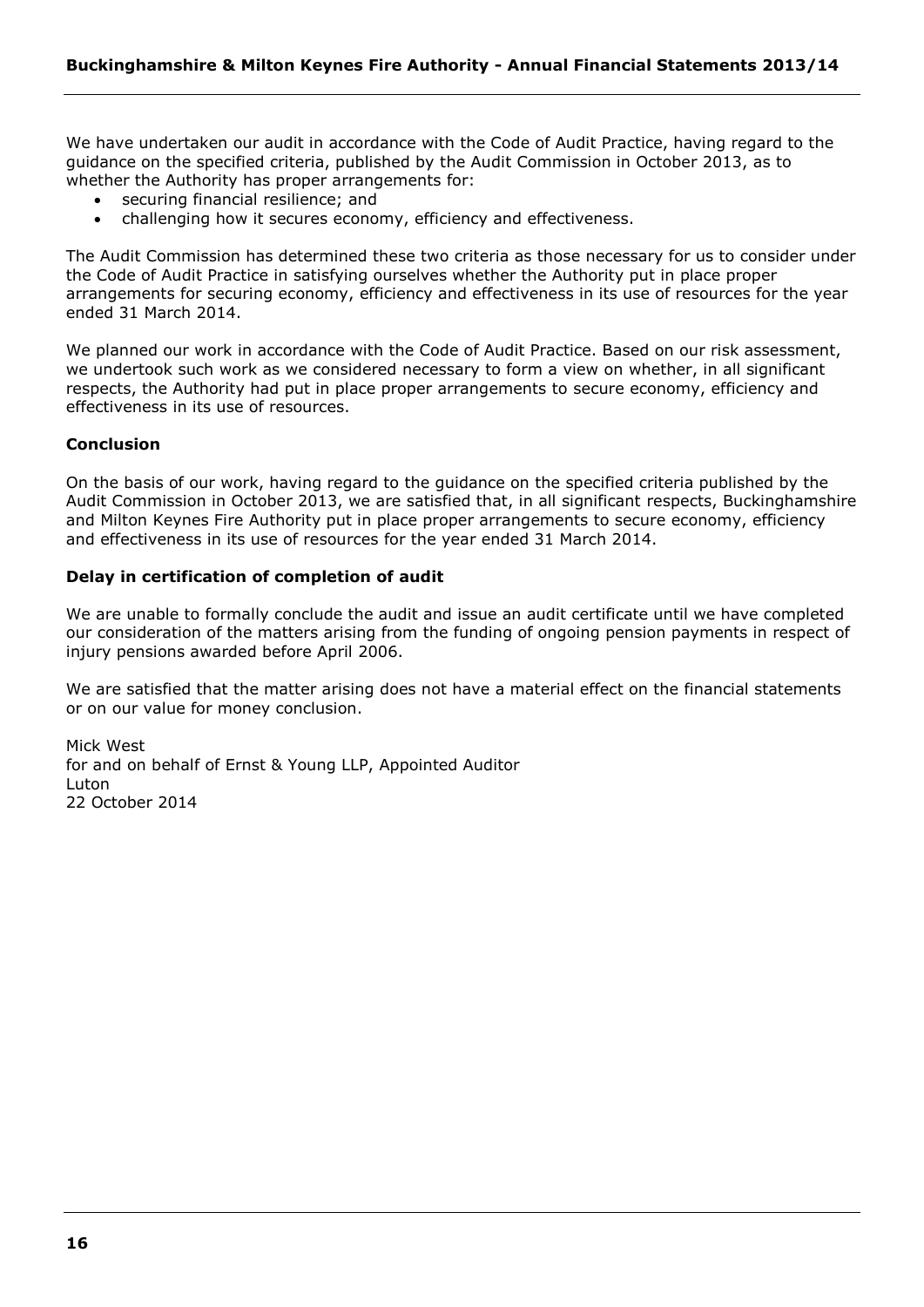# <span id="page-16-0"></span>**Statement of Accounting Policies**

# **i. General Principles**

The Statement of Accounts summarises the Authority's transactions for the 2013/14 financial year and its position at the year-end of 31 March 2014. The Authority is required to prepare an annual Statement of Accounts by the Accounts and Audit (England) Regulations 2011, which is required to be prepared in accordance with proper accounting practices. These practices primarily comprise the Code of Practice on Local Authority Accounting in the United Kingdom 2013/14 and the Service Reporting Code of Practice 2013/14, supported by International Financial Reporting Standards (IFRS) and statutory guidance issued.

The accounting convention adopted in the Statement of Accounts is principally historical cost, modified by the revaluation of certain categories of non-current assets and financial instruments.

# **ii. Accruals of Income and Expenditure**

Activity is accounted for in the year that it takes place, not simply when cash payments are made or received. In particular:

- Revenue from the sale of goods is recognised when the Authority transfers the significant risks and rewards of ownership to the purchaser and it is probable that economic benefits or service potential associated with the transaction will flow to the Authority;
- Revenue from the provision of services is recognised when the Authority can measure reliably the percentage of completion of the transaction and it is probable that economic benefits or service potential associated with the transaction will flow to the Authority;
- Supplies are recorded as expenditure when they are consumed where there is a gap between the date supplies are received and their consumption, they are carried as inventories on the Balance Sheet;
- Expenses in relation to services received (including services provided by employees) are recorded as expenditure when the services are received rather than when payments are made;
- Interest receivable on investments and payable on borrowings is accounted for respectively as income and expenditure on the basis of the effective interest rate for the relevant financial instrument rather than the cash flows fixed or determined by the contract;
- Where revenue and expenditure have been recognised but cash has not been received or paid, a debtor or creditor for the relevant amount is recorded in the Balance Sheet. Where debts may not be settled, the balance of debtors is written down and a charge made to revenue for the income that might not be collected.

# **iii. Acquisitions and Discontinued Operations**

There were no acquired or discontinued operations during the year.

# **iv. Cash and Cash Equivalents**

Cash is represented by cash in hand and deposits with financial institutions repayable without penalty on notice of not more than 24 hours. Cash equivalents are investments that are readily convertible to known amounts of cash with insignificant risk of change in value. Cash equivalents include cash on deposit that is held for short-term cash flow management rather than investment purposes.

In the Cash Flow Statement, cash and cash equivalents are shown net of bank overdrafts that are repayable on demand and form an integral part of the Authority's cash management.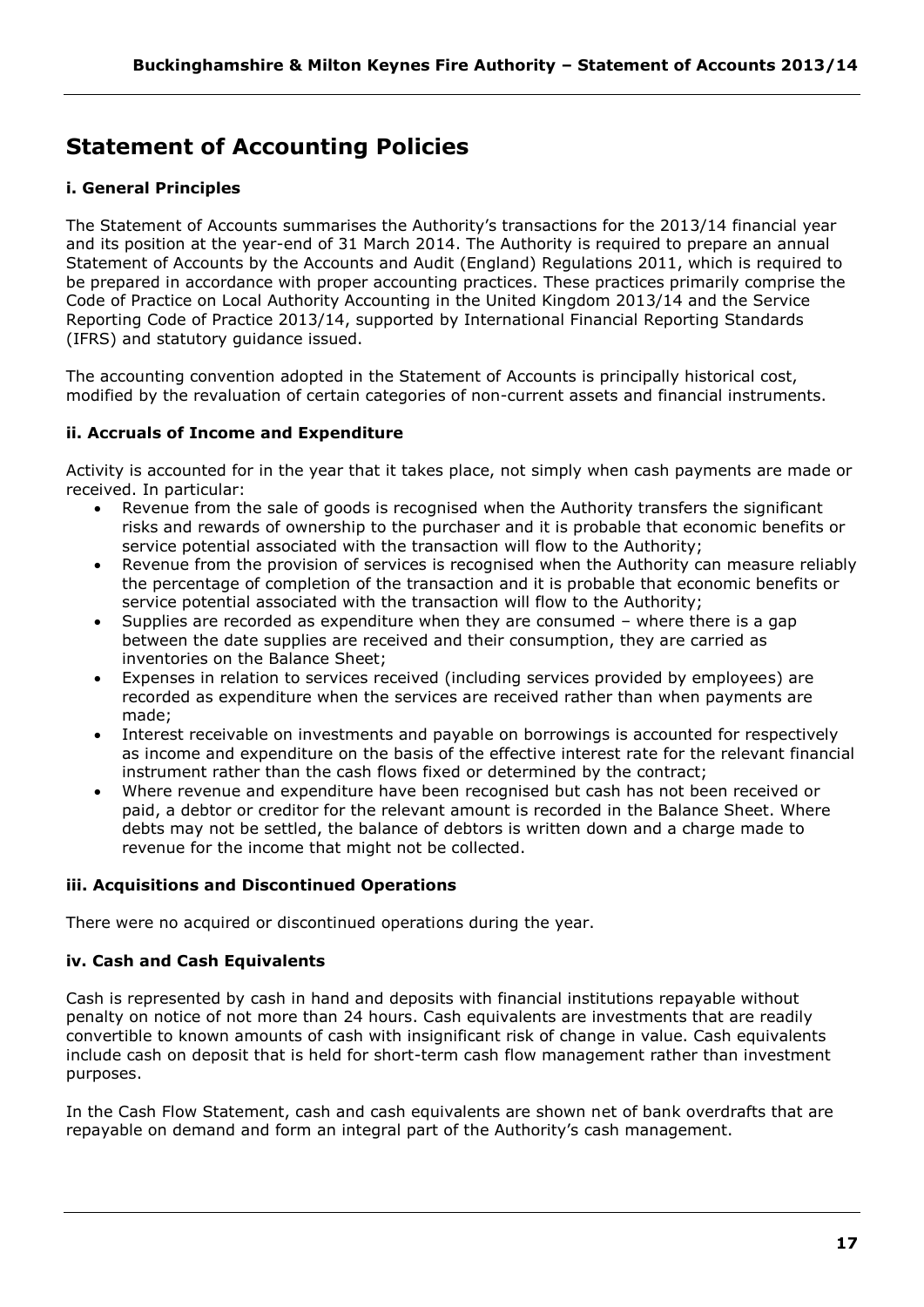# **v. Exceptional Items**

When items of income and expense are material, their nature and amount is disclosed separately, either on the face of the Comprehensive Income and Expenditure Statement or in the notes to the accounts, depending on how significant the items are to an understanding of the Authority's financial performance. There were no exceptional items during 2013/14.

## **vi. Prior Period Adjustments, Changes in Accounting Policies and Estimates and Errors**

Prior period adjustments may arise as a result of a change in accounting policies or to correct a material error. Changes in accounting estimates are accounted for prospectively, i.e. in the current and future years affected by the change and do not give rise to a prior period adjustment.

Changes in accounting policies are only made when required by proper accounting practices or the change provides more reliable or relevant information about the effect of transactions, other events and conditions on the Authority's financial position or financial performance.

Where a change is made, it is applied retrospectively (unless stated otherwise) by adjusting opening balances and comparative amounts for the prior period as if the new policy had always been applied.

Material errors discovered in prior period figures are corrected retrospectively by amending opening balances and comparative amounts for the prior period.

# **vii. Charges to Revenue for Non-Current Assets**

Services and support services are debited with the following amounts to record the cost of holding fixed assets during the year:

- depreciation attributable to the assets used by the relevant service
- revaluation and impairment losses on assets used by the service where there are no accumulated gains in the Revaluation Reserve against which the losses can be written off
- amortisation of intangible fixed assets attributable to the service.

The Authority is not required to raise council tax to fund depreciation, revaluation and impairment losses or amortisations. However, it is required to make an annual contribution from revenue towards the reduction in its overall borrowing requirement.

This contribution is referred to as the Minimum Revenue Provision (MRP):

- debt relating to capital expenditure incurred prior to 1 April 2008 will be calculated broadly on the basis of 4% of the Authority's Capital Financing Requirement
- debt relating to capital expenditure incurred from 1 April 2008 will be calculated broadly on the asset life (equal instalments) method. The amount is dependent upon the estimated life of the asset for which the debt has been raised.

Depreciation, revaluation and impairment losses and amortisations are therefore replaced by the contribution in the General Fund Balance by MRP, by way of an adjusting transaction with the Capital Adjustment Account in the Movement in Reserves Statement for the difference between the two.

A discretionary charge is also made to the revenue account to contribute towards the Revenue Contribution to Capital reserve. This will be used to help fund the capital programme in future years due to the reducing levels of capital grant funding that are expected to be available.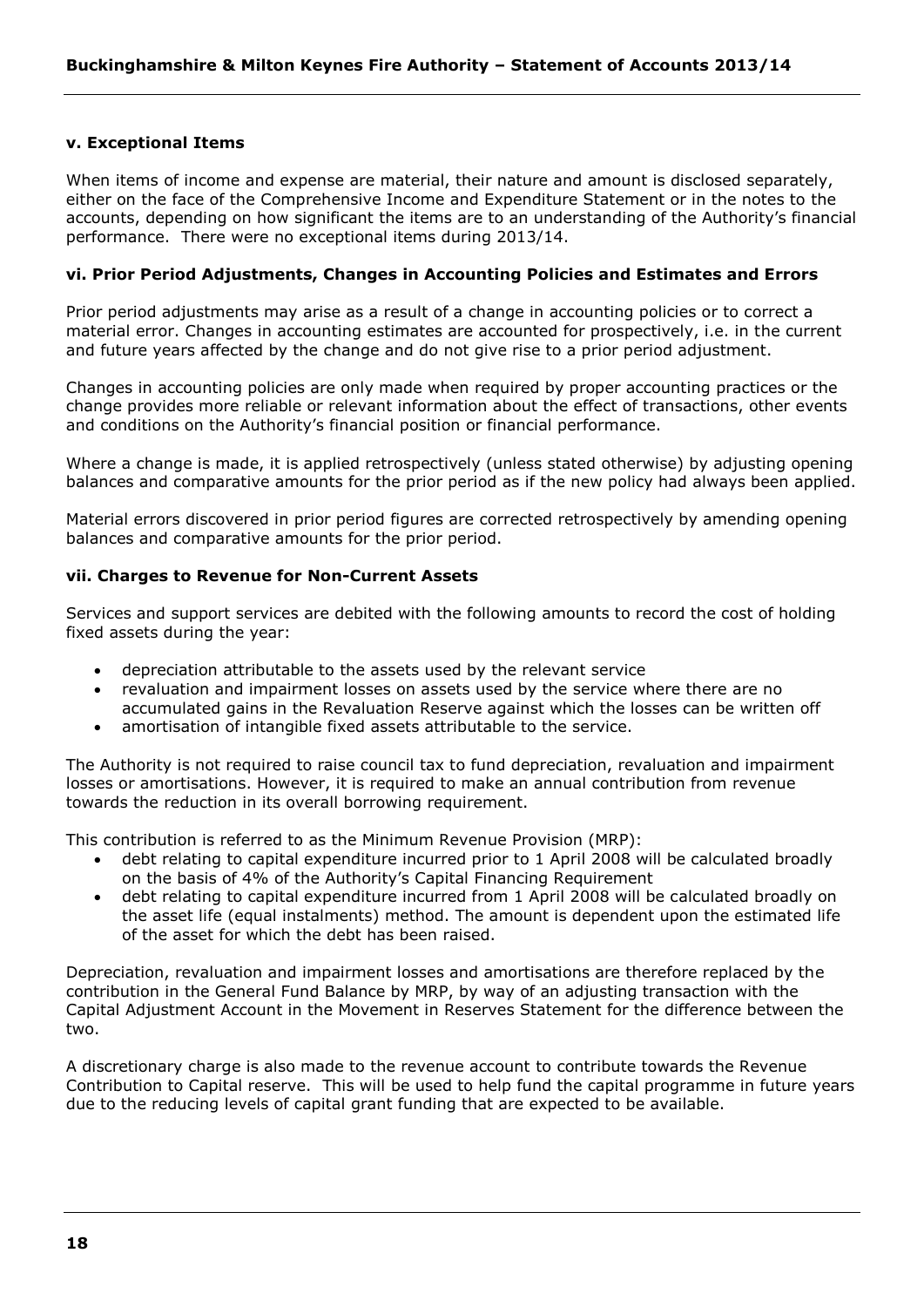# **viii. Employee Benefits**

# Benefits Payable During Employment

Short-term employee benefits are those due to be settled within 12 months of the year-end. They include such benefits as wages and salaries, paid annual leave and paid sick leave, bonuses and non-monetary benefits (e.g. cars) for current employees and are recognised as an expense for services in the year in which employees render service to the Authority. An accrual is made for the cost of holiday entitlements (or any form of leave, e.g. time off in lieu) earned by employees but not taken before the year-end which employees can carry forward into the next financial year. The accrual is made at the wage and salary rates applicable in the following accounting year, being the period in which the employee takes the benefit. The accrual is charged to Surplus or Deficit on the Provision of Services, but then reversed out through the Movement in Reserves Statement so that holiday benefits are charged to revenue in the financial year in which the holiday absence occurs.

# Termination Benefits

Termination benefits are amounts payable as a result of a decision by the Authority to terminate an officer's employment before the normal retirement date or an officer's decision to accept voluntary redundancy and are charged on an accruals basis to the appropriate service in the Comprehensive Income and Expenditure Statement when the Authority is demonstrably committed to the termination of the employment of an officer or group of officers or making an offer to encourage voluntary redundancy.

Where termination benefits involve the enhancement of pensions, statutory provisions require the General Fund balance to be charged with the amount payable by the Authority to the pension fund or pensioner in the year, not the amount calculated according to the relevant accounting standards. In the Movement in Reserves Statement, appropriations are required to and from the Pensions Reserve to remove the notional debits and credits for pension enhancement termination benefits and replace them with debits for the cash paid to the pension fund and pensioners and any such amounts payable but unpaid at the year-end.

# Post Employment Benefits

Employees of the Authority are members of three separate pension schemes:

- Uniformed Firefighters 1992 Pension Scheme (Old Scheme) and the 2006 New Firefighters' Pension Scheme (New Scheme);
- The Local Government Pensions Scheme, administered by Buckinghamshire County Council.

# Uniformed Firefighters - 1992 Pension Scheme (Old Scheme) and the 2006 New Firefighters' Pension Scheme (New Scheme)

The funding arrangements for the Firefighters' Pension Scheme in England changed by statute with effect from 1 April 2006 and are contained within the Firefighter's Pension Scheme (Amendment) (England) Order 2006 (SI 2006/1810). Before 1 April 2006 the 1992 Scheme did not have a percentage of pensionable pay type of employer's contribution: rather each fire authority was responsible for paying the pensions of its own former employees on a pay-as-you-go basis. Under the new funding arrangements the schemes remain unfunded but will no longer be on a pay-as-yougo basis as far as the individual fire authority is concerned.

Authorities no longer meet the pension outgoing directly: instead they pay an employer's pension contribution based on a percentage of pay into the Pension Fund and the amounts that must be paid into and paid out of the Pension Fund are specified by regulation.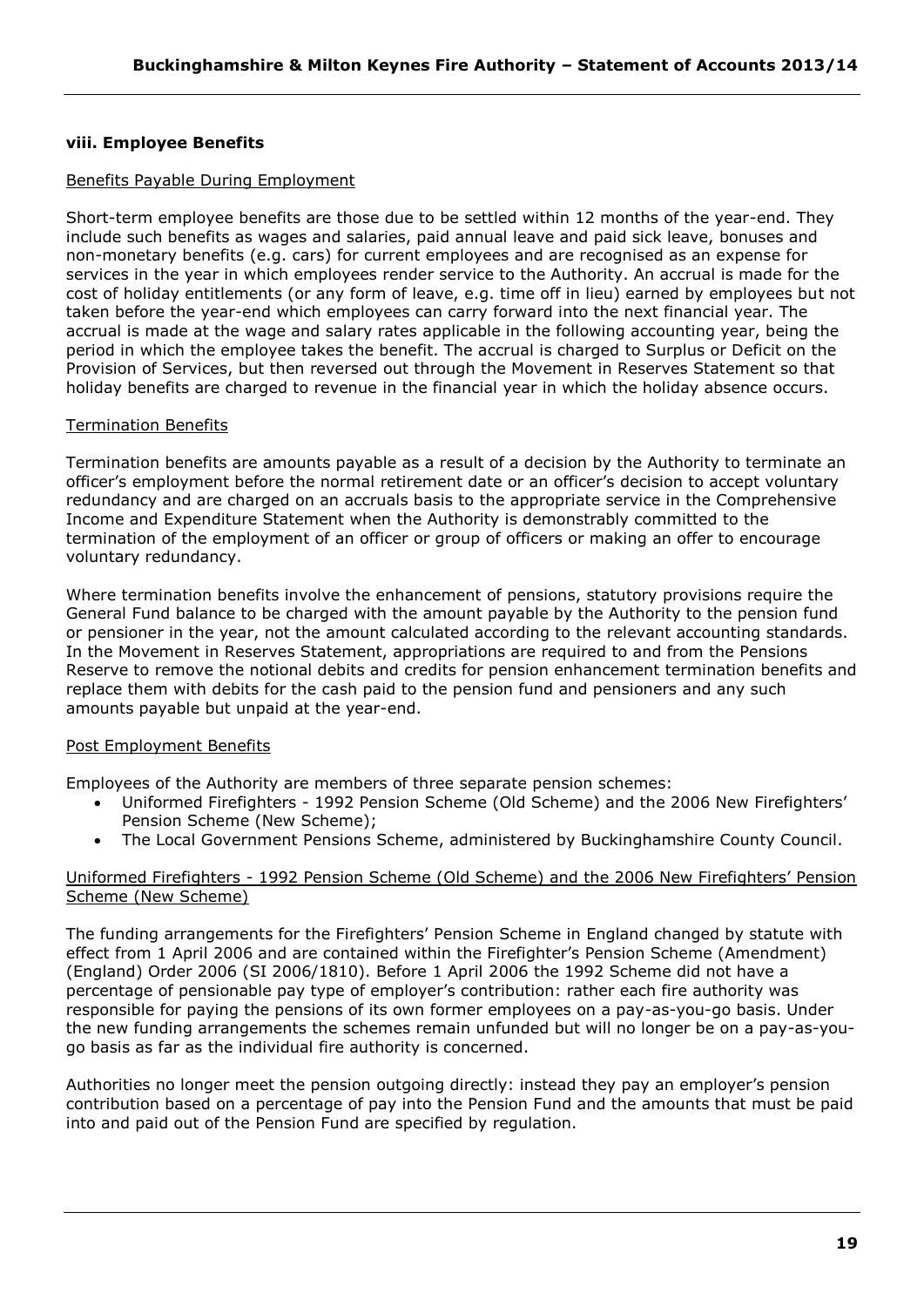Subject to scrutiny and approval by the Secretary of State and Parliament, under the new arrangements the Pension Fund will be balanced to nil at the end of the year by either paying over to the DCLG the amount by which the amounts receivable by the Fund for the year exceed the amounts payable, or by receiving cash in the form of a pension top-up grant from the DCLG equal to the amount by which the amount payable from the pension fund for the year exceeded the amount receivable.

The New Scheme offers defined retirement benefits to all whole time and retained firefighters joining the service after 1 April 2006.

All whole time firefighters who were part of the pension scheme prior to the 1 April 2006 were given the option to transfer to the new scheme on preferential terms up to 31 March 2007. Any new employees must join the new scheme.

#### Injury Awards

In the Old Scheme, injury payments are included within the closing defined benefit obligation.

In the New Scheme, injury awards and awards payable on the death of a firefighter attributable to a qualifying injury are not part of the Firefighters' Pension Scheme. Injury awards are paid from the authority's operating account, not from the pension fund.

#### The Local Government Pension Scheme

The Local Government Scheme is accounted for as a defined benefits scheme:

- The liabilities of the pension fund attributable to the Authority are included in the Balance Sheet on an actuarial basis using the projected unit method – i.e. an assessment of the future payments that will be made in relation to retirement benefits earned to date by employees, based on assumptions about mortality rates, employee turnover rates, etc, and projections of projected earnings for current employees;
- Liabilities are discounted to their value at current prices, using a discount rate of 4.5% (based on the indicative rate of return on the iBoxx 15 year corporate bond index).

The assets of the pension fund attributable to the Authority are included in the Balance Sheet at their fair value:

- quoted securities current bid price;
- unquoted securities professional estimate;
- unitised securities current bid price;
- property market value.

In relation to retirement benefits, statutory provisions require the General Fund balance to be charged with the amount payable by the Authority to the pension fund or directly to pensioners in the year, not the amount calculated according to the relevant accounting standards. In the Movement in Reserves Statement, this means that there are appropriations to and from the Pensions Reserve to remove the notional debits and credits for retirement benefits and replace them with debits for the cash paid to the pension fund and pensioners and any such amounts payable but unpaid at the year-end. The negative balance that arises on the Pensions Reserve thereby measures the beneficial impact to the General Fund of being required to account for retirement benefits on the basis of cash flows rather than as benefits are earned by employees.

#### Discretionary Benefits

The Authority also has restricted powers to make discretionary awards of retirement benefits in the event of early retirements. Any liabilities estimated to arise as a result of an award to any member of staff are accrued in the year of the decision to make the award and accounted for using the same policies as are applied to the Local Government Pension Scheme.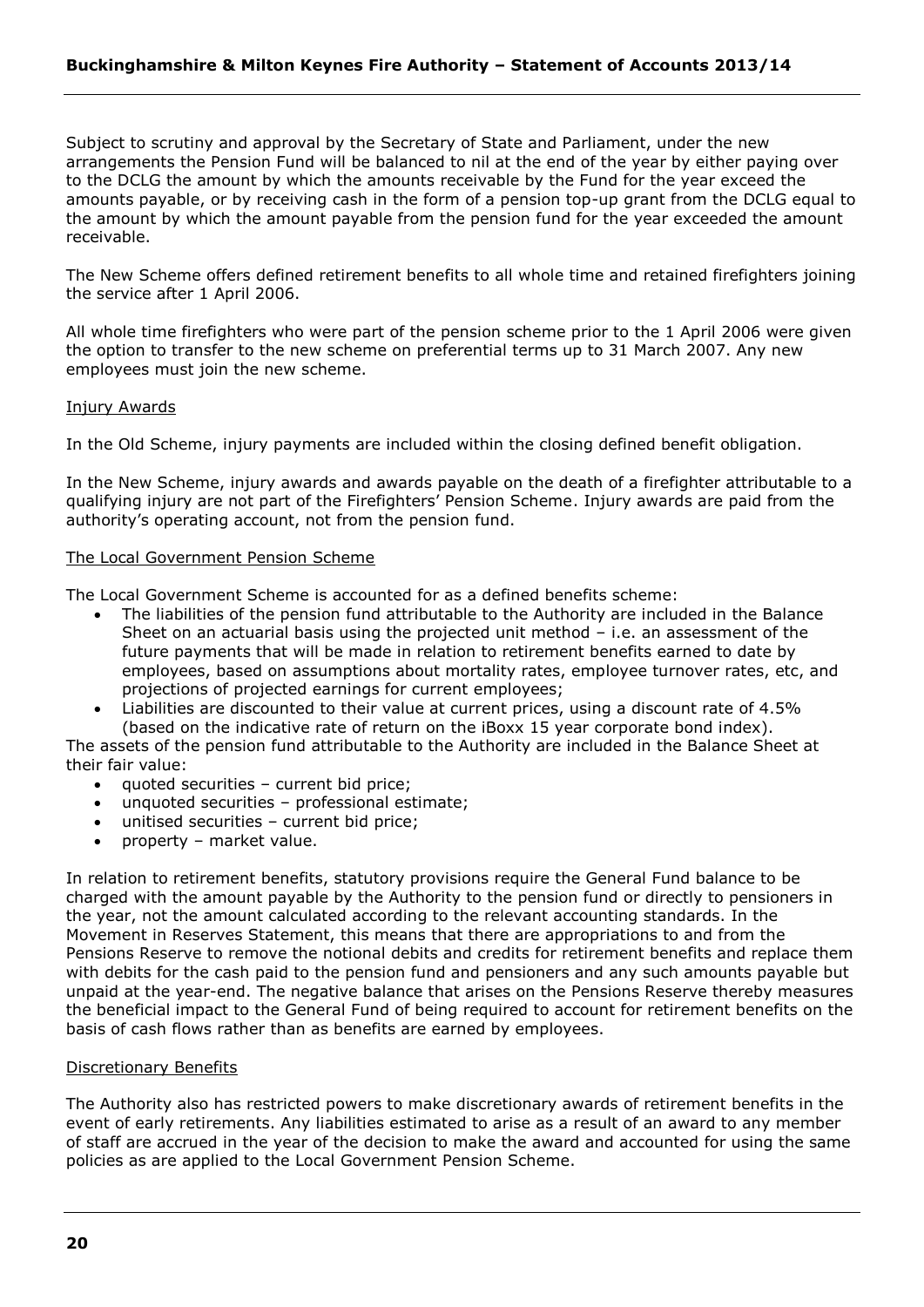# **ix. Events After the Balance Sheet Date**

Events after the Balance Sheet date are those events, both favourable and unfavourable, that occur between the end of the reporting period and the date when the Statement of Accounts is authorised for issue. Two types of events can be identified:

- those that provide evidence of conditions that existed at the end of the reporting period the Statement of Accounts is adjusted to reflect such events
- those that are indicative of conditions that arose after the reporting period the Statement of Accounts is not adjusted to reflect such events, but where a category of events would have a material effect, disclosure is made in the notes of the nature of the events and their estimated financial effect.

Events taking place after the date of authorisation for issue are not reflected in the Statement of Accounts. There were no such events disclosed in these statements.

# **x. Financial Instruments**

#### Financial Liabilities

Financial liabilities are recognised on the Balance Sheet when the Authority becomes a party to the contractual provisions of a financial instrument and are initially measured at fair value and are carried at their amortised cost. Annual charges to the Financing and Investment Income and Expenditure line in the Comprehensive Income and Expenditure Statement for interest payable are based on the carrying amount of the liability, multiplied by the effective rate of interest for the instrument. The effective interest rate is the rate that exactly discounts estimated future cash payments over the life of the instrument to the amount at which it was originally recognised.

For most of the borrowings that the Authority has, this means that the amount presented in the Balance Sheet is the outstanding principal repayable (plus the accrued interest shown under shortterm borrowing); and interest charged to the Comprehensive Income and Expenditure Statement is the amount payable for the year according to the loan agreement.

Gains and losses on the repurchase or early settlement of borrowing are credited and debited to the Financing and Investment Income and Expenditure line in the Comprehensive Income and Expenditure Statement in the year of repurchase/settlement. However, where repurchase has taken place as part of a restructuring of the loan portfolio that involves the modification or exchange of existing instruments, the premium or discount is respectively deducted from or added to the amortised cost of the new or modified loan and the write-down to the Comprehensive Income and Expenditure Statement is spread over the life of the loan by an adjustment to the effective interest rate. There were no repurchase or early settlements during 2013/14.

Where premiums and discounts have been charged to the Comprehensive Income and Expenditure Statement, regulations allow the impact on the General Fund Balance to be spread over future years. The Authority has a policy of spreading the gain or loss over the term that was remaining on the loan against which the premium was payable or discount receivable when it was repaid. The reconciliation of amounts charged to the Comprehensive Income and Expenditure Statement to the net charge required against the General Fund Balance is managed by a transfer to or from the Financial Instruments Adjustment Account in the Movement in Reserves Statement. There were no premiums paid or discounts received during 2013/14.

#### Financial Assets - Loans and Receivables

Loans and receivables are recognised on the Balance Sheet when the Authority becomes a party to the contractual provisions of a financial instrument and are initially measured at fair value. They are subsequently measured at their amortised cost. Annual credits to the Financing and Investment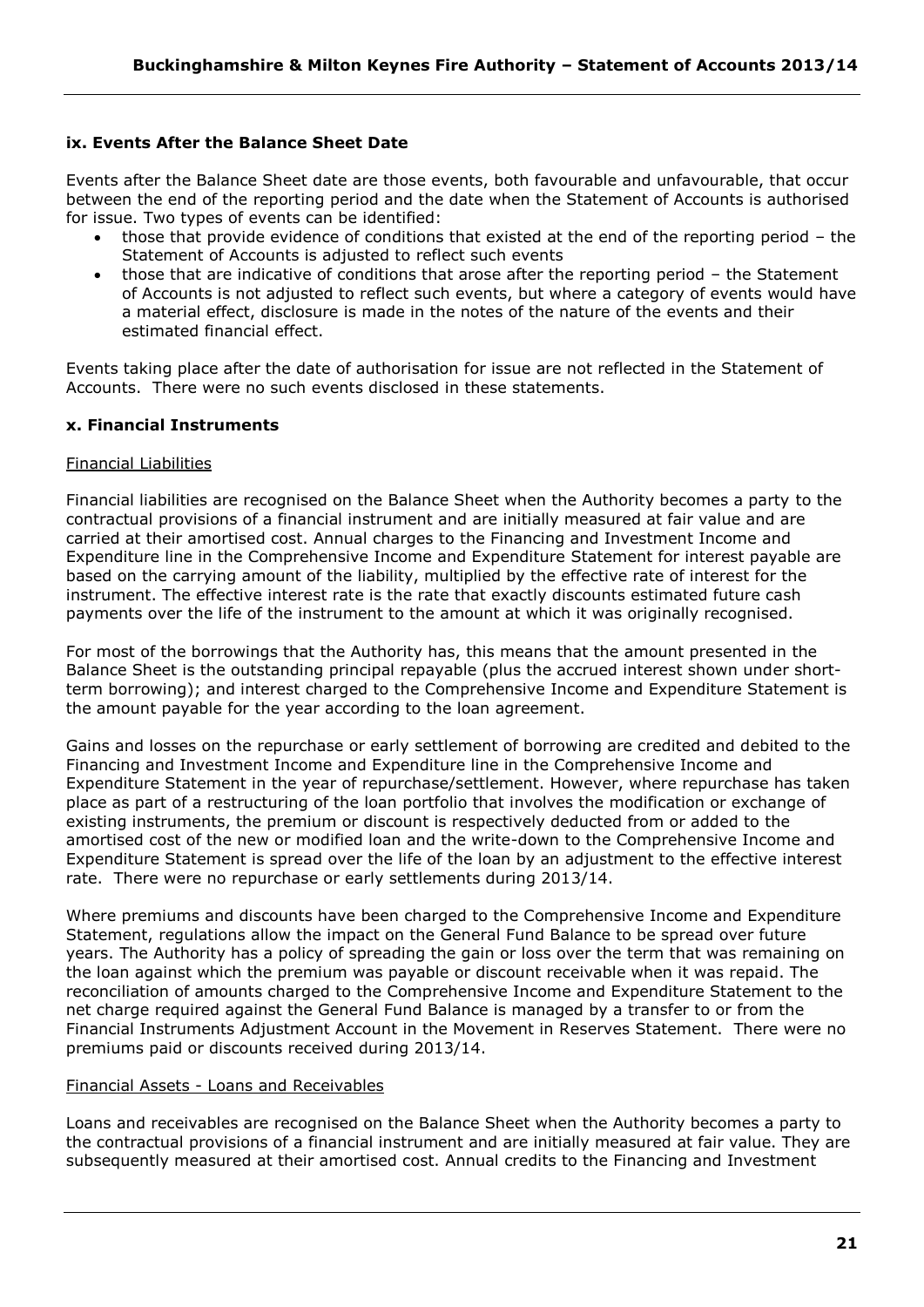Income and Expenditure line in the Comprehensive Income and Expenditure Statement for interest receivable are based on the carrying amount of the asset multiplied by the effective rate of interest for the instrument. For most of the loans that the Authority has made, this means that the amount presented in the Balance Sheet is the outstanding principal receivable (plus accrued interest) and interest credited to the Comprehensive Income and Expenditure Statement is the amount receivable for the year in the loan agreement.

Where assets are identified as impaired because of a likelihood arising from a past event that payments due under the contract will not be made, the asset is written down and a charge made to the relevant service (for receivables specific to that service) or the Financing and Investment Income and Expenditure line in the Comprehensive Income and Expenditure Statement. The impairment loss is measured as the difference between the carrying amount and the present value of the revised future cash flows discounted at the asset's original effective interest rate.

Any gains and losses that arise on the derecognition of an asset are credited or debited to the Financing and Investment Income and Expenditure line in the Comprehensive Income and Expenditure Statement.

# **xi Foreign Currency Translation**

Where the Authority has entered into a transaction denominated in a foreign currency, the transaction is converted into sterling at the exchange rate applicable on the date the transaction was effective.

# **xii. Heritage Assets**

The Authority does not hold any heritage assets.

# **xiii. Government Grants and Contributions**

Whether paid on account, by instalments or in arrears, government grants and third party contributions and donations are recognised as due to the Authority when there is reasonable assurance that:

- the Authority will comply with the conditions attached to the payments, and
- the grants or contributions will be received.

Amounts recognised as due to the Authority are not credited to the Comprehensive Income and Expenditure Statement until there is reasonable assurance that the conditions attached to the grant or contribution will be satisfied. Conditions are stipulations that specify that the future economic benefits or service potential embodied in the asset acquired using the grant or contribution are required to be consumed by the recipient as specified, or future economic benefits or service potential must be returned to the transferor.

Monies advanced as grants and contributions for which there is not reasonable assurance that the conditions will be satisfied are carried in the Balance Sheet as creditors. When conditions are satisfied, the grant or contribution is credited to the relevant service line (attributable revenue grants and contributions) or Taxation and Non-Specific Grant Income (non-ringfenced revenue grants and all capital grants) in the Comprehensive Income and Expenditure Statement.

Where capital grants are credited to the Comprehensive Income and Expenditure Statement, they are reversed out of the General Fund Balance in the Movement in Reserves Statement. Where the grant has yet to be used to finance capital expenditure, it is posted to the Capital Grants Unapplied reserve. Where it has been applied, it is posted to the Capital Adjustment Account. Amounts in the Capital Grants Unapplied reserve are transferred to the Capital Adjustment Account once they have been applied to fund capital expenditure.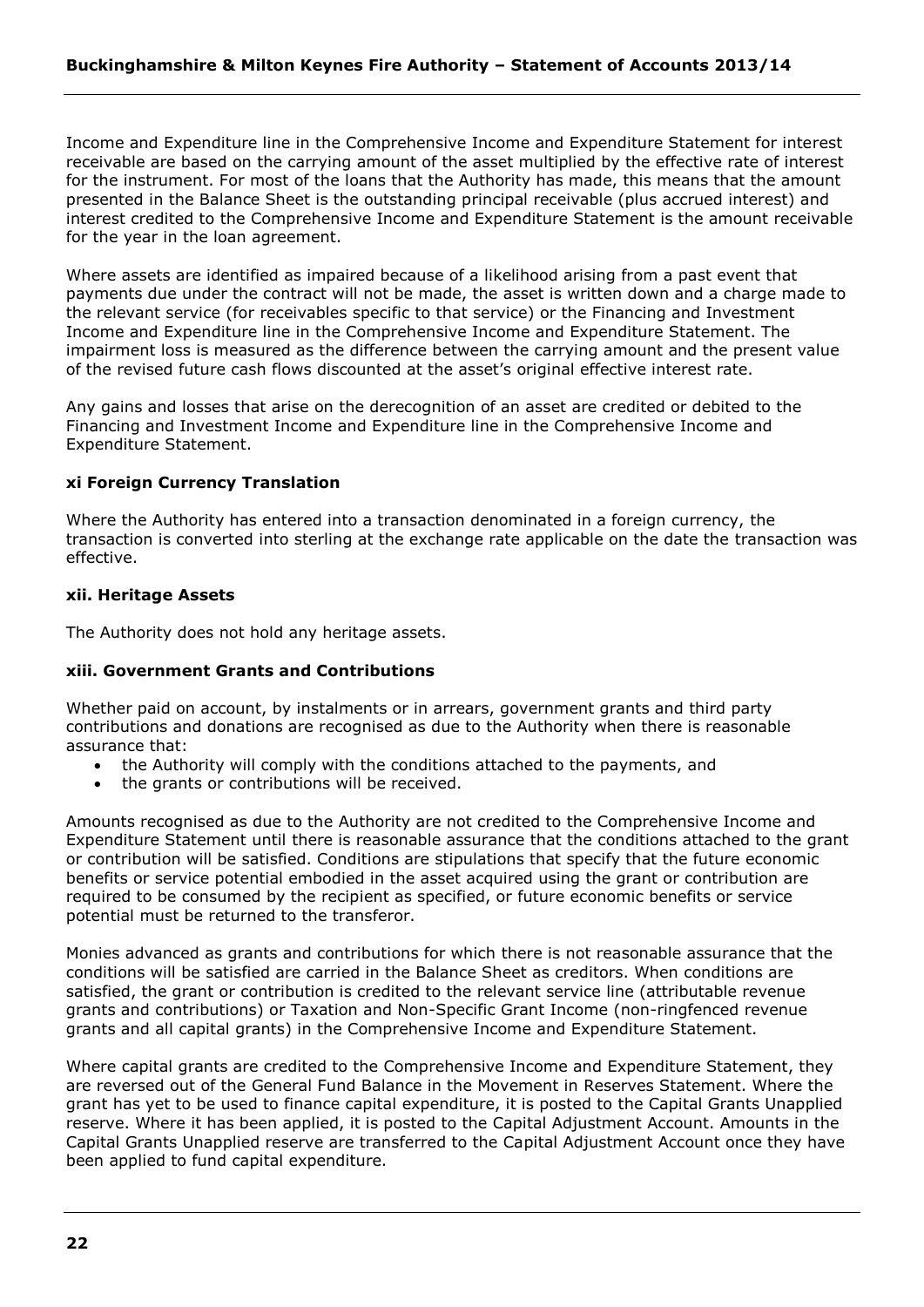# **xiv. Intangible Assets**

Expenditure on non-monetary assets that do not have physical substance but are controlled by the Authority as a result of past events (e.g. software licences) is capitalised when it is expected that future economic benefits or service potential will flow from the intangible asset to the Authority.

Expenditure on the development of websites is not capitalised if the website is solely or primarily intended to promote or advertise the Authority's goods or services.

Intangible assets are measured initially at cost. Amounts are only revalued where the fair value of the assets held by the Authority can be determined by reference to an active market. In practice, no intangible asset held by the Authority meets this criterion, and they are therefore carried at amortised cost. The depreciable amount of an intangible asset is amortised over its useful life to the relevant service line(s) in the Comprehensive Income and Expenditure Statement. An asset is tested for impairment whenever there is an indication that the asset might be impaired – any losses recognised are posted to the relevant service line(s) in the Comprehensive Income and Expenditure Statement. Any gain or loss arising on the disposal or abandonment of an intangible asset is posted to the Other Operating Expenditure line in the Comprehensive Income and Expenditure Statement.

Where expenditure on intangible assets qualifies as capital expenditure for statutory purposes, amortisation, impairment losses and disposal gains and losses are not permitted to have an impact on the General Fund Balance. The gains and losses are therefore reversed out of the General Fund Balance in the Movement in Reserves Statement and posted to the Capital Adjustment Account and (for any sale proceeds) the Capital Receipts Reserve.

#### **xv. Interests in Companies and Other Entities**

The Authority has no material interests in companies or other entities which would require it to prepare group accounts.

#### **xvi. Inventories and Long Term Contracts**

Inventories are generally included in the Balance Sheet at the lower of cost and net realisable value. The cost of inventories is assigned using the First In First Out (FIFO) costing formula.

Where inventories are held for distribution at no charge or for a nominal charge they are measured at the lower of cost and current replacement cost. Replacement cost is defined as the cost the authority would incur to acquire the asset at the Balance Sheet date.

Long term contracts are accounted for on the basis of charging the Surplus or Deficit on the Provision of Services with the value of works and services received under the contract during the financial year.

#### **xvii. Investment Property**

Investment properties are those that are used solely to earn rentals and/or for capital appreciation. The definition is not met if the property is used in any way to facilitate the delivery of services or production of goods or is held for sale.

Investment properties are measured initially at cost and subsequently at fair value, based on the amount at which the asset could be exchanged between knowledgeable parties at arm's-length. Properties are not depreciated but are revalued annually according to market conditions at the yearend. Gains and losses on revaluation are posted to the Financing and Investment Income and Expenditure line in the Comprehensive Income and Expenditure Statement. The same treatment is applied to gains and losses on disposal.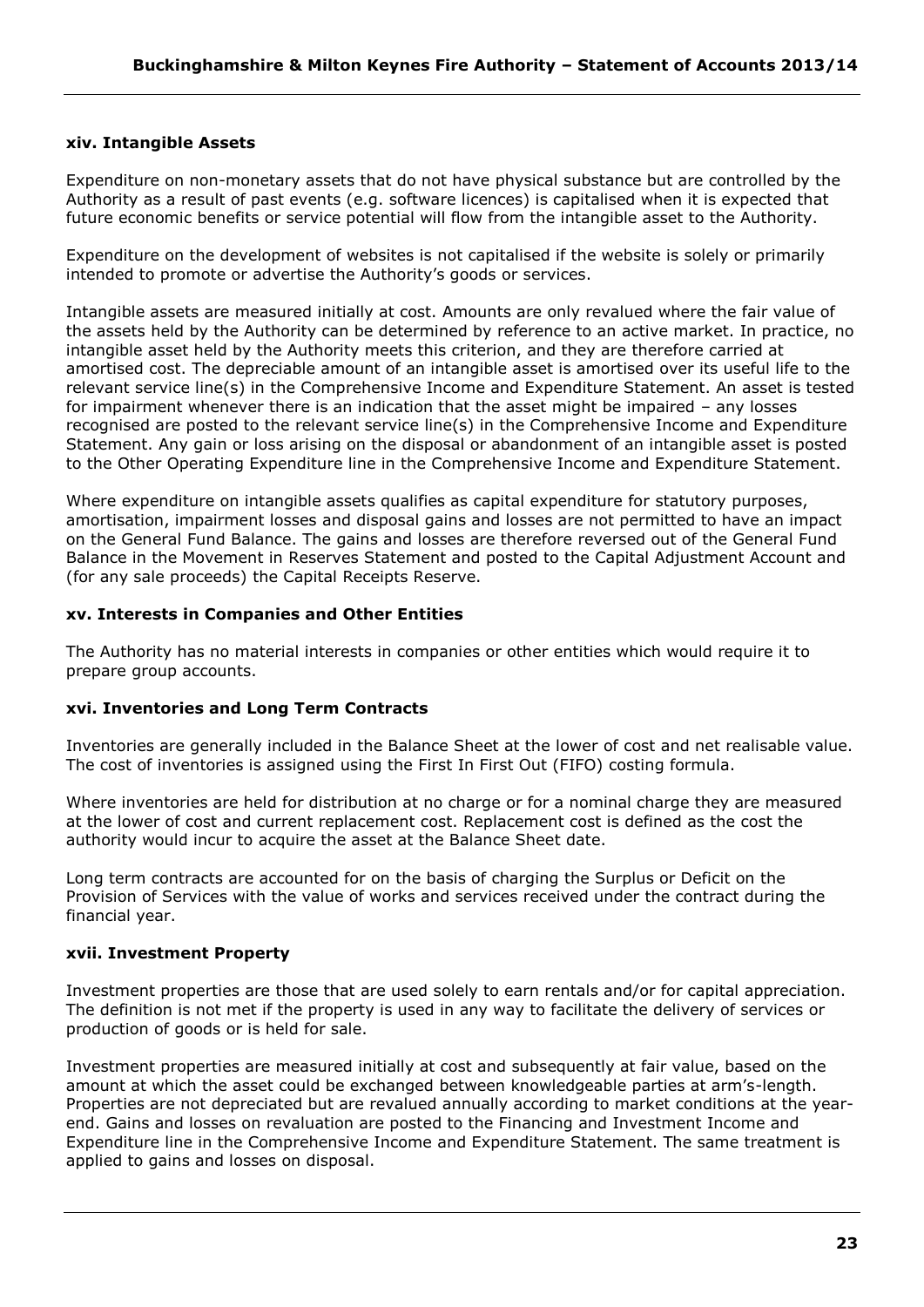Rentals received in relation to investment properties are credited to the Financing and Investment Income line and result in a gain for the General Fund Balance. However, revaluation and disposal gains and losses are not permitted by statutory arrangements to have an impact on the General Fund Balance. The gains and losses are therefore reversed out of the General Fund Balance in the Movement in Reserves Statement and posted to the Capital Adjustment Account and (for any sale proceeds) the Capital Receipts Reserve.

## **xviii. Jointly Controlled Operations and Jointly Controlled Assets**

The Authority does not have any jointly controlled operations or jointly controlled assets.

#### **xix. Leases**

Leases are classified as finance leases where the terms of the lease transfer substantially all the risks and rewards incidental to ownership of the property, plant or equipment from the lessor to the lessee. All other leases are classified as operating leases.

Where a lease covers both land and buildings, the land and buildings elements are considered separately for classification.

Arrangements that do not have the legal status of a lease but convey a right to use an asset in return for payment are accounted for under this policy where fulfilment of the arrangement is dependent on the use of specific assets.

#### The Authority as Lessee

#### Finance Leases

Property, plant and equipment held under finance leases is recognised on the Balance Sheet at the commencement of the lease at its fair value measured at the lease's inception (or the present value of the minimum lease payments, if lower). The asset recognised is matched by a liability for the obligation to pay the lessor. Initial direct costs of the Authority are added to the carrying amount of the asset. Premiums paid on entry into a lease are applied to writing down the lease liability. Contingent rents are charged as expenses in the periods in which they are incurred.

Lease payments are apportioned between:

- a charge for the acquisition of the interest in the property, plant or equipment applied to write down the lease liability, and
- a finance charge (debited to the Financing and Investment Income and Expenditure line in the Comprehensive Income and Expenditure Statement).

Property, Plant and Equipment recognised under finance leases is accounted for using the policies applied generally to such assets, subject to depreciation being charged over the lease term if this is shorter than the asset's estimated useful life (where ownership of the asset does not transfer to the authority at the end of the lease period).

The Authority is not required to raise council tax to cover depreciation or revaluation and impairment losses arising on leased assets. Instead, a prudent annual contribution is made from revenue funds towards the deemed capital investment in accordance with statutory requirements. Depreciation and revaluation and impairment losses are therefore substituted by a revenue contribution in the General Fund Balance, by way of an adjusting transaction with the Capital Adjustment Account in the Movement in Reserves Statement for the difference between the two.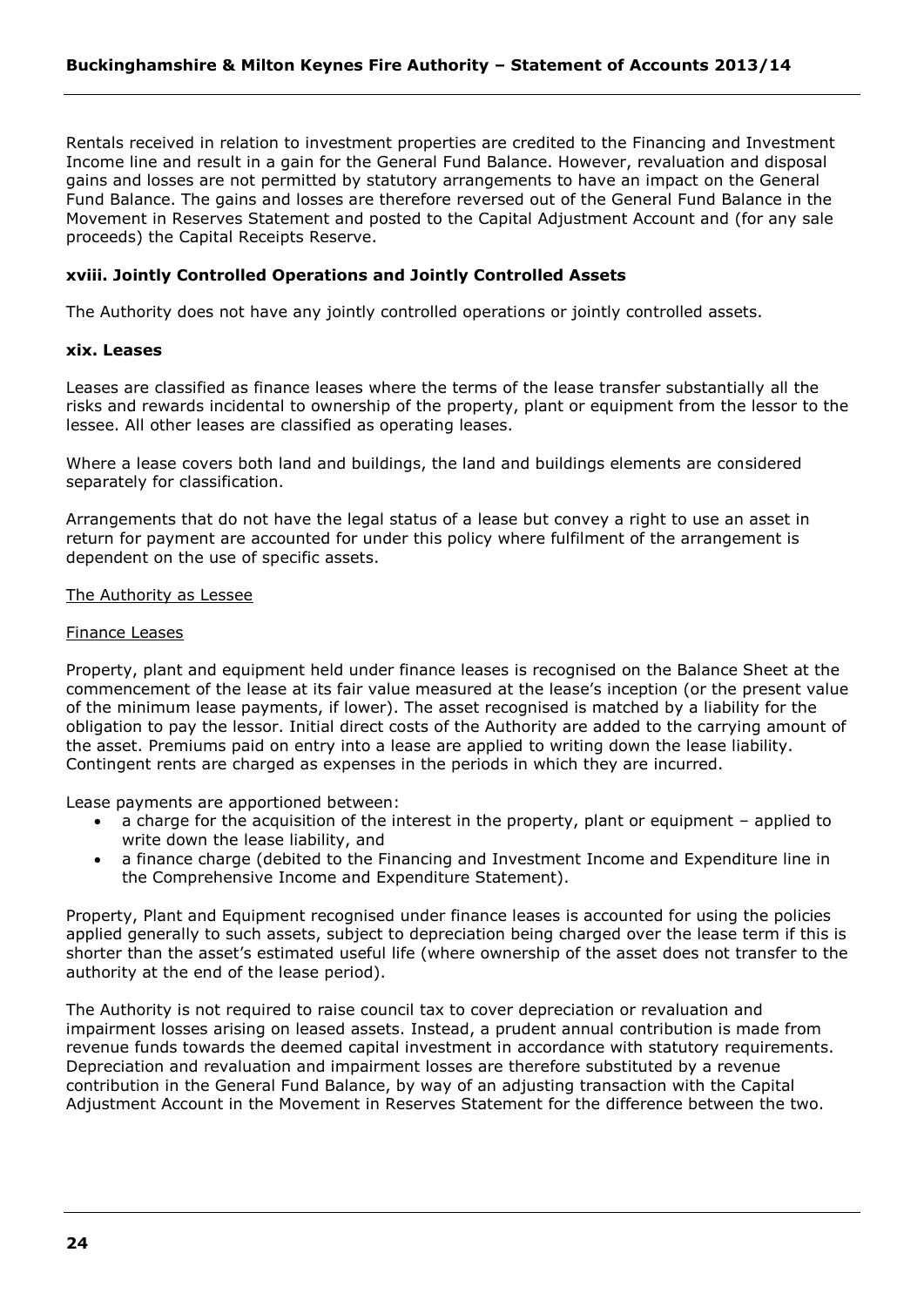# Operating Leases

Rentals paid under operating leases are charged to the Comprehensive Income and Expenditure Statement as an expense of the services benefitting from use of the leased property, plant or equipment. Charges are made on a straight-line basis over the life of the lease, even if this does not match the pattern of payments (e.g. there is a rent-free period at the commencement of the lease).

# The Authority as Lessor

## Finance Leases

Where the Authority grants a finance lease over a property or an item of plant or equipment, the relevant asset is written out of the Balance Sheet as a disposal. At the commencement of the lease, the carrying amount of the asset in the Balance Sheet (whether Property, Plant and Equipment or Assets Held for Sale) is written off to the Other Operating Expenditure line in the Comprehensive Income and Expenditure Statement as part of the gain or loss on disposal. A gain, representing the Authority's net investment in the lease, is credited to the same line in the Comprehensive Income and Expenditure Statement also as part of the gain or loss on disposal (i.e. netted off against the carrying value of the asset at the time of disposal), matched by a lease (long-term debtor) asset in the Balance Sheet.

Lease rentals receivable are apportioned between:

- a charge for the acquisition of the interest in the property applied to write down the lease debtor (together with any premiums received), and
- finance income (credited to the Financing and Investment Income and Expenditure line in the Comprehensive Income and Expenditure Statement).

The gain credited to the Comprehensive Income and Expenditure Statement on disposal is not permitted by statute to increase the General Fund Balance and is required to be treated as a capital receipt. Where a premium has been received, this is posted out of the General Fund Balance to the Capital Receipts Reserve in the Movement in Reserves Statement.

The written-off value of disposals is not a charge against council tax, as the cost of fixed assets is fully provided for under separate arrangements for capital financing. Amounts are therefore appropriated to the Capital Adjustment Account from the General Fund Balance in the Movement in Reserves Statement.

#### Operating Leases

Where the Authority grants an operating lease over a property or an item of plant or equipment, the asset is retained in the Balance Sheet. Rental income is credited to the Comprehensive Income and Expenditure Statement. Credits are made on a straight-line basis over the life of the lease, even if this does not match the pattern of payments (e.g. there is a premium paid at the commencement of the lease). Initial direct costs incurred in negotiating and arranging the lease are added to the carrying amount of the relevant asset and charged as an expense over the lease term on the same basis as rental income.

In 2003/04 the Authority entered into a sale and leaseback agreement. The initial cost of the lease was matched by an increase in the value of land and buildings within fixed assets.

# **xx. Overheads and Support Services**

The costs of overheads and support services are charged to those that benefit from the supply or service in accordance with the costing principles of the CIPFA Service Reporting Code of Practice 2013/14 (SeRCOP). The total absorption costing principle is used – the full cost of overheads and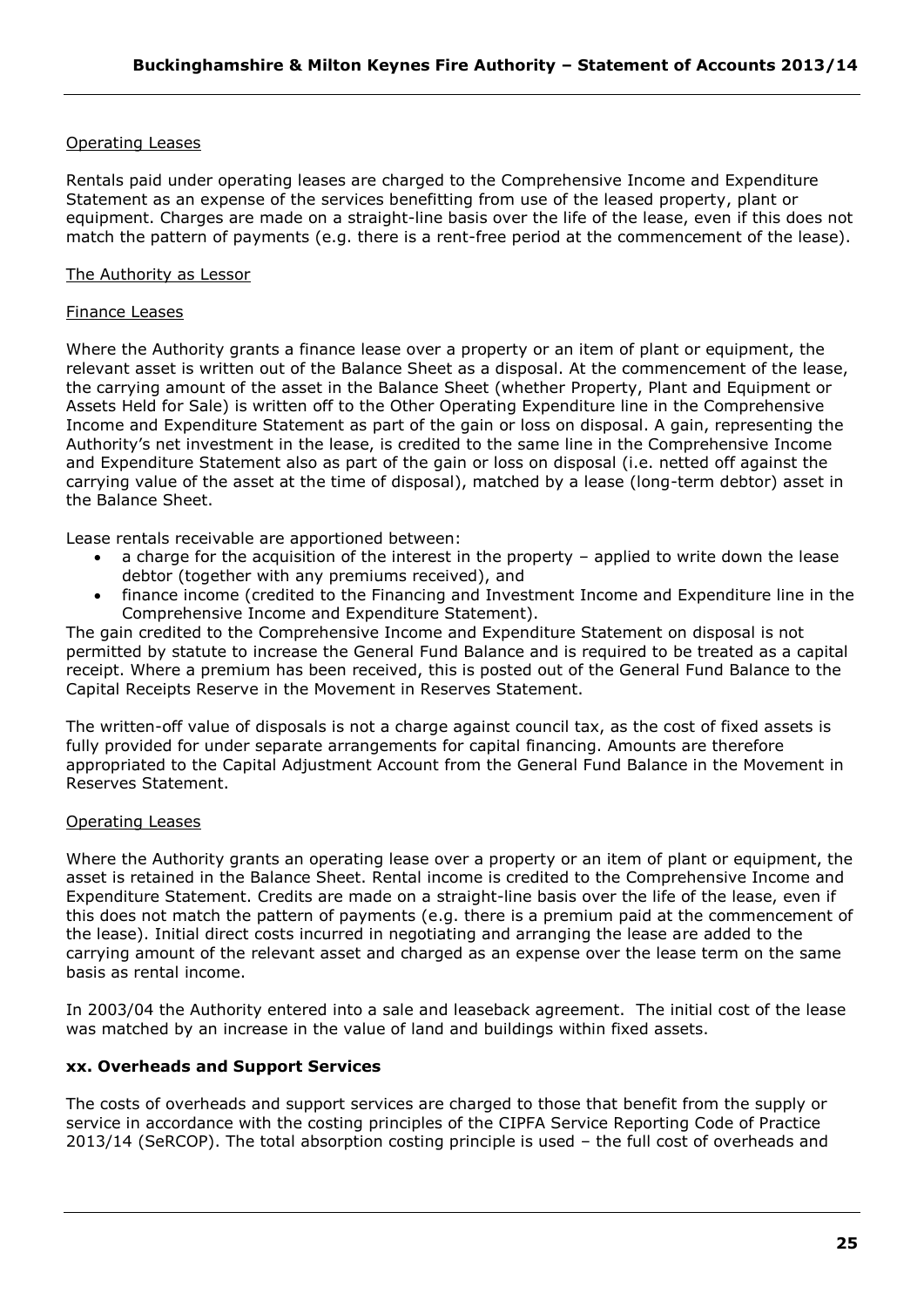support services are shared between users in proportion to the benefits received, with the exception of:

 Corporate and Democratic Core – costs relating to the Authority's status as a multifunctional, democratic organisation.

These two cost categories are defined in SeRCOP and accounted for as separate headings in the Comprehensive Income and Expenditure Statement, as part of Net Expenditure on Continuing Services.

# **xxi. Property, Plant and Equipment**

Assets that have physical substance and are held for use in the production or supply of goods or services, for rental to others, or for administrative purposes and that are expected to be used during more than one financial year are classified as Property, Plant and Equipment.

#### Recognition

Expenditure on the acquisition, creation or enhancement of Property, Plant and Equipment is capitalised on an accruals basis, provided that it is probable that the future economic benefits or service potential associated with the item will flow to the Authority and the cost of the item can be measured reliably. Expenditure that maintains but does not add to an asset's potential to deliver future economic benefits or service potential (i.e. repairs and maintenance) is charged as an expense when it is incurred. The Authority's de-minimis level for capital expenditure is £6k.

#### Measurement

Assets are initially measured at cost, comprising:

- the purchase price
- any costs attributable to bringing the asset to the location and condition necessary for it to be capable of operating in the manner intended by management

The Authority does not capitalise borrowing costs incurred whilst assets are under construction.

The cost of assets acquired other than by purchase is deemed to be its fair value, unless the acquisition does not have commercial substance (i.e. it will not lead to a variation in the cash flows of the Authority). In the latter case, where an asset is acquired via an exchange, the cost of the acquisition is the carrying amount of the asset given up by the Authority.

Donated assets are measured initially at fair value. The difference between fair value and any consideration paid is credited to the Taxation and Non-Specific Grant Income line of the Comprehensive Income and Expenditure Statement, unless the donation has been made conditionally. Until conditions are satisfied, the gain is held in the Donated Assets Account. Where gains are credited to the Comprehensive Income and Expenditure Statement, they are reversed out of the General Fund Balance to the Capital Adjustment Account in the Movement in Reserves Statement.

Assets are then carried in the Balance Sheet using the following measurement bases:

- assets under construction depreciated historical cost
- all other assets fair value, determined as the amount that would be paid for the asset in its existing use (existing use value – EUV).

Where there is no market-based evidence of fair value because of the specialist nature of an asset, depreciated replacement cost (DRC) is used as an estimate of fair value. Where non-property assets that have short useful lives or low values (or both), depreciated historical cost basis is used as a proxy for fair value.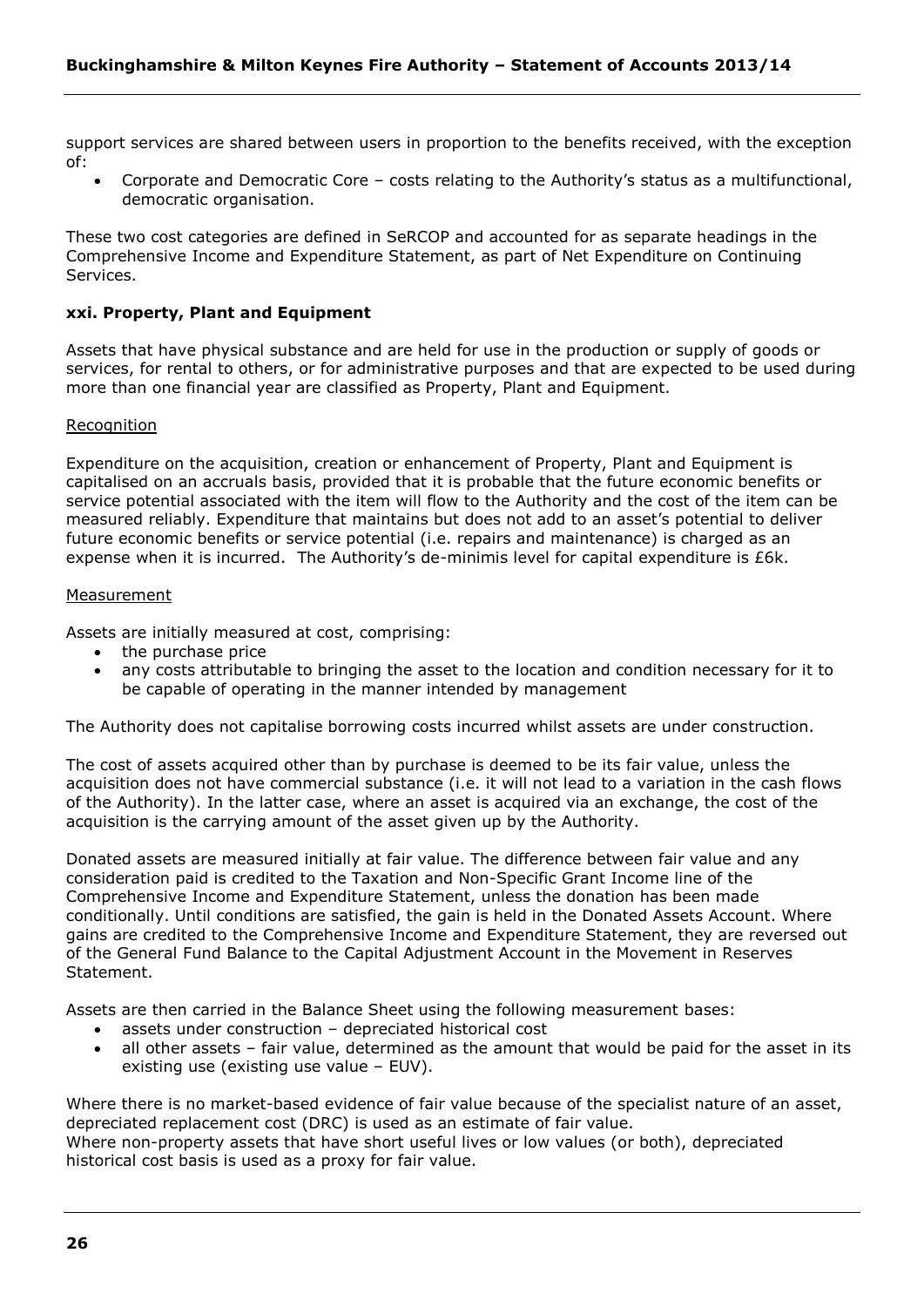Assets included in the Balance Sheet at fair value are revalued annually to ensure that their carrying amount is not materially different from their fair value at the year-end. Increases in valuations are matched by credits to the Revaluation Reserve to recognise unrealised gains. Exceptionally, gains might be credited to the Comprehensive Income and Expenditure Statement where they arise from the reversal of a loss previously charged to a service.

Where decreases in value are identified, they are accounted for by:

- where there is a balance of revaluation gains for the asset in the Revaluation Reserve, the carrying amount of the asset is written down against that balance (up to the amount of the accumulated gains)
- where there is no balance in the Revaluation Reserve or an insufficient balance, the carrying amount of the asset is written down against the relevant service line(s) in the Comprehensive Income and Expenditure Statement.

The Revaluation Reserve contains revaluation gains recognised since 1 April 2007 only, the date of its formal implementation. Gains arising before that date have been consolidated into the Capital Adjustment Account.

# Impairment

Assets are assessed at each year-end as to whether there is any indication that an asset may be impaired. Where indications exist and any possible differences are estimated to be material, the recoverable amount of the asset is estimated and, where this is less than the carrying amount of the asset, an impairment loss is recognised for the shortfall.

Where impairment losses are identified, they are accounted for by:

- where there is a balance of revaluation gains for the asset in the Revaluation Reserve, the carrying amount of the asset is written down against that balance (up to the amount of the accumulated gains)
- where there is no balance in the Revaluation Reserve or an insufficient balance, the carrying amount of the asset is written down against the relevant service line(s) in the Comprehensive Income and Expenditure Statement.

Where an impairment loss is reversed subsequently, the reversal is credited to the relevant service line(s) in the Comprehensive Income and Expenditure Statement, up to the amount of the original loss, adjusted for depreciation that would have been charged if the loss had not been recognised.

# Depreciation

Depreciation is provided for on all Property, Plant and Equipment assets by the systematic allocation of their depreciable amounts over their useful lives. An exception is made for assets without a determinable finite useful life (i.e. freehold land) and assets that are not yet available for use (i.e. assets under construction).

Depreciation is calculated on the following bases:

- dwellings and other buildings straight-line allocation over the useful life of the property as estimated by the valuer
- vehicles, plant, furniture and equipment straight-line allocation over the useful life of the asset

Where an item of Property, Plant and Equipment asset has major components whose cost is significant in relation to the total cost of the item, the components are depreciated separately. In applying the principals of componentisation the de-minimis value of a property has been set at £500,000 and individual components at £50,000, i.e. 10% of the overall asset below which any component will not be calculated separately. The components that have been identified as relevant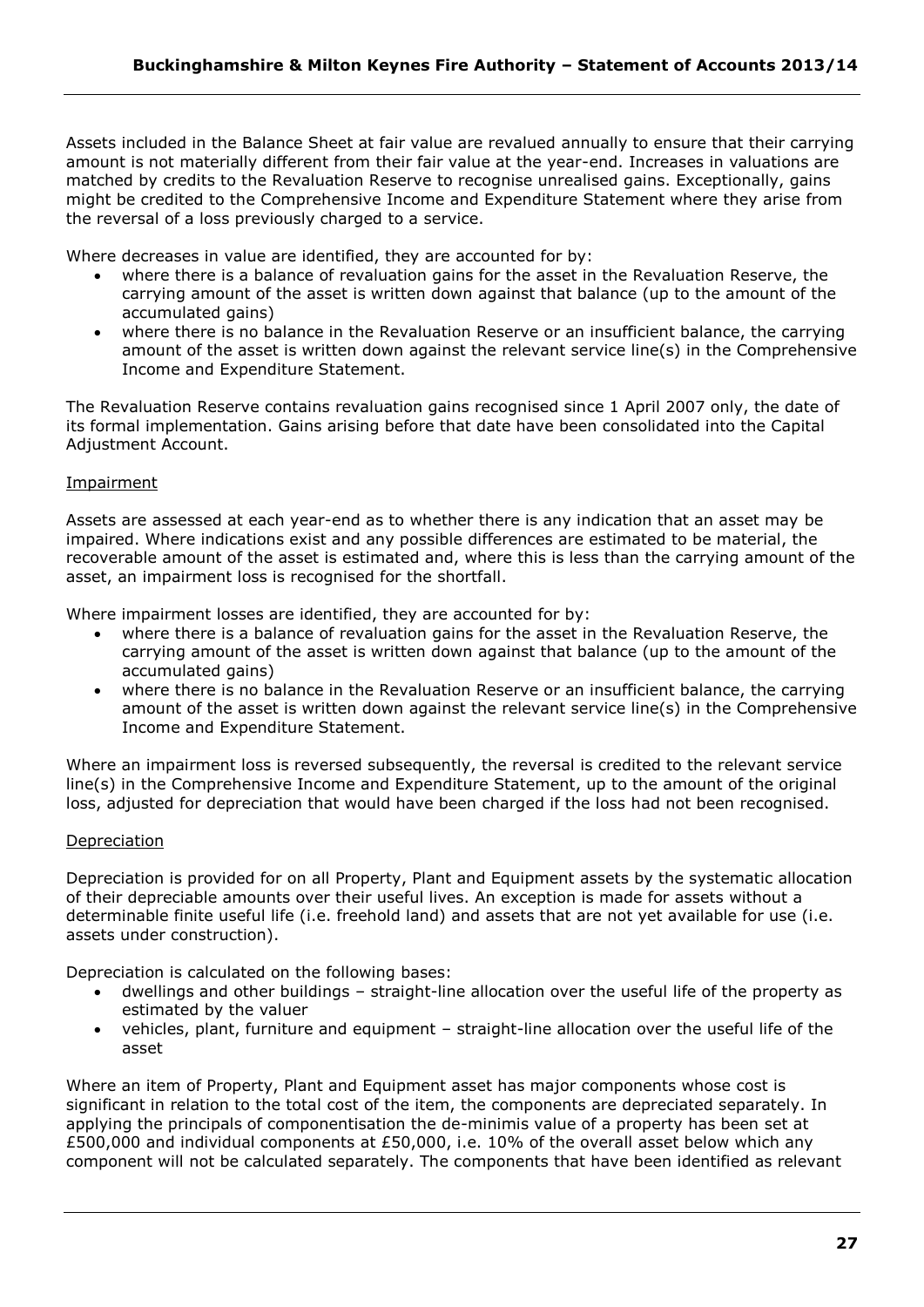to the authority are weatherproofing (to include windows, roofs, bay doors and doors), mechanical and electrical and finally yards and drill towers (i.e. external elements). Where the life expectancy of any component would exceed the life expectancy of the main structure then the life expectancy of the component will be limited to that of the main structure.

Revaluation gains are also depreciated, with an amount equal to the difference between current value depreciation charged on assets and the depreciation that would have been chargeable based on their historical cost being transferred each year from the Revaluation Reserve to the Capital Adjustment Account.

#### Disposals

Amounts received for the disposal of any assets previously qualifying as Capital Expenditure are categorised as capital receipts. Capital receipts are required to be credited to the Capital Receipts Reserve, and can then only be used for new capital investment, or set aside to reduce the Authority's underlying need to borrow. Receipts are appropriated to the Reserve from the General Fund Balance in the Movement in Reserves Statement.

The written-off value of disposals is not a charge against council tax, as the cost of fixed assets is fully provided for under separate arrangements for capital financing. Amounts are appropriated to the Capital Adjustment Account from the General Fund Balance in the Movement in Reserves Statement.

# **xxii. Private Finance Initiative (PFI) and Similar Contracts**

The Authority has not entered into any PFI or similar contracts

# **xxiii. Provisions, Contingent Liabilities and Contingent Assets**

#### Provisions

Provisions are made where an event has taken place that gives the Authority a legal or constructive obligation that probably requires settlement by a transfer of economic benefits or service potential, and a reliable estimate can be made of the amount of the obligation. For instance, the Authority may be involved in a court case that could eventually result in the making of a settlement or the payment of compensation.

Provisions are charged as an expense to the appropriate service line in the Comprehensive Income and Expenditure Statement in the year that the authority becomes aware of the obligation, and are measured at the best estimate at the balance sheet date of the expenditure required to settle the obligation, taking into account relevant risks and uncertainties.

When payments are eventually made, they are charged to the provision carried in the Balance Sheet. Estimated settlements are reviewed at the end of each financial year – where it becomes less than probable that a transfer of economic benefits will now be required (or a lower settlement than anticipated is made), the provision is reversed and credited back to the relevant service.

Where some or all of the payment required to settle a provision is expected to be recovered from another party (e.g. from an insurance claim), this is only recognised as income for the relevant service if it is virtually certain that reimbursement will be received if the authority settles the obligation.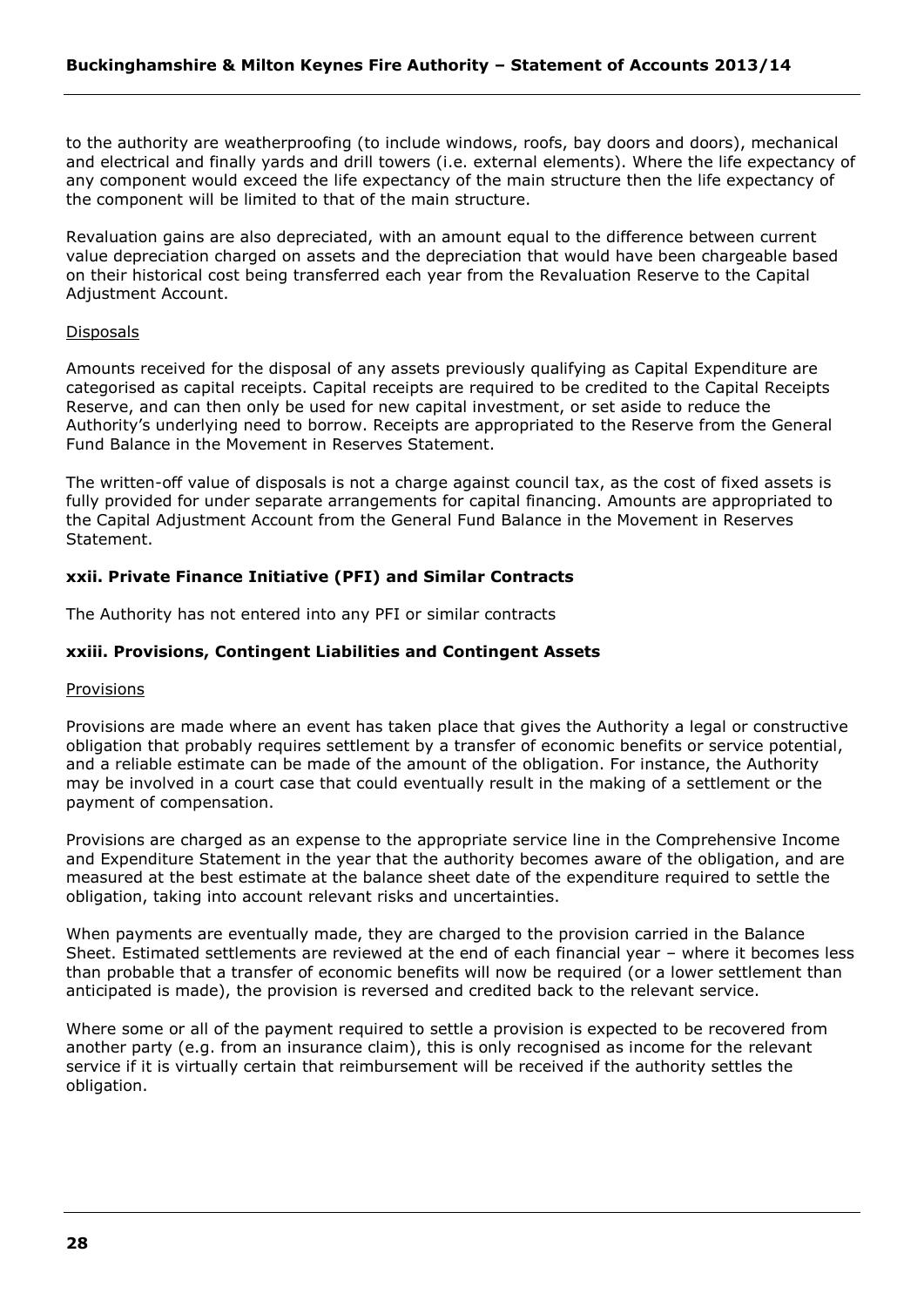# Contingent Liabilities

A contingent liability arises where an event has taken place that gives the authority a possible obligation whose existence will only be confirmed by the occurrence or otherwise of uncertain future events not wholly within the control of the authority. Contingent liabilities also arise in circumstances where a provision would otherwise be made but either it is not probable that an outflow of resources will be required or the amount of the obligation cannot be measured reliably.

Contingent liabilities are not recognised in the Balance Sheet but disclosed in a note to the accounts.

# Contingent Assets

A contingent asset arises where an event has taken place that gives the authority a possible asset whose existence will only be confirmed by the occurrence or otherwise of uncertain future events not wholly within the control of the authority.

Contingent assets are not recognised in the Balance Sheet but disclosed in a note to the accounts where it is probable that there will be an inflow of economic benefits or service potential.

# **xxiv. Reserves**

The Authority sets aside specific amounts as reserves for future policy purposes or to cover contingencies. Reserves are created by appropriating amounts out of the General Fund Balance in the Movement in Reserves Statement. When expenditure to be financed from a reserve is incurred, it is charged to the appropriate service in that year to score against the Surplus or Deficit on the Provision of Services in the Comprehensive Income and Expenditure Statement. The reserve is then appropriated back into the General Fund Balance in the Movement in Reserves Statement so that there is no net charge against council tax for the expenditure.

Certain reserves are kept to manage the accounting processes for non-current assets, financial instruments, retirement and employee benefits and do not represent usable resources for the Authority – these reserves are explained in the relevant policies.

## **xxv. Revenue Expenditure Funded from Capital under Statute**

This does not apply as the Authority does not incur expenditure which may be capitalised under statutory provision and which does not result in the creation of a non-current asset.

#### **xxvi. VAT**

VAT payable is included as an expense only to the extent that it is not recoverable from Her Majesty's Revenue and Customs. VAT receivable is excluded from income.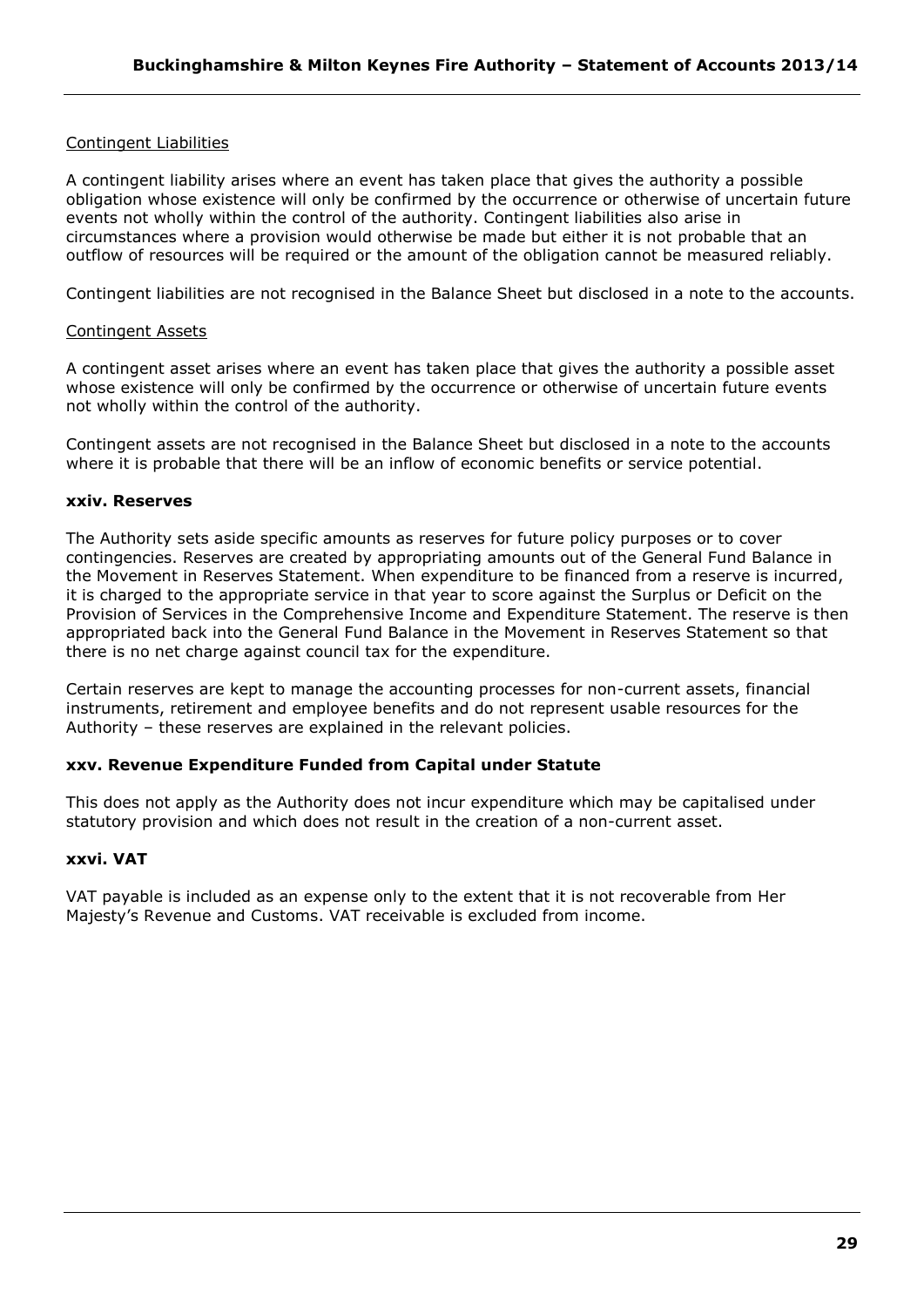# **Critical Judgements in Applying the Accounting Policies**

The accounts are prepared with the underlying assumptions of the accruals basis and the going concern basis i.e. the Authority will continue its operations for the foreseeable future. This means in particular that, despite the high degree of uncertainty resulting from reducing levels of funding in future years, the Comprehensive Income and Expenditure Account and Balance Sheet assume no intention to curtail significantly the scale of the operation. At this stage there is no indication that the assets of the Authority might be impaired as a result of a need to close facilities and reduce the level of service provision.

# **Use of Estimates and Judgements**

The Statement of Accounts contains estimated figures that are based on assumptions made by the Authority about the future or that are otherwise uncertain. Estimates are made taking into account historical experience, current trends and other relevant factors. However, because balances cannot be determined with certainty, actually results could be materially different from the assumptions and estimates. The items in the Authority's Comprehensive Income and Expenditure Statement for 2013/14 and the Balance Sheet at 31 March 2014 for which there is a significant risk of material adjustment in the forthcoming financial year are as follows:

- Depreciation (and amortisation of intangible assets) the remaining useful lives of all assets are estimated. The Authority relies on the expertise of an external valuer to determine the lives of all building assets. The lives of vehicles, plant and equipment and intangible assets are based on historical experience and professional estimates. If the estimates were to differ from the actuals this would affect the level of depreciation and amortisation charged to the Comprehensive Income and Expenditure Statement, as well as the carrying amounts of noncurrent assets in the Balance Sheet. The carrying amounts of non-current assets as at 31 March 2014 was £32,302m. Total depreciation and amortisation for the year was £2.022m;
- Revaluations and Impairments the value of non-current assets are reviewed annually by a qualified valuer based on the latest guidance from the Royal Institute of Chartered Surveyors and the recently observed market information. If the estimates were to differ from the actual results this would result in a higher or lower carrying amount for non-current assets in the Balance Sheet. Revaluations charged to the Revaluation Reserve during the year were £3,644m upwards. Impairment charged to the Comprehensive Income and Expenditure Statement was £0.113m;
- Pensions Liability the valuation of the liability is based on a number of actuarial assumptions (see Note 28). This figure is provided by an external actuary. If the estimate was to differ from the actual it would result in a higher or lower pension liability and reserve figure on the Balance Sheet. The total pension liability as at 31 March 2014 was £217.632m;
- Financial Assets and Liabilities further details about the assumptions made and the potential impact can be found in Note 29; and
- Estimates are made as to the amount of time spent by firefighters in carrying out Community Safety activities based on technical officer advice as to work volumes and activities. This estimate is used to determine how much of the direct costs of firefighters is apportioned to Community Fire Safety in the Comprehensive Income and Expenditure Statement. If the actual results were to differ from the estimate the effect would be limited to the apportionment between Community Fire Safety and Fire Fighting and Rescue Operations. There would be no net impact on the total surplus or deficit reported.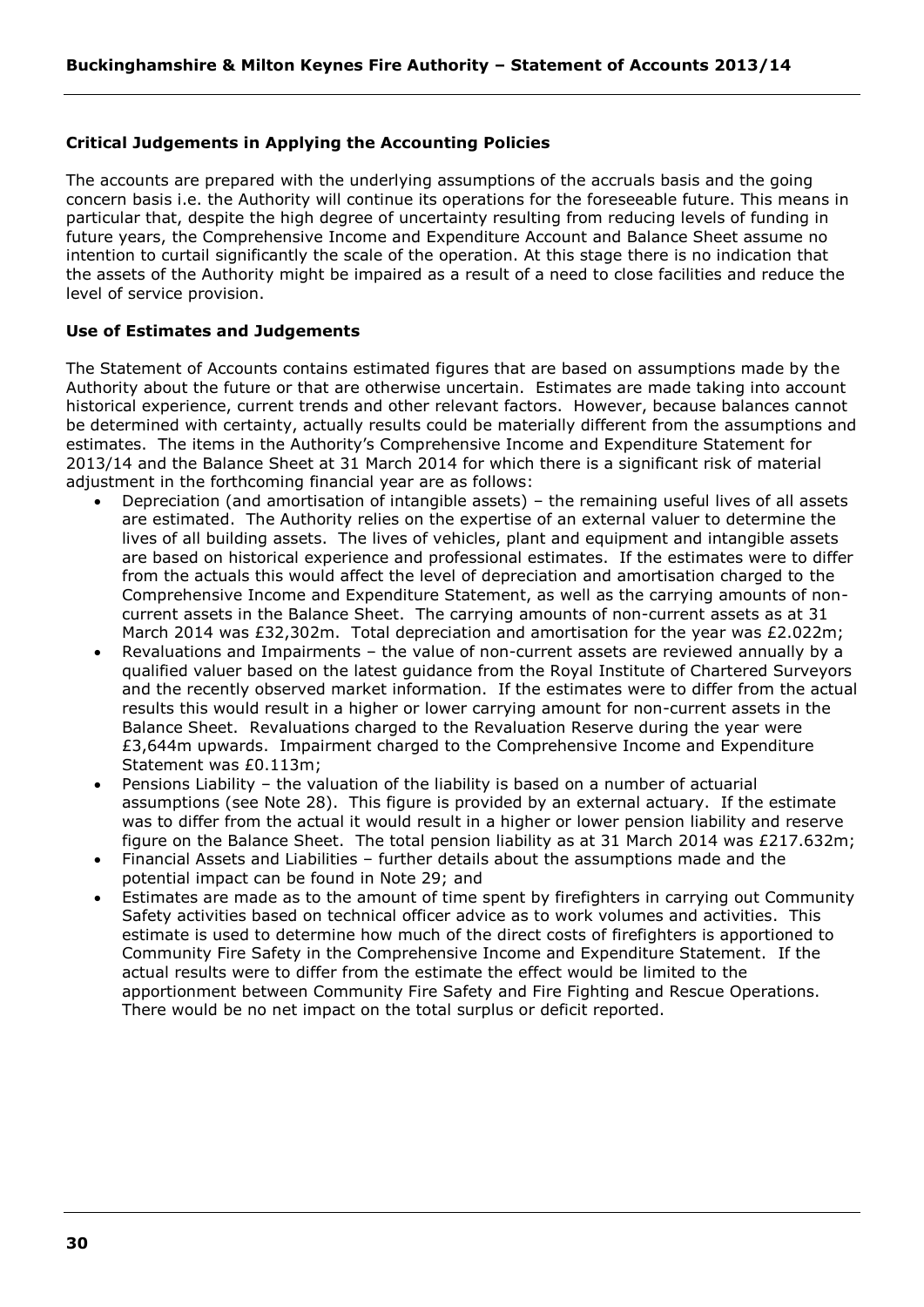Estimates are also used to allocate the cost of support services to the relevant headings with the Comprehensive Income and Expenditure Statement. The process by which this is done is set out below:

The cost of support services and service management has been fully charged to service expenditure headings. In line with CIPFA guidance, the cost of corporate management is not charged to service expenditure headings. Corporate management relates to those activities and costs incurred in the general running of the Authority. It includes a proportion of the senior officer management team and such items as the cost of external audit. Costs are apportioned based on a range of criteria including accommodation space occupied, IT services employed and technical officer assessments of volumes and activities.

Democratic representation and management includes all Members' allowances and costs, officer time in support of Members and certain subscriptions to local authority associations. Where support services are recharged a number of methods are used depending on the nature of the costs:

- Buildings are apportioned based on the floor space occupied by the service
- Central departments such as Finance and Accountancy Services, Property, Procurement and Transport are all apportioned based on the recipient service's controllable budget;
- Human Resources, Equality and Diversity, Performance Planning and Publicity are apportioned based on staff full time equivalent numbers as at the end of the year; and
- ICT support costs are apportioned based on the number of workstations within each service.

If the actual results were to differ from the estimates the effect would be limited to the apportionment between headings in the Comprehensive Income and Expenditure Statement. There would be no net impact on the total surplus or deficit reported, nor on the level of reserves held.

# **Changes in Accounting Estimates**

There have been no changes in accounting estimates during 2013/14.

# **Standards Issued But Not Yet Adopted**

The following standards issued but not yet adopted by the Code are:

- IFRS 10 Consolidated Financial Statements
- IFRS 11 Joint Arrangements
- IFRS 12 Disclosures of Interests in Other Entities
- IAS 27 Separate Financial Statements
- IAS 28 Investments in Associates and Joint Ventures (as amended in May 2011)
- IAS 32 Financial Instruments: Presentation Offsetting Financial Assets and Financial Liabilities (as amended in December 2011)
- IAS 1 Presentation of Financial Statements (as amended in May 2011)

It is not anticipated that any of the revised standards will have a material impact on the amounts disclosed.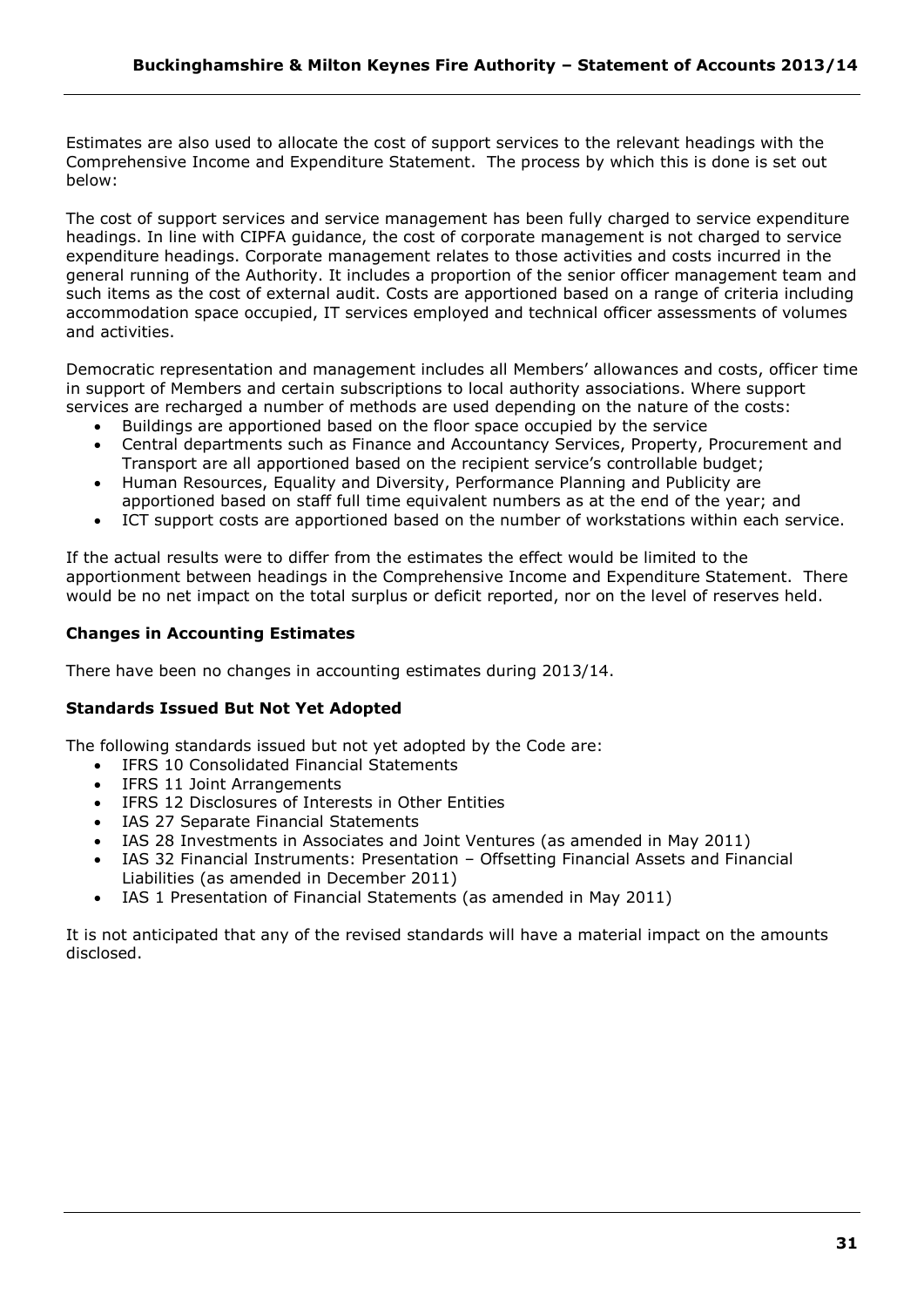# <span id="page-31-0"></span>**Movement in Reserves Statement**

These statements show the movement in the year on the different reserves held by the Authority, analysed into 'usable reserves' (i.e. those that can be applied to fund expenditure or reduce local taxation) and other reserves. The (Surplus) or Deficit on the Provision of Services line shows the true economic cost of providing the Authority's services, more details of which are shown in the Comprehensive Income and Expenditure Statement (CIES). These are different from the statutory amounts required to be charged to the General Fund Balance for council tax setting purposes. The Net (Increase) / Decrease before Transfers to Earmarked Reserves line shows the Statutory General Fund Balance before any discretionary transfers to/from earmarked reserves undertaken by the Authority. Further detail on each reserve is shown in the notes to the accounts as referenced.

| <b>Restated</b>                                                                        | General<br><b>Fund</b><br><b>Balance</b> | <b>Earmarked</b><br><b>Reserves</b> | <b>Total Usable</b><br><b>Reserves</b> | <b>Unusable</b><br><b>Reserves</b> | <b>Total</b><br><b>Authority</b><br><b>Reserves</b> |
|----------------------------------------------------------------------------------------|------------------------------------------|-------------------------------------|----------------------------------------|------------------------------------|-----------------------------------------------------|
|                                                                                        | £000                                     | £000                                | £000                                   | £000                               | £000                                                |
| Balance at 31 March 2012<br>carried forward                                            | (3,700)                                  | (6, 326)                            | (10, 026)                              | 162,373                            | 152,347                                             |
| Movement in reserves during<br>2012/13                                                 |                                          |                                     |                                        |                                    |                                                     |
| (Surplus) or deficit on the provision<br>of services                                   | 11,680                                   |                                     | 11,680                                 |                                    | 11,680                                              |
| Other Comprehensive Income and<br>Expenditure                                          |                                          | $\overline{\phantom{a}}$            |                                        | 584                                | 584                                                 |
| <b>Total Comprehensive Income</b><br>and Expenditure                                   | 11,680                                   | ۰                                   | 11,680                                 | 584                                | 12,264                                              |
| Adjustments between accounting<br>basis & funding basis under<br>regulations (Note 23) | (14, 135)                                | (20)                                | (14, 155)                              | 14,155                             |                                                     |
| Net (Increase) / Decrease<br>before Transfers to Earmarked<br><b>Reserves</b>          | (2, 455)                                 | (20)                                | (2, 475)                               | 14,739                             | 12,264                                              |
| Transfers to/from Earmarked<br>Reserves (Note 23)                                      | 2,455                                    | (2,016)                             | 439                                    | (439)                              |                                                     |
| (Increase) / Decrease in<br>2012/13                                                    |                                          | (2,036)                             | (2,036)                                | 14,300                             | 12,264                                              |
| Balance at 31 March 2013<br>carried forward                                            | (3,700)                                  | (8, 362)                            | (12,062)                               | 176,673                            | 164,611                                             |
| Amounts held for revenue purposes                                                      | (3,700)                                  | (6, 722)                            | (10, 422)                              | 197,891                            | 187,469                                             |
| Amounts held for capital purposes                                                      |                                          | (1,640)                             | (1,640)                                | (21, 218)                          | (22, 858)                                           |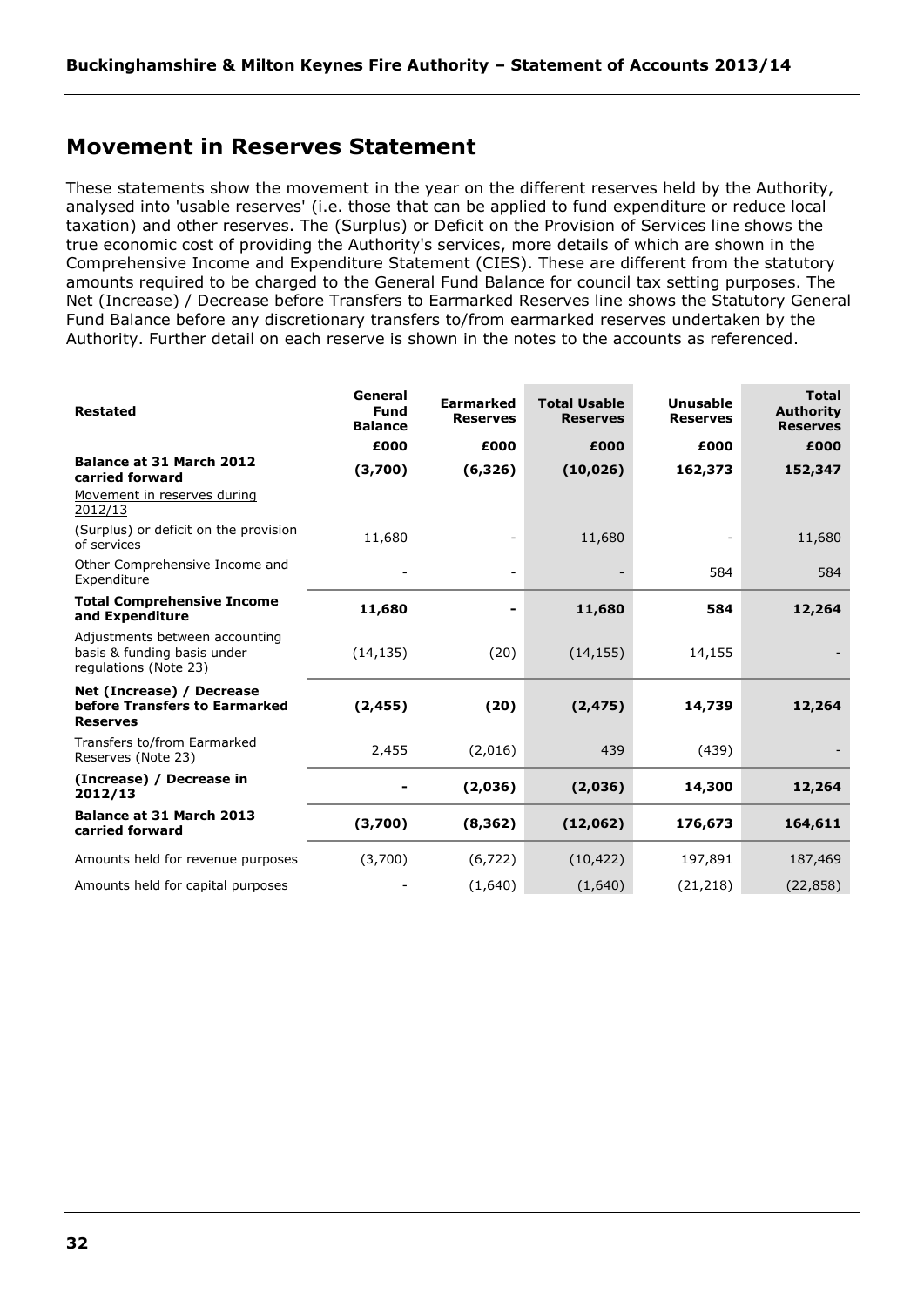Movement in Reserves Statement continued:

|                                                                                        | General<br>Fund<br><b>Balance</b> | <b>Earmarked</b><br><b>Reserves</b> | <b>Total Usable</b><br><b>Reserves</b> | <b>Unusable</b><br><b>Reserves</b> | <b>Total</b><br><b>Authority</b><br><b>Reserves</b> |
|----------------------------------------------------------------------------------------|-----------------------------------|-------------------------------------|----------------------------------------|------------------------------------|-----------------------------------------------------|
|                                                                                        | £000                              | £000                                | £000                                   | £000                               | £000                                                |
| <b>Balance at 31 March 2013</b><br>carried forward                                     | (3,700)                           | (8, 362)                            | (12,062)                               | 176,673                            | 164,611                                             |
| Movement in reserves during<br>2013/14                                                 |                                   |                                     |                                        |                                    |                                                     |
| (Surplus) or deficit on the provision<br>of services                                   | 10,509                            |                                     | 10,509                                 |                                    | 10,509                                              |
| Other Comprehensive Income and<br>Expenditure                                          |                                   | $\overline{\phantom{a}}$            |                                        | 6,244                              | 6,244                                               |
| <b>Total Comprehensive Income</b><br>and Expenditure                                   | 10,509                            |                                     | 10,509                                 | 6,244                              | 16,753                                              |
| Adjustments between accounting<br>basis & funding basis under<br>regulations (Note 23) | (11, 212)                         | (6)                                 | (11, 218)                              | 11,218                             |                                                     |
| Net (Increase) / Decrease<br>before Transfers to Earmarked<br><b>Reserves</b>          | (703)                             | (6)                                 | (709)                                  | 17,462                             | 16,753                                              |
| Transfers to/from Earmarked<br>Reserves (Note 23)                                      | 703                               | (703)                               |                                        |                                    |                                                     |
| (Increase) / Decrease in<br>2013/14                                                    |                                   | (709)                               | (709)                                  | 17,462                             | 16,753                                              |
| <b>Balance at 31 March 2014</b><br>carried forward                                     | (3,700)                           | (9,071)                             | (12, 771)                              | 194,135                            | 181,364                                             |
| Amounts held for revenue purposes                                                      | (3,700)                           | (5, 574)                            | (9, 274)                               | 218,130                            | 208,856                                             |
| Amounts held for capital purposes                                                      |                                   | (3, 497)                            | (3, 497)                               | (23, 995)                          | (27, 492)                                           |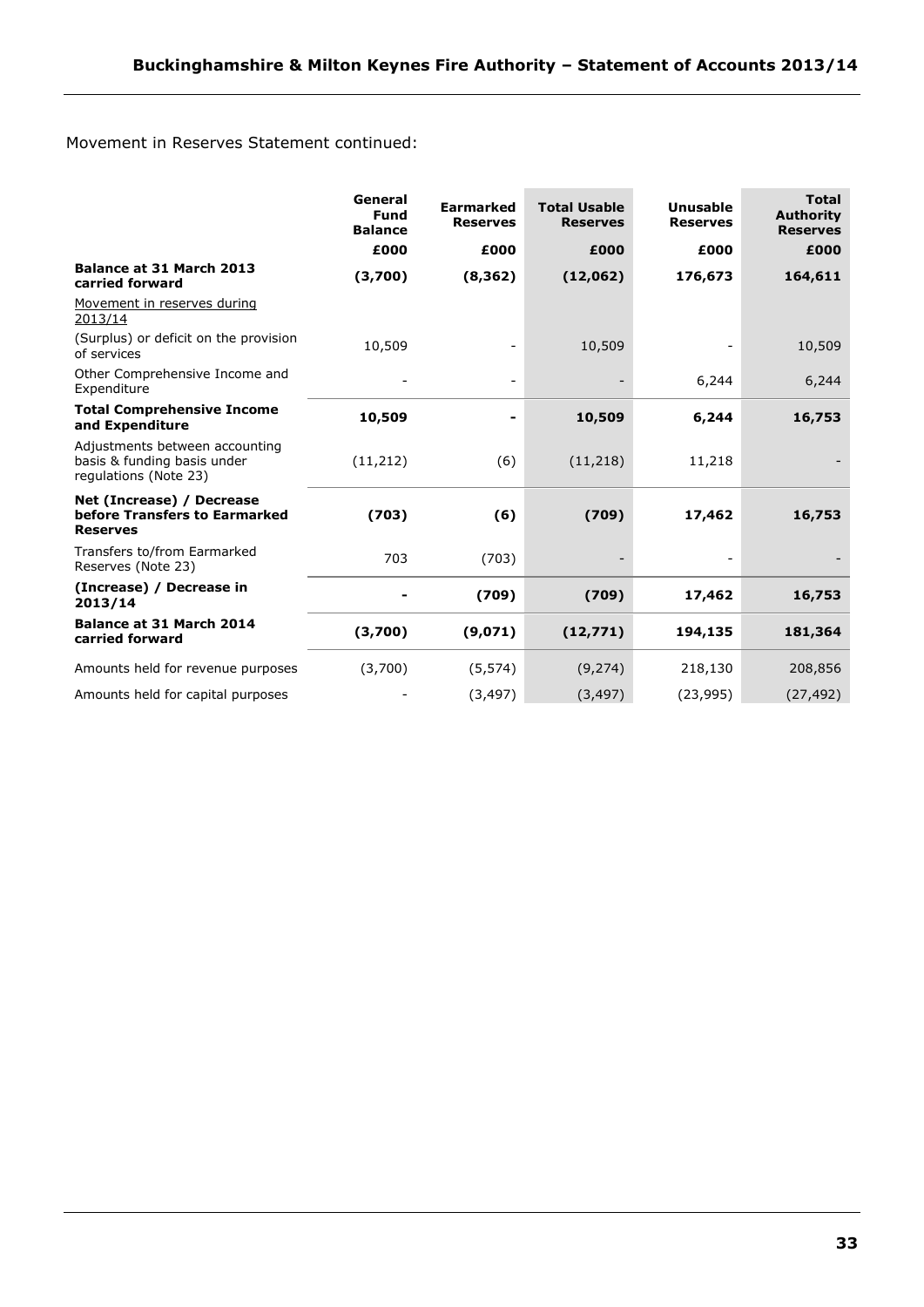# <span id="page-33-0"></span>**Comprehensive Income and Expenditure Statement**

The Comprehensive Income and Expenditure Statement shows the economic cost in the year of providing services in accordance with accepted accounting practices, rather than the amount to be funded from taxation. Authorities raise taxation to cover expenditure in accordance with regulations; this may be different from the accounting cost. The taxation position is shown in the Movement in Reserves Statement.

| <b>Income</b><br><b>Net</b><br><b>Expenditure</b><br><b>Income</b><br><b>Expenditure</b><br>£000<br>£000<br>£000<br>£000<br>£000<br><b>Continuing Operations</b><br>3,169<br>Community Fire Safety<br>2,952<br>(159)<br>(141)<br>3,028<br>2,793<br>(765)<br>Fire Fighting and Rescue Operations<br>(1,027)<br>26,453<br>31,419<br>30,654<br>27,480<br>962<br>20<br>982<br>Corporate and Democratic Core<br>813<br>26<br>839<br>108<br>108<br>Non Distributed Costs<br>$\overline{a}$<br>Non Distributed Costs - LGPS<br>1,900<br>$\overline{\phantom{0}}$<br>$\overline{a}$<br>Liability Restructuring<br>(Surplus) or Deficit on<br>35,658<br>(886)<br>34,772<br>33,145<br>(1, 160)<br><b>Continuing Operations (Note 1)</b><br><b>Other Operating Expenditure</b><br>(Gain)/losses on disposals of non<br>(6)<br>(6)<br>(2)<br>$\overline{a}$<br>current assets<br><b>Total Other Operating</b><br>(6)<br>(6)<br>(2)<br>$\overline{\phantom{a}}$<br><b>Expenditure</b><br>Financing and Investment Income<br>and Expenditure<br>Interest payable and similar<br>380<br>380<br>380<br>charges (Note 29)<br>Interest and Investment income<br>(76)<br>(76)<br>(142)<br>(Note 29)<br>8,204<br>8,204<br>Pension interest cost (Note 28)<br>8,559<br>$\overline{\phantom{a}}$<br><b>Total Financing and Investment</b><br>8,508<br>8,584<br>(76)<br>8,939<br>(142)<br><b>Income and Expenditure</b><br>Taxation and Non-Specific Grant<br>Income<br>(16, 639)<br>(17, 832)<br>(17, 832)<br>Precepts<br>(3, 510)<br>(3, 510)<br><b>General Government Grants</b><br>(9,390)<br>Non Domestic Rates redistribution<br>(4, 242)<br>(4, 242)<br>(10, 252)<br>(10, 252)<br><b>Total Taxation and Non-Specific</b><br>(31, 594)<br>(30, 271)<br>(31, 594)<br>$\overline{\phantom{a}}$<br>-<br><b>Grant Income (Note 10)</b><br>(Surplus) or Deficit on Provision<br>11,680<br>44,236<br>(32, 556)<br>42,082<br>(31, 573)<br>of Services<br>(Surplus) or Deficit on revaluation<br>(811)<br>of fixed assets (Note 24e)<br>Remeasurement of net defined<br>1,395<br>benefit/liability (Note 24d)<br><b>Other Comprehensive Income</b><br>584<br>and Expenditure<br><b>Total Comprehensive Income</b><br>12,264<br>and Expenditure | 2012/13<br><b>Restated</b> |  | 2013/14 |            |
|-----------------------------------------------------------------------------------------------------------------------------------------------------------------------------------------------------------------------------------------------------------------------------------------------------------------------------------------------------------------------------------------------------------------------------------------------------------------------------------------------------------------------------------------------------------------------------------------------------------------------------------------------------------------------------------------------------------------------------------------------------------------------------------------------------------------------------------------------------------------------------------------------------------------------------------------------------------------------------------------------------------------------------------------------------------------------------------------------------------------------------------------------------------------------------------------------------------------------------------------------------------------------------------------------------------------------------------------------------------------------------------------------------------------------------------------------------------------------------------------------------------------------------------------------------------------------------------------------------------------------------------------------------------------------------------------------------------------------------------------------------------------------------------------------------------------------------------------------------------------------------------------------------------------------------------------------------------------------------------------------------------------------------------------------------------------------------------------------------------------------------------------------------------------------------------------------------------------------|----------------------------|--|---------|------------|
|                                                                                                                                                                                                                                                                                                                                                                                                                                                                                                                                                                                                                                                                                                                                                                                                                                                                                                                                                                                                                                                                                                                                                                                                                                                                                                                                                                                                                                                                                                                                                                                                                                                                                                                                                                                                                                                                                                                                                                                                                                                                                                                                                                                                                       |                            |  |         | <b>Net</b> |
|                                                                                                                                                                                                                                                                                                                                                                                                                                                                                                                                                                                                                                                                                                                                                                                                                                                                                                                                                                                                                                                                                                                                                                                                                                                                                                                                                                                                                                                                                                                                                                                                                                                                                                                                                                                                                                                                                                                                                                                                                                                                                                                                                                                                                       |                            |  |         | £000       |
|                                                                                                                                                                                                                                                                                                                                                                                                                                                                                                                                                                                                                                                                                                                                                                                                                                                                                                                                                                                                                                                                                                                                                                                                                                                                                                                                                                                                                                                                                                                                                                                                                                                                                                                                                                                                                                                                                                                                                                                                                                                                                                                                                                                                                       |                            |  |         |            |
|                                                                                                                                                                                                                                                                                                                                                                                                                                                                                                                                                                                                                                                                                                                                                                                                                                                                                                                                                                                                                                                                                                                                                                                                                                                                                                                                                                                                                                                                                                                                                                                                                                                                                                                                                                                                                                                                                                                                                                                                                                                                                                                                                                                                                       |                            |  |         |            |
|                                                                                                                                                                                                                                                                                                                                                                                                                                                                                                                                                                                                                                                                                                                                                                                                                                                                                                                                                                                                                                                                                                                                                                                                                                                                                                                                                                                                                                                                                                                                                                                                                                                                                                                                                                                                                                                                                                                                                                                                                                                                                                                                                                                                                       |                            |  |         |            |
|                                                                                                                                                                                                                                                                                                                                                                                                                                                                                                                                                                                                                                                                                                                                                                                                                                                                                                                                                                                                                                                                                                                                                                                                                                                                                                                                                                                                                                                                                                                                                                                                                                                                                                                                                                                                                                                                                                                                                                                                                                                                                                                                                                                                                       |                            |  |         |            |
|                                                                                                                                                                                                                                                                                                                                                                                                                                                                                                                                                                                                                                                                                                                                                                                                                                                                                                                                                                                                                                                                                                                                                                                                                                                                                                                                                                                                                                                                                                                                                                                                                                                                                                                                                                                                                                                                                                                                                                                                                                                                                                                                                                                                                       |                            |  |         | 1,900      |
|                                                                                                                                                                                                                                                                                                                                                                                                                                                                                                                                                                                                                                                                                                                                                                                                                                                                                                                                                                                                                                                                                                                                                                                                                                                                                                                                                                                                                                                                                                                                                                                                                                                                                                                                                                                                                                                                                                                                                                                                                                                                                                                                                                                                                       |                            |  |         | 31,985     |
|                                                                                                                                                                                                                                                                                                                                                                                                                                                                                                                                                                                                                                                                                                                                                                                                                                                                                                                                                                                                                                                                                                                                                                                                                                                                                                                                                                                                                                                                                                                                                                                                                                                                                                                                                                                                                                                                                                                                                                                                                                                                                                                                                                                                                       |                            |  |         |            |
|                                                                                                                                                                                                                                                                                                                                                                                                                                                                                                                                                                                                                                                                                                                                                                                                                                                                                                                                                                                                                                                                                                                                                                                                                                                                                                                                                                                                                                                                                                                                                                                                                                                                                                                                                                                                                                                                                                                                                                                                                                                                                                                                                                                                                       |                            |  |         | (2)        |
|                                                                                                                                                                                                                                                                                                                                                                                                                                                                                                                                                                                                                                                                                                                                                                                                                                                                                                                                                                                                                                                                                                                                                                                                                                                                                                                                                                                                                                                                                                                                                                                                                                                                                                                                                                                                                                                                                                                                                                                                                                                                                                                                                                                                                       |                            |  |         | (2)        |
|                                                                                                                                                                                                                                                                                                                                                                                                                                                                                                                                                                                                                                                                                                                                                                                                                                                                                                                                                                                                                                                                                                                                                                                                                                                                                                                                                                                                                                                                                                                                                                                                                                                                                                                                                                                                                                                                                                                                                                                                                                                                                                                                                                                                                       |                            |  |         |            |
|                                                                                                                                                                                                                                                                                                                                                                                                                                                                                                                                                                                                                                                                                                                                                                                                                                                                                                                                                                                                                                                                                                                                                                                                                                                                                                                                                                                                                                                                                                                                                                                                                                                                                                                                                                                                                                                                                                                                                                                                                                                                                                                                                                                                                       |                            |  |         | 380        |
|                                                                                                                                                                                                                                                                                                                                                                                                                                                                                                                                                                                                                                                                                                                                                                                                                                                                                                                                                                                                                                                                                                                                                                                                                                                                                                                                                                                                                                                                                                                                                                                                                                                                                                                                                                                                                                                                                                                                                                                                                                                                                                                                                                                                                       |                            |  |         | (142)      |
|                                                                                                                                                                                                                                                                                                                                                                                                                                                                                                                                                                                                                                                                                                                                                                                                                                                                                                                                                                                                                                                                                                                                                                                                                                                                                                                                                                                                                                                                                                                                                                                                                                                                                                                                                                                                                                                                                                                                                                                                                                                                                                                                                                                                                       |                            |  |         | 8,559      |
|                                                                                                                                                                                                                                                                                                                                                                                                                                                                                                                                                                                                                                                                                                                                                                                                                                                                                                                                                                                                                                                                                                                                                                                                                                                                                                                                                                                                                                                                                                                                                                                                                                                                                                                                                                                                                                                                                                                                                                                                                                                                                                                                                                                                                       |                            |  |         | 8,797      |
|                                                                                                                                                                                                                                                                                                                                                                                                                                                                                                                                                                                                                                                                                                                                                                                                                                                                                                                                                                                                                                                                                                                                                                                                                                                                                                                                                                                                                                                                                                                                                                                                                                                                                                                                                                                                                                                                                                                                                                                                                                                                                                                                                                                                                       |                            |  |         |            |
|                                                                                                                                                                                                                                                                                                                                                                                                                                                                                                                                                                                                                                                                                                                                                                                                                                                                                                                                                                                                                                                                                                                                                                                                                                                                                                                                                                                                                                                                                                                                                                                                                                                                                                                                                                                                                                                                                                                                                                                                                                                                                                                                                                                                                       |                            |  |         | (16, 639)  |
|                                                                                                                                                                                                                                                                                                                                                                                                                                                                                                                                                                                                                                                                                                                                                                                                                                                                                                                                                                                                                                                                                                                                                                                                                                                                                                                                                                                                                                                                                                                                                                                                                                                                                                                                                                                                                                                                                                                                                                                                                                                                                                                                                                                                                       |                            |  |         | (9,390)    |
|                                                                                                                                                                                                                                                                                                                                                                                                                                                                                                                                                                                                                                                                                                                                                                                                                                                                                                                                                                                                                                                                                                                                                                                                                                                                                                                                                                                                                                                                                                                                                                                                                                                                                                                                                                                                                                                                                                                                                                                                                                                                                                                                                                                                                       |                            |  |         |            |
|                                                                                                                                                                                                                                                                                                                                                                                                                                                                                                                                                                                                                                                                                                                                                                                                                                                                                                                                                                                                                                                                                                                                                                                                                                                                                                                                                                                                                                                                                                                                                                                                                                                                                                                                                                                                                                                                                                                                                                                                                                                                                                                                                                                                                       |                            |  |         | (30, 271)  |
|                                                                                                                                                                                                                                                                                                                                                                                                                                                                                                                                                                                                                                                                                                                                                                                                                                                                                                                                                                                                                                                                                                                                                                                                                                                                                                                                                                                                                                                                                                                                                                                                                                                                                                                                                                                                                                                                                                                                                                                                                                                                                                                                                                                                                       |                            |  |         | 10,509     |
|                                                                                                                                                                                                                                                                                                                                                                                                                                                                                                                                                                                                                                                                                                                                                                                                                                                                                                                                                                                                                                                                                                                                                                                                                                                                                                                                                                                                                                                                                                                                                                                                                                                                                                                                                                                                                                                                                                                                                                                                                                                                                                                                                                                                                       |                            |  |         | (3,644)    |
|                                                                                                                                                                                                                                                                                                                                                                                                                                                                                                                                                                                                                                                                                                                                                                                                                                                                                                                                                                                                                                                                                                                                                                                                                                                                                                                                                                                                                                                                                                                                                                                                                                                                                                                                                                                                                                                                                                                                                                                                                                                                                                                                                                                                                       |                            |  |         | 9,888      |
|                                                                                                                                                                                                                                                                                                                                                                                                                                                                                                                                                                                                                                                                                                                                                                                                                                                                                                                                                                                                                                                                                                                                                                                                                                                                                                                                                                                                                                                                                                                                                                                                                                                                                                                                                                                                                                                                                                                                                                                                                                                                                                                                                                                                                       |                            |  |         | 6,244      |
|                                                                                                                                                                                                                                                                                                                                                                                                                                                                                                                                                                                                                                                                                                                                                                                                                                                                                                                                                                                                                                                                                                                                                                                                                                                                                                                                                                                                                                                                                                                                                                                                                                                                                                                                                                                                                                                                                                                                                                                                                                                                                                                                                                                                                       |                            |  |         | 16,753     |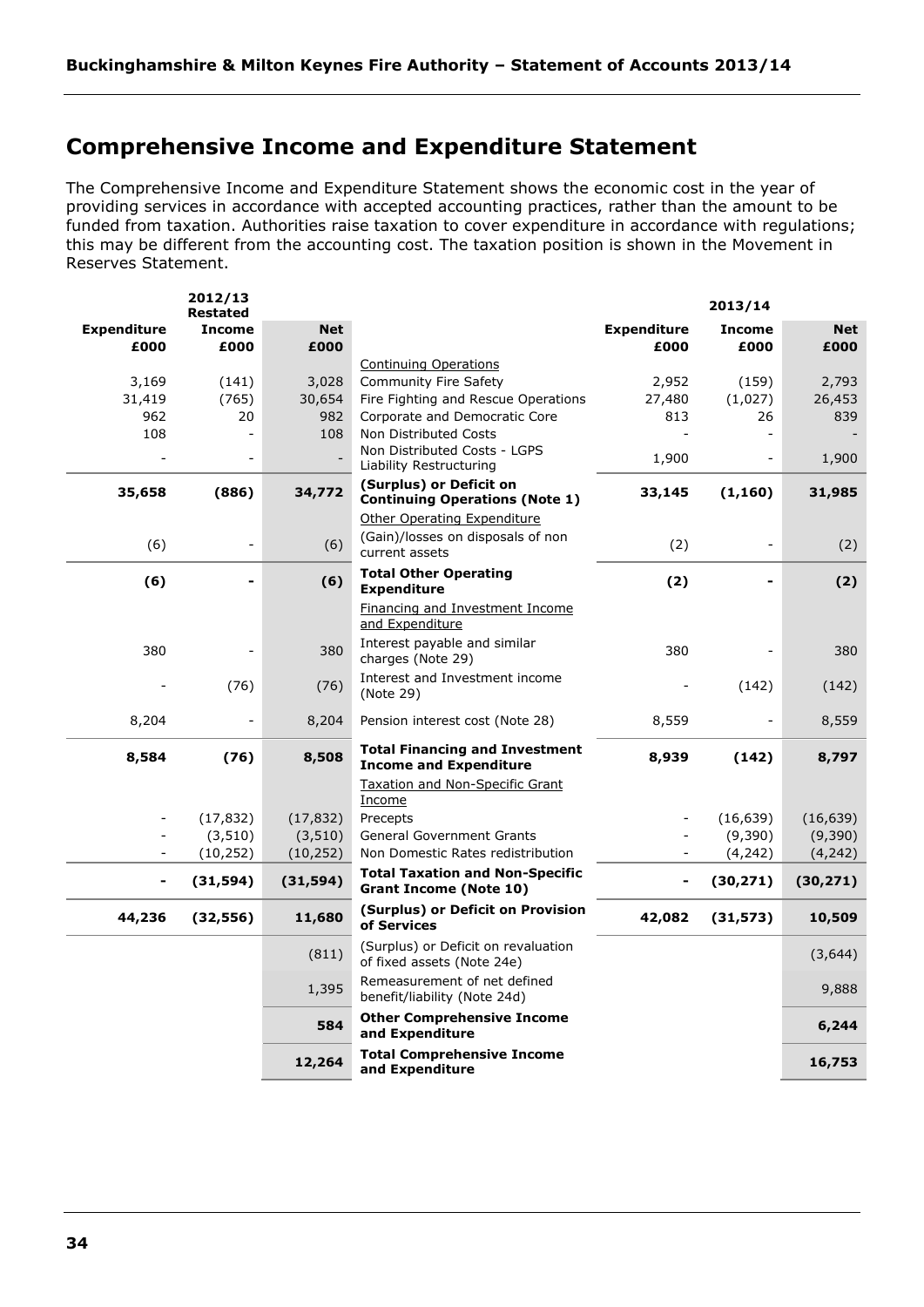# <span id="page-34-0"></span>**Balance Sheet**

The Balance Sheet shows the value as at the balance sheet date of the assets and liabilities recognised by the Authority. The net assets of the Authority (assets less liabilities) are matched by the reserves held by the Authority.

| 31 March<br>2012        | 31 March<br>2013        |                                                                   | <b>31 March 2014</b> |
|-------------------------|-------------------------|-------------------------------------------------------------------|----------------------|
| <b>Restated</b><br>£000 | <b>Restated</b><br>£000 |                                                                   | £000                 |
|                         |                         | Property, Plant and Equipment                                     |                      |
| 25,492                  | 24,459                  | Land & Buildings                                                  | 27,466               |
| 5,558                   | 4,918                   | Vehicles, Plant & Equipment (including Donated Assets)            | 4,724                |
| 316                     | 503                     | Assets under construction                                         | 112                  |
| 31,366                  | 29,880                  | Total Property, Plant & Equipment (Note 11a)                      | 32,302               |
| 100                     | 100                     | Investment Property (Note 12)                                     | 100                  |
| 287                     | 242                     | Intangible Assets (Note 13)                                       | 264                  |
| 31,753                  | 30,222                  | <b>Non-Current Assets</b>                                         | 32,666               |
|                         |                         | Short Term Investments (Note 14)                                  | 13,108               |
| 302                     | 252                     | Inventories (Note 15)                                             | 235                  |
| 1,504                   | 1,649                   | Short Term Debtors (Note 16)                                      | 3,049                |
| 12,882                  | 15,329                  | Cash and Cash Equivalents (Note 17)                               | 2,375                |
| 14,688                  | 17,230                  | <b>Current Assets</b>                                             | 18,767               |
| (101)                   | (101)                   | Short Term Borrowing (Note 18)                                    | (101)                |
| (1,952)                 | (2,064)                 | Short Term Creditors (Note 18)                                    | (1,967)              |
| (672)                   | (676)                   | Provision for Accumulated Absences (Note 19)                      | (653)                |
| (250)                   | (171)                   | Provision - Part Time Workers (Note 19)                           | (145)                |
| (263)                   | (151)                   | Provision - VR/Special Payments (Note 19)                         | (360)                |
|                         | (75)                    | Other Provisions (Note 19)                                        | (42)                 |
|                         | $\blacksquare$          | NNDR Appeals Provision (Note 19)                                  | (355)                |
| (996)                   | (1, 187)                | Injury Pensions Provision (Note 19)                               | (1,380)              |
| (4, 234)                | (4, 425)                | <b>Current Liabilities</b>                                        | (5,003)              |
| (8, 265)                | (8, 265)                | Long Term Borrowing (Note 20)                                     | (8, 265)             |
|                         |                         | Other Long Term liabilities                                       |                      |
|                         | (27)                    | Capital Grants Received in Advance (Note 21)                      | (24)                 |
| (1,967)                 | (1,920)                 | Finance Lease (Note 22)                                           | (1,873)              |
|                         |                         | Donated Asset Account (Note 25)                                   |                      |
| (184, 322)              | (197, 426)              | Liability related to the Defined Benefit Pension Scheme (Note 28) | (217, 632)           |
| (186, 289)              | (199, 373)              | <b>Total Other Long Term Liabilities</b>                          | (219, 529)           |
| (194, 554)              | (207, 638)              | <b>Long Term Liabilities</b>                                      | (227, 794)           |
| (152, 347)              | (164, 611)              | <b>Net Assets</b>                                                 | (181, 364)           |
|                         |                         | Reserves                                                          |                      |
| (10, 026)               | (12,062)                | Usable Reserves (Note 23)                                         | (12, 771)            |
| 162,373                 | 176,673                 | Unusable Reserves (Note 24)                                       | 194,135              |
| 152,347                 | 164,611                 | <b>Total Reserves</b>                                             | 181,364              |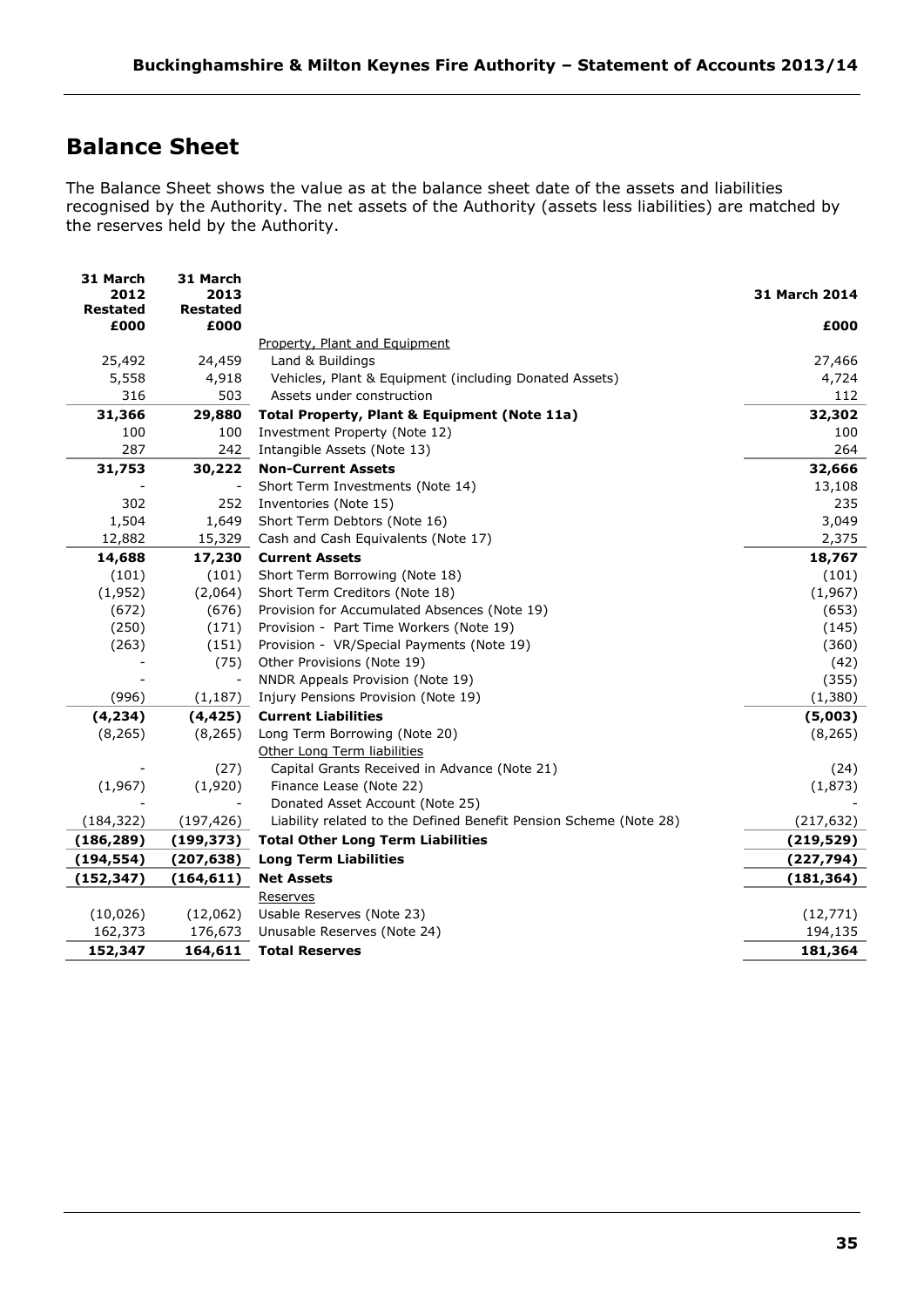# <span id="page-35-0"></span>**Cash Flow Statement**

This statement shows the changes in cash and cash equivalents of the Authority during the reporting period. The Cash Flow Statement shows how the Authority generates and uses cash and cash equivalents by classifying cash flows as: operating, investing and financing activities. The amount of net cash flows arising from operating activities is a key indicator of the extent to which the operations of the Authority are funded by way of taxation and grant income or from the recipients of the services provided by the Authority. Investing activities represent the extent to which cash outflows have been made for resources which are intended to contribute to the Authority's future service delivery. Cash flows arising from financing activities are useful in predicting claims on future cash flows by providers of capital to the Authority.

| 2012/13<br><b>Restated</b> |                                                                    | 2013/14   |
|----------------------------|--------------------------------------------------------------------|-----------|
| £000                       | <b>Cash Flow Statement</b>                                         | £000      |
| (11,680)                   | Net surplus or deficit on the provision of services                | (10, 509) |
| 15,706                     | Adjust for non-cash movements                                      | 11,631    |
| (1, 192)                   | Adjust for items that are investing or financing activities        | (945)     |
| 2,834                      | <b>Net Cash Flow from Operating Activities</b>                     | 177       |
| (340)                      | <b>Investing Activities</b>                                        | (12, 851) |
| (47)                       | <b>Financing Activities</b>                                        | (280)     |
| 2,447                      | Net Increase or decrease in cash and cash equivalents              | (12, 954) |
| 12,882                     | Cash and Cash equivalents at the beginning of the reporting period | 15,329    |
| 15,329                     | Cash and Cash equivalents at the end of the reporting period       | 2,375     |

Notes to the Cash Flow Statement can be found in Note 32.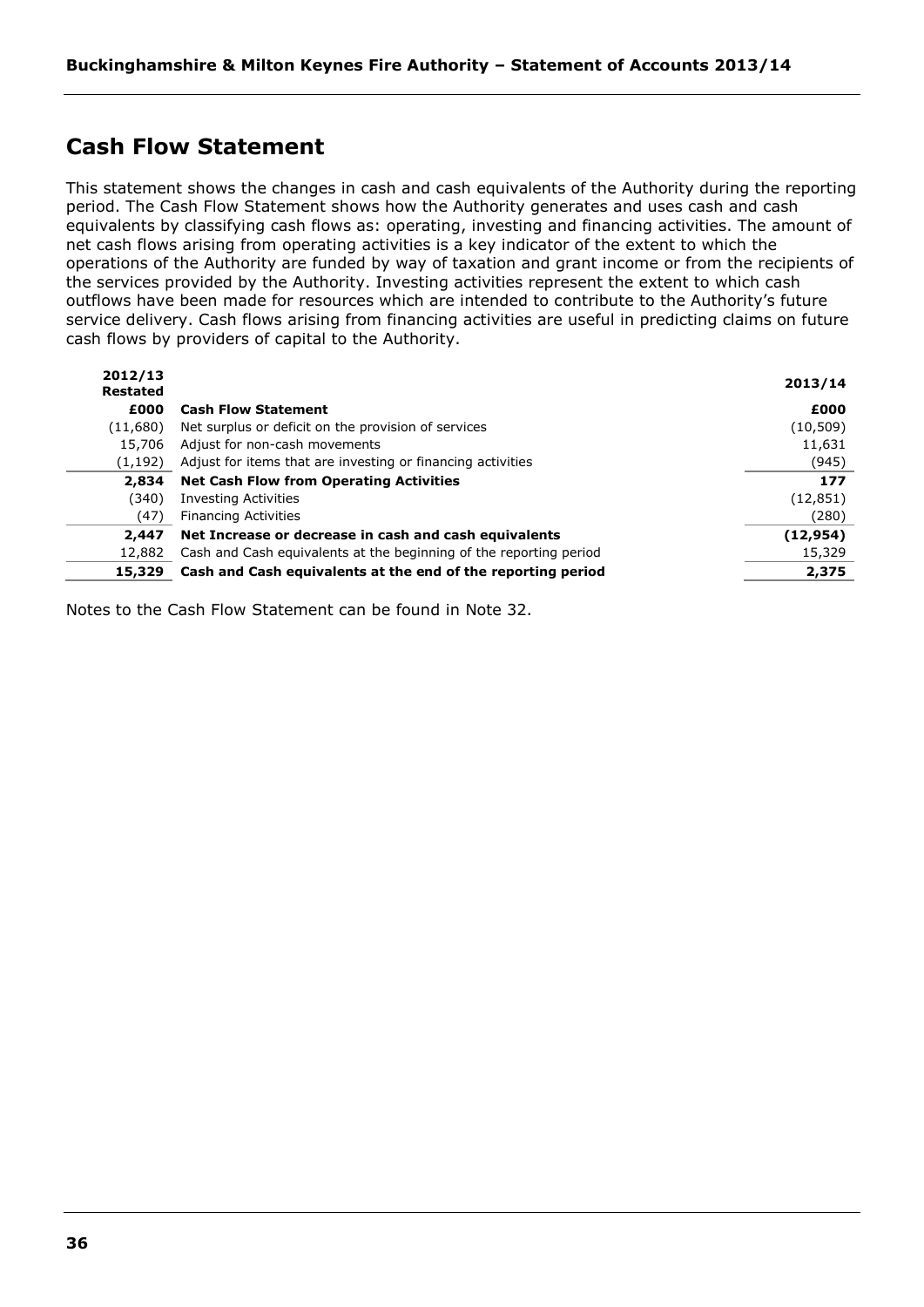# **Notes to the Core Financial Statements**

# **1 - Service Information**

# a) Service Analysis

# Current Year

|                                                                                                   | <b>Total</b> |
|---------------------------------------------------------------------------------------------------|--------------|
| £000<br>£000<br>£000<br>£000<br><b>Service Analysis</b><br>£000                                   | £000         |
| Fees, charges & other<br>(35)<br>(36)<br>(443)<br>(435)<br>(213)<br>(1, 162)<br>service income    |              |
| Interest and Investment<br>(142)<br>(142)<br>$\overline{\phantom{a}}$<br>Income                   |              |
| (177)<br>(435)<br>(36)<br><b>Total Income</b><br>(443)<br>(213)<br>(1,304)                        |              |
| 1,055<br>2,421<br>75<br><b>Employee Expenses</b><br>1,562<br>17,306<br>22,419                     |              |
| Other Operating<br>155<br>2,349<br>213<br>2,881<br>8,051<br>2,453<br>Expenses                     |              |
| <b>Total Operating</b><br>1,210<br>2,634<br>19,759<br>2,956<br>30,470<br>3,911<br><b>Expenses</b> |              |
| <b>Cost of Services</b><br>1,033<br>3,468<br>2,199<br>19,546<br>2,920<br>29,166                   |              |

# Prior Year Comparative Information (Restated)

|                                           | Corporate<br>Core        | <b>Evaluation</b><br>and<br><b>Delivery</b> | <b>Finance and</b><br><b>Assets</b> | People and<br><b>Organisational</b><br><b>Development</b> | <b>Public</b><br><b>Safety</b> | <b>Total</b> |
|-------------------------------------------|--------------------------|---------------------------------------------|-------------------------------------|-----------------------------------------------------------|--------------------------------|--------------|
| <b>Service Analysis</b>                   | £000                     | £000                                        | £000                                | £000                                                      | £000                           | £000         |
| Fees, charges & other<br>service income   | (59)                     |                                             | (364)                               | (396)                                                     | (143)                          | (962)        |
| Government Grants                         | $\overline{\phantom{a}}$ | $\overline{\phantom{a}}$                    | $\overline{\phantom{a}}$            | $\overline{\phantom{a}}$                                  | -                              |              |
| <b>Total Income</b>                       | (59)                     |                                             | (364)                               | (396)                                                     | (143)                          | (962)        |
| <b>Employee Expenses</b>                  | 847                      | 1,768                                       | 2.097                               | 2.513                                                     | 16,283                         | 23,508       |
| Other Operating Expenses                  | 356                      | (61)                                        | 3,264                               | 134                                                       | 1,196                          | 4,889        |
| <b>Total Operating</b><br><b>Expenses</b> | 1,203                    | 1,707                                       | 5,361                               | 2,647                                                     | 17,479                         | 28,397       |
| <b>Cost of Services</b>                   | 1,144                    | 1,707                                       | 4,997                               | 2,251                                                     | 17,336                         | 27,435       |

b) Reconciliation to Net Cost of Services in the Comprehensive Income and Expenditure Statement

| 2012/13<br><b>Total</b><br>Restated |                                                            | 2013/14<br><b>Total</b> |
|-------------------------------------|------------------------------------------------------------|-------------------------|
| £000                                | <b>Reconciliation</b>                                      | £000                    |
| 27,435                              | Cost of Services in Service Analysis                       | 29,166                  |
| 747                                 | Add services not included in main analysis                 | 1,894                   |
| 6,798                               | Adjust for amounts not reported to management              | 4,547                   |
| (208)                               | Remove amounts reported to management not included in CIES | (3,622)                 |
| 34,772                              | <b>Cost of Services</b>                                    | 31,985                  |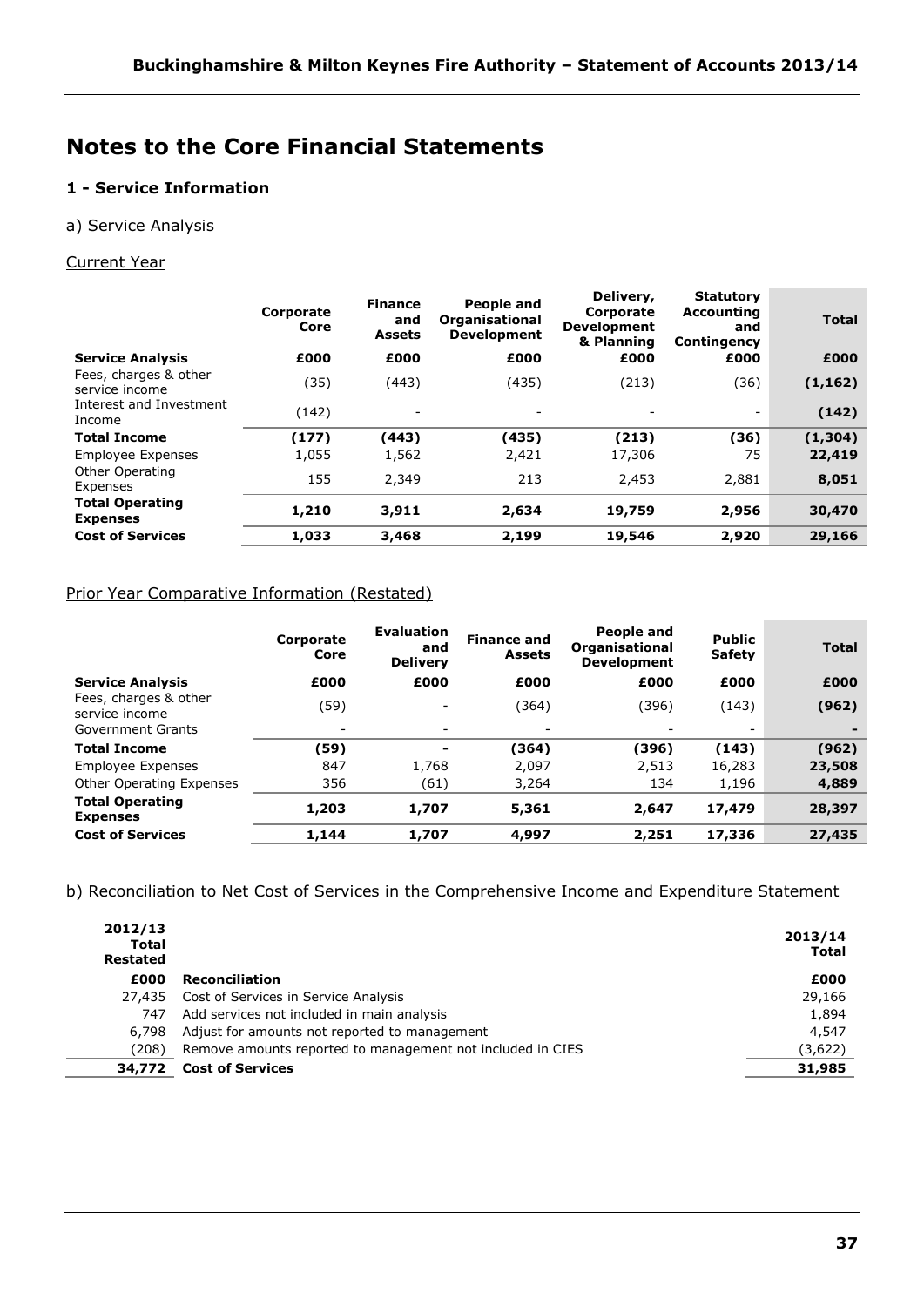# c) Reconciliation to Subjective Analysis

# Current Year

|                                                                | <b>Service</b><br><b>Analysis</b> | <b>Service</b><br>not in<br><b>Analysis</b> | <b>Amounts not</b><br>reported to<br>management | <b>Amounts</b><br>not in<br><b>CIES</b> | <b>Net</b><br>Cost of<br><b>Services</b> | Corporate<br><b>Amounts</b> | <b>Total</b> |
|----------------------------------------------------------------|-----------------------------------|---------------------------------------------|-------------------------------------------------|-----------------------------------------|------------------------------------------|-----------------------------|--------------|
| <b>Service Analysis</b>                                        | £000                              | £000                                        | £000                                            | £000                                    | £000                                     | £000                        | £000         |
| Fees, charges & other<br>service income                        | (1, 154)                          | (6)                                         |                                                 | $\overline{\phantom{a}}$                | (1, 160)                                 | $\overline{\phantom{a}}$    | (1, 160)     |
| Interest and investment<br>income                              | (142)                             |                                             |                                                 | 142                                     | -                                        | (142)                       | (142)        |
| Income from Council Tax                                        |                                   |                                             |                                                 |                                         | -                                        | (16, 639)                   | (16, 639)    |
| Government grants and<br>contributions                         |                                   |                                             |                                                 |                                         | -                                        | (13, 632)                   | (13, 632)    |
| <b>Total Income</b>                                            | (1, 296)                          | (6)                                         |                                                 | 142                                     | (1, 160)                                 | (30, 413)                   | (31, 573)    |
| <b>Employee Expenses</b>                                       | 21,742                            |                                             |                                                 |                                         | 21,742                                   |                             | 21,742       |
| Employee Absence Accrual                                       | 676                               |                                             | 653                                             | (676)                                   | 653                                      |                             | 653          |
| Other Operating Expenses                                       | 7,664                             |                                             |                                                 | (2,708)                                 | 4,956                                    | $\overline{\phantom{0}}$    | 4,956        |
| Support Service Recharges                                      |                                   |                                             |                                                 |                                         |                                          |                             |              |
| Depreciation, amortisation<br>and impairment                   |                                   |                                             | 2,135                                           |                                         | 2,135                                    | $\overline{\phantom{0}}$    | 2,135        |
| Interest payments                                              | 380                               |                                             |                                                 | (380)                                   |                                          | 380                         | 380          |
| Pensions interest cost and<br>return on Pension Fund<br>assets |                                   | 1,900                                       | 1,759                                           | Ξ.                                      | 3,659                                    | 8,559                       | 12,218       |
| Gain or loss on disposal of<br>non current assets              |                                   |                                             |                                                 |                                         |                                          | (2)                         | (2)          |
| <b>Total Operating</b><br><b>Expenses</b>                      | 30,462                            | 1,900                                       | 4,547                                           | (3,764)                                 | 33,145                                   | 8,937                       | 42,082       |
| (Surplus) or deficit on<br>the provision of services           | 29,166                            | 1,894                                       | 4,547                                           | (3,622)                                 | 31,985                                   | (21, 476)                   | 10,509       |

**Contract Contract**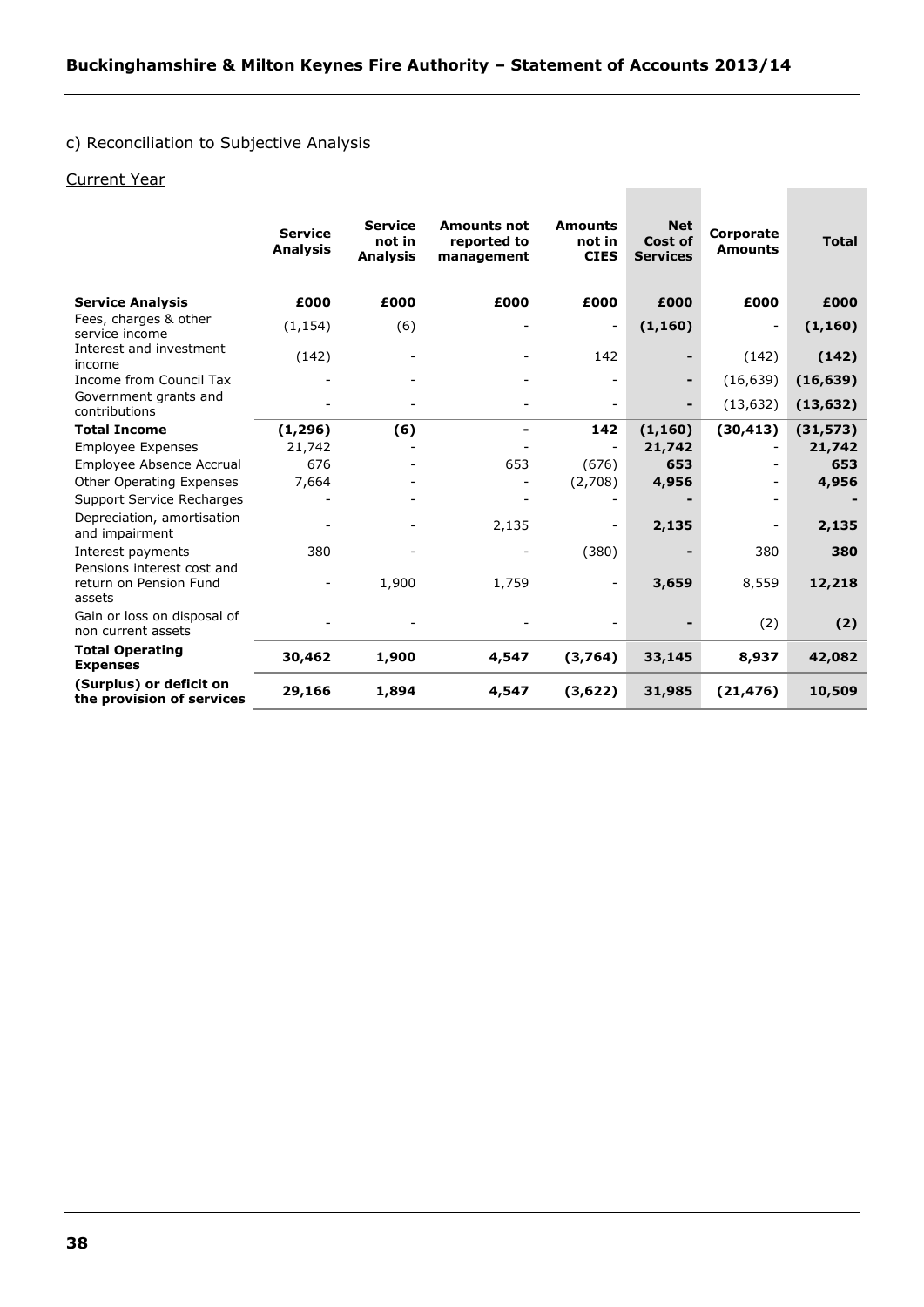# Prior Year Comparative Information (Restated)

|                                                                | <b>Service</b><br><b>Analysis</b> | <b>Service</b><br>not in<br><b>Analysis</b> | <b>Amounts not</b><br>reported to<br>management | <b>Amounts</b><br>not in<br><b>CIES</b> | <b>Net Cost</b><br>of<br><b>Services</b> | Corporate<br><b>Amounts</b> | <b>Total</b> |
|----------------------------------------------------------------|-----------------------------------|---------------------------------------------|-------------------------------------------------|-----------------------------------------|------------------------------------------|-----------------------------|--------------|
| <b>Service Analysis</b>                                        | £000                              | £000                                        | £000                                            | £000                                    | $\mathbf 0$                              | £000                        | £000         |
| Fees, charges & other<br>service income                        | (902)                             |                                             |                                                 | 16                                      | (886)                                    |                             | (886)        |
| Interest and investment<br>income                              | (60)                              |                                             |                                                 | 60                                      |                                          | (76)                        | (76)         |
| Income from Council Tax                                        |                                   |                                             |                                                 |                                         |                                          | (17, 832)                   | (17, 832)    |
| Government grants and<br>contributions                         |                                   |                                             | (1, 172)                                        | 1,172                                   | -                                        | (13, 762)                   | (13, 762)    |
| <b>Total Income</b>                                            | (962)                             | -                                           | (1, 172)                                        | 1,248                                   | (886)                                    | (31, 670)                   | (32, 556)    |
| <b>Employee Expenses</b>                                       | 22,836                            | 32                                          | 4                                               |                                         | 22,872                                   |                             | 22,872       |
| <b>Employee Absence</b><br>Accrual                             | 672                               |                                             | 676                                             | (672)                                   | 676                                      |                             | 676          |
| Other Operating Expenses                                       | 4,866                             | 358                                         | (102)                                           | (404)                                   | 4,718                                    |                             | 4,718        |
| <b>Support Service</b><br>Recharges                            |                                   | ۰                                           |                                                 |                                         |                                          |                             |              |
| Depreciation, amortisation<br>and impairment                   |                                   |                                             | 3,887                                           |                                         | 3,887                                    |                             | 3,887        |
| Interest payments                                              | 23                                | 357                                         |                                                 | (380)                                   |                                          | 380                         | 380          |
| Pensions interest cost and<br>return on Pension Fund<br>assets |                                   |                                             | 3,505                                           | ۰                                       | 3,505                                    | 8,204                       | 11,709       |
| Gain or loss on disposal of<br>non current assets              |                                   |                                             |                                                 |                                         |                                          | (6)                         | (6)          |
| <b>Total Operating</b><br><b>Expenses</b>                      | 28,397                            | 747                                         | 7,970                                           | (1, 456)                                | 35,658                                   | 8,578                       | 44,236       |
| (Surplus) or deficit on<br>the provision of<br>services        | 27,435                            | 747                                         | 6,798                                           | (208)                                   | 34,772                                   | (23,092)                    | 11,680       |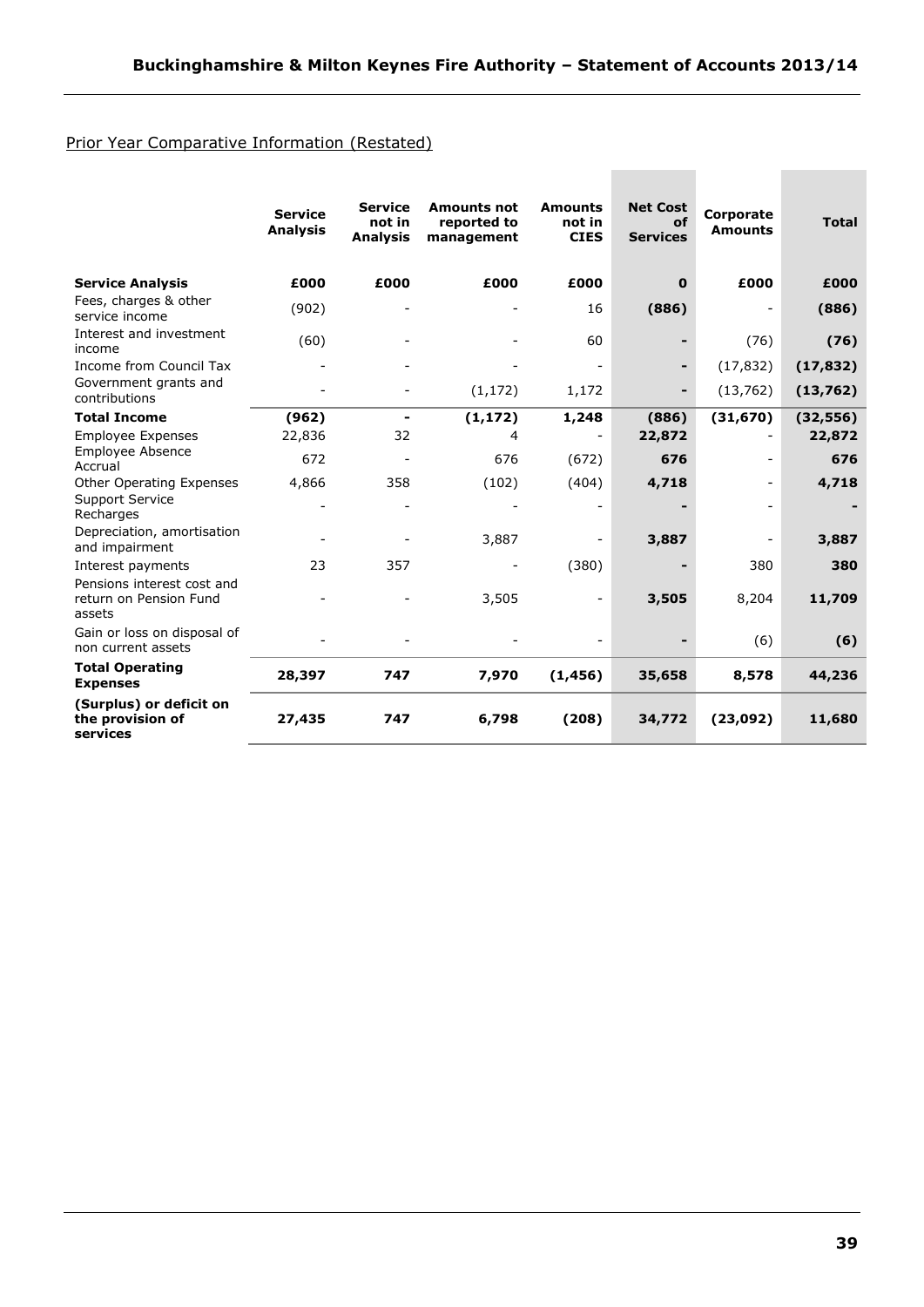# **2 - Officers Remuneration**

The number of employees whose remuneration excluding employer's pension contributions was £50,000 or more in bands of £5,000 is shown below.

| 2012/13<br><b>Totals</b> |                          | 2013/14<br><b>Totals</b> |
|--------------------------|--------------------------|--------------------------|
| £000                     | <b>Remuneration Band</b> | £000                     |
| 20                       | £50,000 - £54,999        | 22                       |
| 4                        | £55,000 - £59,999        | 7                        |
| 6                        | £60,000 - £64,999        | 7                        |
| 2                        | £75,000 - £79,999        |                          |
| $\overline{\phantom{a}}$ | £80,000 - £84,999        |                          |
| 2                        | £85,000 - £89,999        |                          |
| $\overline{\phantom{a}}$ | £90,000 - £94,999        | 3                        |
|                          | £105,000 - £109,999      |                          |
|                          | £110,000 - £114,999      |                          |
| $\blacksquare$           | £120,000 - £124,999      |                          |
|                          | £145,000 - £149,999      |                          |
| 37                       | <b>Total</b>             | 43                       |

The following table sets out the remuneration disclosures for senior officers during 2013/14. All posts are included within the remuneration bands above.

| <b>Post Holder</b>                                           | ding<br>꾿<br>÷<br>Salar<br>ပ္ၿ<br>ç<br>₹<br>՟՟ | Kind<br>으.<br>ပ္ပ<br>efits<br>ថិ<br><b>rg</b><br>₹<br>$\blacksquare$<br>O<br>ত<br>ত ই<br>m | Ğ<br>Compensation<br>ð<br>ပ္ပ<br>ق<br>ِ ڇ | n,<br>ë<br>Se<br>Eon | tion<br>n<br>ה<br>恧<br>ū<br><u>ٍة</u><br>ဗ္ဇိ<br>ă<br>ፚ | ទី<br>១<br>Pension<br>Contrib | 등<br>ဋိ<br>ō<br>£. | Notes |
|--------------------------------------------------------------|------------------------------------------------|--------------------------------------------------------------------------------------------|-------------------------------------------|----------------------|---------------------------------------------------------|-------------------------------|--------------------|-------|
| Chief Fire Officer and Chief<br>Executive                    | 144,917                                        | 820                                                                                        |                                           |                      | 145,738<br>$\overline{\phantom{a}}$                     | 30,594                        | 176,332            |       |
| Chief Operating Officer                                      | 120,739                                        | 770                                                                                        |                                           |                      | 121,509<br>-                                            | 25,549                        | 147,059            |       |
| Deputy Chief Fire Officer                                    | 53,750                                         |                                                                                            | -                                         |                      | 53,750<br>-                                             | 11,449                        | 65,199             | 1     |
| <b>HR Director</b>                                           | 89,361                                         | 2,576                                                                                      | -                                         |                      | 91,937<br>-                                             | 17,001                        | 108,939            |       |
| Director of Finance and<br>Assets & Chief Finance<br>Officer | 85,638                                         | 6,011                                                                                      |                                           |                      | 91,649<br>-                                             | 16,316                        | 107,965            |       |
| Director of Legal and<br>Governance                          | 79,469                                         | 5,949                                                                                      |                                           |                      | 85,418                                                  | 15,283                        | 100,701            |       |
| <b>Totals</b>                                                | 573,874                                        | 16,127                                                                                     |                                           |                      | 590,001<br>۰                                            | 116,193                       | 706,194            |       |

All posts other than the Deputy Chief Fire Officer include a back-dated pay award relating to a number of months in 2012/13. The salaries excluding the pay award are:

- Chief Fire Officer and Chief Executive £140,000
- Chief Operating Officer £118,000
- HR Director £86,000
- Director of Finance & Assets and Chief Finance Officer £82,500
- Director of Legal and Governance £78,000

#### Notes

1 This post was from 1 April 2013 – 30 September 2013 only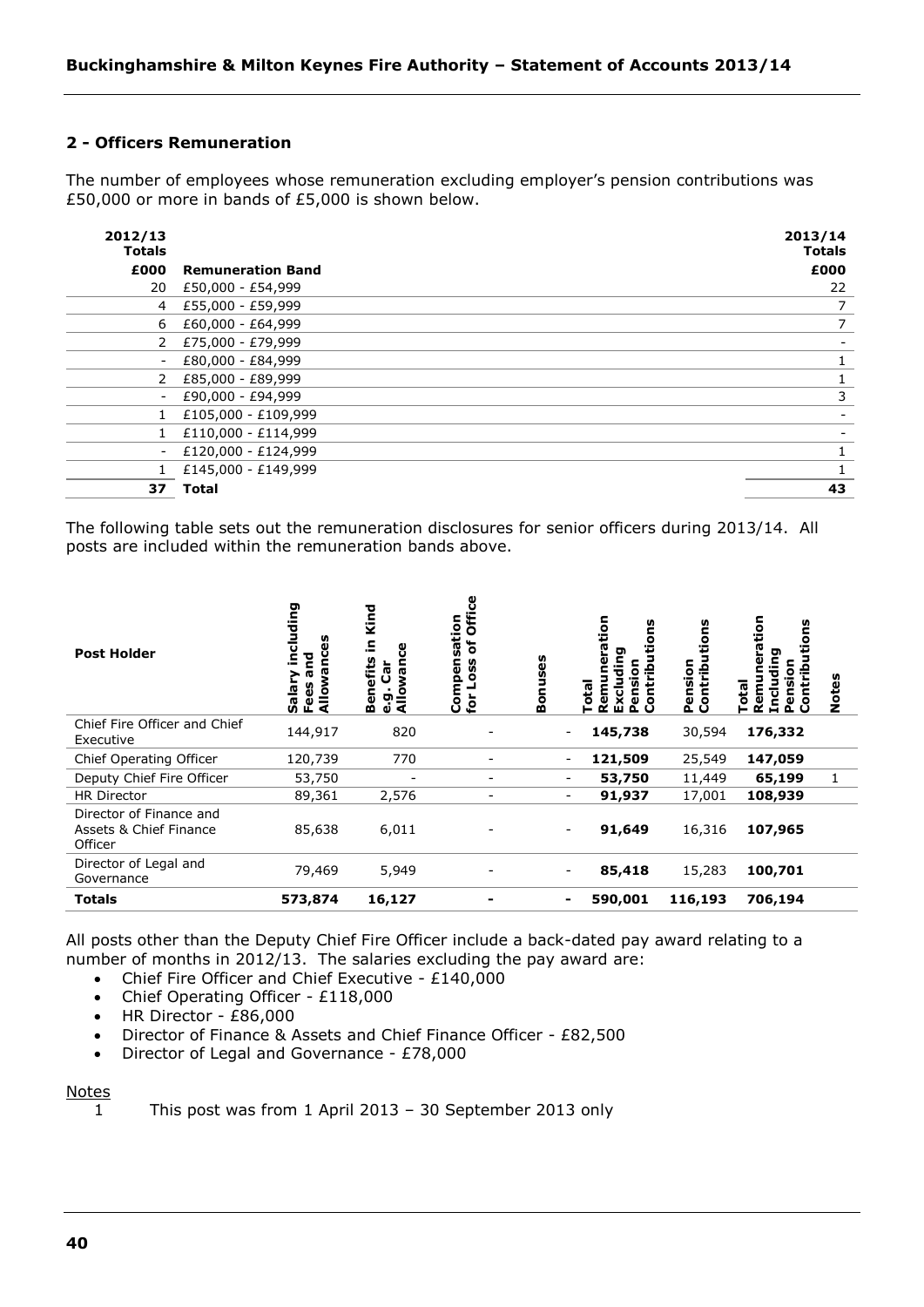For comparison, the following table sets out the remuneration disclosures for senior officers during 2012/13:

| <b>Post Holder</b>                                           | including<br>ω<br>bus<br>æ<br>Salary<br>Fees a<br>Allow | Kind<br>Ξ.<br>ပ္ပ<br>enefits<br>ថិ<br><b>r</b><br>Allowi<br>$\blacksquare$<br>o.<br>0<br>m | Office<br>sation<br>ិ<br>Compen<br>Loss<br>for | <b>Bonuses</b>               | tion<br>ons<br>ັດ<br><b>Total</b><br>em<br>ō<br>o<br>പ വ<br>ш | ons<br>Pension<br>Contribu<br><b>ontrib</b> | tion<br>U)<br>ο<br>σ<br>o<br>≔<br>륕<br><b>ota</b><br>٤<br>ō<br>۰ | Notes          |
|--------------------------------------------------------------|---------------------------------------------------------|--------------------------------------------------------------------------------------------|------------------------------------------------|------------------------------|---------------------------------------------------------------|---------------------------------------------|------------------------------------------------------------------|----------------|
| Chief Fire Officer and Chief<br>Executive                    | 146,132                                                 | 629                                                                                        |                                                | -                            | 146,761                                                       | 29,954                                      | 176,715                                                          | 1              |
| Deputy Chief Fire Officer                                    | 110,458                                                 | 629                                                                                        |                                                | $\overline{\phantom{0}}$     | 111,087                                                       | 23,031                                      | 134,118                                                          | 2              |
| ACO Risk / Chief Operating<br>Officer                        | 107,652                                                 |                                                                                            |                                                | -                            | 107,652                                                       | 22,099                                      | 129,751                                                          | 3              |
| ACO Response                                                 | 3,000                                                   | 45                                                                                         | 188,464                                        | $\qquad \qquad \blacksquare$ | 191,509                                                       | 321                                         | 191,830                                                          | $\overline{4}$ |
| <b>HR Director</b>                                           | 86,000                                                  | 1,913                                                                                      | -                                              | ۰                            | 87,913                                                        | 16,633                                      | 104,546                                                          |                |
| Director of Finance and<br>Assets & Chief Finance<br>Officer | 82,500                                                  | 4,320                                                                                      |                                                | -                            | 86,820                                                        | 15,961                                      | 102,781                                                          |                |
| Director of Legal and<br>Governance                          | 40,969                                                  | 3,731                                                                                      |                                                |                              | 44,700                                                        | 7,866                                       | 52,566                                                           | 5              |
| <b>Totals</b>                                                | 576,711                                                 | 11,267                                                                                     | 188,464                                        | ۰                            | 776,442                                                       | 115,865                                     | 892,307                                                          |                |

### Notes

- 1 The salary shown above includes a back-dated pay award relating to a number of months in 2011/12. The salary excluding the pay award was £140,000.
- 2 The salary shown above includes a back-dated pay award relating to a number of months in 2011/12. The salary excluding the pay award was £107,500.
- 3 The salary shown above includes a back-dated pay award relating to a number of months in 2011/12. The post-holder was ACO Risk until 31/12/2012 and became the Chief Operating Officer from 01/01/2013 onwards.
- 4 This post was deleted after 06/04/2012.
- 5 This shows the salary information from 01/09/2012. Prior to this date the service of the Director of Legal and Governance were purchased from Buckinghamshire County Council under a Service Level Agreement. The full year salary is £78,000.

### Exit Packages

In 2013/14 there were ten exit packages provided at a total cost of £0.192m.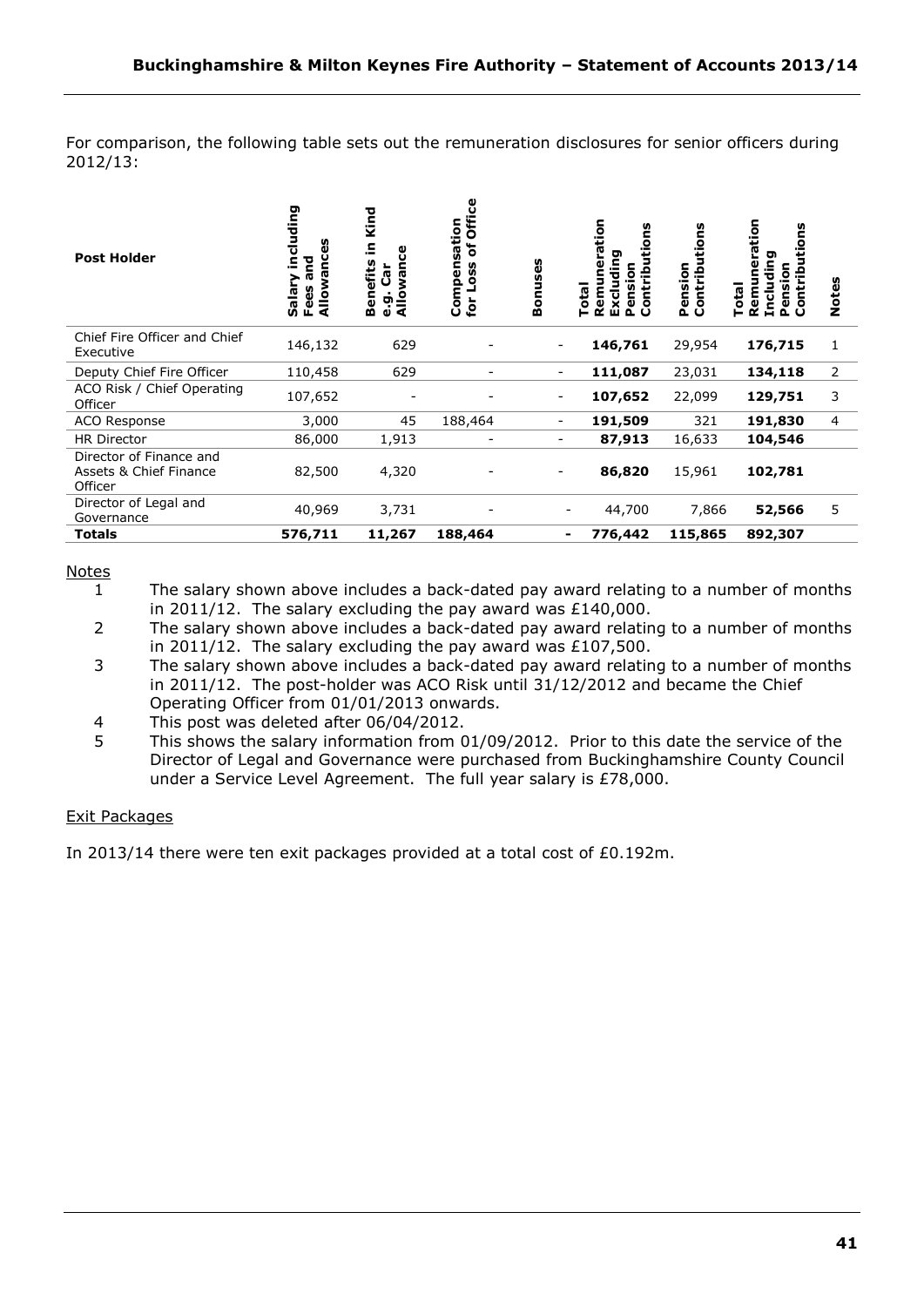# **3 - Provision for Doubtful Debt**

The provision for doubtful debts is £35,851 as at 31 March 2014 (£35,851 as at 31 March 2013). This is considered a prudent level to hold against debts that may not be recovered. All existing debts have been considered for recoverability and the provision is adequate to ensure any doubtful debts could be covered. Debts totalling £593 were written off during the year.

# **4 - Leases and Lease Type Arrangements**

The operating leases held by the Authority apply to lease vehicles and radio communications equipment. The lease rentals paid during the year amounted to £341k (£483k in 2012/13). The estimated un-discharged obligations under the operational lease agreements are shown in the table below:

| 31 March 2013                                           |                              |                                          | <b>31 March 2014</b>                             |                              |
|---------------------------------------------------------|------------------------------|------------------------------------------|--------------------------------------------------|------------------------------|
| <b>Vehicles</b><br><b>Plant and</b><br><b>Equipment</b> | Land and<br><b>Buildings</b> | <b>Years Operational Lease Remaining</b> | <b>Vehicles</b><br><b>Plant and</b><br>Equipment | Land and<br><b>Buildings</b> |
| £000                                                    | £000                         |                                          | £000                                             | £000                         |
| 183                                                     | 118                          | $0 - 1$ years                            | 118                                              | 116                          |
| 100                                                     | 320                          | $2 - 5$ years                            | 166                                              | 361                          |
| $\overline{\phantom{a}}$                                | 762                          | 6 years and onwards                      |                                                  | 684                          |
| 283                                                     | 1,200                        | Total                                    | 284                                              | 1,161                        |

The finance lease held by the Authority is for the sale and leaseback of the Gerrards Cross houses with London Quadrant (previously Opus Housing). The Authority has included the finance lease as a long term liability. The finance lease is detailed in Note 22.

# **5 - Capital Financing Requirement**

The table below shows the effect of capital expenditure on the Authority's capital financing requirement.

| 2012/13<br>£000<br>9,353 | <b>Opening Capital Financing Requirement</b>                                                | 2013/14<br>£000<br>9,004 |
|--------------------------|---------------------------------------------------------------------------------------------|--------------------------|
|                          | Capital Investment                                                                          |                          |
| 1,558                    | Property Plant and Equipment                                                                | 896                      |
| $\overline{a}$           | Intangible Assets                                                                           | 43                       |
|                          | Sources of Finances                                                                         |                          |
| $\overline{\phantom{a}}$ | Capital Receipts                                                                            |                          |
| (1,558)                  | Government Grants and Contributions                                                         | (939)                    |
| (349)                    | Revenue Funding including MRP                                                               | (335)                    |
| $\overline{\phantom{a}}$ | <b>Voluntary Minimum Revenue Provision</b>                                                  |                          |
| $\overline{\phantom{a}}$ | Other Adjustments                                                                           |                          |
| 9,004                    | <b>Closing Capital Financing Requirement</b>                                                | 8,669                    |
|                          | <b>Explanation of movements in year</b>                                                     |                          |
| (349)                    | Increase in the underlying need to borrow (supported by Government financial<br>assistance) | (335)                    |
| (349)                    | <b>Increase/(Decrease) in Capital Financing Requirement</b>                                 | (335)                    |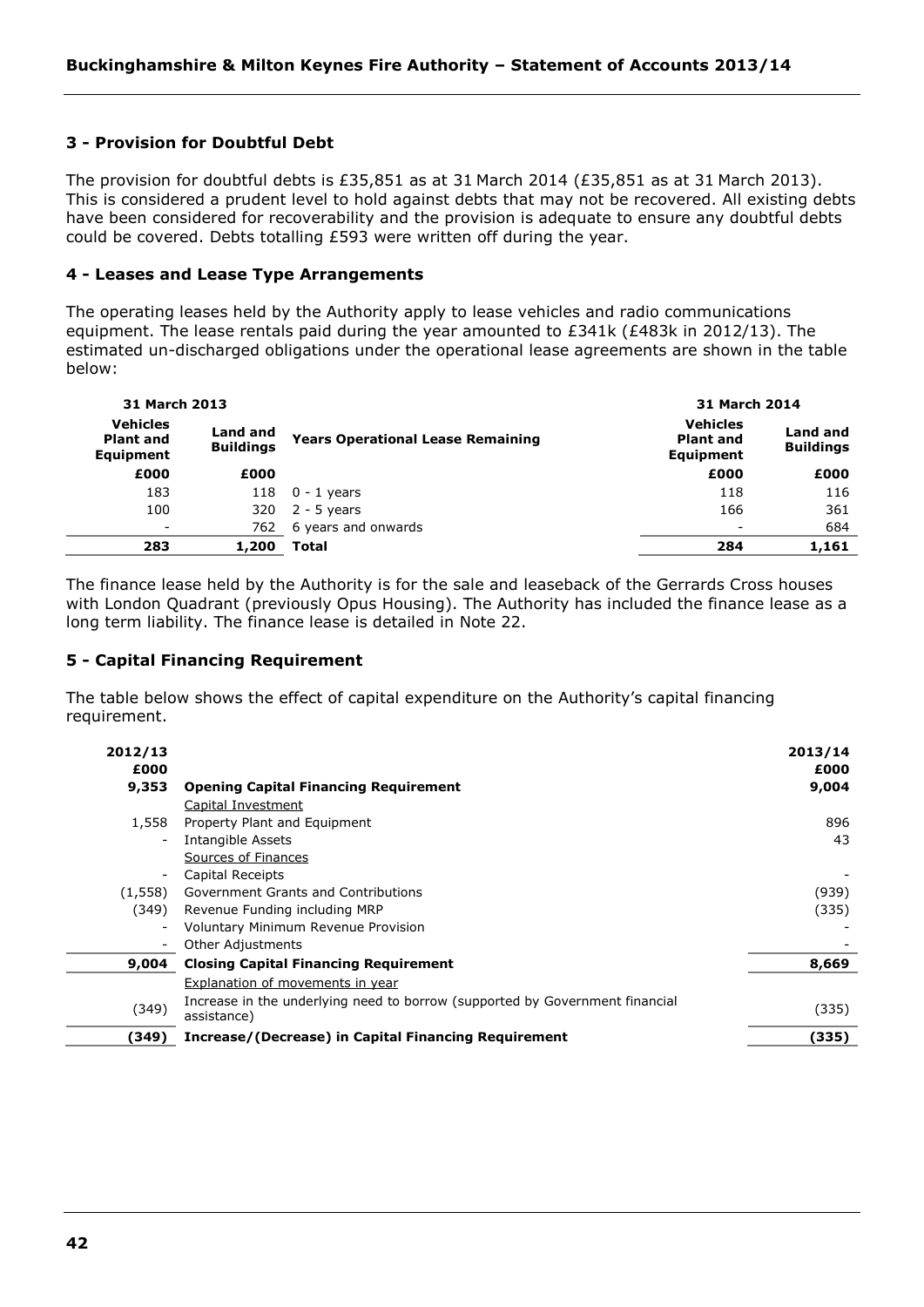# **6 - Members Allowances**

Total allowances paid in 2013/14 to 23 Members amounted to £61k (2012/13 amounted to £61k and 21 Members). Of the 23 Members, 17 were still Members as at 31 March 2014 and the remaining 6 ceased to be Members of the Authority during the year.

Detailed information on individual allowances is available on the Authority website [http://www.bucksfire.gov.uk/NR/rdonlyres/AAC53F50-6365-407D-8C36-](http://www.bucksfire.gov.uk/NR/rdonlyres/AAC53F50-6365-407D-8C36-44395A396E01/0/Allowances201314.pdf) [44395A396E01/0/Allowances201314.pdf](http://www.bucksfire.gov.uk/NR/rdonlyres/AAC53F50-6365-407D-8C36-44395A396E01/0/Allowances201314.pdf) and on request.

# **7 - Audit Fees**

Fees paid during the year to Ernst & Young LLP, the Authority's external auditor, for work on external audit and on inspection are set out in the table below. The 2013/14 fee contains rebates totalling £10k relating to previous years fees.

| 2012/13 |                         | 2013/14 |
|---------|-------------------------|---------|
| £000    | <b>Audit Fees</b>       | £000    |
| 42      | External Audit Services | 32      |
| 42      | Total                   | 32      |
|         |                         |         |

# **8 - Revenue Grants**

Section 31 grants received from the Department for Communities and Local Government (DCLG) by the Authority are detailed below. The grants are not ring-fenced but are given for specific streams of work. As the grants are not ring-fenced, they are shown within Taxation and Non-Specific Grant Income in the Comprehensive Income and Expenditure Statement.

| 2012/13<br>£000 | <b>Revenue Grants Applied</b>           | 2013/14<br>£000 |
|-----------------|-----------------------------------------|-----------------|
| (935)           | New Dimension (Urban Search and Rescue) | (940)           |
| (199)           | Firelink                                | (239)           |
| (27)            | Other Fire Revenue Grant                | (41)            |
| $\sim$          | Control Room                            |                 |
| (1, 161)        | Total                                   | (1, 220)        |

The New Dimension grant funds the national resilience capability provided by the Urban Search and Rescue team. Firelink funding contributes to the cost of communications within the control room.

# **9 - Related Parties**

The Authority is required to disclose material transactions with related parties: bodies or individuals that have the potential to control or influence the Authority, or to be controlled or influenced by the Authority. Disclosure of these transactions allows readers to assess the extent to which the Authority might have been constrained in its ability to operate independently, or might have secured the ability to limit another party's ability to bargain freely with the Authority.

### Central Government

Central Government is responsible for providing the statutory framework within which the Authority operates and prescribes the terms of many of the transactions that the Authority has with other parties. It also provided direct financial support in 2013/14 to the Authority.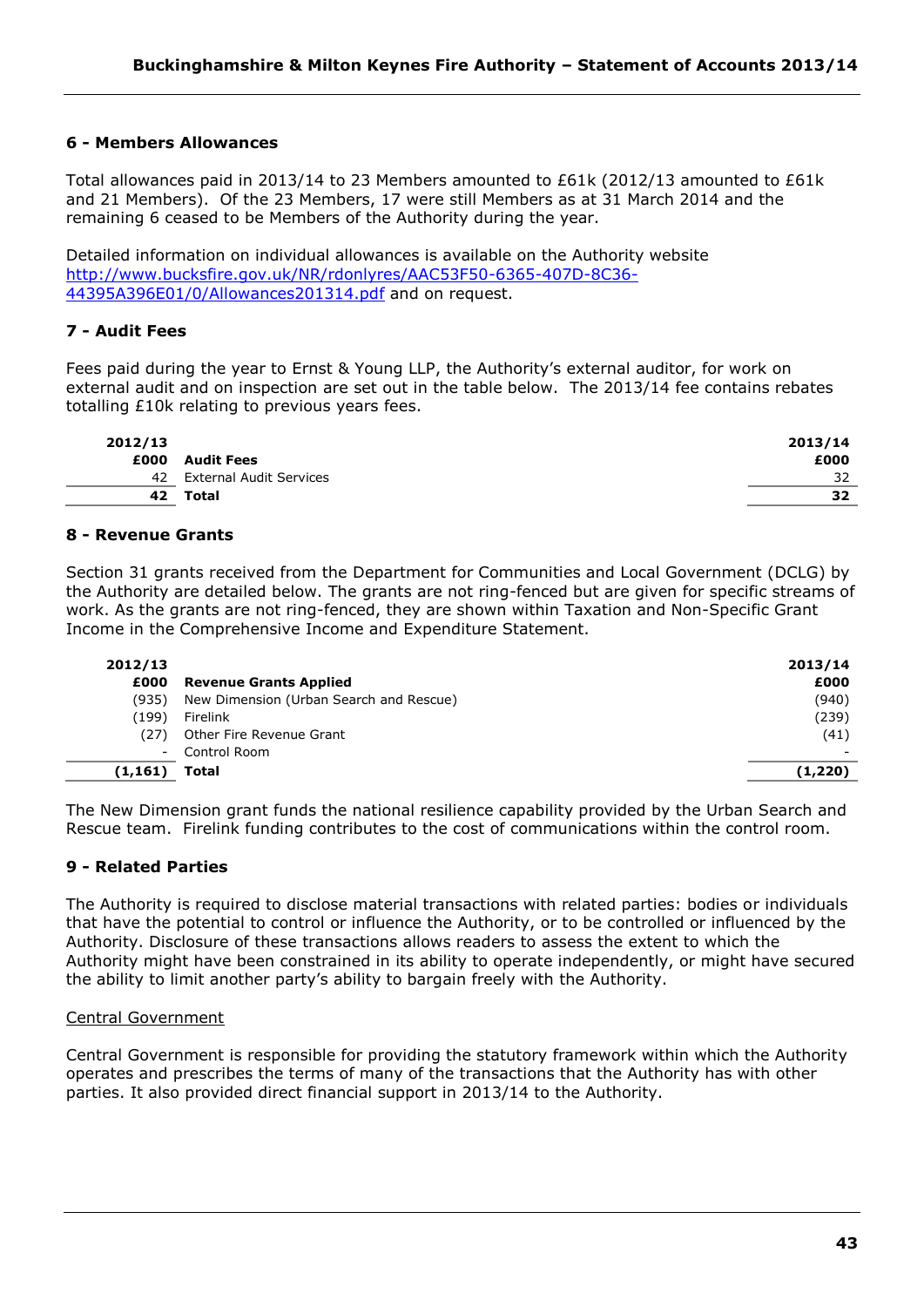### Other Public Bodies

Buckinghamshire County Council provides Internal Audit Services, Pensions Services and SAP Systems Support. The Authority provides accommodation to the Southern Counties Ambulance Service. The Authority also has a joint procurement service arrangement with Royal Berkshire Fire and Rescue Service. These are undertaken on a commercial basis and will therefore not have a controlling influence on either body.

The Authority has entered into local public service agreements with all six councils within its geographic boundaries. The Authority is using these agreements to build capacity within its Community Fire Safety department so that it can contribute along with its partners to the shared vision of creating a safer Buckinghamshire and Milton Keynes.

The Authority is currently reviewing the provision of a shared control room function with other fire authorities. Any agreement will be undertaken on a commercial basis and will therefore not have a controlling influence on either body.

#### Members of the Authority

Members have direct control over the Authority's financial and operational policies. However, any contracts entered into are in full compliance with the Authority's standing orders and any decisions are made with proper consideration of declarations of interest. Details of any material interests are recorded in the Register of Members' Interests, which is open to public inspection. All Members have been asked to declare any related party transactions. From the replies provided there are no such transactions to be declared.

#### Senior Officers of the Authority

Senior Officers have control over the day-to-day management of the Authority. All Senior Officers have been asked to declare any related party transactions. From the replies provided there are no such transactions to be declared.

### Assisted Organisations

The Authority provides funding to the Safety Centre Milton Keynes. The Authority is one of a number of funders. An officer of the Authority is one of seven trustees of the centre, which is a registered charity. The Authority does not have a significant influence over the running of the centre.

#### Companies and Joint Ventures

The Authority does not have any interests in companies outside of its normal contractual arrangements.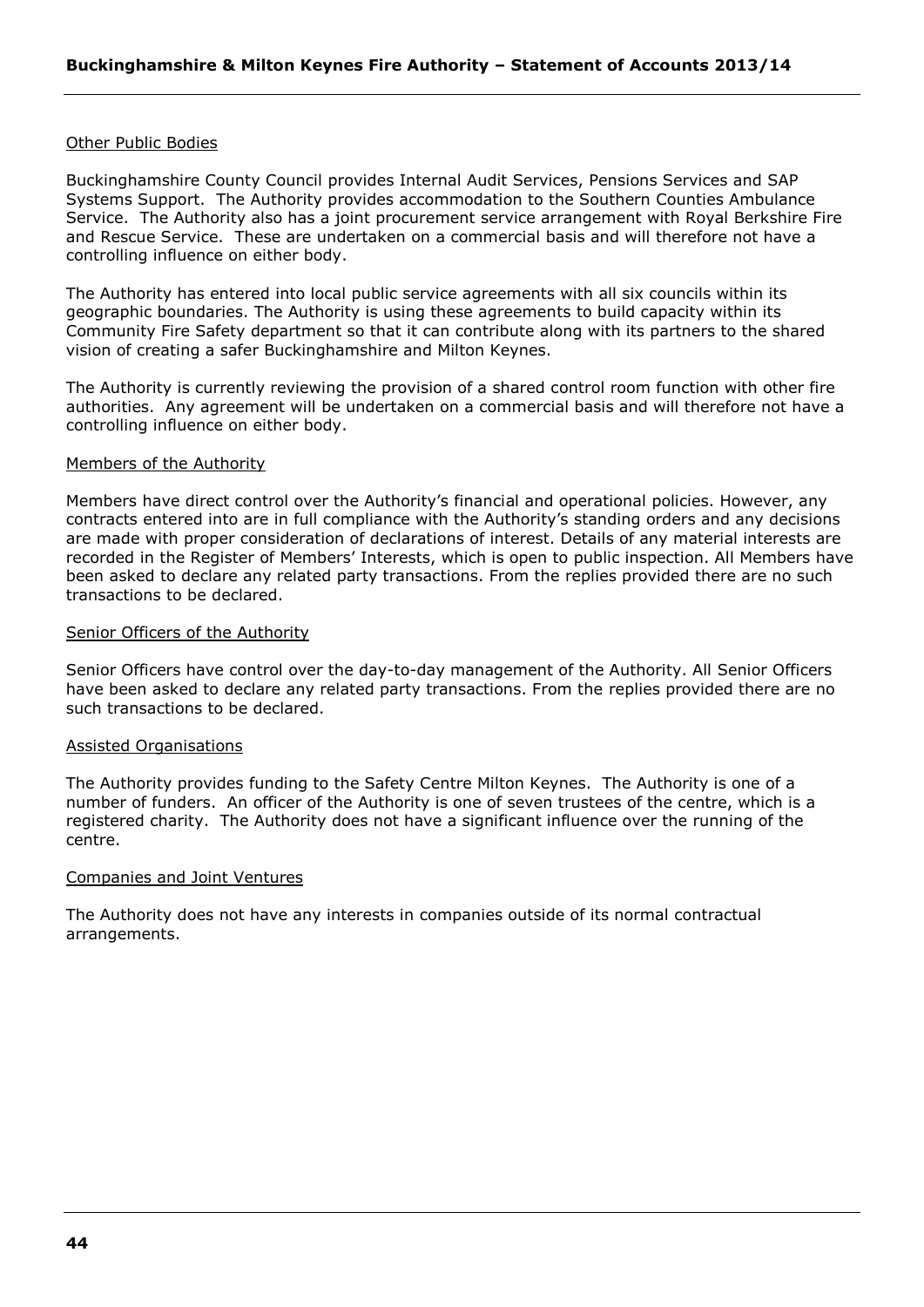# **10 - Funding**

The Authority's net revenue expenditure is funded by local authority precepts, general government grants and non-domestic rates redistribution from the national pool.

| 2012/13   |                                                | 2013/14   |
|-----------|------------------------------------------------|-----------|
| £000      | <b>Funding</b>                                 | £000      |
| (4,093)   | Aylesbury Vale District Council                | (3,900)   |
| (2,651)   | Chiltern District Council                      | (2, 531)  |
| (5,024)   | Milton Keynes Council                          | (4,536)   |
| (1,944)   | South Buckinghamshire District Council         | (1,823)   |
| (4, 120)  | Wycombe District Council                       | (3,849)   |
| (17, 832) | <b>Total Precepts</b>                          | (16, 639) |
| (207)     | Revenue Support Grant                          | (6,800)   |
| (970)     | <b>Council Tax Freeze Grant</b>                | (178)     |
| (1, 161)  | General Revenue Grants (Note 8)                | (1,221)   |
| (1, 172)  | Capital Grants                                 | (1, 191)  |
| (3,510)   | <b>Total General Government Grants</b>         | (9,390)   |
| (10, 252) | Non Domestic Rates redistribution              | (4,242)   |
| (10, 252) | <b>Total Non Domestic Rates redistribution</b> | (4,242)   |
| (31, 594) | <b>Total Funding</b>                           | (30, 271) |

In 2013/14 there were 274,056 Band D properties and in 2012/13 there were 299,737 Band D properties. The decrease is due to the impact of the Council Tax Support Scheme on the way the figures are calculated.

Revenue Support Grant and Non Domestic Rates are distributed from central government based on a formula allocation. The split between the two elements was adjusted in 2013/14.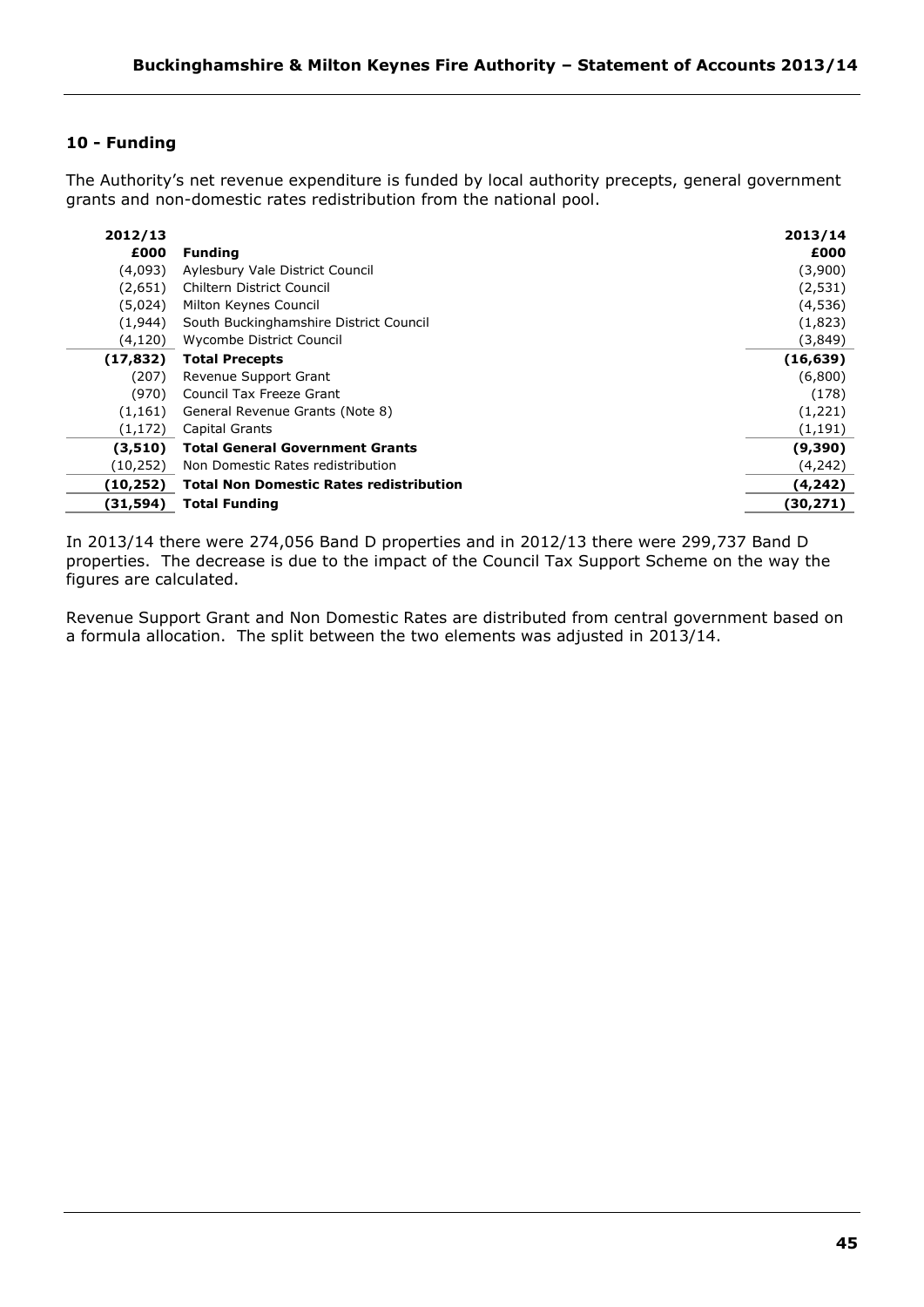# **11 - Non Current Assets**

# a) Movement of Property, Plant and Equipment

|                                                                                               | Buildings<br>Land and | Leased Land<br><b>Buildings</b><br>and | <b>Total Land</b><br><b>Buildings</b><br>and | ā<br>Plant and<br>Vehicles,<br>Equipme | Construction<br>Assets<br>Under | Total          |
|-----------------------------------------------------------------------------------------------|-----------------------|----------------------------------------|----------------------------------------------|----------------------------------------|---------------------------------|----------------|
|                                                                                               | £000                  | £000                                   | £000                                         | £000                                   | £000                            | £000           |
| Gross Book Value as at 1 April 2013                                                           | 24,108                | 2,357                                  | 26,465                                       | 8,866                                  | 503                             | 35,834         |
| Additions<br>Disposals and write offs                                                         | 278                   |                                        | 278                                          | 567<br>(360)                           | 51                              | 896<br>(360)   |
| Reclassifications<br>Revaluation increase/decrease (-)<br>recognised in Revaluation Reserve   | 61<br>2,695           |                                        | 61<br>2,695                                  | 351                                    | (442)                           | (30)<br>2,695  |
| Revaluation increase/decrease (-)<br>recognised in surplus/deficit on<br>provision of service | (730)                 |                                        | (730)                                        |                                        |                                 | (730)          |
| Other movements in cost or valuation                                                          |                       |                                        |                                              |                                        |                                 |                |
| Gross Book Value as at 31 March<br>2014                                                       | 26,412                | 2,357                                  | 28,769                                       | 9,424                                  | 112                             | 38,305         |
| <b>Accumulated depreciation and</b><br>impairment as at 1 April 2013                          | (1, 576)              | (430)                                  | (2,006)                                      | (3,948)                                |                                 | (5, 954)       |
| Depreciation for the year<br>Depreciation on disposal                                         | (816)                 | (47)                                   | (863)                                        | (1, 108)<br>356                        |                                 | (1,971)<br>356 |
| Depreciation written out to Revaluation<br>Reserve                                            | 950                   |                                        | 950                                          |                                        |                                 | 950            |
| Depreciation written out to<br>surplus/deficit (-) on provision of<br>service                 |                       |                                        |                                              |                                        |                                 |                |
| Impairment losses/reversals(-)<br>recognised in the Revaluation Reserve                       |                       |                                        |                                              |                                        |                                 |                |
| Impairment losses/reversals(-)<br>recognised in the surplus/deficit on<br>provision           | 616                   |                                        | 616                                          |                                        |                                 | 616            |
| Impairment on disposal<br>Reclassification of depreciation or<br>impairment                   |                       |                                        |                                              |                                        |                                 |                |
| Other movements in depreciation or<br>impairment                                              |                       |                                        |                                              |                                        |                                 |                |
| Depreciation c/f                                                                              | (826)                 | (477)                                  | (1, 303)                                     | (4,700)                                |                                 | (6,003)        |
| Net Book Value as at 31 March 2014                                                            | 25,586                | 1,880                                  | 27,466                                       | 4,724                                  | 112                             | 32,302         |

Leased Land and Buildings refer to the Finance Lease item as detailed in Note 22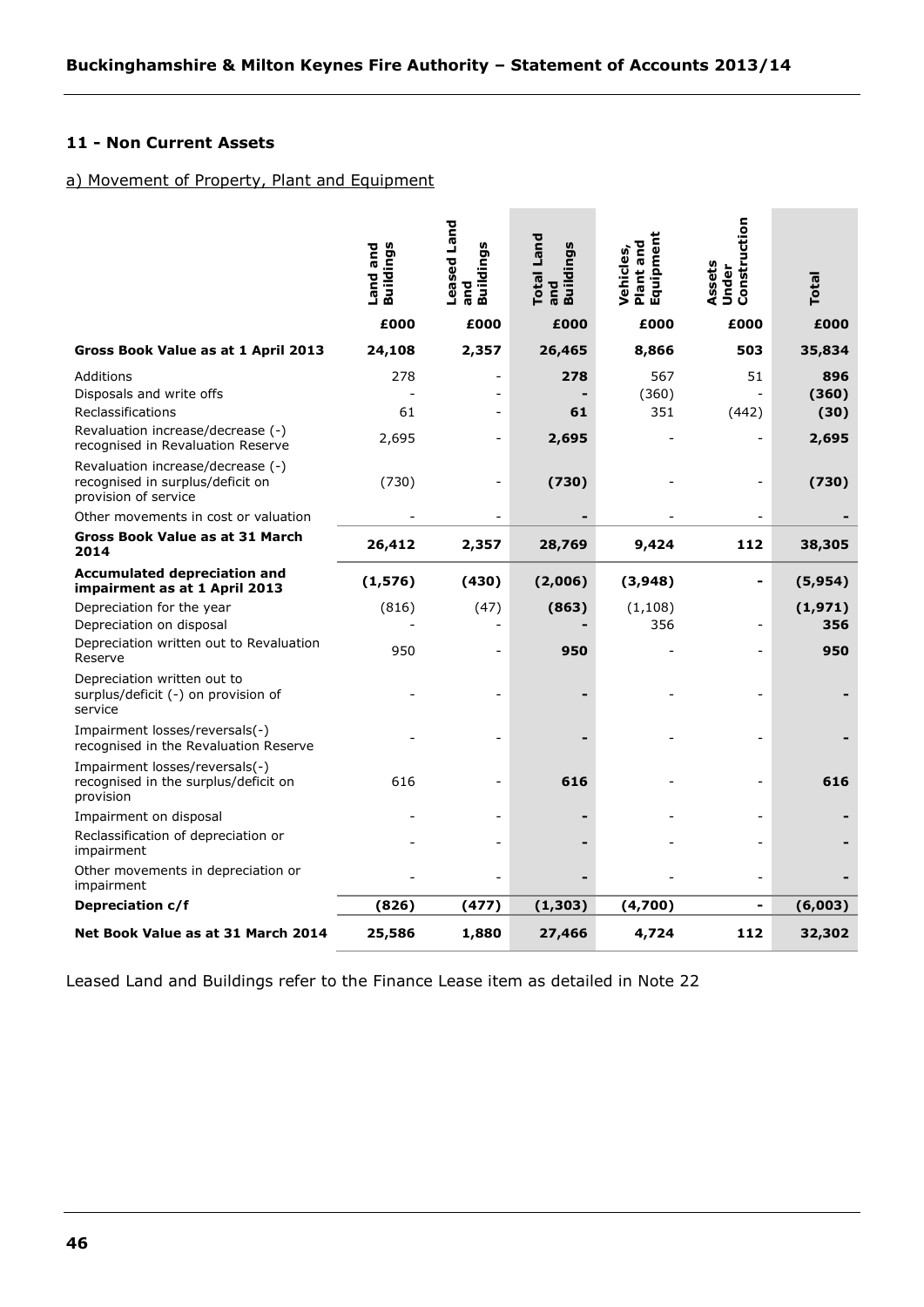# Comparative figures for 2012/13:

|                                                                                               | <b>Buildings</b><br>Land and | Buildings<br>Land and<br>Leased | Total Land<br><b>Buildings</b><br>and | Plant and<br>Equipment<br>Vehicles, | Constructio<br>n<br>Assets<br>Under | Total         |
|-----------------------------------------------------------------------------------------------|------------------------------|---------------------------------|---------------------------------------|-------------------------------------|-------------------------------------|---------------|
|                                                                                               | £000                         | £000                            | £000                                  | £000                                | £000                                | £000          |
| Gross Book Value as at 1 April 2012                                                           | 24,248                       | 2,357                           | 26,605                                | 8,556                               | 316                                 | 35,477        |
| Additions<br>Disposals and write offs<br>Reclassifications                                    | 722<br>247                   |                                 | 722<br>247                            | 394<br>(68)<br>8                    | 442<br>(255)                        | 1,558<br>(68) |
| Revaluation increase/decrease (-)<br>recognised in Revaluation Reserve                        | 679                          |                                 | 679                                   | 8                                   |                                     | 687           |
| Revaluation increase/decrease (-)<br>recognised in surplus/deficit on<br>provision of service | (1,788)                      | $\overline{a}$                  | (1,788)                               | (32)                                |                                     | (1,820)       |
| Other movements in cost or valuation                                                          |                              |                                 |                                       |                                     |                                     |               |
| Gross Book Value as at 31 March<br>2013                                                       | 24,108                       | 2,357                           | 26,465                                | 8,866                               | 503                                 | 35,834        |
| <b>Accumulated depreciation and</b><br>impairment as at 1 April 2012                          | (730)                        | (383)                           | (1, 113)                              | (2,998)                             | -                                   | (4, 111)      |
| Depreciation for the year<br>Depreciation on disposal                                         | (681)                        | (47)                            | (728)                                 | (1,034)<br>55                       | ٠                                   | (1,762)<br>55 |
| Depreciation written out to Revaluation<br>Reserve                                            | 124                          |                                 | 124                                   |                                     |                                     | 124           |
| Depreciation written out to<br>surplus/deficit (-) on provision of<br>service                 |                              | ä,                              |                                       |                                     |                                     |               |
| Impairment losses/reversals(-)<br>recognised in the Revaluation Reserve                       |                              |                                 |                                       |                                     |                                     |               |
| Impairment losses/reversals(-)<br>recognised in the surplus/deficit on<br>provision           | (289)                        | $\overline{a}$                  | (289)                                 | 29                                  | ÷                                   | (260)         |
| Impairment on disposal                                                                        |                              |                                 |                                       |                                     |                                     |               |
| Reclassification of depreciation or<br>impairment                                             |                              |                                 |                                       |                                     |                                     |               |
| Other movements in depreciation or<br>impairment                                              |                              |                                 |                                       |                                     |                                     |               |
| Depreciation c/f                                                                              | (1, 576)                     | (430)                           | (2,006)                               | (3,948)                             | -                                   | (5,954)       |
| Net Book Value as at 31 March 2013                                                            | 22,532                       | 1,927                           | 24,459                                | 4,918                               | 503                                 | 29,880        |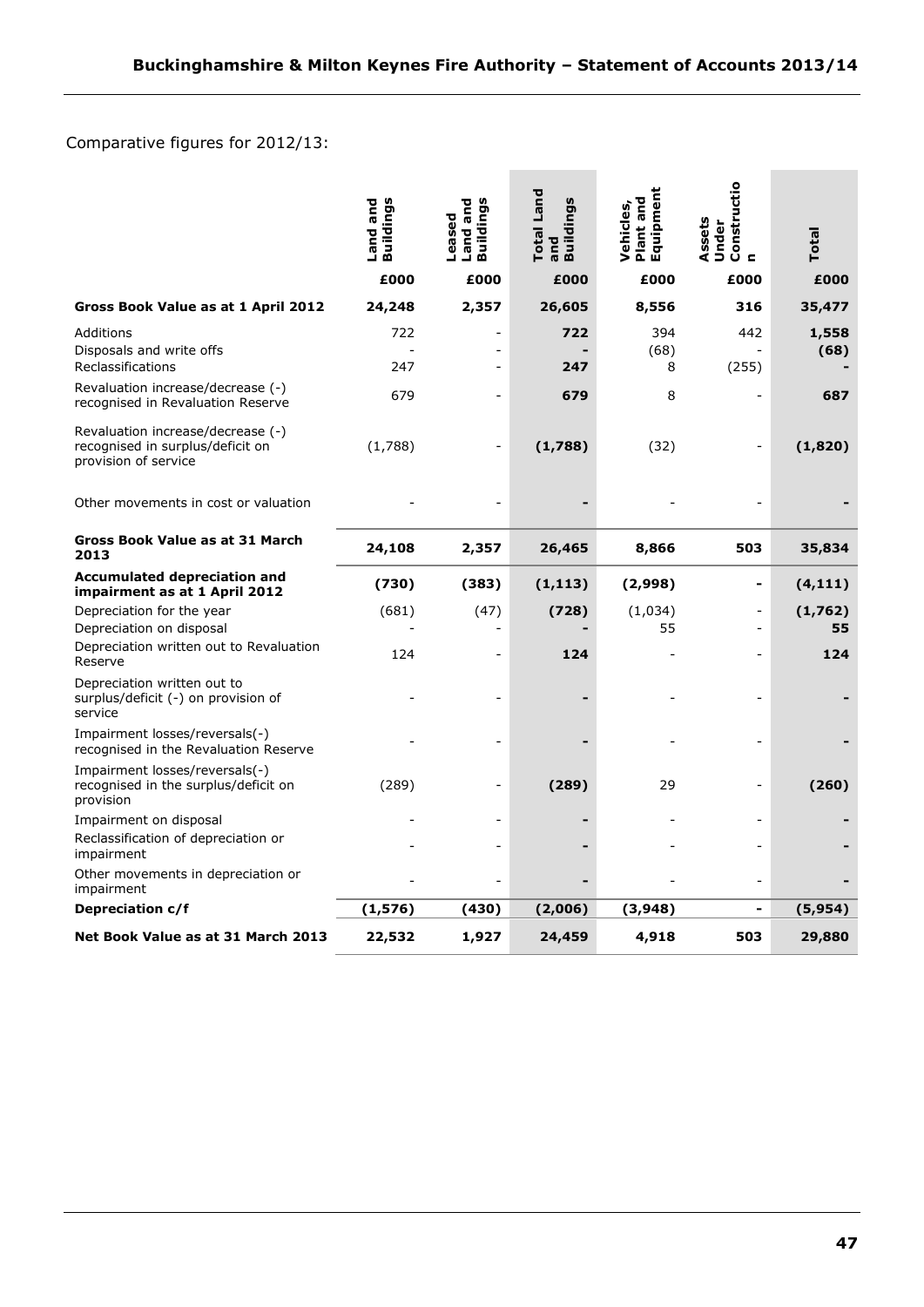### b) Basis of Valuation

All land and buildings were initially revalued during the year with an effective revaluation date of 1 April 2013. The valuations were updated as at 31 March 2014 to ensure the balance sheet accurately reflected the end of year values. Valuations were provided by an external valuer, Ian S Pitt BSc (Hons) MRICS of Bruton Knowles. All valuations were prepared in accordance with the RICS Appraisal Valuation Manual and International Financial Reporting Standards. The basis of valuation adopted is Existing Use Value (EUV). For specialised properties the Depreciated Replacement Cost method was used to arrive at the EUV whilst non-specialised properties have been valued using the Comparable Method of valuation to arrive at the EUV. The one investment property was valued at Market Value.

The following significant assumptions were applied in arriving at the fair values:

- Values reported are based on a desktop exercise;
- The Authority owns the freehold, which is not subject to any unusual or onerous restrictions;
- Properties are unaffected by any matters that would be revealed by a local search;
- All parts are assumed to be in good repair and condition and all properties are free from hazardous materials; and
- Where the remaining useful life of a property is at least 20 years it is on the assumption that it will be maintained reasonably.

### c) Valuation Information

The following statement shows the progress of the Authority's programme for the revaluation of assets.

| <b>Year of Valuation</b> | Land and<br><b>Buildings</b> | Vehicles,<br><b>Plant and</b><br><b>Equipment</b> | <b>Assets</b><br><b>Under</b><br>Construction | <b>Total</b> |
|--------------------------|------------------------------|---------------------------------------------------|-----------------------------------------------|--------------|
|                          | £000                         | £000                                              | £000                                          | £000         |
| 2013/14                  | 25,586                       | -                                                 | -                                             | 25,586       |
| Valued at Historic Cost  | -                            | 4,724                                             | 112                                           | 4,836        |
| <b>Total</b>             | 25,586                       | 4,724                                             | 112                                           | 30,422       |

# d) Depreciation Lives

The Authority policy of depreciating assets is on a straight line basis over their remaining useful lives as below:

- Red Fleet Vehicles 1 to 15 years
- White Fleet Vehicles  $-1$  to 7 years
- Plant and Equipment 1 to 25 years
- Buildings 3 to 52 years
- Intangibles 1 to 8 years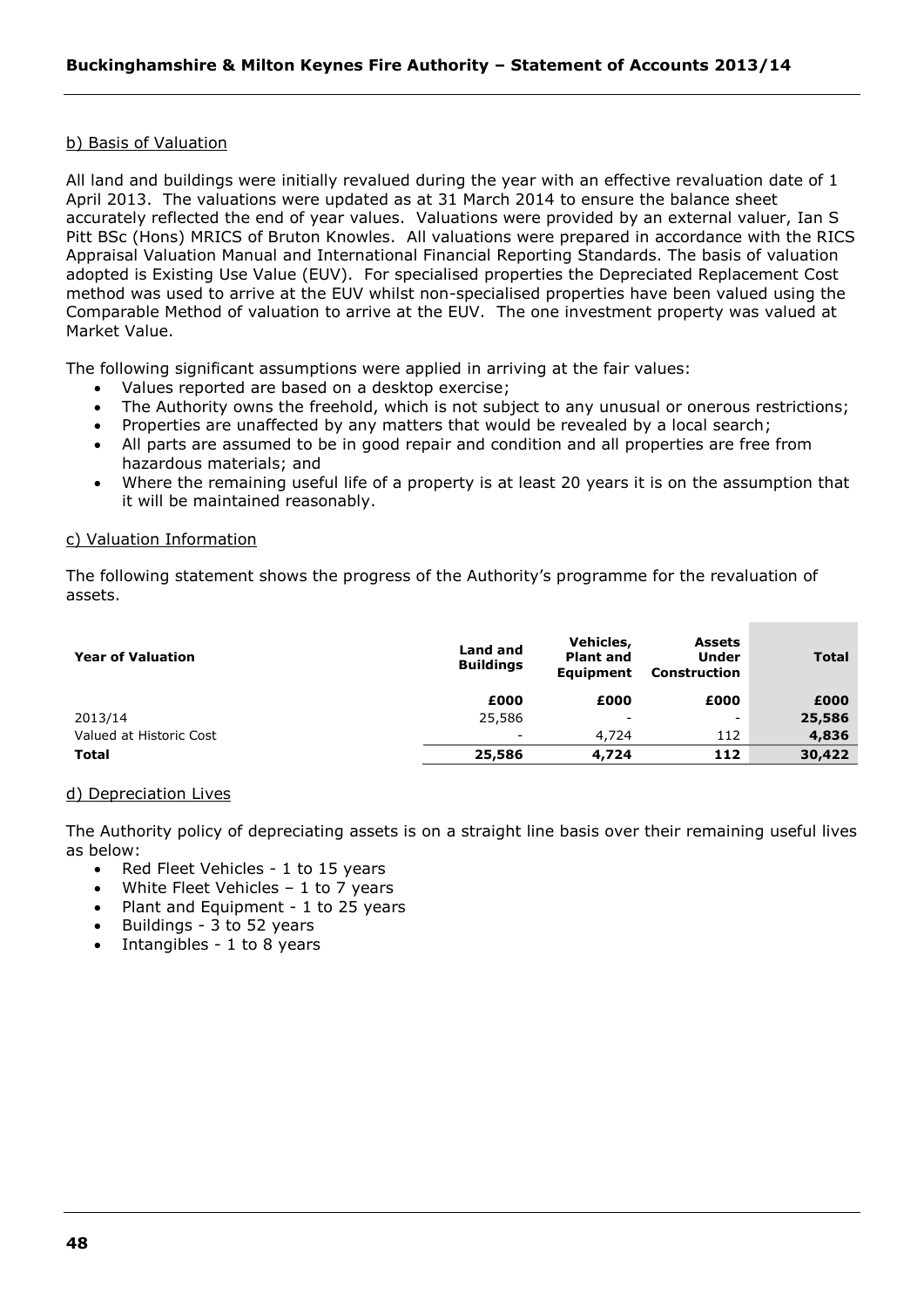# e) Commitments under Capital Contracts

At 31 March 2014, the Authority has entered into a number of contracts for the acquisition or enhancement of Property, Plant and Equipment or Intangible Assets.

|                            |                   | <b>Amount</b><br>Outstanding |
|----------------------------|-------------------|------------------------------|
| <b>Capital Contract</b>    | <b>Contractor</b> | as at 31                     |
|                            |                   | <b>March 2014</b>            |
|                            |                   | £000                         |
| Aerial Replacement Vehicle | Northfire         | 565                          |
| <b>Total</b>               |                   | 565                          |

All commitments will be honoured during 2014/15.

Prior year comparators can be seen in the table below:

| <b>Capital Contract</b>        | <b>Contractor</b>            | Amount<br>Outstanding<br>as at 31<br><b>March 2013</b><br>£000 |
|--------------------------------|------------------------------|----------------------------------------------------------------|
| Great Holm - Boiler            | Tencer Itd                   | 47                                                             |
| High Wycombe Drill Tower       | Bolt & Heeks                 | 69                                                             |
| Asset Management System        | Redkite                      | 13                                                             |
| I.C.T - BFRS WAN Edge Circuits | Updata Infrastructure UK Ltd | 40                                                             |
| <b>Total</b>                   |                              | 169                                                            |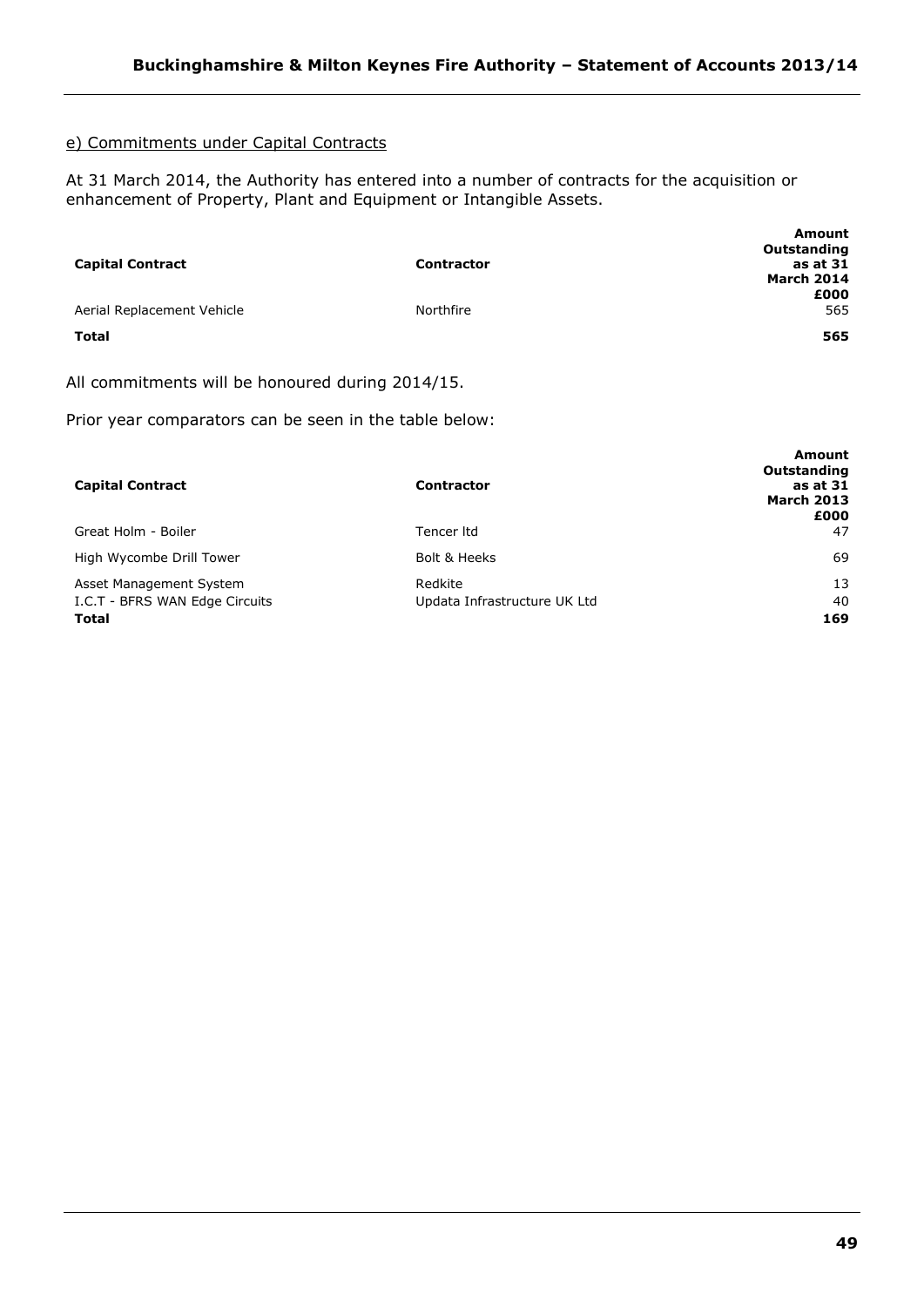# **12 - Investment Property**

An office building at Bletchley Fire Station is classified as an investment property, as it is currently held solely for the purpose of generating rental income.

| 2012/13<br>£000<br>100 | <b>Investment Property</b><br><b>Opening Balance</b> | 2013/14<br>£000<br>100   |
|------------------------|------------------------------------------------------|--------------------------|
|                        | - Transfer from Land and Buildings                   |                          |
| $\sim$                 | Revaluation                                          | $\overline{\phantom{0}}$ |
| $\sim$                 | Impairment                                           | $\sim$                   |
| 100                    | <b>Closing Balance</b>                               | 100                      |

### **13 - Movement of Intangible Fixed Assets**

Intangible Assets are recognised as non-financial fixed assets that do not have physical substance but are identifiable and are controlled by the entity through custody or legal rights. These represent the purchase of computer software and licences and other software systems and are amortised to the Comprehensive Income and Expenditure Statement on the basis of the cost and estimated useful life.

| <b>Movement of Intangible Assets</b> | £000  |
|--------------------------------------|-------|
| Gross Book Value as at 31 March 2013 | 365   |
| Accumulated Amortisation             | (123) |
| Net Book Value as at 1 April 2013    | 242   |
| Additions in year                    | 43    |
| Reclassifications                    | 30    |
| Amortisation for the year            | (51)  |
| Net Book Value as at 31 March 2014   | 264   |

No assets were internally generated. All assets have finite useful lives and are amortised on a straight-line basis between 1 to 8 years. Amortisation will be included within Community Fire Safety and Fire Fighting and Rescue Operations within the Comprehensive Income and Expenditure Statement.

# **14 - Short Term Investments**

The Authority holds a number of short term investments in order to manage liquidity. In 2012/13, all investments were held by Buckinghamshire County Council. These were available on an instantaccess basis and so were disclosed within cash equivalents. All amounts disclosed for 2013/14 had maturities of more than 90 days (but less than one year) at the time they were placed.

| 2012/13 |                               | 2013/14 |
|---------|-------------------------------|---------|
| £000    | <b>Short Term Investments</b> | £000    |
|         | - Short Term Investments      | 13,108  |
| $\sim$  | Total                         | 13,108  |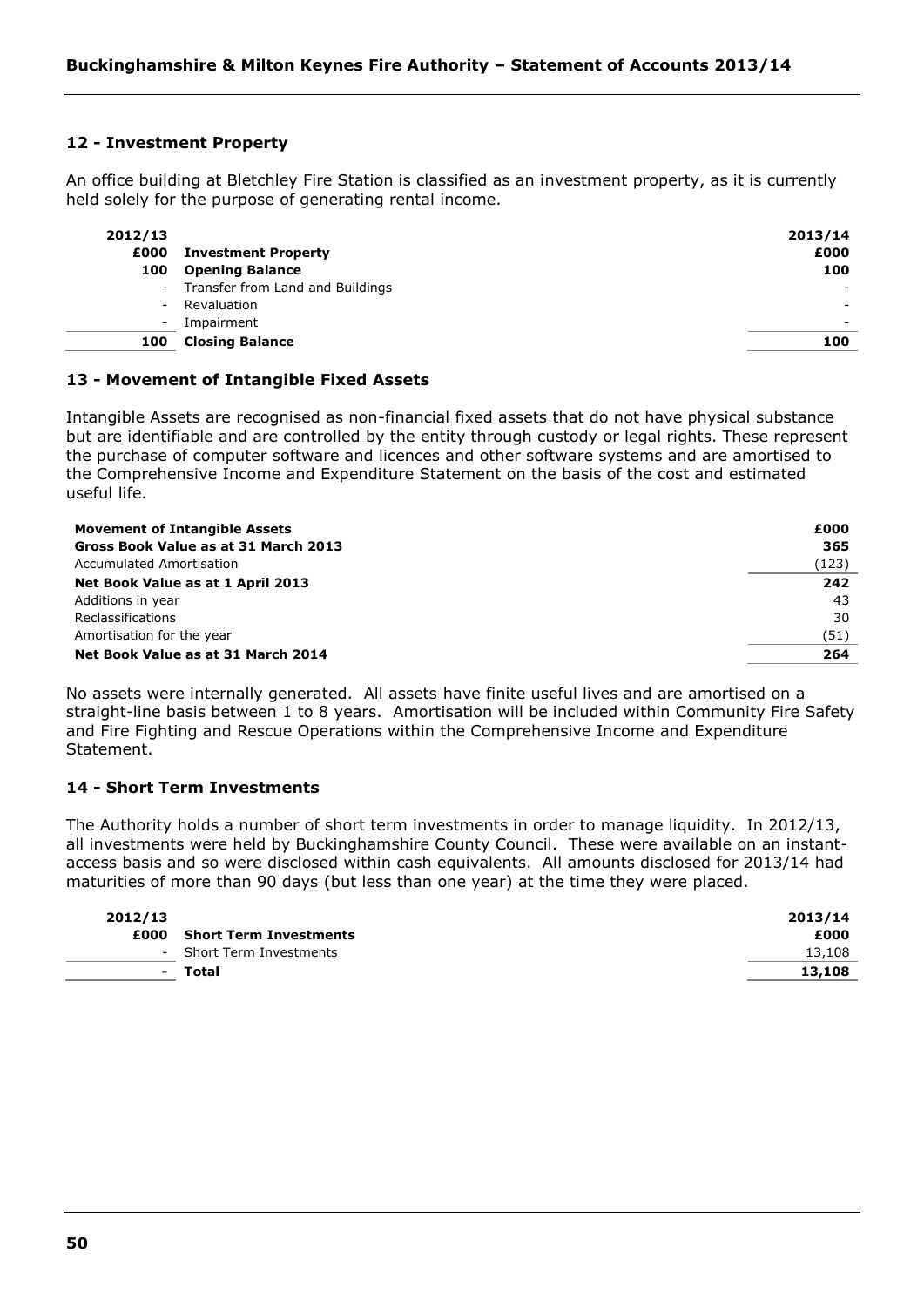# **15 – Inventories**

à.  $\overline{\phantom{a}}$ 

i.

| 2012/13 |                    | 2013/14 |
|---------|--------------------|---------|
| £000    | <b>Inventories</b> | £000    |
| 42      | Workshops          | 40      |
|         | 143 Stores         | 140     |
| 66      | Fuel               | 54      |
| 1       | Catering           |         |
|         | 252 Total          | 235     |

All inventories are purchased at cost. No inventory items are purchased on deferred settlement terms or acquired by an exchange of goods and services. Inventories are distributed at cost or cost plus and do not use LIFO as a cost formula. All inventory items of a similar nature and similar use to the Authority use the same cost formula.

# **16 - Short Term Debtors**

| 2012/13<br>£000          | <b>Short Term Debtors</b>        | 2013/14<br>£000 |
|--------------------------|----------------------------------|-----------------|
| 908                      | <b>Central Government Bodies</b> | 1,731           |
| 457                      | Other Local Authorities          | 536             |
| $\overline{\phantom{0}}$ | <b>NHS Bodies</b>                | 16              |
| 186                      | Other Entities and Individuals   | 586             |
| 134                      | Payments in Advance              | 216             |
| 36)                      | Provision for Doubtful Debts     | (36)            |
| 1,649                    | Total                            | 3,049           |

### **17 - Cash and Cash Equivalents**

Cash and cash equivalents are short term highly liquid investments with a maturity of less than 90 days. A large proportion of the cash on deposit disclosed in 2012/13 will now be shown under short term investments in 2013/14 (see Note 14).

|              | 2013/14                                      |
|--------------|----------------------------------------------|
|              | £000                                         |
| Cash at bank | 127                                          |
| Cash in hand |                                              |
|              | 2,248                                        |
| Total        | 2,375                                        |
|              | Cash and cash equivalents<br>Cash on deposit |

### **18 - Short Term Borrowing and Creditors**

The interest owing and shown as short term borrowing represents the Public Works Loan Board (PWLB) interest accrued to the 31 March 2014 in accordance with the Code.

| 2012/13<br>Restated |                                           | 2013/14 |
|---------------------|-------------------------------------------|---------|
| £000                | <b>Short Term Borrowing and Creditors</b> | £000    |
| (101)               | Short Term Borrowing                      | (101)   |
| (561)               | <b>Central Government Bodies</b>          | (741)   |
| (374)               | Other Local Authorities                   | (194)   |
| ۰.                  | Public Corporations and Trading Funds     |         |
| (997)               | Other Entities and Individuals            | (820)   |
| (132)               | Receipts in Advance                       | (212)   |
| (2,064)             | <b>Total</b>                              | (1,967) |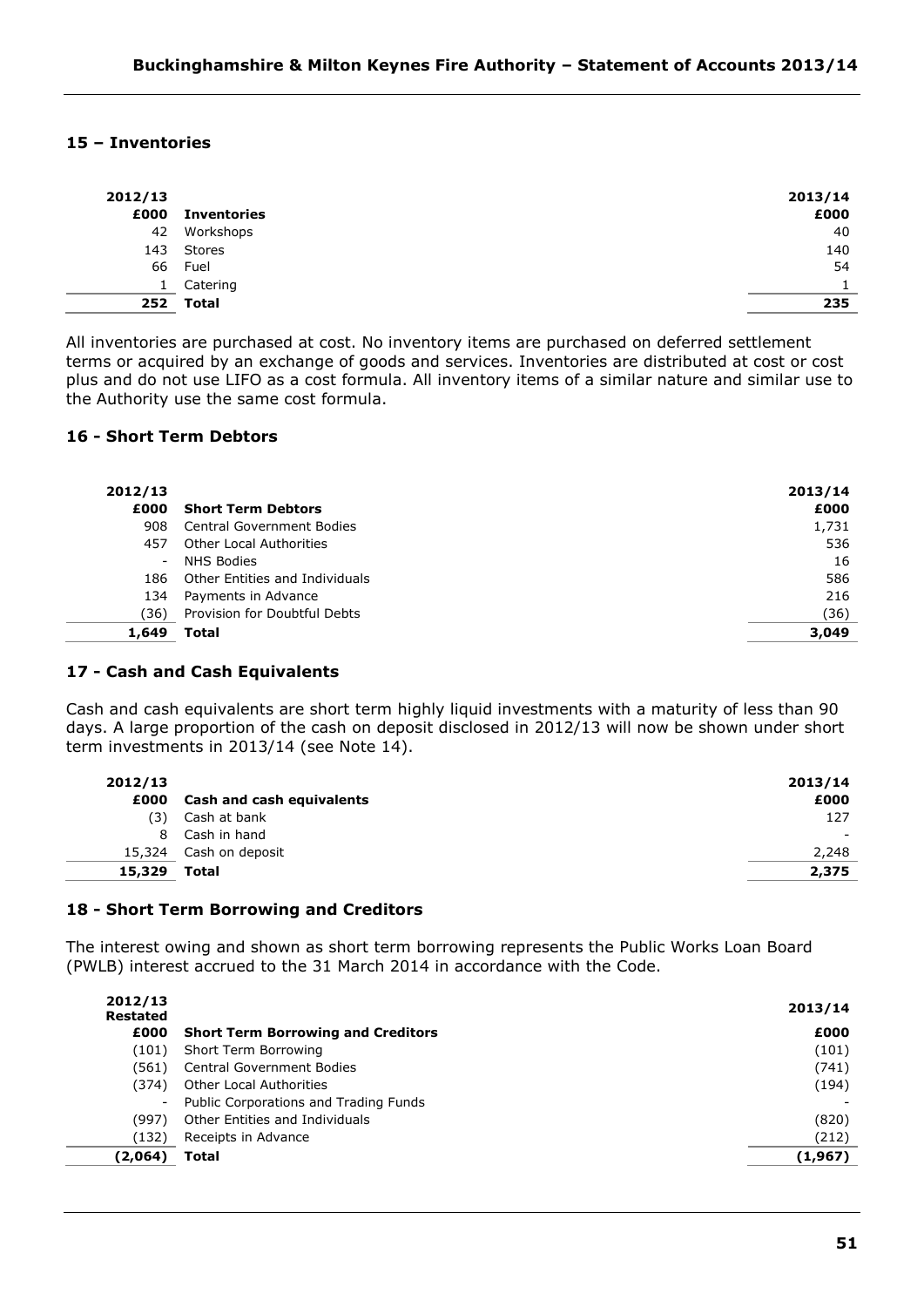# **19 - Provisions**

|                                                             | Accumulated<br><b>Absences</b> | Part<br>Time<br>Workers  | <b>Voluntary</b><br>Redundancy<br>and Special<br><b>Payments</b> | Other<br><b>Provision</b> | <b>NNDR</b><br><b>Appeals</b><br><b>Provision</b> | Injury<br>Pension<br><b>Payments</b> | <b>Total</b> |
|-------------------------------------------------------------|--------------------------------|--------------------------|------------------------------------------------------------------|---------------------------|---------------------------------------------------|--------------------------------------|--------------|
|                                                             | £000                           | £000                     | £000                                                             | £000                      | £000                                              | £000                                 | £000         |
| <b>Balance as at</b><br><b>1st April 2013</b><br>(Restated) | (676)                          | (171)                    | (151)                                                            | (75)                      | 0                                                 | (1, 187)                             | (2, 260)     |
| Additional<br>provisions made<br>in 2013/14                 | (653)                          | $\overline{\phantom{a}}$ | (352)                                                            | $\overline{\phantom{0}}$  | (355)                                             | (193)                                | (1, 553)     |
| Amounts used in<br>2013/14                                  | 676                            | 26                       | 143                                                              | 33                        | $\overline{\phantom{a}}$                          | $\overline{\phantom{a}}$             | 878          |
| <b>Balance as at 31</b><br><b>March 2014</b>                | (653)                          | (145)                    | (360)                                                            | (42)                      | (355)                                             | (1,380)                              | (2, 935)     |

The following table shows the movements on the Authority's provisions.

### Accumulated Absences Account

This provision shows the value of the outstanding leave entitlement held by employees of the Authority as at the balance sheet date. Any increase or decrease in the provision is offset by the Accumulated Absences Account (see Note 24a) so that this accounting adjustment does not impact on the level of usable reserves.

### Part Time Workers

This provision was established in 2009/10 (£250k) to provide for the back pay for Retained Duty System (RDS) staff following an equal pay court case. As at  $31<sup>st</sup>$  March 2014, £105k of the provision had been used to cover claims paid to date. There are still further claims expected, but the Authority considers the remaining provision to be sufficient to meet the total liability outstanding.

### Voluntary Redundancy and Special Payments

This provision was established in 2010/11 to provide for the additional costs of redundancy and related payments as a result of restructuring within the Authority. A number of additional provisions have been made during the year to cover potential one-off special payments relating to back-dated employer pension contributions and a number of other one-off special payments.

#### Other Provisions

This provision was established in 2012/13 to reflect costs associated with the decision to proceed with a review of the white fleet (non-operational vehicles) within the Authority

#### NNDR Appeals Provision

This provision shows the Authority's share of the provision for appeals relating to income from business rates. Due to statutory accounting adjustments, this amount does not impact on the level of the General Fund balance.

#### Injury Pension Payments

This provision has arisen as a result of the prior period adjustment identified in Note 31. An additional provision was made during the year to reflect injury pension payments made from the pension account that may need to be settled from the operating account.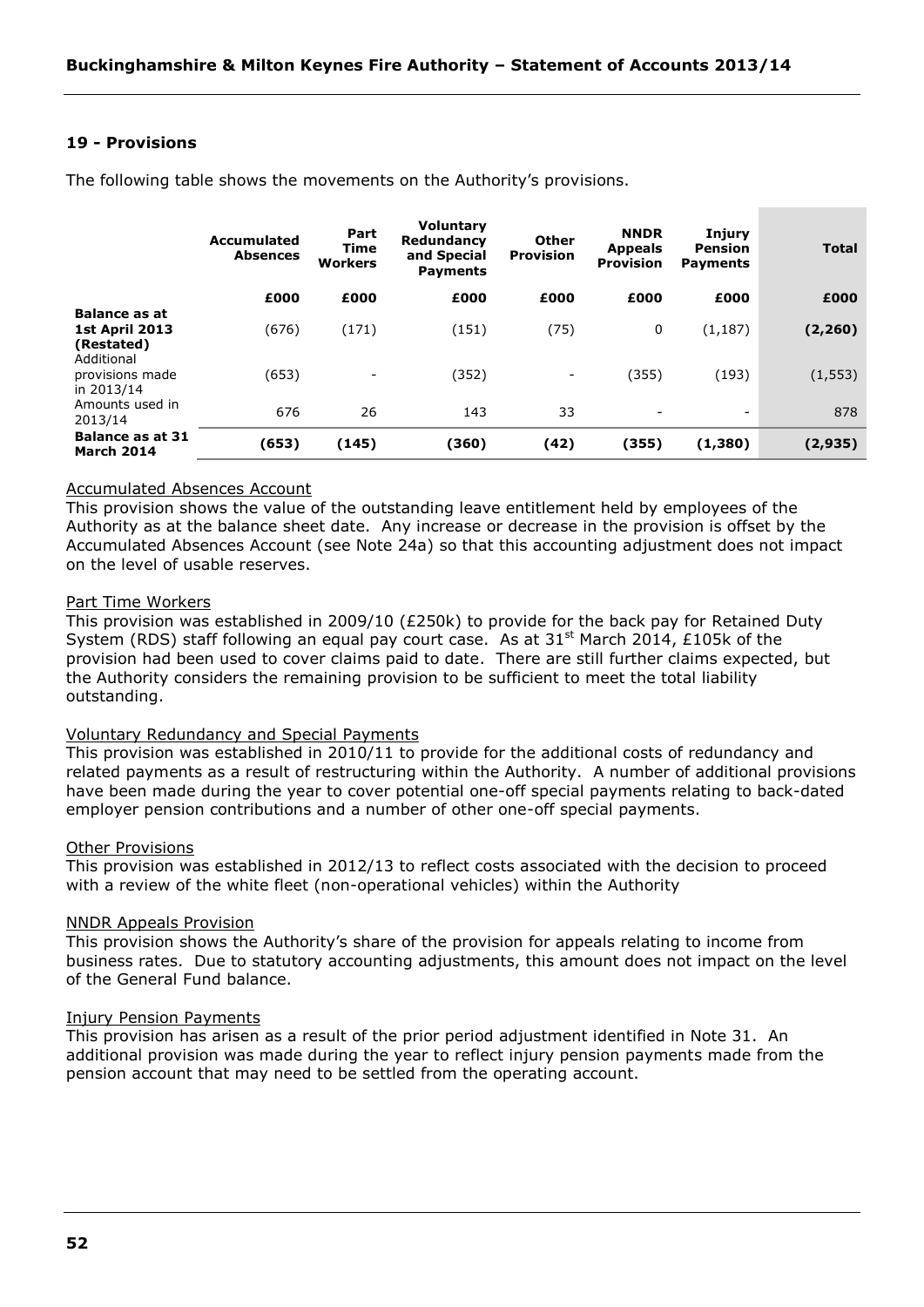# **20 - Long Term Borrowing**

The Authority undertakes long term borrowing, principally as a means of financing expenditure on fixed assets. No additional principal was borrowed nor repaid during the year. The interest owing and shown as short term borrowing in Note 18 represents the Public Works Loan Board (PWLB) interest accrued to the 31 March 2014 in accordance with the Code.

| 2012/13  |                | 2013/14  |
|----------|----------------|----------|
| £000     | Source of Loan | £000     |
| (8, 265) | <b>PWLB</b>    | (8,265)  |
| (8, 265) | Total          | (8, 265) |

The interest rates applicable as at 31 March 2014 were between 3.90% and 5.32%. Long term external borrowing by repayment dates is shown in the table below:

| 2012/13  |                               | 2013/14  |
|----------|-------------------------------|----------|
| £000     | <b>Repayments Dates</b>       | £000     |
| (883)    | Maturing in less than 5 years | (1, 468) |
| (1,205)  | Maturing in 5 to 10 years     | (1,620)  |
| (2.000)  | Maturing in 10 to 15 years    | (1,000)  |
| (1,376)  | Maturing in 15 to 20 years    | (1,376)  |
| $\sim$   | Maturing in 20 to 25 years    |          |
| (2,801)  | Maturing in over 25 years     | (2,801)  |
| (8, 265) | Total                         | (8, 265) |

# **21 - Capital Grants Received in Advance**

The balance on this account represents capital grants received by the Authority where the grant conditions had not been met as at the Balance Sheet date. In 2012/13 the Authority received a grant from the Environment Agency to part fund the purchase of a new environment protection unit in 2013/14. The conditions of this grant were not fulfilled during 2013/14 so the grant continues to be treated as a capital grant received in advance.

| 2012/13 |                                           | 2013/14                  |
|---------|-------------------------------------------|--------------------------|
| £000    | <b>Capital Grants Received in Advance</b> | £000                     |
| (24)    | <b>Environment Agency</b>                 | (24)                     |
| ΄3)     | Other Grants                              | $\overline{\phantom{0}}$ |
| 27      | Total                                     | (24)                     |
|         |                                           |                          |

# **22 - Finance Lease**

In 2003/04 the Authority entered into a sale and leaseback agreement with Opus Housing Association (now London Quadrant) in respect of the Gerrards Cross Houses for a period of 40 years. The initial cost of the lease is matched by an increase in the value of land and buildings within fixed assets. The rentals payable under this arrangement in 2013/14 were £108,612, charged as £61,612 to the Income and Expenditure account finance costs and £47,000 write down of obligation to the lessor.

|                                                    | Land and<br><b>Buildings</b> |
|----------------------------------------------------|------------------------------|
| <b>Outstanding obligations under Finance Lease</b> | £000                         |
| Payable in 2014/15                                 | 47                           |
| Payable between 2015/16 and 2018/19                | 188                          |
| Payable after 2018/19                              | 1,638                        |
| Total liabilities as at 31st March 2014            | 1,873                        |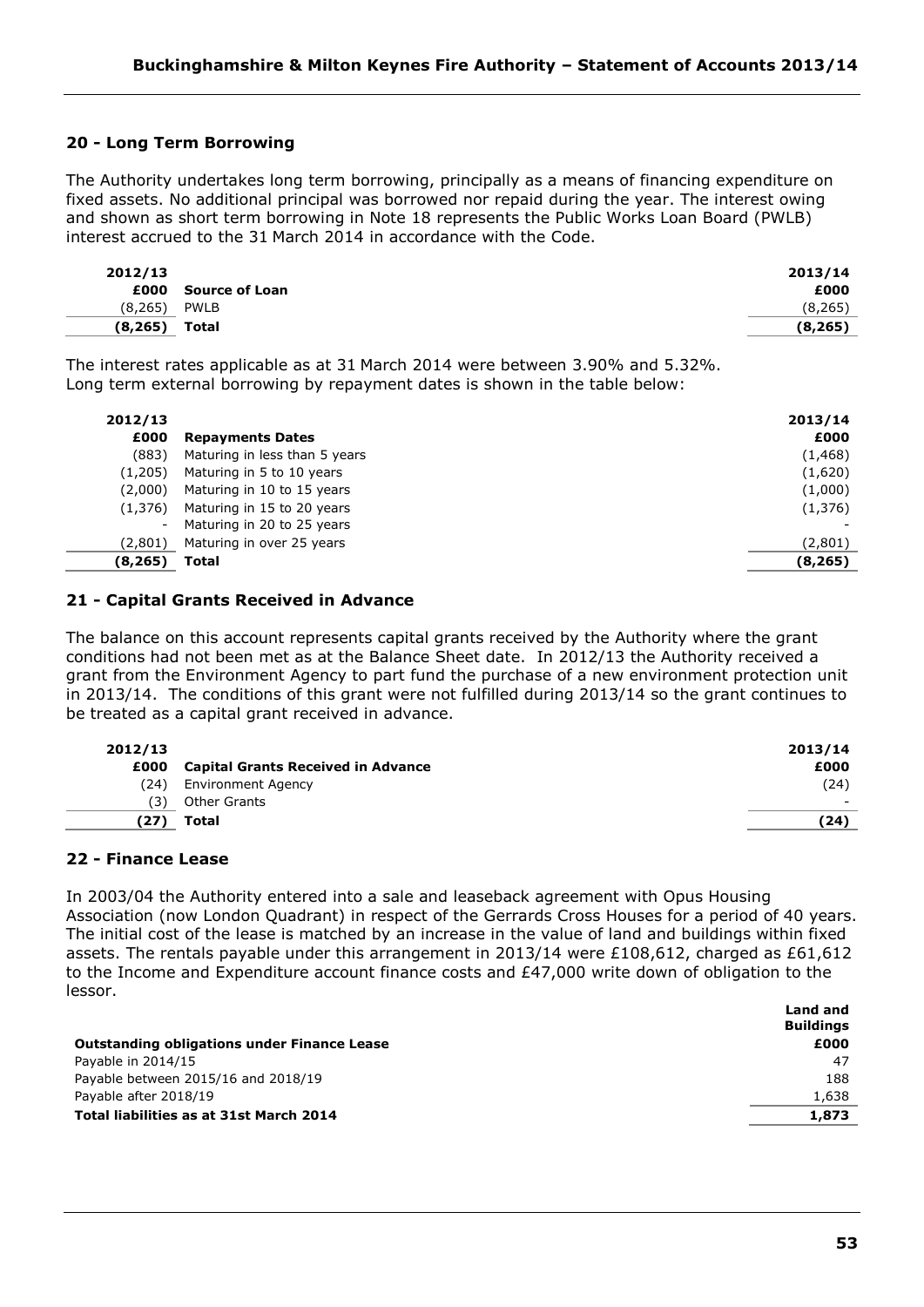# Comparative information for 2012/13

Rentals payable under this arrangement were £104,335, charged as £57,335 to the Income and Expenditure account finance costs and £47,000 write down of obligation to the lessor.

|                                                    | Land and<br><b>Buildings</b> |
|----------------------------------------------------|------------------------------|
| <b>Outstanding obligations under Finance Lease</b> | £000                         |
| Payable in 2013/14                                 | -47                          |
| Payable between 2014/15 and 2017/18                | 188                          |
| Payable after 2017/18                              | 1,685                        |
| Total liabilities as at 31st March 2013            | 1,920                        |

#### **23 - Usable Reserves**

# Adjustments Under Regulations

|                                          | 2012/13                                                       |                                    |                                                                                                                                                             |                                          | 2013/14                                         |                                    |
|------------------------------------------|---------------------------------------------------------------|------------------------------------|-------------------------------------------------------------------------------------------------------------------------------------------------------------|------------------------------------------|-------------------------------------------------|------------------------------------|
| General<br><b>Fund</b><br><b>Balance</b> | <b>Usable</b><br><b>Capital</b><br><b>Receipts</b><br>Reserve | <b>Unusable</b><br><b>Reserves</b> |                                                                                                                                                             | General<br><b>Fund</b><br><b>Balance</b> | Usable<br>Capital<br><b>Receipts</b><br>Reserve | <b>Unusable</b><br><b>Reserves</b> |
| £000                                     | £000                                                          | £000                               |                                                                                                                                                             | £000                                     | £000                                            | £000                               |
|                                          |                                                               |                                    | Adjustments primarily involving the<br><b>Capital Adjustment Account</b>                                                                                    |                                          |                                                 |                                    |
|                                          |                                                               |                                    | Reversal of items debited or credited to<br>the Comprehensive Income and<br><b>Expenditure Statement:</b>                                                   |                                          |                                                 |                                    |
| (1,806)                                  |                                                               | 1,806                              | <b>Depreciation Charges</b>                                                                                                                                 | (2,022)                                  |                                                 | 2,022                              |
| (2,081)                                  |                                                               | 2,081                              | Impairment                                                                                                                                                  | (113)                                    |                                                 | 113                                |
| 1,120                                    |                                                               | (1, 120)                           | Capital grants and contributions applied                                                                                                                    | 939                                      |                                                 | (939)                              |
| $\overline{\phantom{0}}$                 |                                                               |                                    | Movement in the Donated Assets<br>Account                                                                                                                   |                                          |                                                 |                                    |
|                                          |                                                               |                                    | Revenue expenditure funded from<br>capital under statute                                                                                                    |                                          |                                                 |                                    |
| (14)                                     |                                                               | 14                                 | Amounts of non-current assets written<br>off on disposal as part of the (gain)/loss<br>on disposal to the Comprehensive<br>Income and Expenditure Statement | (6)                                      |                                                 | 6                                  |
|                                          |                                                               |                                    | Insertion of items not debited or<br>credited to the Comprehensive Income<br>and Expenditure Statement:                                                     |                                          |                                                 |                                    |
| 349                                      |                                                               | (349)                              | Minimum Revenue Provision                                                                                                                                   | 335                                      |                                                 | (335)                              |
|                                          |                                                               |                                    | Adjustments primarily involving the<br><b>Capital Receipts Reserve</b>                                                                                      |                                          |                                                 |                                    |
| 20                                       | (20)                                                          |                                    | Transfer of cash sale proceeds credited<br>as part of the (gain)/loss on disposal to<br>the Comprehensive Income and<br><b>Expenditure Statement</b>        | 6                                        | (6)                                             |                                    |
|                                          |                                                               |                                    | Use of the Capital Receipts Reserve to<br>finance new capital expenditure                                                                                   |                                          |                                                 |                                    |
|                                          |                                                               |                                    | Adjustments primarily involving the<br><b>Financial Instruments Adjustment</b><br>Account                                                                   |                                          |                                                 |                                    |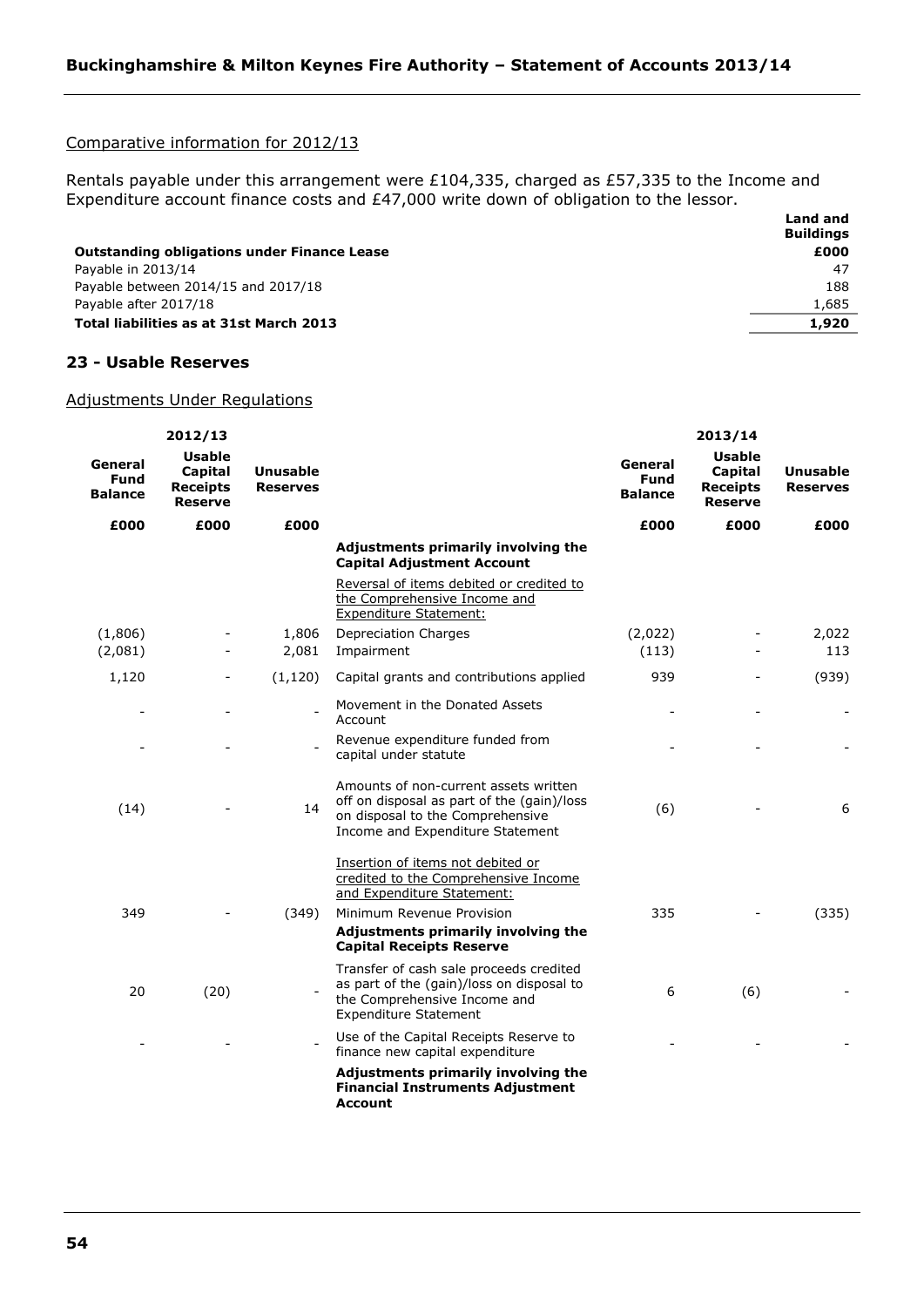|           |      |         | Amount by which finance costs charged<br>to the Comprehensive Income and<br>Expenditure Statement are different<br>from finance costs chargeable in the<br>year in accordance with statutory<br>requirements |           |     |          |
|-----------|------|---------|--------------------------------------------------------------------------------------------------------------------------------------------------------------------------------------------------------------|-----------|-----|----------|
|           |      |         | Adjustments primarily involving the<br><b>Pension Reserve</b>                                                                                                                                                |           |     |          |
| (14, 725) |      | 14,725  | Reversal of items relating to retirement<br>benefits debited or credited to the<br>Comprehensive Income and<br><b>Expenditure Statement</b>                                                                  | (15, 165) |     | 15,165   |
| 3,016     |      | (3,016) | Employer's pensions contributions and<br>direct payments to pensioners payable<br>in the year                                                                                                                | 4,847     |     | (4, 847) |
|           |      |         | Pension Grant Received                                                                                                                                                                                       |           |     |          |
|           |      |         | Adjustments primarily involving the<br><b>Collection Fund Adjustment</b><br><b>Account</b>                                                                                                                   |           |     |          |
| (10)      |      | 10      | Precept Income                                                                                                                                                                                               | (56)      |     | 56       |
|           |      |         | Adjustments primarily involving the<br><b>Accumulated Absences Account</b>                                                                                                                                   |           |     |          |
| (4)       |      | 4       | Employee Absence Account<br><b>Other Adjustments</b>                                                                                                                                                         | 23        |     | (23)     |
|           |      |         | Appropriation from Reserve to Repay<br>debt                                                                                                                                                                  |           |     |          |
| (14, 135) | (20) | 14,155  | <b>Total Adjustments</b>                                                                                                                                                                                     | (11, 212) | (6) | 11,218   |

# Transfers To/From Reserves

|                                                               | <b>Note</b> | <b>Balance</b><br>at 1 April<br>2012<br><b>Restated</b> | <b>Transfers</b><br>(In)/Out<br>2012/13<br><b>Restated</b> | <b>Balance</b><br>at 31<br>March<br>2013<br><b>Restated</b> | <b>Transfers</b><br>(In)/Out<br>2013/14 | <b>Balance</b><br>at 31<br>March<br>2014 |
|---------------------------------------------------------------|-------------|---------------------------------------------------------|------------------------------------------------------------|-------------------------------------------------------------|-----------------------------------------|------------------------------------------|
| General Fund Balance                                          | A           | (3,700)                                                 |                                                            | (3,700)                                                     |                                         | (3,700)                                  |
| <b>Sub Total Non Earmarked General Fund</b><br><b>Balance</b> |             | (3,700)                                                 |                                                            | (3,700)                                                     | ۰                                       | (3,700)                                  |
| Fire Control Reserve                                          | B           | (150)                                                   |                                                            | (150)                                                       |                                         | (150)                                    |
| Invest to Save Reserve                                        | C           | (490)                                                   | (10)                                                       | (500)                                                       | (13)                                    | (513)                                    |
| Moving Forward Reserve                                        | D           | (570)                                                   | (513)                                                      | (1,083)                                                     | 1,083                                   |                                          |
| New Dimensions Reserve                                        | E           | (1,000)                                                 |                                                            | (1,000)                                                     |                                         | (1,000)                                  |
| Asset Management Reserve                                      | F           | (180)                                                   | 56                                                         | (124)                                                       | 124                                     |                                          |
| Redundancy and Early Retirement Reserve                       | G           | (180)                                                   |                                                            | (180)                                                       | (169)                                   | (349)                                    |
| New Burdens Reserve                                           | н           | (84)                                                    | 84                                                         |                                                             |                                         |                                          |
| Vehicle Reserve                                               | I           | (35)                                                    | (16)                                                       | (51)                                                        | (18)                                    | (69)                                     |
| Funding Pressures Reserve                                     | 1           | (1,000)                                                 | (1,000)                                                    | (2,000)                                                     | 817                                     | (1, 183)                                 |
| Control Room Reserve (Revenue)                                | Κ           | (1,000)                                                 | 316                                                        | (684)                                                       | (676)                                   | (1,360)                                  |
| RDS Pension Contributions Reserve                             | L           | (650)                                                   |                                                            | (650)                                                       |                                         | (650)                                    |
| Continuing Projects Reserve                                   | M           |                                                         | (300)                                                      | (300)                                                       |                                         | (300)                                    |
| <b>Sub Total Earmarked Reserves - Revenue</b>                 |             | (5, 339)                                                | (1, 383)                                                   | (6,722)                                                     | 1,148                                   | (5, 574)                                 |
| Usable Capital Receipts Reserve                               | N           | (20)                                                    | (20)                                                       | (40)                                                        | (6)                                     | (46)                                     |
| Control Room Capital Grant Unapplied                          | O           | (800)                                                   |                                                            | (800)                                                       |                                         | (800)                                    |
| Other Capital Grants Unapplied                                | P           | (438)                                                   | 387                                                        | (51)                                                        | (251)                                   | (302)                                    |
| Revenue Contribution to Capital                               | Q           | 271                                                     | (1,020)                                                    | (749)                                                       | (1,600)                                 | (2, 349)                                 |
| <b>Sub Total Earmarked Reserves - Capital</b>                 |             | (987)                                                   | (653)                                                      | (1,640)                                                     | (1, 857)                                | (3, 497)                                 |
| <b>Total Usable Reserves</b>                                  |             | (10, 026)                                               | (2,036)                                                    | (12,062)                                                    | (709)                                   | (12,771)                                 |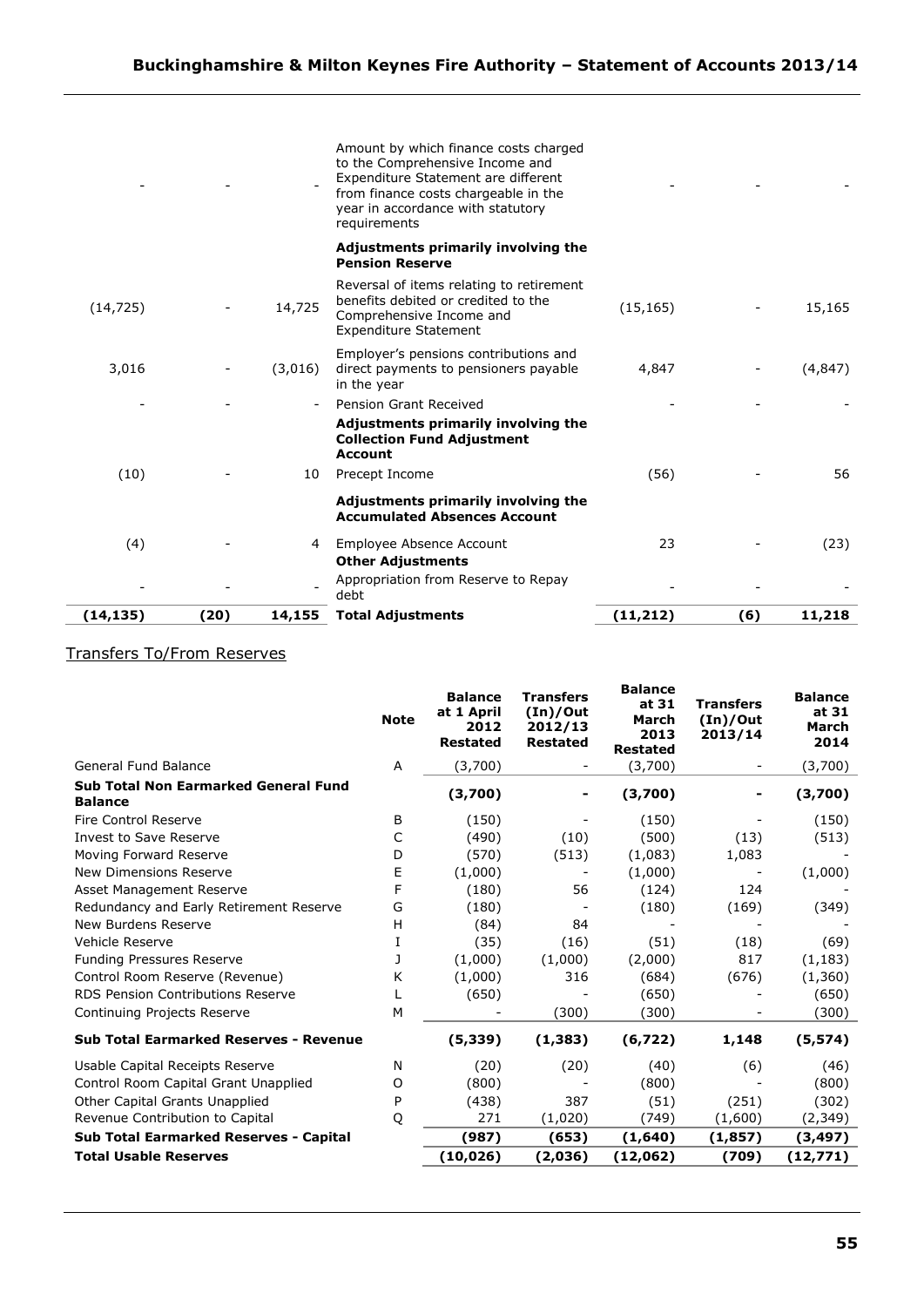### A – General Fund Balance

This is a non-earmarked reserve and is kept at a prudent level in order to cover unforeseen eventualities and liabilities.

### B – Fire Control Reserve

This was originally established in 2004/05 to assist with issues relating to regional control rooms. No proposal to remove this money has been made at this stage due the uncertainty surrounding the provision of control room services.

#### C – Invest to Save Reserve

This reserve provides one-off funding for initiatives that will help to generate long-term efficiencies within the Authority. The savings generated are used to top-up the reserve in order to fund further projects.

#### D – Moving Forward Reserve

This reserve was fully utilised in 2013/14 in order to contribute towards the repayment of the deficit on the Local Government Pension Scheme, which will generate a net revenue saving over the relevant period.

#### E – New Dimensions Reserve

This reserve has been setup to mitigate the risk of reduction or cessation of grant funding associated with Section 31 grants for Urban Search and Rescue and Incident Response Units.

#### F – Asset Management Reserve

This reserve was setup in 2010/11 to provide funding for the implementation of a new asset management system. This reserve was fully utilised in 2013/14.

#### G – Redundancy and Early Retirement Reserve

This reserve is used to fund the cost of redundancy and early retirements incurred as part of the Moving Forward Agenda. The net underspend for 2013/14 (after all other reserves movements) was transferred to this reserve to provide for future restructuring costs.

#### H – New Burdens Reserve

This reserve represents unused New Burdens grant set aside from previous years. This reserve was fully utilised during 2012/13.

#### I – Vehicle Reserve

This reserve is used to contribute towards the cost of replacing pool cars as they reach the end of their useful lives.

### J – Funding Pressures Reserve

This reserve was created to assist with future pressures resulting from changes in Government grant funding. An additional £1.000m was added to the reserve in 2012/13 to reflect the increased uncertainty regarding future funding settlements. The amount utilised in 2013/14 was the remaining amount required to pay off the deficit on the Local Government Pension Scheme (see also the Moving Forward Reserve [D])

### K – Control Room Reserve (Revenue)

This reserve contains the funding received in 2011/12 to contribute towards the revenue costs of combining control room services in future years. An additional transfer was made to this reserve in 2013/14 to cover the anticipated savings not fully realised in 2014/15 due to the delay in project golive.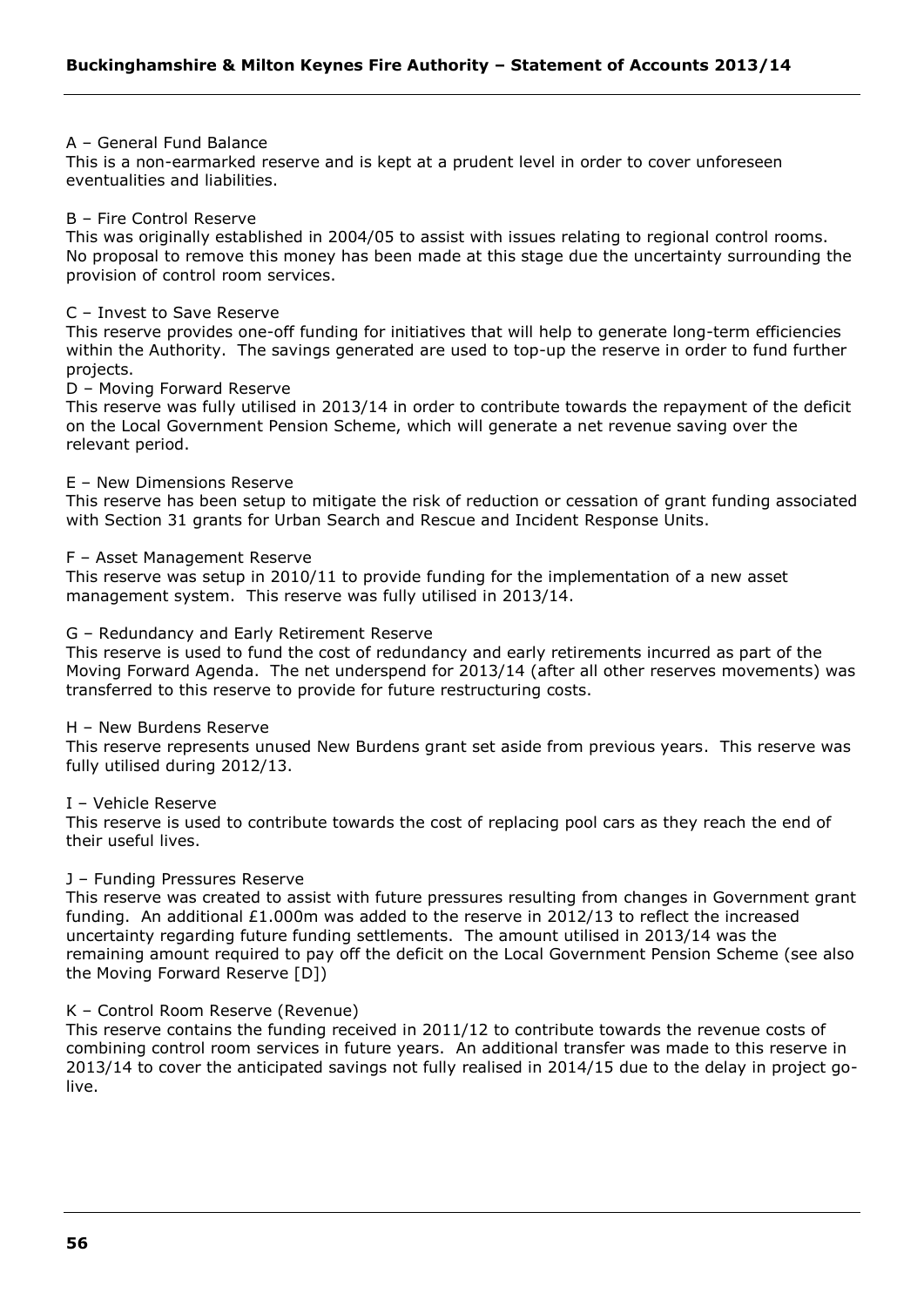L – RDS Pension Contribution Reserve

This reserve has been setup to cover any potential costs that may be incurred in relation to backdated Retained Duty System (RDS) pensions. Not enough certainty exists at the moment to create a provision, but additional information is disclosed within Note 27 - Contingent Liabilities.

M – Continuing Projects Reserve

This reserve has been created to cover any potential overspends on a number of large scale projects currently being undertaken by the Authority.

N – Usable Capital Receipts Reserve

This reserve receives monies from the sale of capital assets and uses these monies towards the purchase of new assets.

O – Control Room Capital Grant Unapplied

This reserve contains the funding received in 2011/12 to contribute towards the capital costs of combining control room services in future years.

P – Other Capital Grants Unapplied

This reserve contains capital grant funding received and committed in 2013/14, but where delivery of the goods/service will take place in 2014/15.

Q – Revenue Contribution to Capital

This reserve represents funding set aside to contribute towards future capital expenditure in order to mitigate the need to fund the expenditure through additional borrowing.

# **24 - Unusable Reserves**

#### a) Accumulated Absences Account

The Accumulated Absences Account mitigates any effect on the General Fund of having to include a provision for any outstanding leave owed to employees at the end of each financial year. There is a requirement that authorities are only required to fund holiday pay and similar benefits when they are used, rather than when employees earn the benefits. Amounts are transferred to this account until the benefits are used. The carrying balance is relatively high as the authority operates a January to December leave year.

| 2012/13 | <b>Accumulated Absences Account</b>                              | 2013/14 |
|---------|------------------------------------------------------------------|---------|
| £000    |                                                                  | £000    |
| 672     | <b>Opening Balance</b>                                           | 676     |
| (672)   | Reversal of provision for accumulated absences for previous year | (676)   |
| 676     | Accumulated absences for the year                                | 653     |
| 676     | <b>Closing Balance</b>                                           | 653     |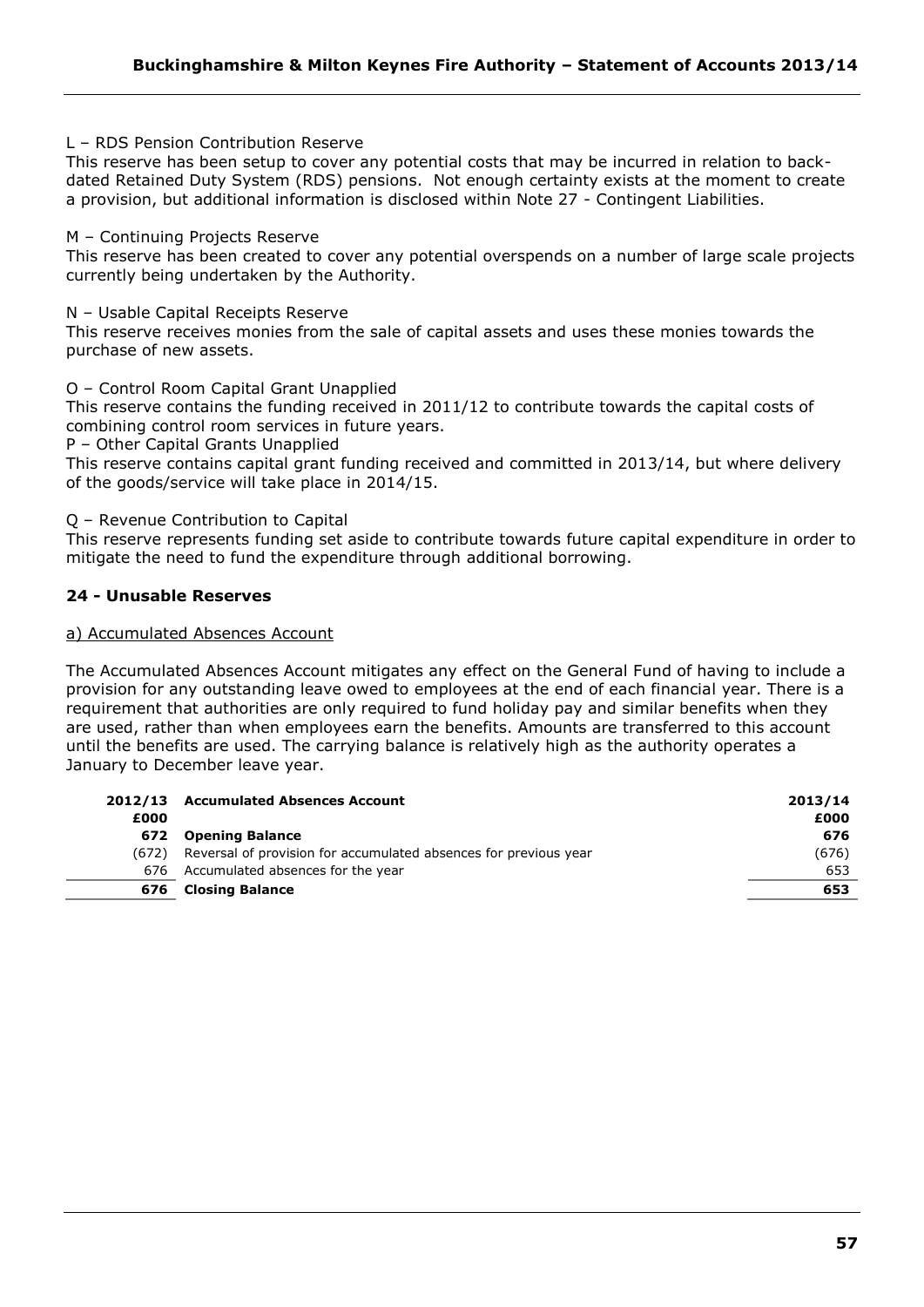# b) Capital Adjustment Account

It is a statutory requirement to have a Capital Adjustment Account. The balance on this account provides a balancing mechanism between the different rates at which assets are depreciated under the Code and are financed through the capital controls system.

| 2012/13<br>£000 | <b>Capital Adjustment Account</b>                                                                                                              | 2013/14<br>£000 |
|-----------------|------------------------------------------------------------------------------------------------------------------------------------------------|-----------------|
| (21,963)        | <b>Opening Balance</b>                                                                                                                         | (19, 944)       |
| 1.806           | Depreciation                                                                                                                                   | 2,022           |
| 26              | Depreciation variance Historic to Current                                                                                                      | 120             |
| (349)           | Minimum Revenue Provision                                                                                                                      | (335)           |
| 2,081           | Impairments                                                                                                                                    | 113             |
| 13              | Assets written off on disposal                                                                                                                 | -6              |
|                 | Revenue contributions                                                                                                                          |                 |
|                 | Usable capital receipts                                                                                                                        |                 |
| (1, 120)        | Capital grants and contributions credited to the Comprehensive Income and Expenditure<br>Statement that have been applied to capital financing | (939)           |
| (438)           | Application of grants to capital financing from the Capital Grants Unapplied Account                                                           |                 |
|                 | Movement in the Donated Assets Account credited to the Comprehensive Income and<br><b>Expenditure Statement</b>                                |                 |
| (19,944)        | <b>Closing Balance</b>                                                                                                                         | (18,957)        |

### c) Collection Fund Adjustment Account

It is a statutory requirement to have a Collection Fund Adjustment Account. The balance on this account represents the timing differences between statutory accounting requirements and full accruals accounting for council tax.

| 2012/13<br>£000<br>(221) | <b>Collection Fund Adjustment Account</b><br><b>Opening Balance</b>                                                                                                                                            | 2013/14<br>£000<br>(211) |
|--------------------------|----------------------------------------------------------------------------------------------------------------------------------------------------------------------------------------------------------------|--------------------------|
| 10                       | Amount by which council tax income credited to the Comprehensive Income and<br>Expenditure Statement is different from council tax income calculated for the year in<br>accordance with statutory requirements | (233)                    |
|                          | Amount by which NNDR income credited to the Comprehensive Income and Expenditure<br>- Statement is different from NNDR income calculated for the year in accordance with<br>statutory requirements             | 289                      |
| (211)                    | <b>Closing Balance</b>                                                                                                                                                                                         | (155)                    |

#### d) Pensions Reserve

It is a statutory requirement to have a Pensions Reserve. This reserve represents a balancing figure, reported by the actuary, to allow for the liabilities of both the Local Government Pension Scheme and the Firefighter's Pension Fund, as required under IAS19.

|      | 2012/13 Pensions Reserve                                  | 2013/14 |
|------|-----------------------------------------------------------|---------|
| £000 |                                                           | £000    |
|      | 184,322 Opening Balance                                   | 197,426 |
|      | 11,709 Appropriations to and from (-) revenue             | 10,318  |
|      | 1,395 Actuarial gains $(-)$ / losses relating to pensions | 9,888   |
|      | 197,426 Closing Balance                                   | 217,632 |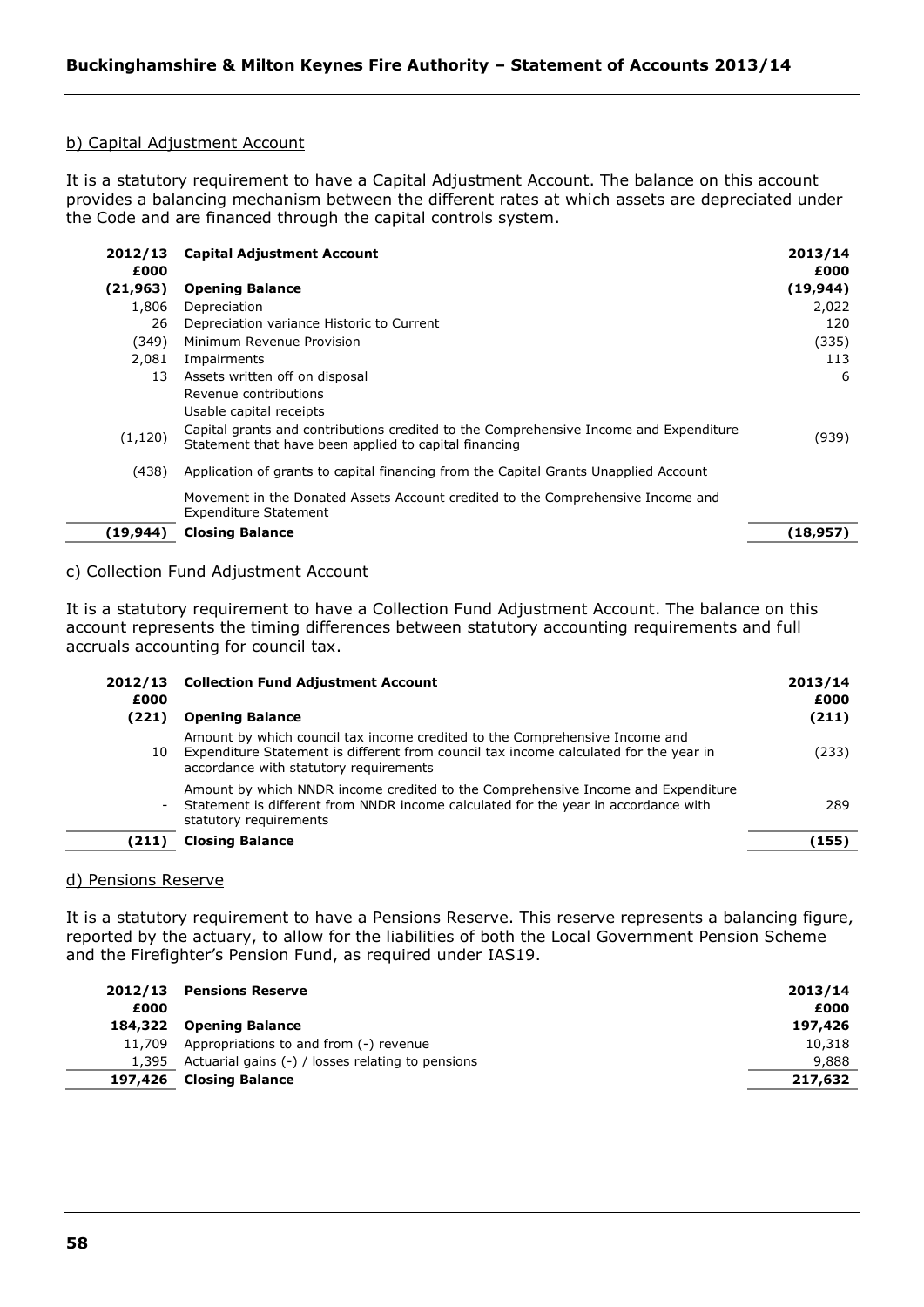# e) Revaluation Reserve

It is a statutory requirement to have a Revaluation Reserve. This reserve records unrealised revaluation gains arising since the 1st April 2007 from the holding of fixed assets. As and when assets are revalued or revaluations are reversed then adjustments are made to this account. The revaluation reserve is also written down to the capital adjustment account over the remaining useful lives of the assets with revaluation reserve balances.

| £000                     | 2012/13 Revaluation Reserve                              | 2013/14<br>£000 |
|--------------------------|----------------------------------------------------------|-----------------|
| (437)                    | <b>Opening Balance</b>                                   | (1, 274)        |
| (1,035)                  | Upward Asset revaluations                                | (3,644)         |
| 224                      | Downward Asset revaluations                              |                 |
| $\overline{\phantom{a}}$ | Impairment losses recognised in the Revaluation Reserve  |                 |
| (26)                     | Depreciation difference - historic cost to current value | (120)           |
|                          | Other adjustments                                        |                 |
| (1,274)                  | <b>Closing Balance</b>                                   | (5,038)         |

# **25 - Donated Assets Account**

In 2010/11 the Authority recognised on the Balance Sheet the value of the New Dimension Assets made available to it by the Government. The fair value of the assets was recognised within Vehicles, Plant and Equipment and a credit was recognised in the Donated Assets Account. In 2011/12 the Authority agreed to accept ownership of the assets and comply with the conditions set out in the transfer agreement. The balance on the Donated Assets Account was transferred to the Comprehensive Income and Expenditure Statement. Contra entries were made in the Movement in Reserves Statement and the Capital Adjustment Account to ensure that there is no impact on the General Fund.

The donated assets are now included within Vehicles, Plant and Equipment and will be depreciated over their remaining useful life on a straight-line basis. As at 31 March 2014 the balance on this account was zero. The account will remain at a zero balance unless any new donations of assets are made to the Authority.

# **26 - Contingent Assets**

As at 31 March 2014, the Authority does not have any contingent assets.

# **27 - Contingent Liabilities**

At 31 March 2014, the Authority had two contingent liabilities:

- The Authority is still awaiting the formal notification of the outcome of a case involving Retained Duty System (RDS) firefighters. The Authority could potentially be liable to pay backdated employer contributions relating to RDS pensions. If the Authority is liable, the amount to be paid would then be dependent on the number of firefighters who decide to backdate their employee contributions. Not enough certainty around the outcome exists at this moment in time for a provision to be required. The Authority created a reserve of £650k in 2011/12 to provide for potential future costs that may be incurred.
- The Authority is awaiting formal notification as to whether or not it will be charged interest in relation to the pension top-up grant that was over-claimed between April 2007 and March 2014. No amount has been recognised in the accounts due to the uncertainty as to whether interest will be applied, and if so, the rate applicable.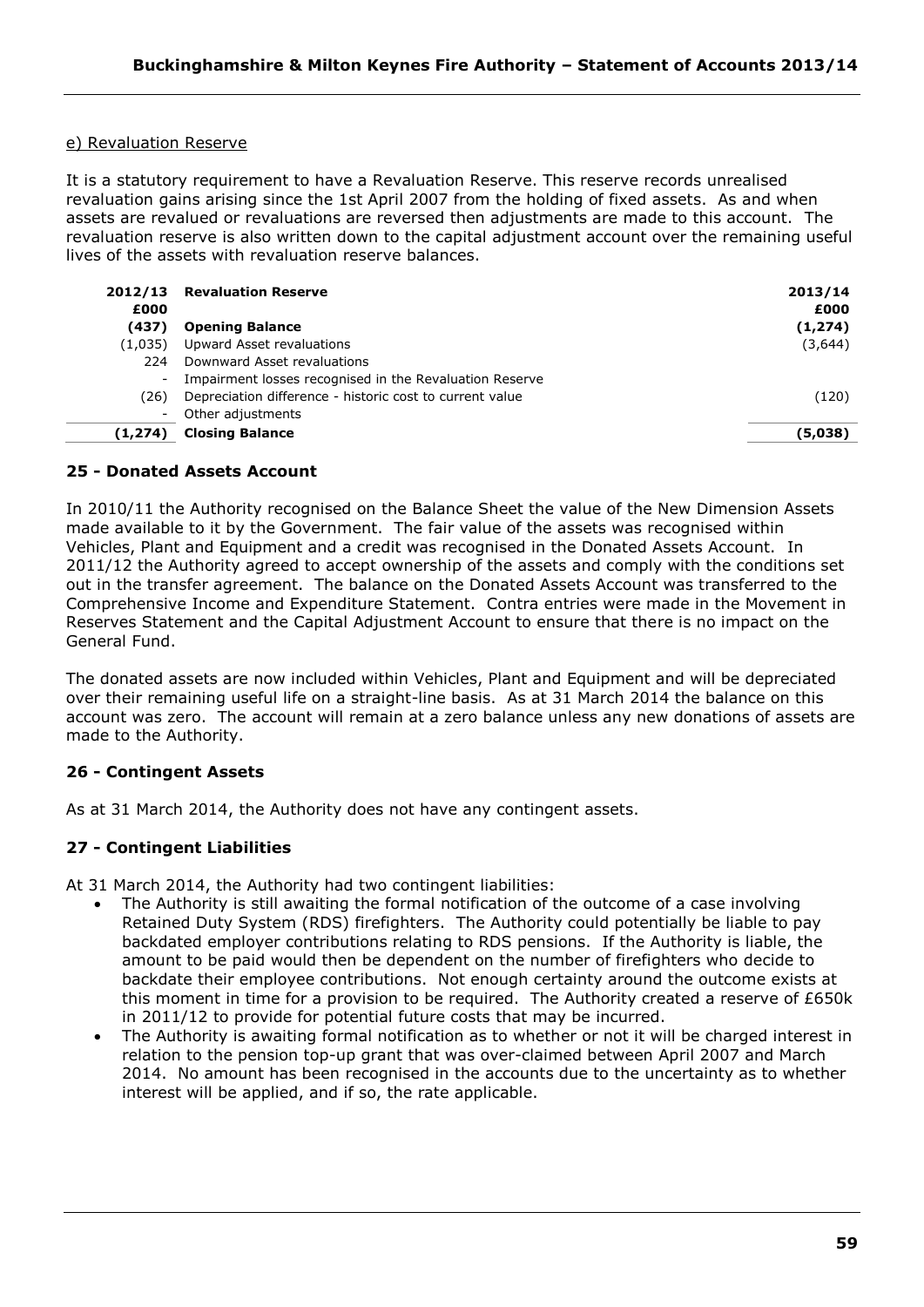# **28 - Pension Schemes**

As part of the terms and conditions of employment of its officers and other employees, the Authority offers retirement benefits. Although these will not actually be payable until employees retire, the Authority has a commitment to make the payments that need to be disclosed at the time that employees earn their future entitlement. The Authority participates in three pension schemes:

- The Local Government Pension Scheme for non-firefighter staff administered locally by Buckinghamshire County Council is a funded defined benefit final salary scheme, administered in accordance with the Local Government Pension Scheme (1997) as amended. The Authority and employees pay contributions into a fund, calculated at a level intended to balance the pension liabilities with investment assets. It is contracted out of the State Second Pension;
- The Fire Fighter Pension Scheme for uniformed fire fighters is an unfunded defined benefit statutory scheme, administered by Buckinghamshire County Council in accordance with the Fire Pension Scheme Orders (1992) as amended. It is contracted out of the State Second Pension. There are no investment assets held to back the liabilities of the scheme and cash has to be generated to meet actual pensions payments as they eventually fall due; and
- The Fire Fighter Pension Scheme for uniformed fire fighters (retained and new entrants from 1st April 2006) is an unfunded defined benefit statutory scheme, administered by Buckinghamshire County Council in accordance with the Fire Pension Scheme Orders (2006) as amended. It is contracted out of the State Second Pension. There are no investment assets held to back the liabilities of the scheme and cash has to be generated to meet actual pension payments as they eventually fall due.

Under the Firefighters' Pension Fund Regulations 2006 if the amounts receivable by the pension fund are less than amounts payable, the fire authority must annually transfer an amount required to meet the deficit to the Pension Fund. Subject to scrutiny and approval by Parliament and the Secretary of State up to 100% of this cost is met by central government top-grant. If however the pension fund is in surplus for the year, the surplus is required to be transferred from the pension fund to the Fire Authority which must then repay the amount to central government.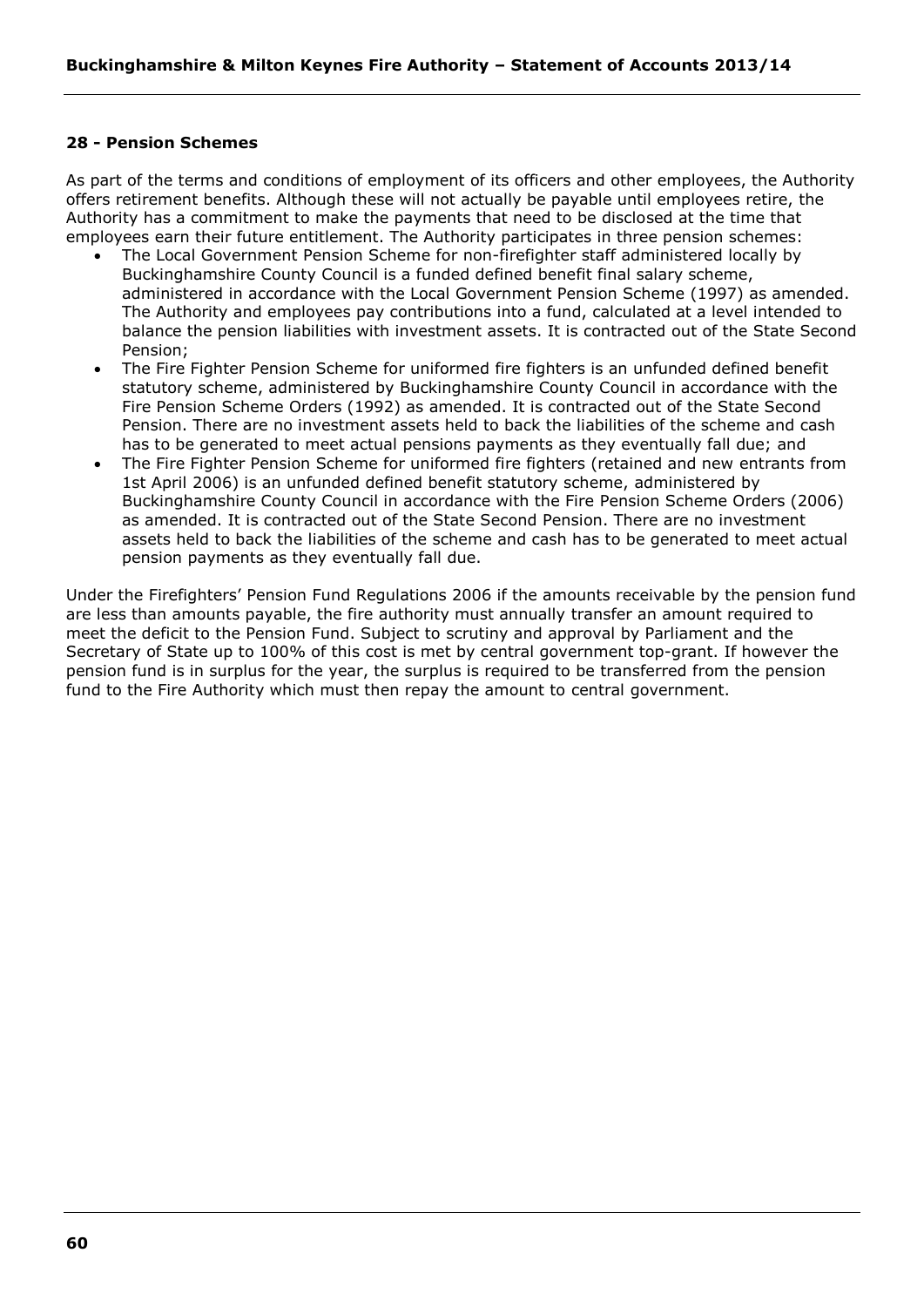# a) Transactions relating to retirement benefits

The Authority recognises the cost of retirement benefits in the Net Cost of Services when they are earned by employees, rather than when the benefits are eventually paid as pensions. However, the charge required to be made against council tax is based on the cash payable in the year, so the real cost of retirement benefits is reversed out in the Movement in Reserves Statement. The following transactions have been made in the Comprehensive Income and Expenditure Statement.

# Current Year 2013/14

| <b>Comprehensive Income and Expenditure Statement</b>                                                               | <b>LGPS</b> | 1992<br><b>Firefighters</b> | 2006<br><b>Firefighters</b> | <b>Total</b> |
|---------------------------------------------------------------------------------------------------------------------|-------------|-----------------------------|-----------------------------|--------------|
|                                                                                                                     | £000        | £000                        | £000                        | £000         |
| Cost of Services                                                                                                    |             |                             |                             |              |
| <b>Current Service Cost</b>                                                                                         | 897         | 4,893                       | 816                         | 6,606        |
| <b>Administration Expenses</b>                                                                                      | 18          |                             |                             | 18           |
| <b>Cost of Services Total</b>                                                                                       | 915         | 4,893                       | 816                         | 6,624        |
| Financing and Investment Income and Expenditure                                                                     |             |                             |                             |              |
| Net Interest on the defined liability (asset)                                                                       | 16          | 8,305                       | 238                         | 8,559        |
| <b>Financing and Investment Total</b>                                                                               | 16          | 8,305                       | 238                         | 8,559        |
| <b>Total Post Employment Benefit Charged to the Surplus or</b><br><b>Deficit on the Provision of Services</b>       | 931         | 13,198                      | 1,054                       | 15,183       |
| Actuarial Gains and Losses                                                                                          | 778         | 10,524                      | (1, 414)                    | 9,888        |
| <b>Total Post Employment Benefit Charged to the</b><br><b>Comprehensive Income and Expenditure Statement</b>        | 1,709       | 23,722                      | (360)                       | 25,071       |
| <b>Movement in Reserves Statement</b>                                                                               |             |                             |                             |              |
| Reversal of net charges made to the surplus or deficit for post<br>employment benefits in accordance with the code: | (913)       | (13, 198)                   | (1,054)                     | (15, 165)    |
| Amount actually charged against the General Fund Balance for<br>pensions in the year for:                           |             |                             |                             |              |
| Employers contribution                                                                                              | 2,595       | 1,765                       | 280                         | 4,640        |
| Retirement benefit payable to pensioners                                                                            | 14          | 193                         |                             | 207          |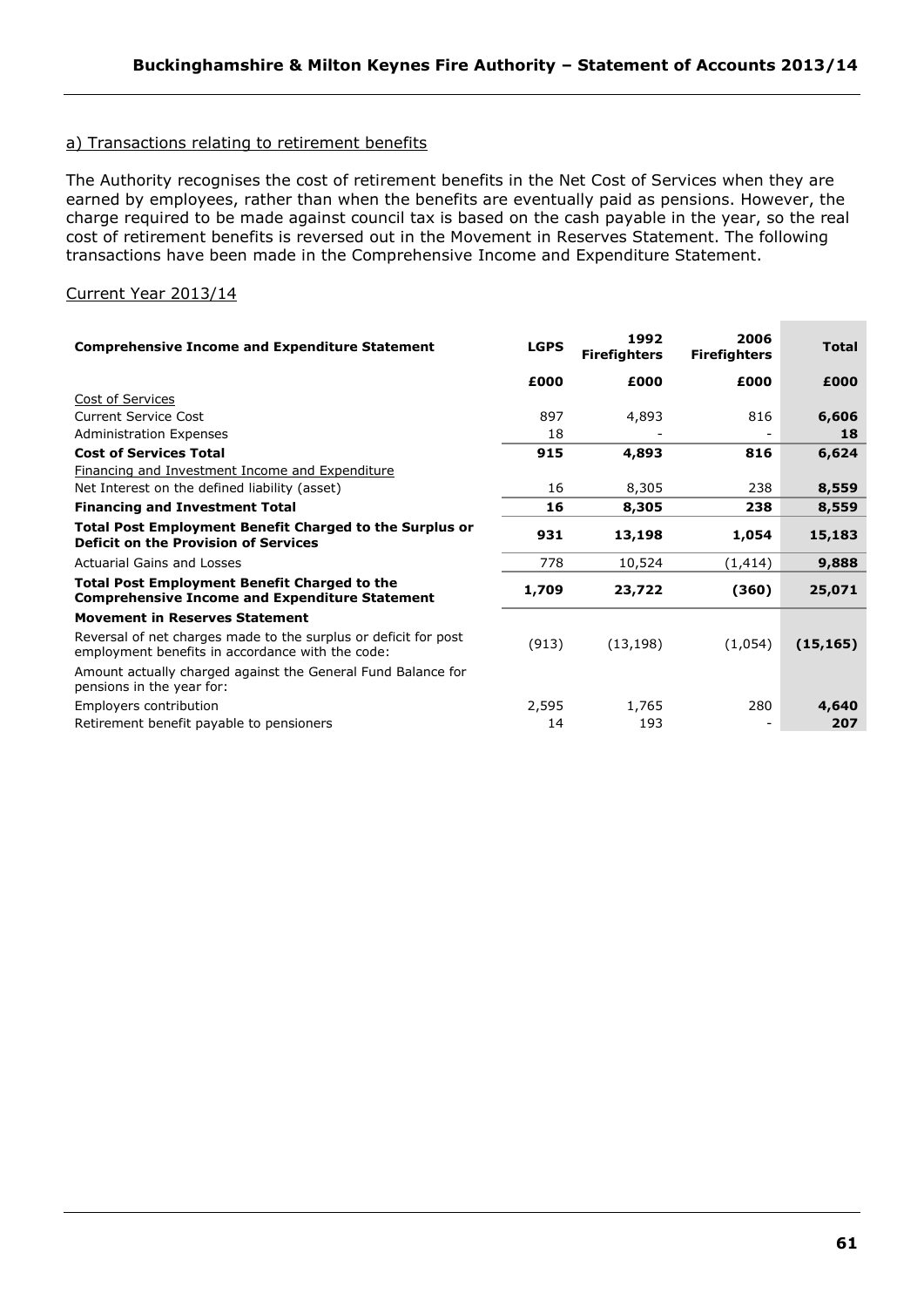# Comparative data for 2012/13

| <b>Comprehensive Income and Expenditure Statement</b>                                                               | <b>LGPS</b> | 1992<br><b>Firefighters</b> | 2006<br><b>Firefighters</b> | <b>Total</b> |
|---------------------------------------------------------------------------------------------------------------------|-------------|-----------------------------|-----------------------------|--------------|
|                                                                                                                     | £000        | £000                        | £000                        | £000         |
| Cost of Services                                                                                                    |             |                             |                             |              |
| <b>Current Service Cost</b>                                                                                         | 912         | 4,833                       | 700                         | 6,445        |
| <b>Past Service Costs</b>                                                                                           |             |                             |                             |              |
| Curtailments and Settlements                                                                                        | 76          |                             |                             | 76           |
| <b>Cost of Services Total</b>                                                                                       | 988         | 4,833                       | 700                         | 6,521        |
| <b>Financing and Investment Income and Expenditure</b>                                                              |             |                             |                             |              |
| <b>Interest Cost</b>                                                                                                | 932         | 7,775                       | 179                         | 8,886        |
| Expected return on scheme assets                                                                                    | (682)       |                             |                             | (682)        |
| <b>Financing and Investment Total</b>                                                                               | 250         | 7,775                       | 179                         | 8,204        |
| <b>Total Post Employment Benefit Charged to the Surplus</b><br>or Deficit on the Provision of Services              | 1,238       | 12,608                      | 879                         | 14,725       |
| Actuarial Gains and Losses                                                                                          | (1,032)     | 1,748                       | 679                         | 1,395        |
| <b>Total Post Employment Benefit Charged to the</b><br><b>Comprehensive Income and Expenditure Statement</b>        | 206         | 14,356                      | 1,558                       | 16,120       |
| <b>Movement in Reserves Statement</b>                                                                               |             |                             |                             |              |
| Reversal of net charges made to the surplus or deficit for<br>post employment benefits in accordance with the code: | (1,238)     | (12,608)                    | (879)                       | (14, 725)    |
| Amount actually charged against the General Fund Balance<br>for pensions in the year for:                           |             |                             |                             |              |
| Employers contribution                                                                                              | 702         | 1,835                       | 275                         | 2,812        |
| Retirement benefit payable to pensioners                                                                            | 15          | 189                         |                             | 204          |

**Contract Contract Contract** 

# b) Assets and liabilities in relation to retirement benefits

# Reconciliation of present value of the scheme liabilities 2013/14

| Reconciliation of present value of the scheme liabilities | <b>LGPS</b> | 1992<br><b>Firefighters</b> | 2006<br><b>Firefighters</b> | <b>Total</b> |
|-----------------------------------------------------------|-------------|-----------------------------|-----------------------------|--------------|
|                                                           | £000        | £000                        | £000                        | £000         |
| Present Value of scheme liabilities as at 1 April         | (22, 910)   | (183, 585)                  | (5,057)                     | (211, 552)   |
| Current Service Cost                                      | (897)       | (4,893)                     | (816)                       | (6,606)      |
| Interest Cost                                             | (1,047)     | (8,305)                     | (238)                       | (9,590)      |
| Change in financial assumptions                           | (1, 443)    | (7,262)                     | (135)                       | (8, 840)     |
| Change in demographic assumptions                         | (360)       | (4,233)                     | (643)                       | (5,236)      |
| Experience loss/(gain) on defined benefit obligation      | 1,345       | (3,212)                     | 2,720                       | 853          |
| Estimated benefits paid net of transfers in               | 529         | 7,173                       |                             | 7,702        |
| Past service costs, including curtailments                |             |                             |                             |              |
| Contribution by Scheme participants                       | (233)       | (1,225)                     | (248)                       | (1,706)      |
| Unfunded pension payments                                 | 14          | 193                         |                             | 207          |
| Present Value of scheme liabilities as at 31 March        | (25,002)    | (205,349)                   | (4, 417)                    | (234,768)    |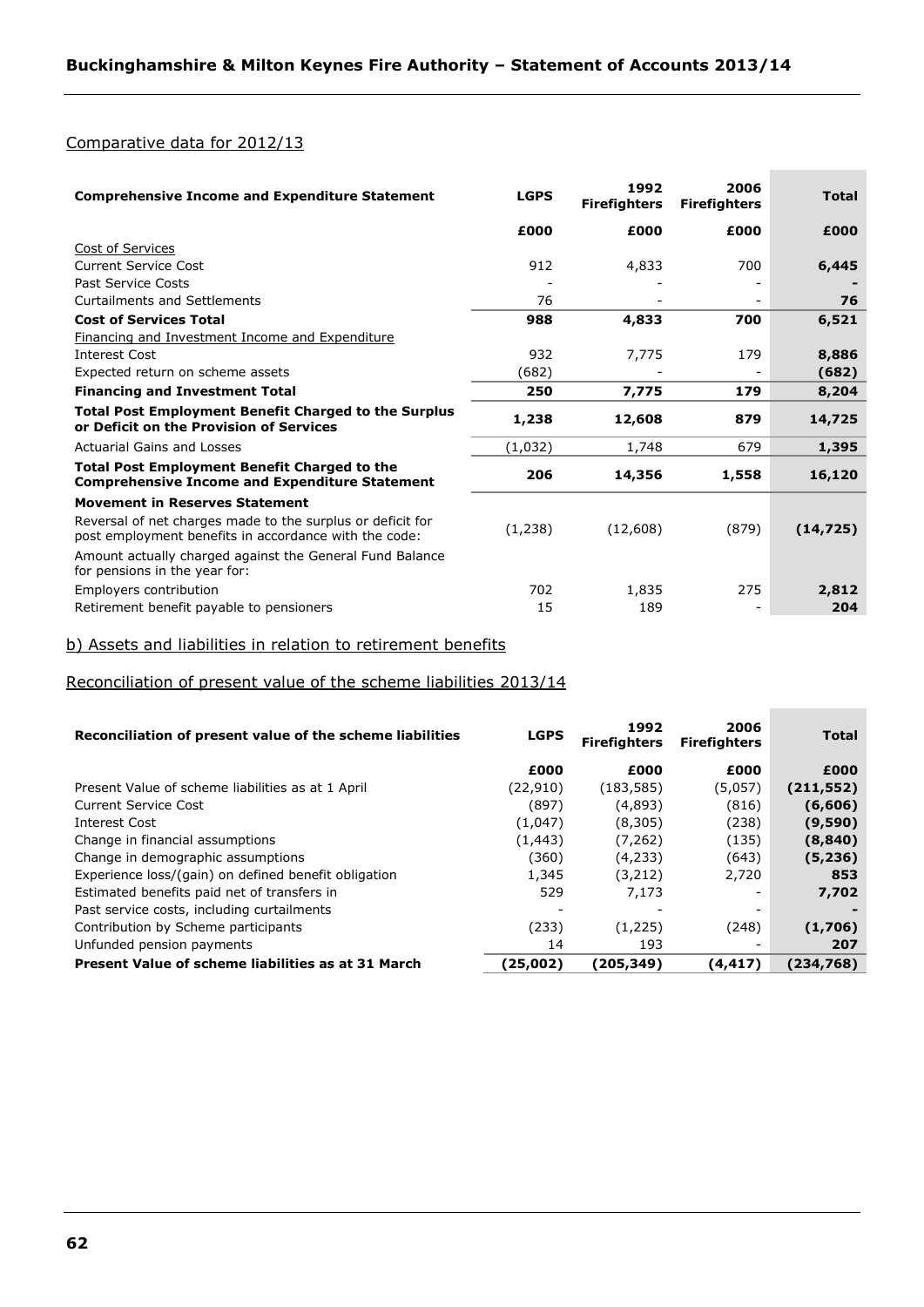# Prior year 2012/13

| <b>LGPS</b> | 1992<br><b>Firefighters</b> | 2006<br><b>Firefighters</b> | <b>Total</b> |
|-------------|-----------------------------|-----------------------------|--------------|
| £000        | £000                        | £000                        | £000         |
| (20, 037)   | (171, 253)                  | (3,774)                     | (195,064)    |
| (912)       | (4,833)                     | (700)                       | (6, 445)     |
| (932)       | (7, 775)                    | (179)                       | (8,886)      |
| (546)       | (4, 245)                    | (183)                       | (4, 974)     |
| (76)        |                             |                             | (76)         |
| (162)       | 5,451                       | 3                           | 5,292        |
|             |                             |                             |              |
| (245)       | (1, 119)                    | (224)                       | (1,588)      |
|             | 189                         |                             | 189          |
| (22,910)    | (183, 585)                  | (5,057)                     | (211, 552)   |
|             |                             |                             |              |

# Reconciliation of fair value of the scheme assets 2013/14

| Reconciliation of fair value of the scheme assets         | <b>LGPS</b> | 1992<br><b>Firefighters</b> | 2006<br><b>Firefighters</b> | <b>Total</b> |
|-----------------------------------------------------------|-------------|-----------------------------|-----------------------------|--------------|
|                                                           | £000        | £000                        | £000                        | £000         |
| Fair Value of scheme assets as at 1 April                 | 14,126      |                             |                             | 14,126       |
| Interest on Assets                                        | 702         |                             |                             | 702          |
| Return on assets less interest                            | 329         |                             |                             | 329          |
| Other actuarial gains/(losses)                            | (304)       |                             |                             | (304)        |
| Administration expenses                                   | (17)        | $\qquad \qquad$             |                             | (17)         |
| Contributions by employer including unfunded              | 2.609       | $\qquad \qquad$             |                             | 2,609        |
| Contributions by Scheme participants                      | 233         |                             |                             | 233          |
| Estimated benefits paid plus unfunded net of transfers in | (542)       |                             |                             | (542)        |
| Fair Value of scheme assets as at 31 March                | 17,136      | ۰                           | -                           | 17,136       |

### Prior year 2012/13

| Reconciliation of fair value of the scheme assets | <b>LGPS</b> | 1992<br><b>Firefighters</b> | 2006<br><b>Firefighters</b> | <b>Total</b> |
|---------------------------------------------------|-------------|-----------------------------|-----------------------------|--------------|
|                                                   | £000        | £000                        | £000                        | £000         |
| Fair Value of scheme assets as at 1 April         | 10,742      |                             |                             | 10,742       |
| Expected return on scheme assets                  | 682         | -                           | -                           | 682          |
| Actuarial gain / loss (-)                         | 3,579       |                             |                             | 3,579        |
| <b>Employer Contributions</b>                     | 3,016       |                             |                             | 3,016        |
| Contribution by Scheme participants               | 1,588       | ۰                           |                             | 1,588        |
| Estimated benefits paid (net of transfers in)     | (5,481)     | ۰                           | -                           | (5, 481)     |
| Fair Value of scheme assets as at 31 March        | 14,126      | $\overline{\phantom{0}}$    | ۰                           | 14,126       |

The expected return on scheme assets is determined by considering the expected returns available on the assets underlying the current investment policy. Expected yields on fixed interest investments are based on gross redemption yields at the Balance Sheet date. Expected returns on equity investments reflect the long-term real rates of return experienced in the respective markets.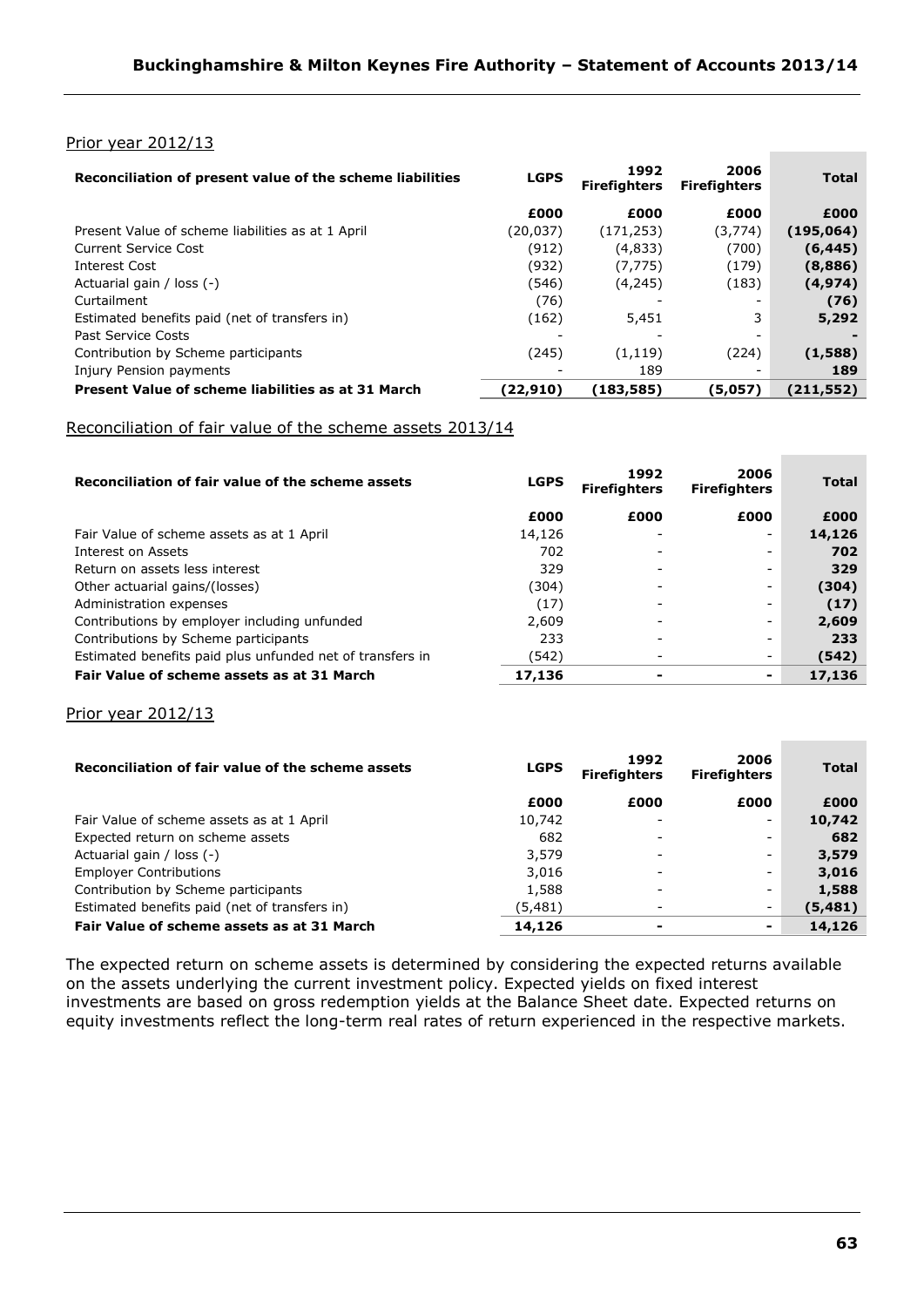# c) Scheme history

| Reconciliation of present value of the scheme<br>liabilities                      | 2009/10    | 2010/11    | 2011/12    | 2012/13    | 2013/14    |
|-----------------------------------------------------------------------------------|------------|------------|------------|------------|------------|
|                                                                                   | £000       | £000       | £000       | £000       | £000       |
| Present Value of Liabilities                                                      |            |            |            |            |            |
| <b>LGPS</b>                                                                       | (20, 106)  | (15, 831)  | (20, 037)  | (22, 910)  | (25,002)   |
| 1992 Firefighters Scheme                                                          | (186, 736) | (140, 866) | (171, 253) | (183, 585) | (205,349)  |
| 2006 Firefighters Scheme                                                          | (1,969)    | (2, 156)   | (3,774)    | (5,057)    | (4,417)    |
| Present Value of scheme liabilities as at 31<br>March                             | (208, 811) | (158, 853) | (195,064)  | (211, 552) | (234,768)  |
| Fair Value of Assets                                                              |            |            |            |            |            |
| <b>LGPS</b>                                                                       | 8,923      | 10,696     | 10,742     | 14,126     | 17,136     |
| <b>Total Assets - BMKFA estimated allocation of</b><br><b>LGPS assets</b>         | 8,923      | 10,696     | 10,742     | 14,126     | 17,136     |
| LGPS Experience adjustments on scheme assets<br>Surplus/Deficit (-) in the scheme | 1,716      | 530        | (1, 131)   | 1,578      |            |
| <b>LGPS</b>                                                                       | (11, 183)  | (5, 135)   | (9,295)    | (8,784)    | (7,866)    |
| 1992 Firefighters Scheme                                                          | (186, 736) | (140, 866) | (171, 253) | (183, 585) | (205, 349) |
| 2006 Firefighters Scheme                                                          | (1,969)    | (2, 156)   | (3,774)    | (5,057)    | (4,417)    |
| Total                                                                             | (199, 888) | (148,157)  | (184,322)  | (197,426)  | (217,632)  |

The liabilities show the underlying commitments that the Authority has in the long run to pay retirement benefits. The total liability of £217.632m has a substantial impact on the net worth of the Authority as recorded in the balance sheet, resulting in a negative overall balance of £180.482m. However, statutory arrangements for funding the deficit mean that the financial position of the Authority remains healthy:

- the deficit on the Local Government Scheme will be made good by increased contributions over the remaining working life of employees, as assessed by the Scheme Actuary every three years;
- Finance is only required to be raised to cover firefighter's pensions when the pensions are actually paid.

The total contributions expected to be made to the Local Government Pension Scheme by the Authority in the year to  $31<sup>st</sup>$  March 2015 is £0.463m. Expected contributions for the 1992 Firefighters' Pension Scheme in the year to  $31<sup>st</sup>$  March 2015 is £1.958m, with expected contributions of £0.280m for the 2006 scheme.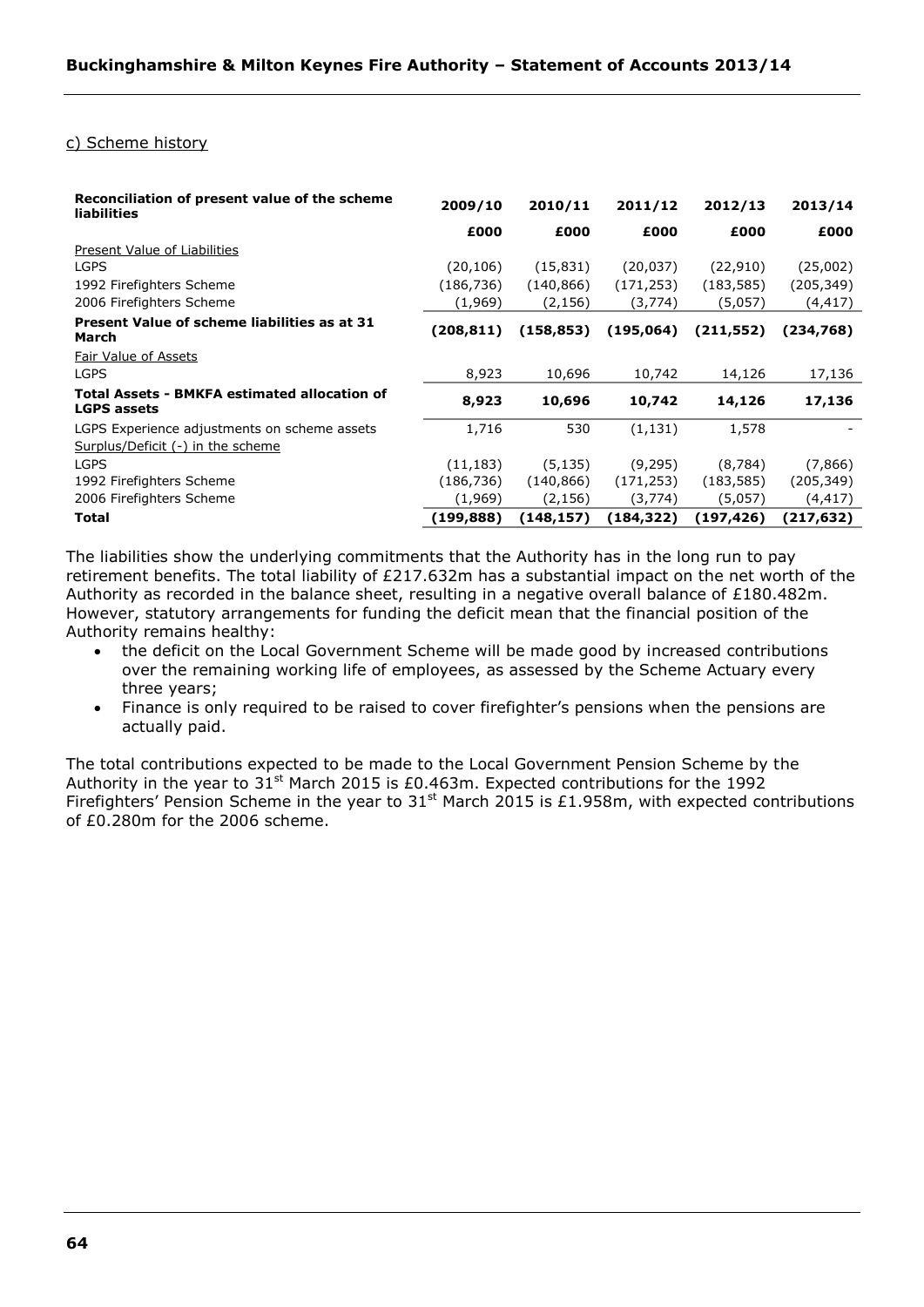### d) Basis for estimating assets and liabilities

Liabilities have been assessed on an actuarial basis using the Projected Unit Method, an estimate of the pensions that will be payable in future years dependent on assumptions about mortality rates, salary levels, etc.

Both the Firefighters' and Local Government schemes have been assessed by Barnett Waddingham, an independent firm of actuaries, based on the latest valuations (31 March 2013 for the Local Government scheme and the 31 March 2005 for the Firefighters' scheme).

The main assumptions used in their calculations have been:

|                              | <b>LGPS</b> |             |         | <b>Firefighters 1992</b> |         | <b>Firefighters 2006</b> |  |
|------------------------------|-------------|-------------|---------|--------------------------|---------|--------------------------|--|
|                              | 2012/13     | 2013/1<br>4 | 2012/13 | 2013/1<br>4              | 2012/13 | 2013/1<br>4              |  |
| <b>Mortality Assumptions</b> |             |             |         |                          |         |                          |  |
| Longevity at 65 for current  |             |             |         |                          |         |                          |  |
| pensioners                   |             |             |         |                          |         |                          |  |
| Men                          | 20.10       | 23.60       | 21.60   | 23.40                    | 21.60   | 23.40                    |  |
| Women                        | 24.10       | 26.00       | 24.20   | 25.70                    | 24.20   | 25.70                    |  |
| Longevity at 65 for future   |             |             |         |                          |         |                          |  |
| pensioners                   |             |             |         |                          |         |                          |  |
| Men                          | 22.10       | 25.80       | 23.50   | 25.60                    | 23.50   | 25.60                    |  |
| Women                        | 26.00       | 28.30       | 26.00   | 28.00                    | 26.00   | 28.00                    |  |
| <b>Financial Assumptions</b> |             |             |         |                          |         |                          |  |
| Rate of Inflation (RPI)      | 3.40%       | 3.70%       | 3.40%   | 3.60%                    | 3.40%   | 3.60%                    |  |
| Rate of Inflation (CPI)      | 2.60%       | 2.90%       | 2.60%   | 2.80%                    | 2.60%   | 2.80%                    |  |
| Rate of salary inflation     | 4.80%       | 4.70%       | 4.90%   | 4.60%                    | 4.90%   | 4.60%                    |  |
| Rate of pensions inflation   | 2.60%       | 2.90%       | 2.60%   | 2.80%                    | 2.60%   | 2.80%                    |  |
| Rate for discounting         | 4.60%       | 4.50%       | 4.60%   | 4.50%                    | 4.60%   | 4.50%                    |  |
| scheme liabilities           |             |             |         |                          |         |                          |  |
| Take up of option to         |             |             |         |                          |         |                          |  |
| convert annual pension into  | 50.00%      | 50.00%      | 50.00%  | 50.00%                   | 50.00%  | 50.00%                   |  |
| retirement lump sum          |             |             |         |                          |         |                          |  |

The Local Government Pension Scheme's assets consist of the following categories by proportion of Buckinghamshire and Milton Keynes Fire Authority's estimated allocation. The prior year figures have been restated to enable comparison with the more detailed breakdown required under the revised IAS 19 standard:

| <b>Restated 31 March 2013</b> |               |                           |        | 31 March 2014 |  |  |
|-------------------------------|---------------|---------------------------|--------|---------------|--|--|
| £000                          | $\frac{0}{0}$ | <b>LGPS</b>               | £000   | $\frac{0}{0}$ |  |  |
| 565                           | 4%            | Gilts                     | 857    | 5%            |  |  |
| 9,889                         | 70%           | <b>UK Equities</b>        | 3,256  | 19%           |  |  |
| n/a                           | n/a           | Overseas Equities         | 7,026  | 41%           |  |  |
| n/a                           | n/a           | Private Equity            | 1,371  | 8%            |  |  |
| 1,271                         | 9%            | Other Bonds               | 1,714  | 10%           |  |  |
| 1,130                         | 8%            | Property                  | 1,371  | 8%            |  |  |
| 141                           | $1\%$         | Cash                      | 171    | $1\%$         |  |  |
| 1,130                         | 8%            | Alternative Assets        | n/a    | n/a           |  |  |
| n/a                           | n/a           | Hedge Funds               | 685    | 4%            |  |  |
| n/a                           | n/a           | Absolute Return Portfolio | 685    | 4%            |  |  |
| 14,126                        | 100%          | <b>Total</b>              | 17,136 | 100%          |  |  |

The Firefighters Pension Schemes have no assets to cover their liabilities.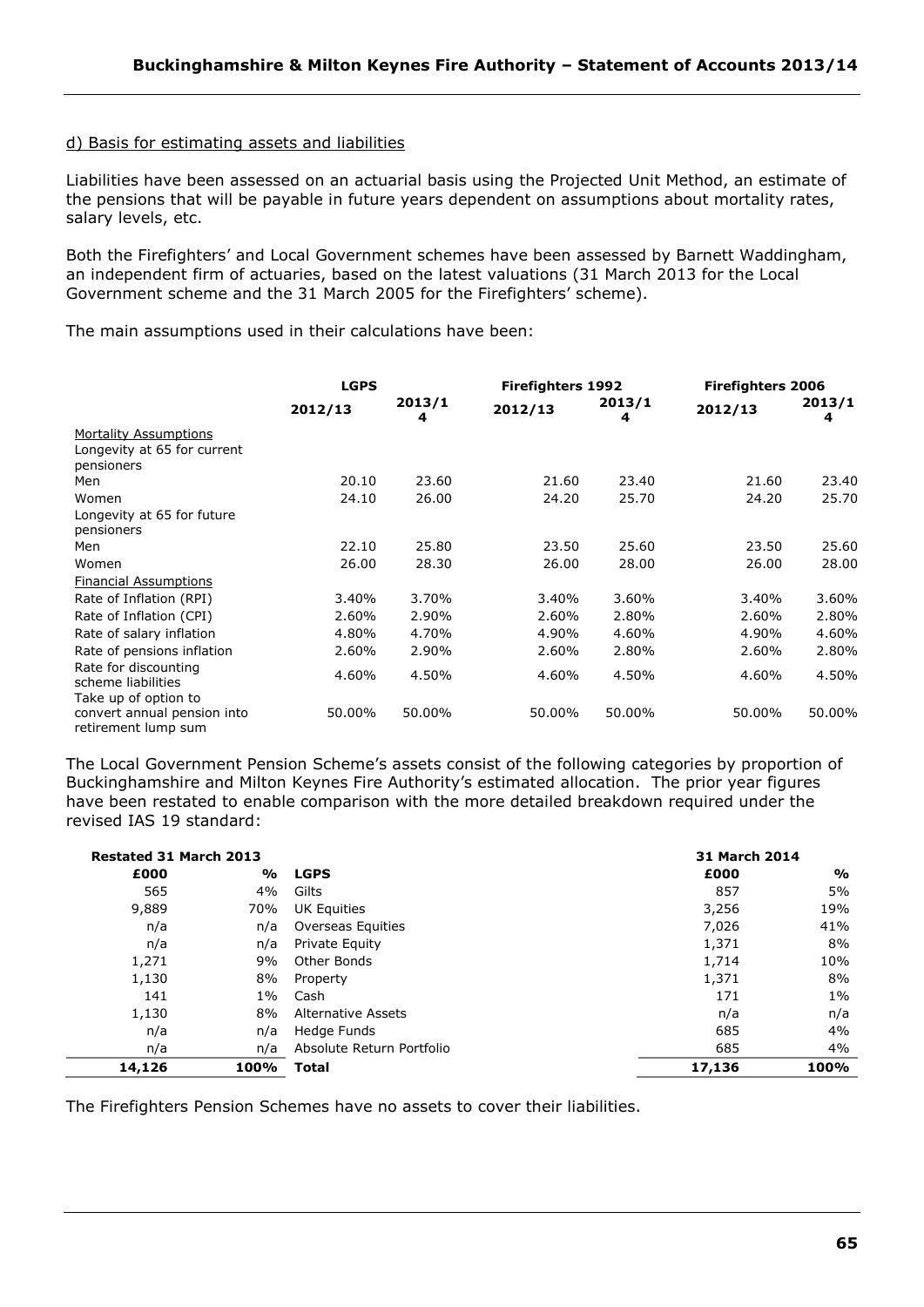# e) Sensitivity Analysis

The following tables show a sensitivity analysis on the major assumptions used in the valuations:

| <b>LGPS Sensitivity Analysis</b>                         | £000      | £000        | £000     |
|----------------------------------------------------------|-----------|-------------|----------|
| Adjustment to discount rate                              | $+0.1%$   | $0.0\%$     | -0.1%    |
| Present value of total obligation                        | 24,485    | 25,002      | 25,530   |
| Projected service cost                                   | 861       | 882         | 903      |
| Adjustment to long term salary increase                  | $+0.1%$   | 0.0%        | $-0.1%$  |
| Present value of total obligation                        | 25,100    | 25,002      | 24,905   |
| Projected service cost                                   | 882       | 882         | 882      |
| Adjustment to pension increases and deferred revaluation | $+0.1%$   | 0.0%        | $-0.1%$  |
| Present value of total obligation                        | 25,440    | 25,002      | 24,574   |
| Projected service cost                                   | 903       | 882         | 861      |
| Adjustment to mortality age rating assumption            | $+1$ year | <b>None</b> | - 1 Year |
| Present value of total obligation                        | 24,155    | 25,002      | 25,856   |
| Projected service cost                                   | 852       | 882         | 911      |
| <b>Firefighters 1992 Sensitivity Analysis</b>            | £000      | £000        | £000     |
| Adjustment to discount rate                              | $+0.1%$   | 0.0%        | $-0.1%$  |
| Present value of total obligation                        | 201,672   | 205,349     | 209,096  |
| Projected service cost                                   | 4,553     | 4,661       | 4,772    |
| Adjustment to long term salary increase                  | $+0.1%$   | 0.0%        | $-0.1%$  |
| Present value of total obligation                        | 205,841   | 205,349     | 204,860  |
| Projected service cost                                   | 4,661     | 4,661       | 4,661    |
| Adjustment to pension increases and deferred revaluation | $+0.1%$   | 0.0%        | $-0.1%$  |
| Present value of total obligation                        | 208,663   | 205,349     | 202,098  |
| Projected service cost                                   | 4,774     | 4,661       | 4,551    |
| Adjustment to mortality age rating assumption            | $+1$ year | <b>None</b> | - 1 Year |
| Present value of total obligation                        | 198,178   | 205,349     | 212,577  |
| Projected service cost                                   | 4,504     | 4,661       | 4,820    |
| <b>Firefighters 2006 Sensitivity Analysis</b>            | £000      | £000        | £000     |
| Adjustment to discount rate                              | +0.1%     | 0.0%        | $-0.1\%$ |
| Present value of total obligation                        | 4,338     | 4,417       | 4,498    |
| Projected service cost                                   | 809       | 829         | 848      |
| Adjustment to long term salary increase                  | +0.1%     | 0.0%        | $-0.1%$  |
| Present value of total obligation                        | 4,440     | 4,417       | 4,394    |
| Projected service cost                                   | 829       | 829         | 829      |
| Adjustment to pension increases and deferred revaluation | $+0.1%$   | 0.0%        | $-0.1%$  |
| Present value of total obligation                        | 4,476     | 4,417       | 4,359    |
| Projected service cost                                   | 849       | 829         | 809      |
| Adjustment to mortality age rating assumption            | +1 year   | <b>None</b> | - 1 Year |
| Present value of total obligation                        | 4,268     | 4,417       | 4,568    |
| Projected service cost                                   | 801       | 829         | 857      |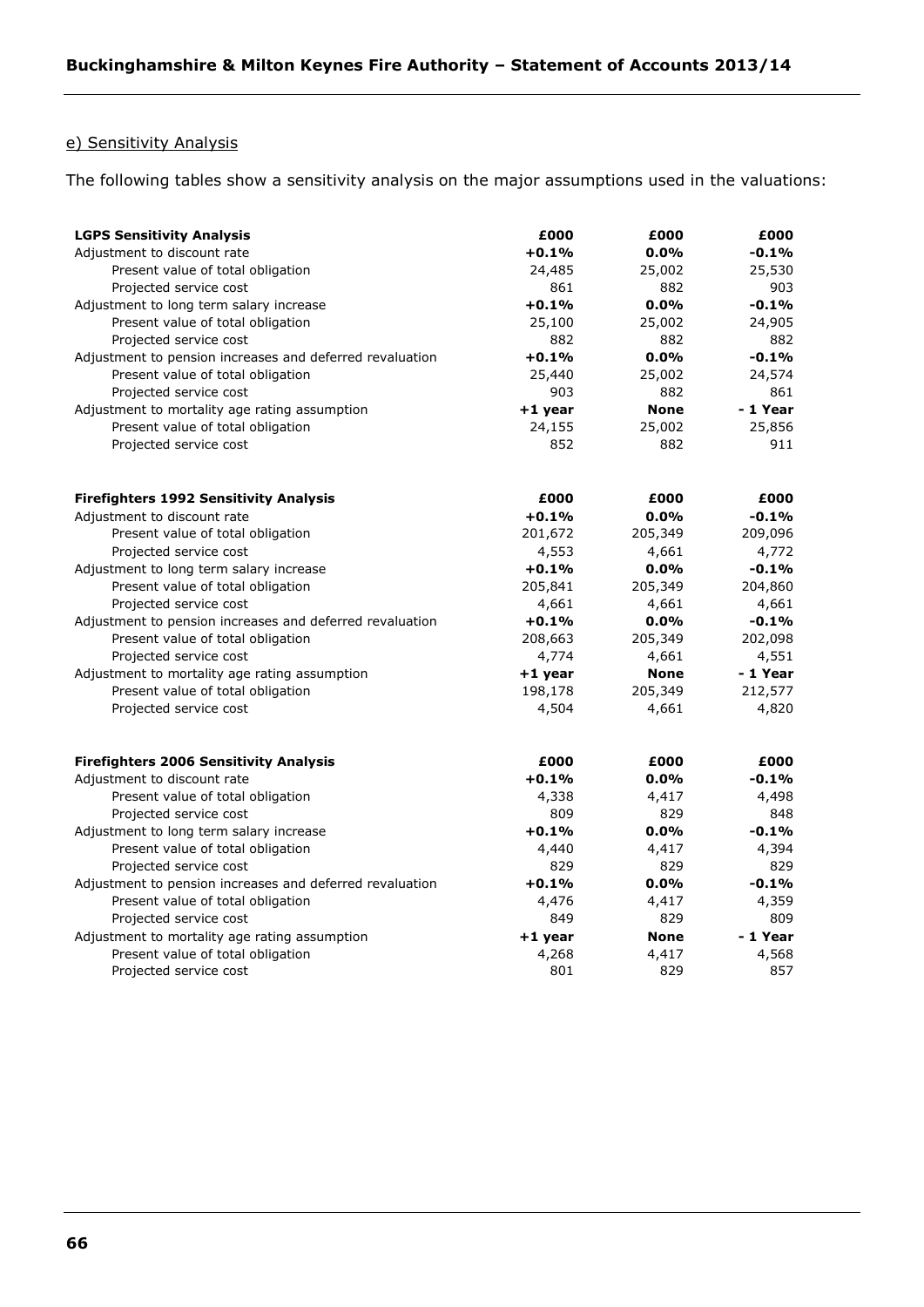# **29 - Financial Instruments**

# a) Financial Instruments Balances

The borrowings and investments disclosed in the Balance Sheet are made up of the following categories of financial instruments:

|                                         | <b>Long Term</b>         |                          | Current          |                  |
|-----------------------------------------|--------------------------|--------------------------|------------------|------------------|
|                                         | 31 March<br>2013         | 31 March<br>2014         | 31 March<br>2013 | 31 March<br>2014 |
|                                         | £000                     | £000                     | £000             | £000             |
| Financial liabilities at amortised cost | (10,185)                 | (10,138)                 | (1,407)          | (1,633)          |
| <b>Total Borrowings</b>                 | (10, 185)                | (10,138)                 | (1, 407)         | (1,633)          |
| Loans and receivables                   | $\overline{\phantom{a}}$ | $\overline{\phantom{0}}$ | 15,638           | 15,922           |
| <b>Total Investments</b>                | ۰                        | ۰                        | 15,638           | 15,922           |

# b) Financial Instruments gains and losses

The gains and losses recognised in the Comprehensive Income and Expenditure Statement and the Movement in Reserves Statement in relation to financial instruments are made up as follows.

|         |                                                         | <b>Financial</b><br><b>Liabilities</b><br>2013/14         | Financial Assets 2013/14        |                                        |                                                     |              |
|---------|---------------------------------------------------------|-----------------------------------------------------------|---------------------------------|----------------------------------------|-----------------------------------------------------|--------------|
| 2012/13 | <b>Financial Instruments</b><br><b>Gains and Losses</b> | <b>Liabilities</b><br>measured<br>at<br>amortised<br>cost | <b>Loans and</b><br>receivables | <b>Available</b><br>for sale<br>assets | <b>Fair value</b><br>through<br>the CIES<br>account | <b>Total</b> |
| £000    |                                                         | £000                                                      | £000                            | £000                                   | £000                                                | £000         |
| 380     | Interest expense                                        | 380                                                       |                                 |                                        |                                                     | 380          |
|         | Losses on derecognition                                 |                                                           |                                 |                                        |                                                     |              |
|         | Impairment losses                                       |                                                           |                                 |                                        |                                                     |              |
| 380     | Interest payable and<br>similar charges                 | 380                                                       |                                 |                                        | -                                                   | 380          |
| (76)    | Interest income                                         |                                                           | (142)                           |                                        | -                                                   | (142)        |
|         | Gains on derecognition                                  |                                                           |                                 |                                        | -                                                   |              |
| (76)    | <b>Interest and investment</b><br>income                |                                                           | (142)                           |                                        | -                                                   | (142)        |
|         | Gains on revaluation                                    |                                                           |                                 |                                        |                                                     |              |
|         | Losses on revaluation                                   |                                                           |                                 |                                        |                                                     |              |
|         | Amounts recycled to the CIES<br>after impairment        |                                                           |                                 |                                        |                                                     |              |
|         | Surplus arising on revaluation<br>of financial assets   |                                                           |                                 |                                        |                                                     |              |
| 304     | Net gain/loss (-) for the<br>vear                       | 380                                                       | (142)                           |                                        |                                                     | 238          |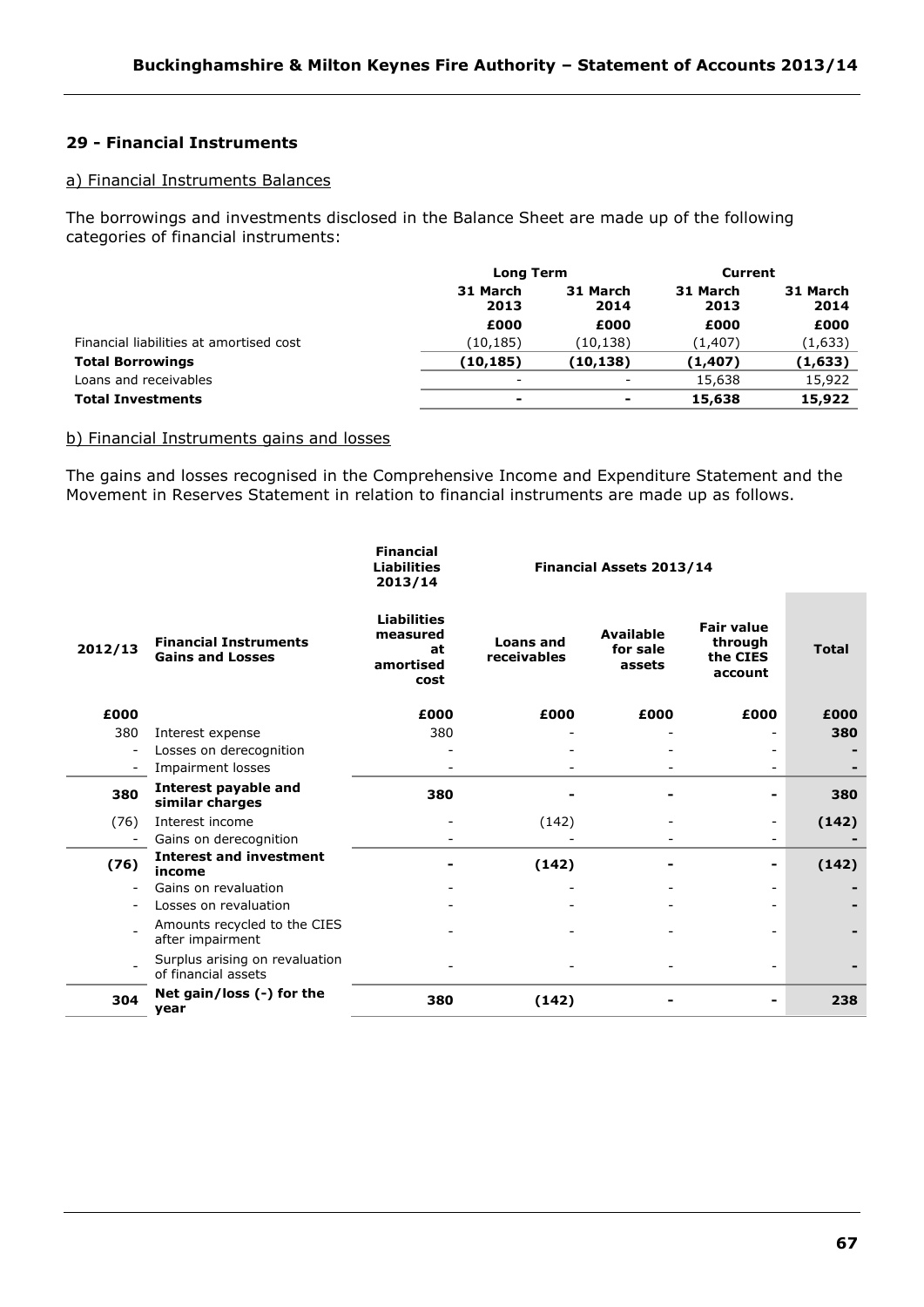A reconciliation of the net gain on Loans and Receivables to Investment Income as shown in the Comprehensive Income and Expenditure Statement is given below.

| 2012/13<br>£000 |                                                 | 2013/14<br>£000 |
|-----------------|-------------------------------------------------|-----------------|
|                 | Financial Instruments gain                      |                 |
| (16)            | Rental income from investment properties        | (16)            |
| $\sim$          | Movement in fair value of investment properties |                 |
| (60)            | Interest on investments                         | (126)           |
| (76)            | Total Investment income received in the CIES    | (142)           |

c) Fair value of assets and liabilities carried at amortised cost

Financial liabilities and financial assets represented by loans, finance leases and receivables are carried on the Balance Sheet at amortised cost. Their fair value can be assessed by calculating the present value of the cash flows that take place over the remaining life of the instruments, using the following assumptions:

- The fair values for financial liabilities have been determined by reference to the Public Works Loans Board (PWLB) redemption rules and prevailing PWLB redemption rates as at each balance sheet date, and include accrued interest. It should be noted that the redemption rules applying to PWLB debt changed on 1 November 2007, and are less favourable than the previous procedures.
- No early repayment or impairment is recognised;
- Where an instrument will mature in the next 12 months, the carrying amount is assumed to be approximate to fair value;
- The fair value of trade and other receivables is taken to be invoiced or billed amounts.

The fair values calculated are as follows:

|                                    | 31 March 2013             |                   | 31 March 2014      |                   |
|------------------------------------|---------------------------|-------------------|--------------------|-------------------|
|                                    | Carrying<br><b>Amount</b> | <b>Fair Value</b> | Carrying<br>Amount | <b>Fair Value</b> |
|                                    | £000                      | £000              | £000               | £000              |
| PWLB Debt at amortised cost        | (8, 265)                  | (10, 518)         | (8, 265)           | (9,810)           |
| Finance Lease                      | (1,920)                   | (1,920)           | (1,873)            | (1,873)           |
| Creditors                          | (1, 407)                  | (1, 407)          | (1,633)            | (1,633)           |
| <b>Total Financial Liabilities</b> | (11, 592)                 | (13, 845)         | (11,771)           | (13, 316)         |
| Cash and cash equivalents          | 15,324                    | 15,324            | 2,248              | 2,248             |
| Short Term Investments             |                           |                   | 13,108             | 13,108            |
| <b>Debtors</b>                     | 314                       | 314               | 566                | 566               |
| <b>Total Loans and Receivables</b> | 15,638                    | 15,638            | 15,922             | 15,922            |

The differences between the carrying amount and the fair value of PWLB debt are due to the fixed rate of interest on the loans being different from the prevailing rate at 31 March 2014. All creditors and other payables are due to be paid in less than one year.

### d) Nature and extent of risk arising from financial instruments

The Authority's activities expose it to a variety of financial risks, the key risks are:

- Credit risk the possibility that other parties might fail to pay amounts due to the Authority;
- Liquidity risk the possibility that the Authority might not have funds available to meet its commitments to make payments;
- Re-financing risk the possibility that the Authority might be requiring to renew a financial instrument on maturity at disadvantageous interest rates or terms; and
- Market risk the possibility that financial loss might arise for the Authority as a result of changes in such measures as interest rates movements.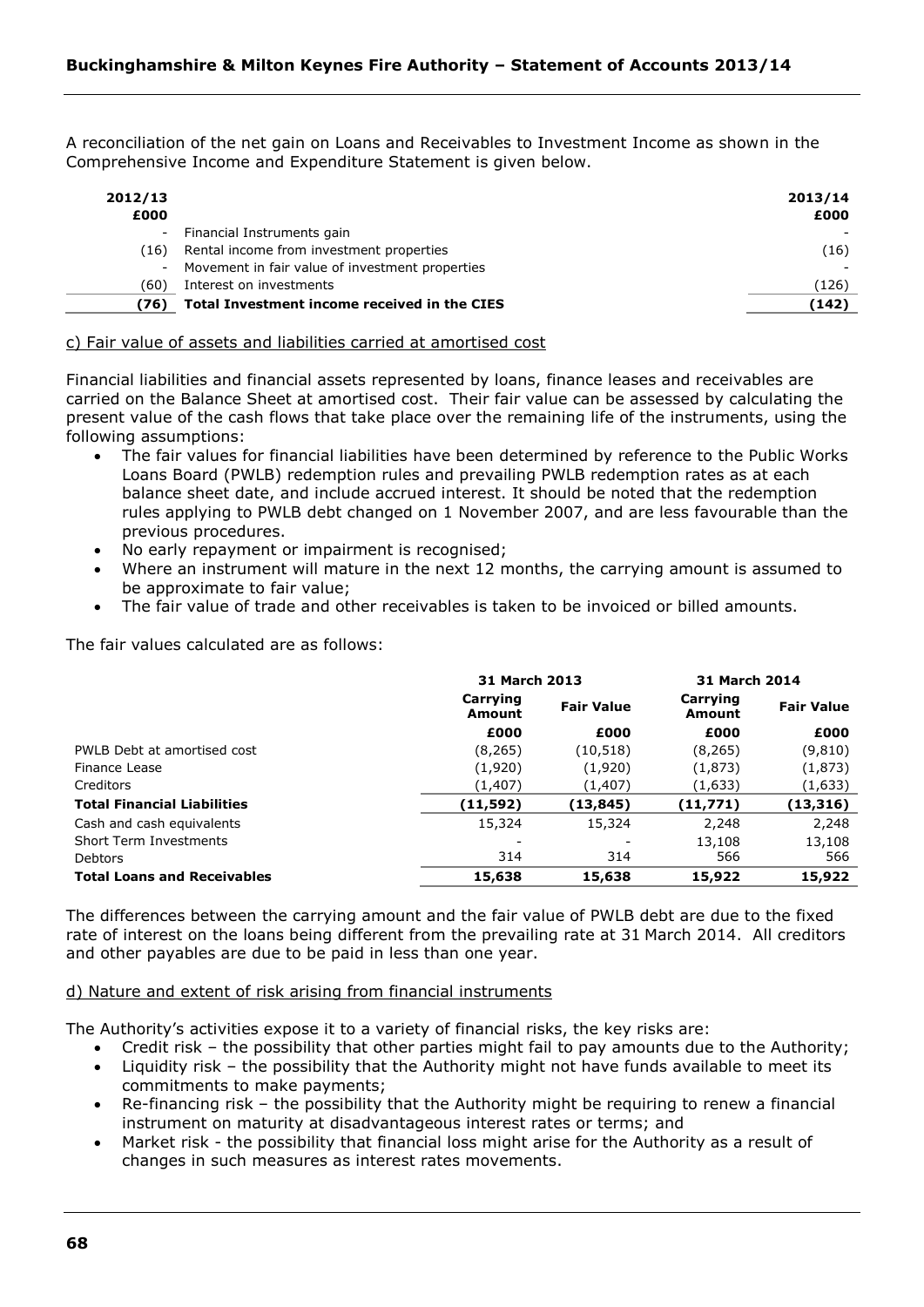# e) Overall procedures for managing risk

The Authority's overall risk management procedures focus on the unpredictability of financial markets, and implementing restrictions to minimise these risks. The procedures for risk management are set out through a legal framework set out in the Local Government Act 2003 and the associated regulations. These require the Authority to comply with the CIPFA Prudential Code, the CIPFA Treasury Management in the Public Services Code of Practice and Investment Guidance issued through the Act. Overall these procedures require the Authority to manage risk in the following ways:

- by formally adopting the requirements of the Code of Practice;
- by approving annually in advance prudential indicators for the following three years limiting; i.) the Authority's overall borrowing
	- ii.) the maximum and minimum exposures to fixed and variable rates
- by approving an investment strategy for the forthcoming year setting out its criteria for investing and compliance with the Government Guidance.

These are required to be reported and approved at or before the Authority's annual council tax setting budget. These items are reported with the annual Treasury Management Strategy which outlines the detailed approach to managing risk. Actual performance is also reported annually to Members. The Authority maintains written principles for overall risk management as well as the investment of surplus cash through the Treasury Management Policy approved by the Authority.

# f) Credit risk and Liquidity Risk

# *Investment Policy*

In accordance with guidance from the DCLG and CIPFA, and in order to minimise the risk to investments, the Authority has below clearly stipulated the minimum acceptable credit quality of counterparties for inclusion on the lending list. The creditworthiness methodology used to create the counterparty list fully accounts for the ratings, watches and outlooks published by all three ratings agencies with a full understanding of what these reflect in the eyes of each agency. Using the Capita ratings service potential counterparty ratings are monitored on a real time basis with knowledge of any changes notified electronically as the agencies notify modifications.

Furthermore, the Authority's officers recognise that ratings should not be the sole determinant of the quality of an institution and that it is important to continually assess and monitor the financial sector on both a micro and macro basis and in relation to the economic and political environments in which institutions operate. The assessment will also take account of information that reflects the opinion of the markets. To this end the Authority will engage with its advisors to maintain a monitor on market pricing such as credit default swaps (CDS) and overlay that information on top of the credit ratings. This is fully integrated into the credit methodology provided by the advisors, Capita in producing its colour codings which show the varying degrees of suggested creditworthiness.

Other information sources used will include the financial press, share price and other such information pertaining to the banking sector in order to establish the most robust scrutiny process on the suitability of potential investment counterparties.

The aim of the strategy is to generate a list of highly creditworthy counterparties which will also enable diversification and thus avoidance of concentration risk. The intention of the strategy is to provide security of investment and minimisation of risk.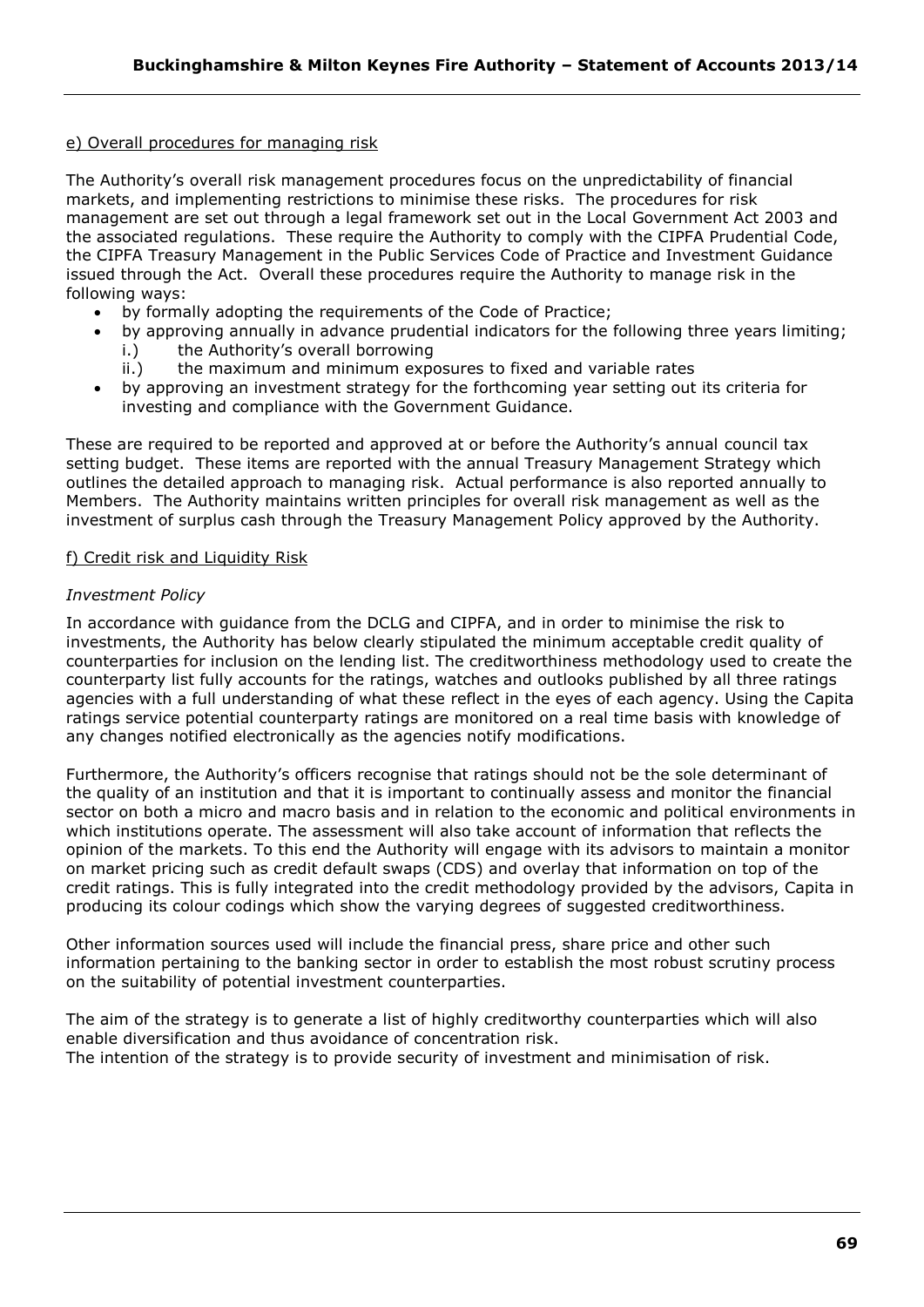### *Creditworthiness Policy*

This Authority applies the creditworthiness service provided by Capita. This service employs a sophisticated modelling approach utilising credit ratings from the three main credit rating agencies - Fitch, Moody's and Standard and Poor's. The credit ratings of counterparties are supplemented with the following overlays:

- credit watches and credit outlooks from credit rating agencies
- CDS spreads to give early warning of likely changes in credit ratings;
- sovereign ratings to select counterparties from only the most creditworthy countries.

This modelling approach combines credit ratings, credit watches and credit outlooks in a weighted scoring system which is then combined with an overlay of CDS spreads for which the end product is a series of colour coded bands which indicate the relative creditworthiness of counterparties. These colour codes are used by the Authority to determine the suggested duration for investments. The Authority will therefore use counterparties within the following durational bands:

- Yellow 5 years
- Purple 2 years
- Blue 1 year (only applies to nationalised or semi nationalised UK Banks)
- Orange 1 year
- Red 6 months
- Green 3 months
- No colour not to be used

The Capita creditworthiness service uses a wider array of information than just primary ratings and by using a risk weighted scoring system, does not give undue preponderance to just one agency's ratings.

Typically the minimum credit ratings criteria the Authority use will be a short term rating (Fitch or equivalents) of short term rating F1, long term rating A-, viability rating of A-, and a support rating of 1 There may be occasions when the counterparty ratings from one rating agency are marginally lower than these ratings but may still be used. In these instances consideration will be given to the whole range of ratings available, or other topical market information, to support their use.

All credit ratings will be monitored weekly. The Authority is alerted to changes to ratings of all three agencies through its use of the Capita creditworthiness service.

• if a downgrade results in the counterparty / investment scheme no longer meeting the Authority's minimum criteria, its further use as a new investment will be withdrawn immediately.

• in addition to the use of credit ratings the Authority will be advised of information in movements in credit default swap spreads against the iTraxx benchmark and other market data on a weekly basis.

Extreme market movements may result in downgrade of an institution or removal from the Authority's lending list. Sole reliance will not be placed on the use of this external service. In addition this Authority will also use market data and market information, information on government support for banks and the credit ratings of that supporting government. The Authority will also invest in AAA rated money market funds during the year.

#### *Country Limits*

In 2013/14, the Authority determined that it would only use approved counterparties based within the United Kingdom during the year.

#### Counterparty Limits

The Authority has determined that the maximum balance that can be invested with a single counterparty at any point in time will be no more than 30% of the portfolio, up to a limit of £5 million.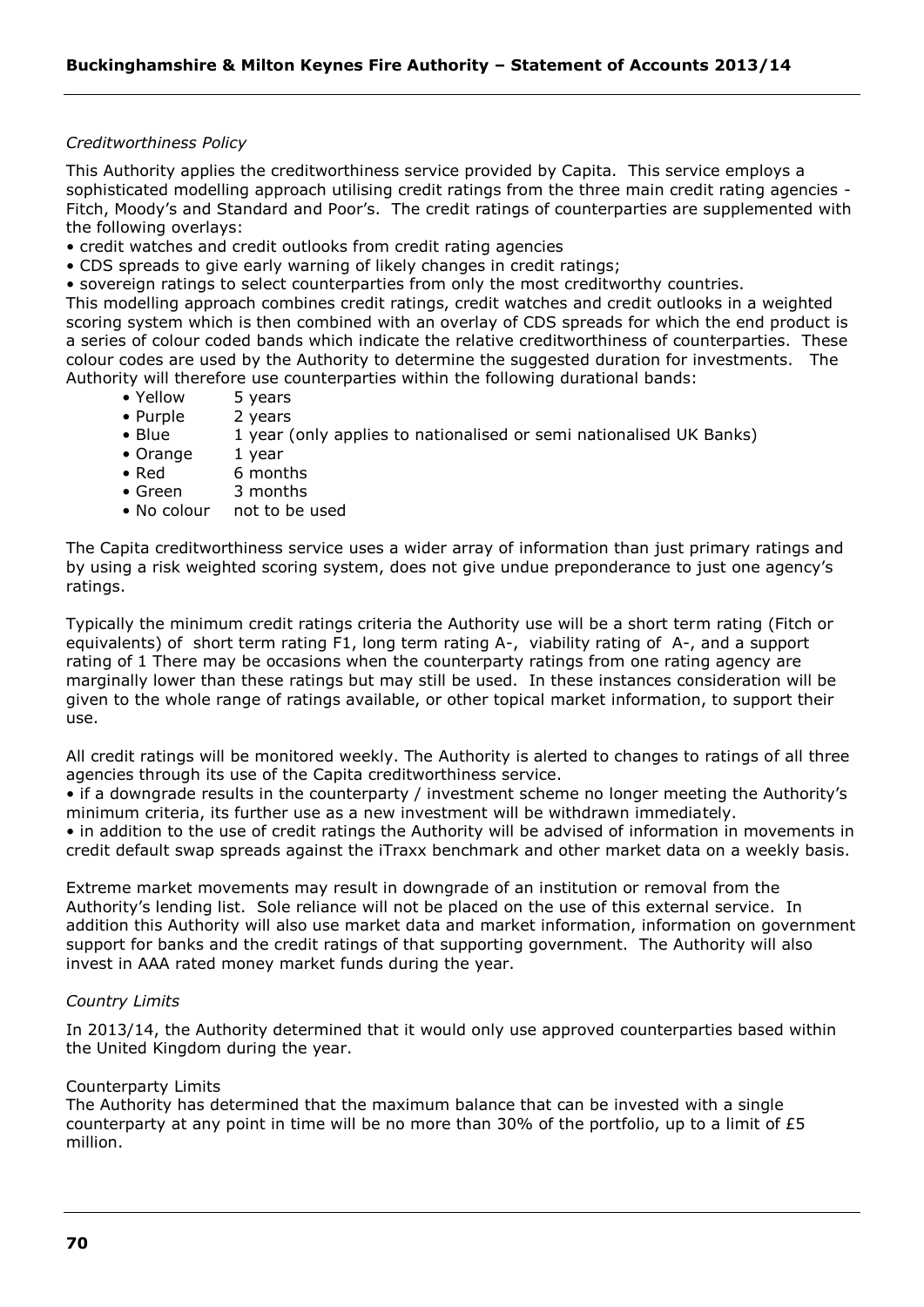# *Investment Security*

Investments are defined as being in one of two categories:

• Specified investments – these are investments with high security and high liquidity. All specified investments are in sterling and have a maturity of no more than one year. They will be with the UK government, a local authority, a parish council or with an investment scheme or body of "high credit quality" (as judged against the Creditworthiness Policy detailed earlier in this paper) • Non-specified investments – any type of investment that is not a specified investment. The Authority does plan to make any non-specified investments during the year.

# *Investment Training*

Relevant training and updates will be provided to relevant staff by the external treasury management advisors. This will be supplemented by additional training from CIPFA where necessary.

# *Investment of Money Borrowed in Advance of Need*

The Authority does not currently have any money that has been borrowed in advance of need. No further borrowing is planned over the medium term.

# *Investment Liquidity*

In consultation with external treasury advisors, the Authority will review its balance sheet position, level of reserves and cash requirements in order to determine the length of time for which investments can be prudently committed. Investments will be placed at a range of maturities, including having money on-call in order to maintain adequate liquidity.

### g) Refinancing and maturity risk

The Authority maintains a significant debt and investment portfolio. Whilst the cash flow procedures above are considered against the refinancing risk procedures, longer term risk to the Authority relates to managing the exposure to replacing PWLB Loans as they mature. It is possible that provisions will be made available to meet all PWLB Loans without the direct need to replace loans as they mature, therefore no risk / impairment or other adjustment is required.

A fair value debt calculation of £9.810m has been provided by the PWLB on the Authority's behalf

The maturity analysis of financial liabilities is as follows:

| 31 March<br>2013<br>£000 |                                | 31 March<br>2014<br>£000 |
|--------------------------|--------------------------------|--------------------------|
| (101)                    | Maturing in less than 1 year   | (101)                    |
|                          | Maturing within 2 years        | (515)                    |
| (883)                    | Maturing within 2 to 5 years   | (953)                    |
| (1,205)                  | Maturing within 5 to 10 years  | (1,620)                  |
| (6, 177)                 | Maturing in more than 10 years | (5, 177)                 |
| (8,366)                  | Total                          | (8,366)                  |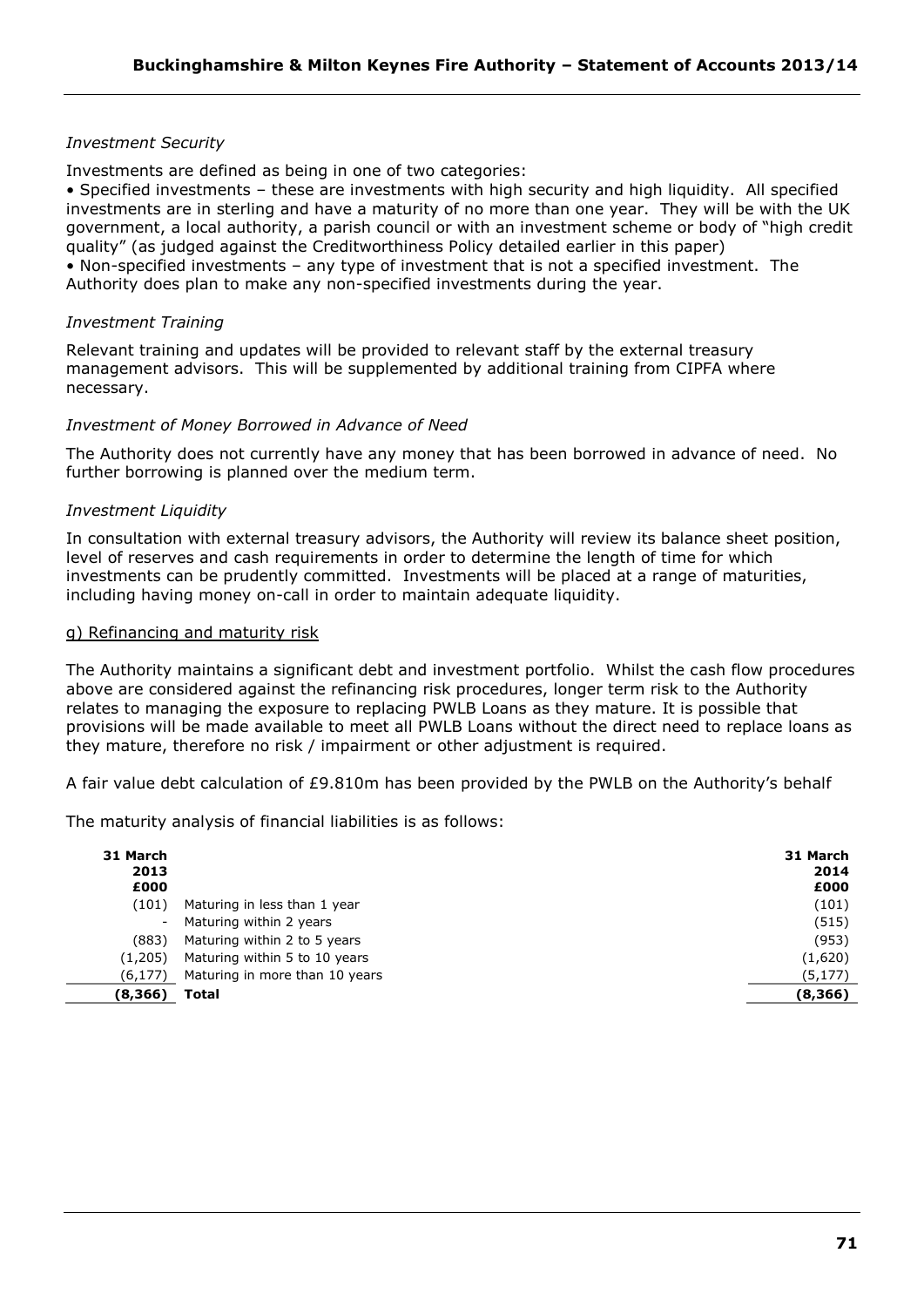# h) Market risk

### Interest rate risk

The Authority is exposed to interest rate movements on its investments as borrowings are taken at fixed rate and are carried at amortised cost. Movements in interest rates have a complex impact on the Authority, depending on how variable and fixed interest rates move across differing financial instrument periods. For instance, a rise in variable and fixed interest rates would have the following effects:

- borrowings at fixed rates the fair value of the borrowing liability will fall;
- investments at variable rates the interest income credited to the Income and Expenditure Account will rise.

Borrowings are not carried at fair value on the balance sheet but are carried at amortised cost, so nominal gains and losses on fixed rate borrowings would not impact on the Comprehensive Income and Expenditure Account (CIES). However, changes in interest payable on fixed rate borrowings and variable rate investments will be posted to the CIES and affect the General Fund Balance. Movements in the fair value of any variable rate investments will be reflected in Other Comprehensive Income and Expenditure, unless the investments have already been designated as fair value through the CIES.

The Authority has a number of strategies for managing interest rate risk. The Annual Treasury Management Strategy draws together the Authority's prudential indicators and its expected treasury operations. From this Strategy a prudential indicator is set which provides maximum and minimum limits for fixed and variable interest rate exposure.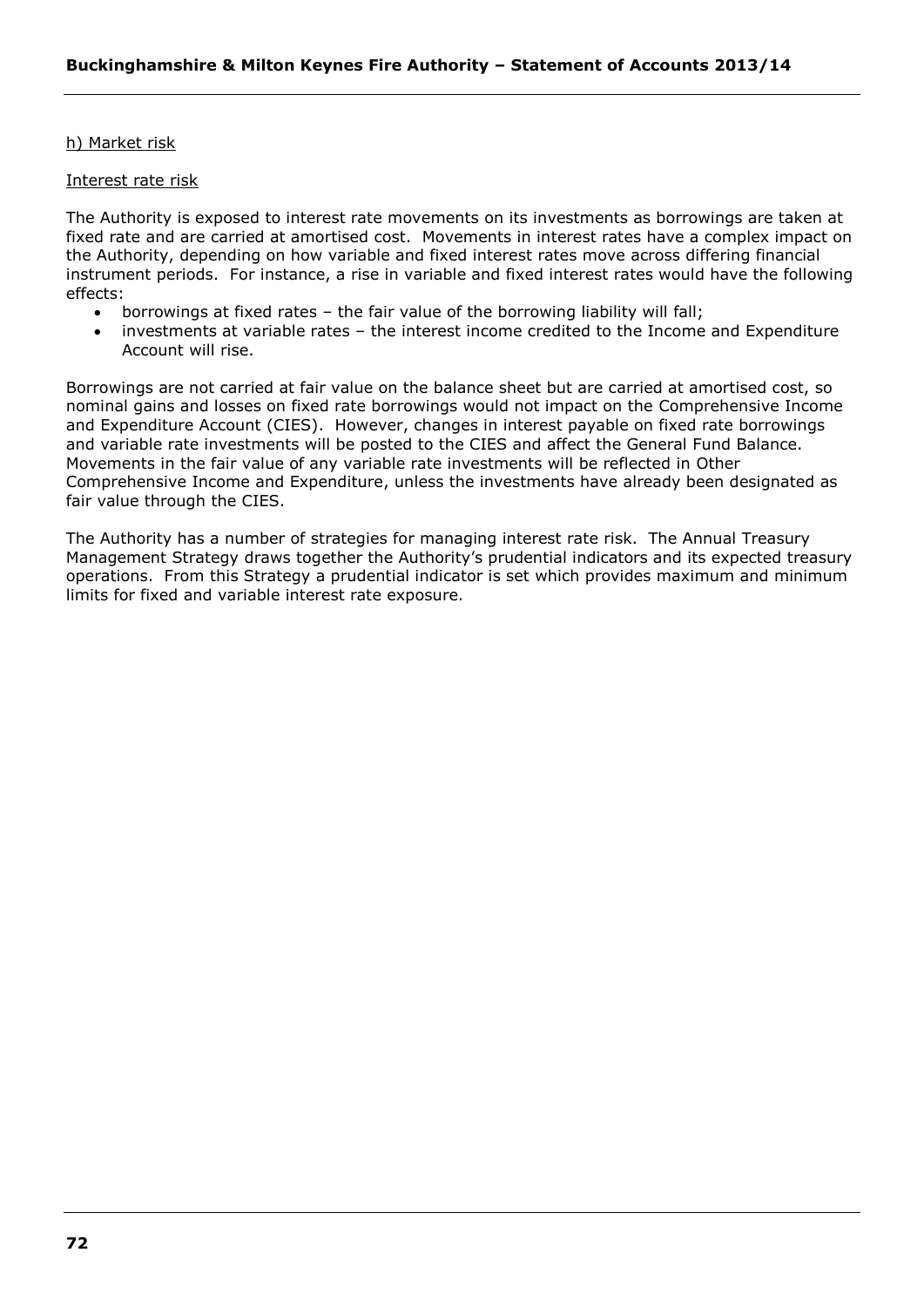If interest rates had been 1% higher with all other variables held constant the financial effect would be:

|                                                                                                                                         | 2013/14<br>£000 |
|-----------------------------------------------------------------------------------------------------------------------------------------|-----------------|
| Increase in interest payable on variable rate borrowings                                                                                |                 |
| Increase in interest receivable on variable rate investments                                                                            | 154             |
| Increase in government grant receivable for financing costs                                                                             |                 |
| <b>Impact on Comprehensive Income and Expenditure Statement</b>                                                                         | 154             |
| Decrease in fair value of fixed rate borrowing liabilities which has no impact on the Comprehensive<br>Income and Expenditure Statement |                 |
| <b>Total Financial Effect</b>                                                                                                           | 154             |

If rates had been 1% lower the amounts would be reversed.

Price risk

The Authority, excluding its share of assets in the Local Government Pension Scheme does not invest in equity shares.

## Foreign Exchange risk

The Authority has no financial assets or liabilities denominated in foreign currencies. It therefore has no exposure to loss arising from movements in exchange rates.

# **30 - Events After the Balance Sheet Date**

Post balance sheet events occur between the balance sheet date and the date the accounts are signed by the Director of Finance and Assets & Chief Finance Officer. Events which have a material effect on the accounts must be disclosed in a note to the accounts.

Following a review by DCLG during August, it was found that injury pension payments that should have been charged to the operating account from 1 April 2006 had instead been charged to the pension account. This has necessitated a prior period adjustment to correct this error (see Note 31)

# **31 - Prior Period Adjustments**

The revised IAS19 standard for accounting periods beginning on or after 1 January 2013 did not have a material effect on prior year balances, so no adjustment has been made in these accounts.

Following the discovery of a historic error relating to injury pension payments, the following prior period adjustments have been made in the accounts:

|                                          | As per<br>2012/13<br><b>Accounts</b> | Adjustment | Restated<br><b>Balance</b> |
|------------------------------------------|--------------------------------------|------------|----------------------------|
| <b>Balance Sheet as at 31 March 2012</b> |                                      |            |                            |
| Short term provisions                    | (1, 185)                             | (996)      | (2, 181)                   |
| <b>Current Liabilities</b>               | (3,238)                              | (996)      | (4,234)                    |
| <b>Net Assets</b>                        | (151, 351)                           | (996)      | (152, 347)                 |
| Usable Reserves                          | (11, 022)                            | 996        | (10, 026)                  |
| <b>Total Reserves</b>                    | 151,351                              | 996        | 152,347                    |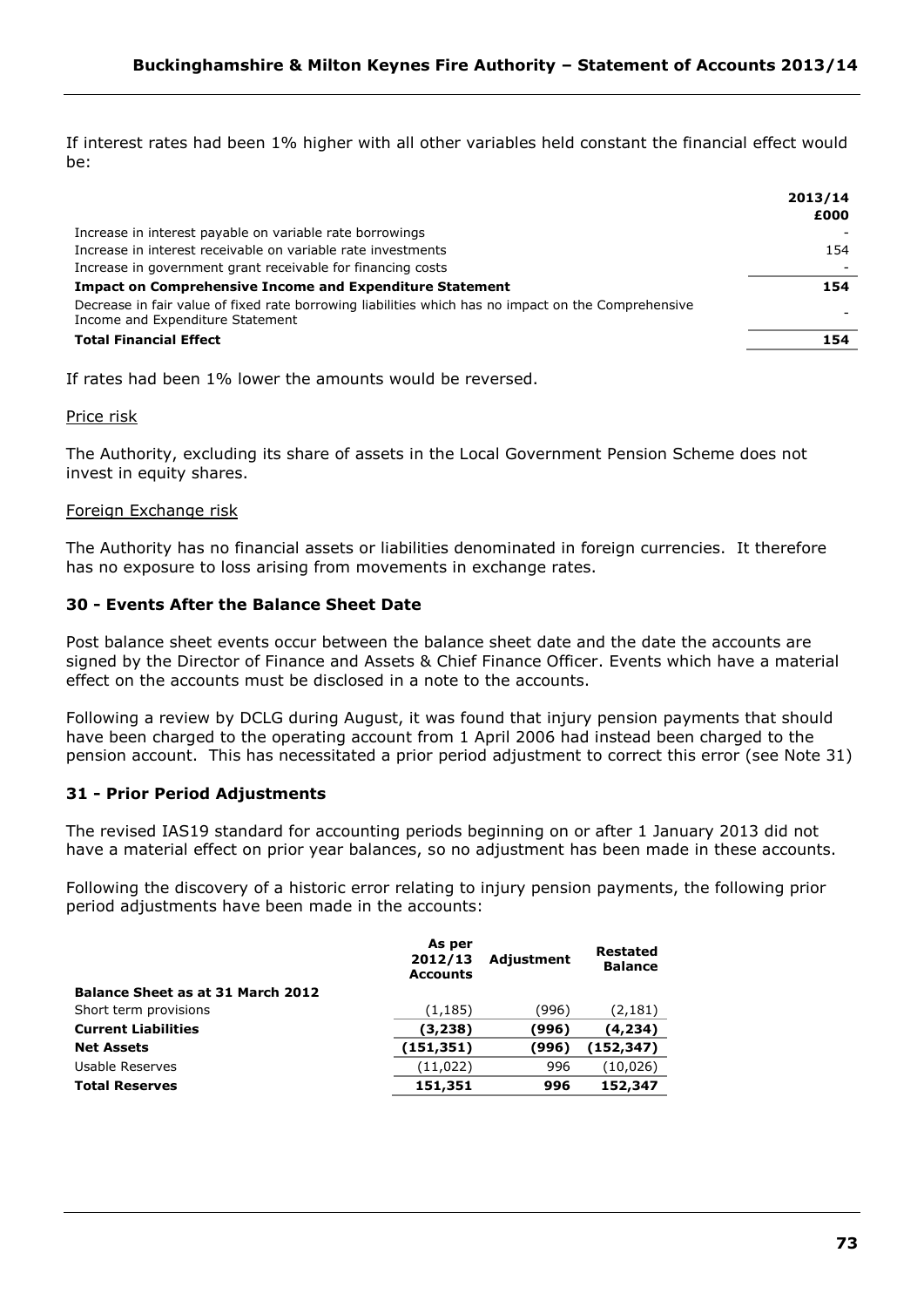|                                                                         | As per<br>2012/13<br><b>Accounts</b> | Adjustment | Restated<br><b>Balance</b> |
|-------------------------------------------------------------------------|--------------------------------------|------------|----------------------------|
| <b>Balance Sheet as at 31 March 2013</b>                                |                                      |            |                            |
| Short term provisions                                                   | (1,073)                              | (1, 187)   | (2,260)                    |
| <b>Current Liabilities</b>                                              | (3,238)                              | (1, 187)   | (4, 425)                   |
| <b>Net Assets</b>                                                       | (163,424)                            | (1, 187)   | (164, 611)                 |
| Usable Reserves                                                         | (13, 249)                            | 1,187      | (12,062)                   |
| <b>Total Reserves</b>                                                   | 163,424                              | 1,187      | 164,611                    |
|                                                                         | As per<br>2012/13<br><b>Accounts</b> | Adjustment | Restated<br><b>Balance</b> |
| <b>Comprehensive Income and Expenditure</b><br><b>Statement 2012/13</b> |                                      |            |                            |
| Firefighting and Rescue Operations (Net)                                | 30,463                               | 191        | 30,654                     |
| (Surplus) or Deficit on Continuing<br><b>Operations (Net)</b>           | 34,581                               | 191        | 34,772                     |
| (Surplus) or Deficit on Provision of Services<br>(Net)                  | 11,489                               | 191        | 11,680                     |
| <b>Total Comprehensive Income and</b><br><b>Expenditure</b>             | 12,073                               | 191        | 12,264                     |

The Movement in Reserves statement reflects the adjustments above, as well as the additional adjustments shown below:

|                                                                     | As per<br>2012/13<br><b>Accounts</b> | Adjustment | <b>Restated</b><br><b>Balance</b> |
|---------------------------------------------------------------------|--------------------------------------|------------|-----------------------------------|
| Movement in Reserves Statement 2012/13                              |                                      |            |                                   |
| General Fund                                                        |                                      |            |                                   |
| Net (Increase) / Decrease before Transfers to<br>Earmarked Reserves | (2,646)                              | 191        | (2,455)                           |
| Transfers to/from Earmarked Reserves                                | 2,646                                | (191)      | 2,455                             |
| (Increase) / Decrease in 2012/13                                    |                                      |            |                                   |
| Earmarked Reserves                                                  |                                      |            |                                   |
| Net (Increase) / Decrease before Transfers to<br>Earmarked Reserves | (20)                                 |            | (20)                              |
| Transfers to/from Earmarked Reserves                                | (2,207)                              | 191        | (2,016)                           |
| (Increase) / Decrease in 2012/13                                    | (2,227)                              | 191        | (2,036)                           |

There is no net change in the cash position, only an adjustment between the deficit on the provision of services and non-cash movements:

|                                                     | As per<br>2012/13<br><b>Accounts</b> | <b>Adjustment</b> | Restated<br><b>Balance</b> |
|-----------------------------------------------------|--------------------------------------|-------------------|----------------------------|
| Cash Flow Statement 2012/13                         |                                      |                   |                            |
| Net surplus or deficit on the provision of services | (11, 489)                            | (191)             | (11,680)                   |
| Adjust for non-cash movements                       | 15,515                               | 191               | 15,706                     |
| <b>Net Cash Flow from Operating Activities</b>      | 2,834                                | $\blacksquare$    | 2,834                      |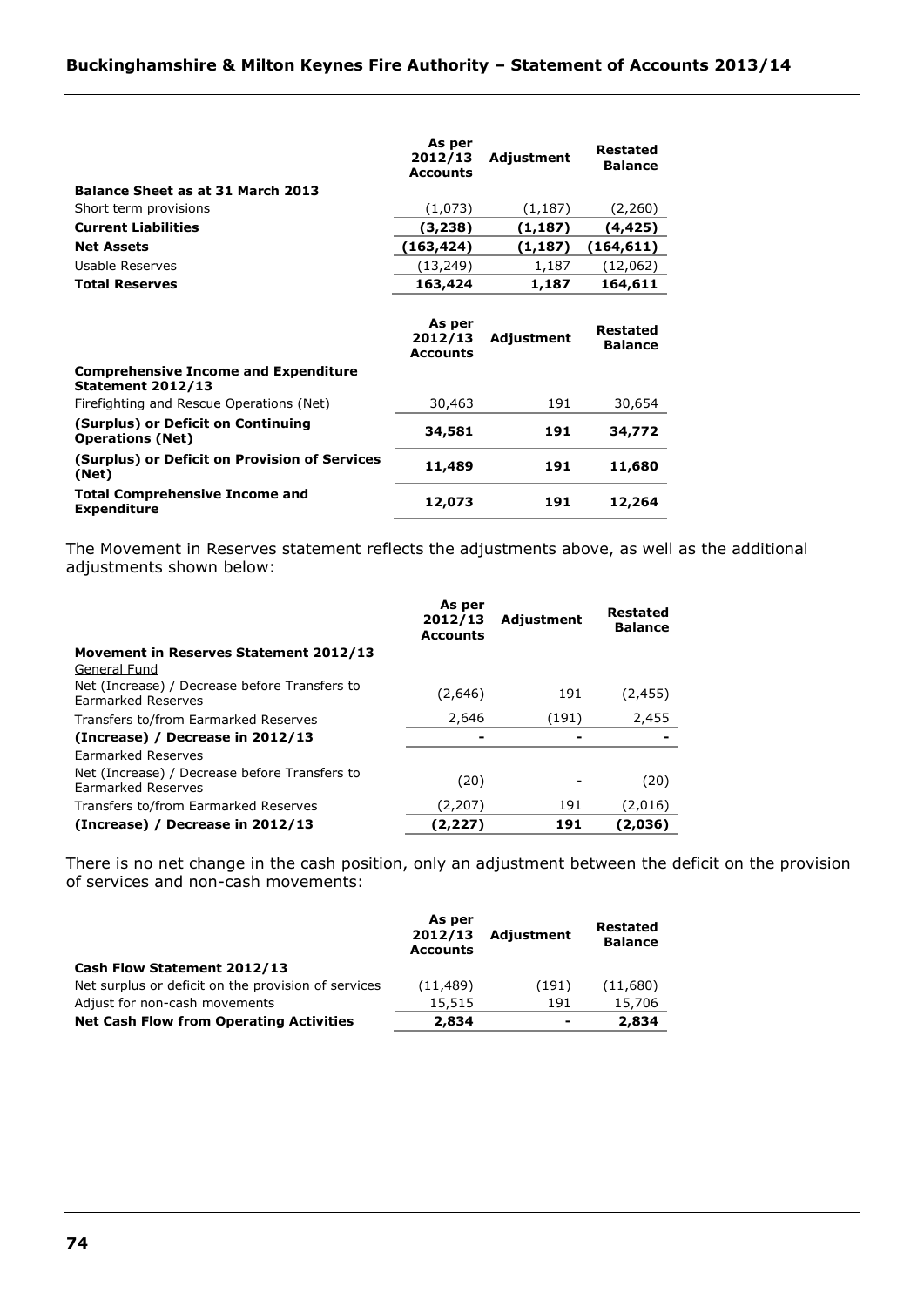# **32 - Notes to the Cash Flow Statement**

a) Net Cash flows from Operating Activities

| 2012/13          |                                                                            | 2013/14           |
|------------------|----------------------------------------------------------------------------|-------------------|
| £000<br>(11,680) | Net Surplus or (Deficit) on the Provision of Services                      | £000<br>(10, 509) |
| 3,887            | Depreciation, amortisation, impairment and downward valuations             | 2,141             |
| 112              | Net Movement in Creditors                                                  | (97)              |
| (144)            | Net Movement in Debtors                                                    | (1,400)           |
| 50               | Net Movement in Stocks                                                     | 17                |
| 11,709           | Adjustment regarding Pension Liability                                     | 10,289            |
| 79               | Contributions to/from Provisions                                           | 675               |
| 13               | Carrying amount of non-current assets sold                                 | 6                 |
| 15,706           |                                                                            | 11,631            |
| (1,172)          | Capital Grants Credited to surplus or deficit on the provision of services | (939)             |
| (20)             | Proceeds from the sale of assets                                           | (6)               |
| (1, 192)         |                                                                            | (945)             |
| 2,834            | <b>Net Cash Flows from Operating Activities</b>                            | 177               |
|                  |                                                                            |                   |

# b) Net Cash flows from Operating Activities (Interest)

| 2012/13<br>£000 |                                                                     | 2013/14<br>£000 |
|-----------------|---------------------------------------------------------------------|-----------------|
| 76              | Ordinary interest received                                          | 142             |
| $\sim$          | Interest received on cash backed funds/reserves                     |                 |
| 76              |                                                                     | 142             |
| (380)           | Interest charge for year                                            | (380)           |
| $-$             | Adj differences between Effective Interest Rates and actual payable |                 |
| ۰.              | Other Interest                                                      | 101             |
| (380)           |                                                                     | (279)           |
| (304)           | <b>Net Cash Flows from Operating Activities (Interest)</b>          | (137)           |

# c) Cash Flows from Investment Activities

| 2012/13 |                                                          | 2013/14   |
|---------|----------------------------------------------------------|-----------|
| £000    |                                                          | £000      |
| (1,558) | Property Plant and Equipment Purchased                   | (939)     |
|         | - Purchase of short or long term investments             | (13, 108) |
|         | Movement on Capital Creditors                            |           |
| (1,558) |                                                          | (14, 047) |
| 20      | Proceeds from the sale of Assets                         | b         |
| $-$     | Proceeds from the sale of short or long term investments |           |
| 1,198   | Capital Grants Received                                  | 1,190     |
| 1,218   |                                                          | 1,196     |
| (340)   | <b>Net Cash Flows from Investing Activities</b>          | (12, 851) |
|         |                                                          |           |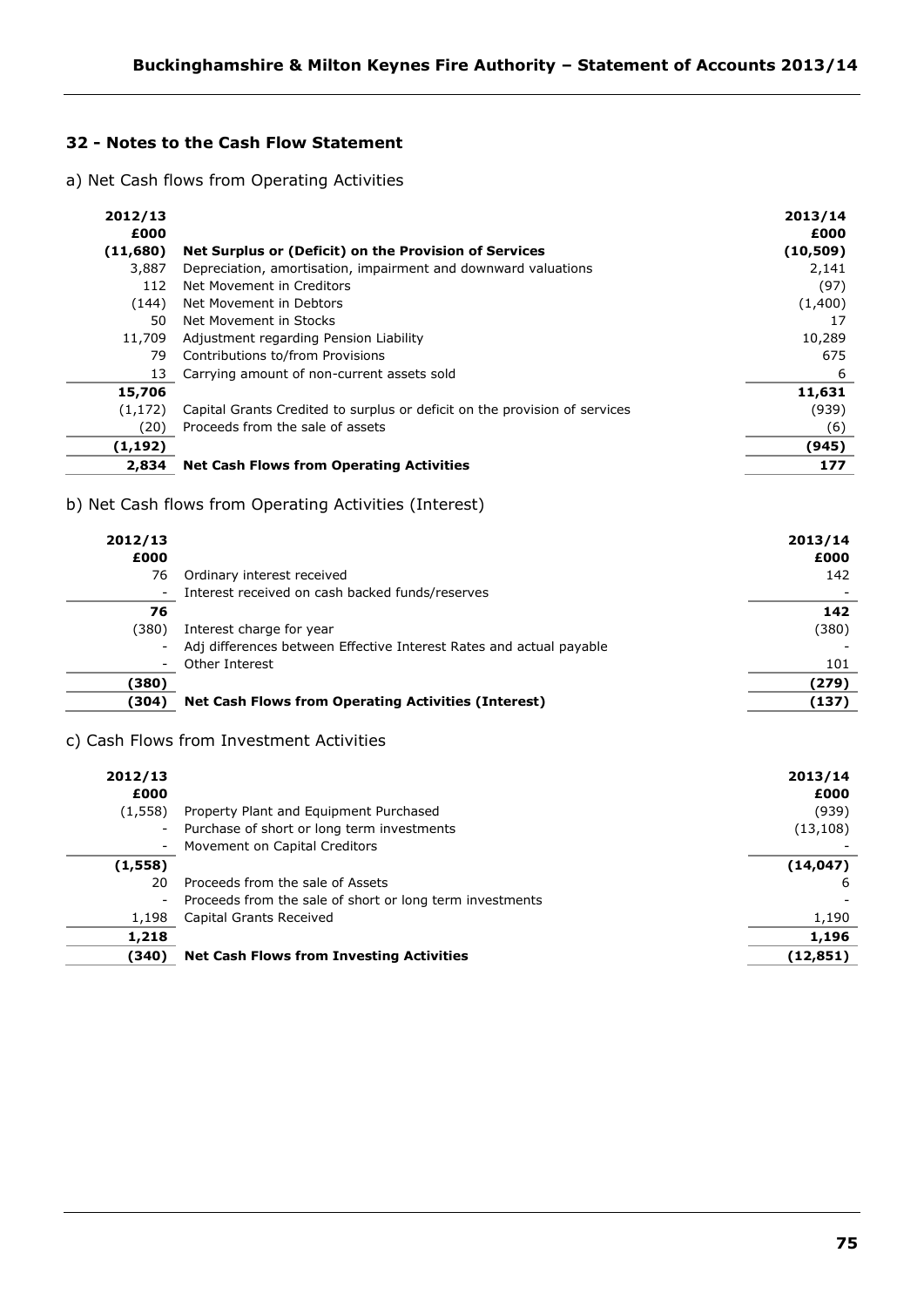d) Cash Flows from Financing Activities

| 2012/13<br>£000 |                                                                                       | 2013/14<br>£000 |
|-----------------|---------------------------------------------------------------------------------------|-----------------|
|                 | - Cash receipts of short and long term borrowing                                      |                 |
|                 | - Repayment of short and long term borrowing                                          |                 |
|                 | - Other receipts from financing activities                                            | (233)           |
| (47)            | Cash payments for the reduction of outstanding liabilities relating to finance leases | (47)            |
| (47)            | <b>Net Cash Flows from Financing Activities</b>                                       | (280)           |

e) Make up of Cash and Cash Equivalents

| 2012/13<br>£000 |                          | 2013/14<br>£000 |
|-----------------|--------------------------|-----------------|
|                 | 5 Cash and bank balances | 127             |
| 15,324          | Cash investments         | 2,248           |
| $\sim$          | Bank overdraft           | -               |
| 15,329          | Total                    | 2,375           |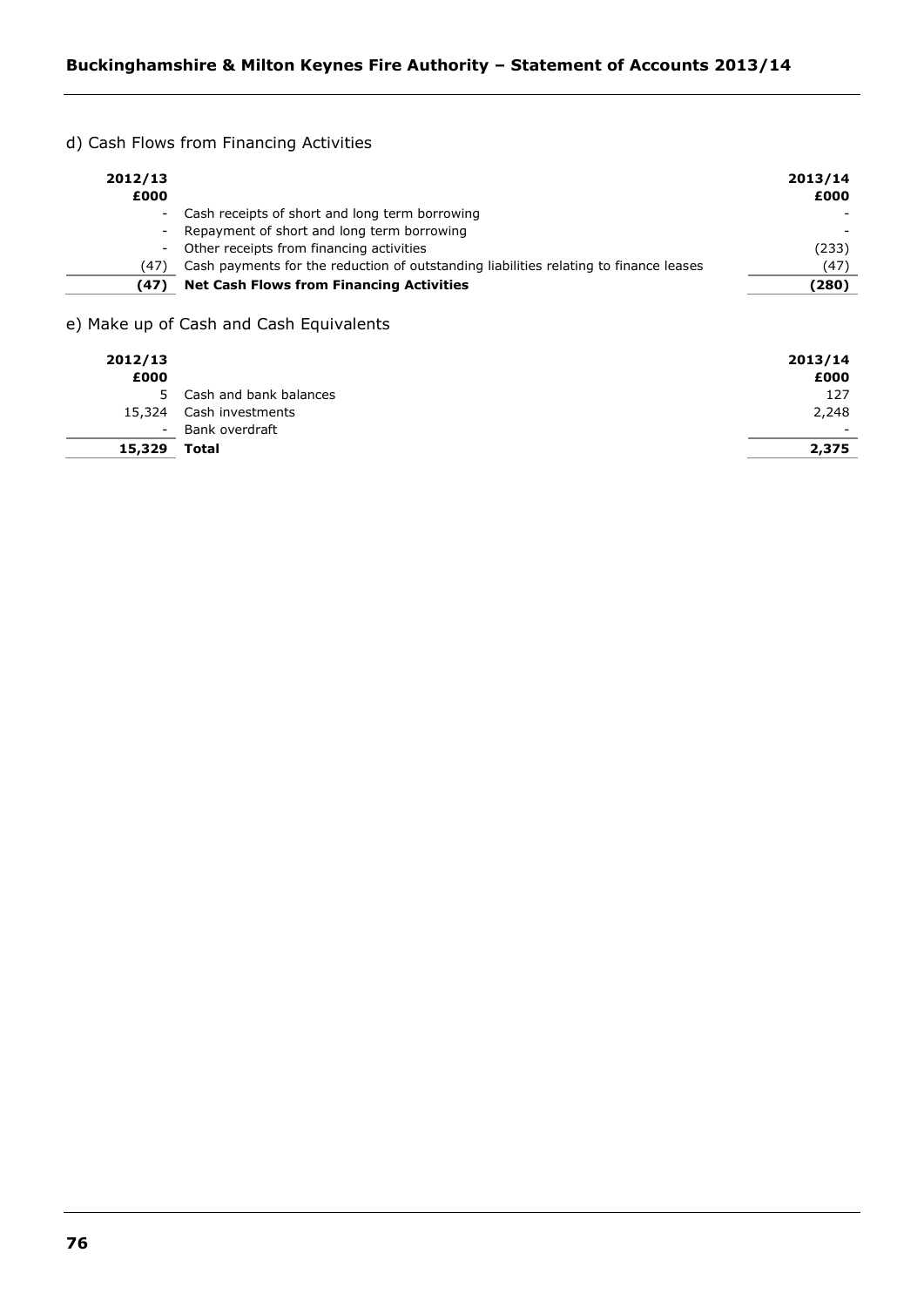# **Firefighters' Pension Fund Account**

# **Firefighters' Pension Fund**

| 2012/13  | <b>Fund Account</b>                                                                                                  | 2013/14  |
|----------|----------------------------------------------------------------------------------------------------------------------|----------|
| £000     |                                                                                                                      | £000     |
|          | Income to the fund                                                                                                   |          |
|          | Contributions receivable (funds due to us during the year)                                                           |          |
|          | From employer                                                                                                        |          |
| (2,300)  | normal contributions                                                                                                 | (2, 237) |
|          | early retirements                                                                                                    |          |
| (8)      | other contributions                                                                                                  | (8)      |
| (1, 335) | From members                                                                                                         | (1, 465) |
|          | <b>Transfers in</b>                                                                                                  |          |
|          | Individual transfers in from other schemes                                                                           |          |
|          | Ill health charges                                                                                                   | (63)     |
| (3, 643) | <b>Total Income to the Fund</b>                                                                                      | (3,773)  |
|          | Spending by the fund                                                                                                 |          |
|          | Benefits payable                                                                                                     |          |
| 4,810    | Pension payments                                                                                                     | 5,183    |
| 832      | Commutation of pensions and lump sum retirement benefits                                                             | 1,989    |
|          | Lump sum death benefits                                                                                              |          |
|          | Other benefits payable                                                                                               |          |
|          | Payments to and on behalf of leavers                                                                                 |          |
|          | Refunds of contributions to people who leave the scheme                                                              |          |
|          | Individual transfers out of the scheme                                                                               |          |
| $\sim$   | Other payments                                                                                                       |          |
| 5,642    | <b>Total Spending by the Fund</b>                                                                                    | 7,172    |
| 1,999    | Net amount payable/receivable for the year before top up grant<br>receivable/amount payable to sponsoring department | 3,399    |
| (1,999)  | Top up grant receivable/amount payable to sponsoring department                                                      | (3, 399) |
|          | Net amount payable (-)/receivable for the year                                                                       |          |
|          | Firefighters' Pension Fund Net Assets Statement                                                                      |          |
|          |                                                                                                                      |          |
| 2012/13  | <b>Net Assets Statement</b>                                                                                          | 2013/14  |
| £000     |                                                                                                                      | £000     |
|          | <b>Net Current Assets and Liabilities</b>                                                                            |          |
|          | Contributions due from employer                                                                                      |          |
| 748      | Pensions top up grant receivable from sponsoring department                                                          | 1,566    |
|          | Unpaid pensions benefits                                                                                             |          |
|          | Amount due to sponsoring department                                                                                  |          |

(748) Other current assets and liabilities (other than liabilities and other benefits in the future) (1,566) **- Net Assets at the End of the Year -**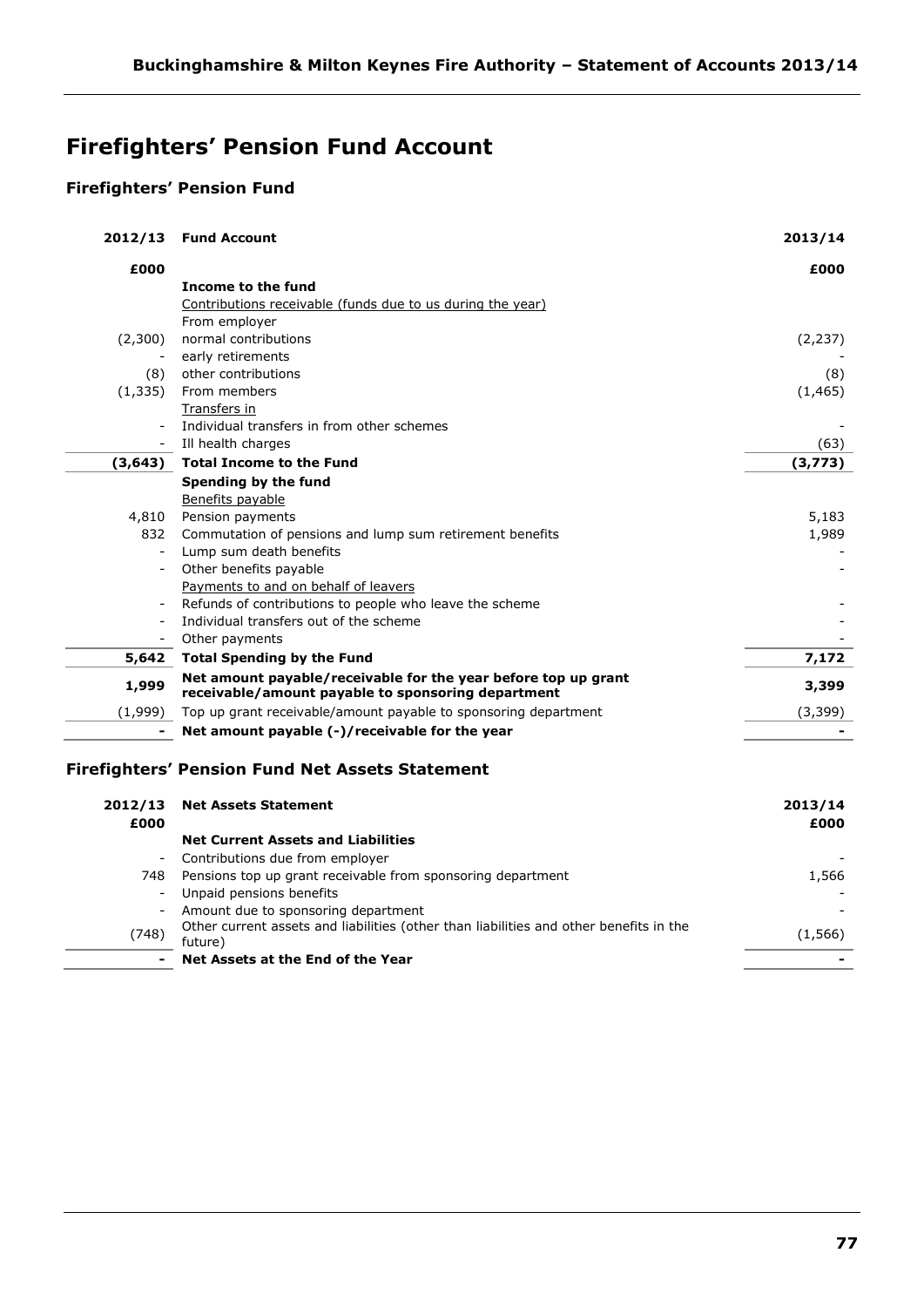# **Notes to the Firefighters' Pension Fund Account**

# **1 - Pension Fund Arrangements**

Before 1st April 2006 the Firefighters' Pension Scheme did not have a percentage of pensionable pay contribution from employers: rather the Authority was responsible for paying the pensions of its own former employees on a pay-as-you-go basis. Under the new funding arrangements the scheme remains unfunded but will no longer be on a pay-as-you-go basis as far as the Authority is concerned. The Authority will no longer meet the pension outgoings directly: instead they will pay an employer's pension contribution based on a percentage of pay into the Pension Fund. The Authority is required by legislation to operate a Pension Fund and the amounts that must be paid into and paid out of the Pension Fund are specified by regulation. Benefits payable are funded by contributions from employers and employees.

Employers' contribution levels are based on percentages of pensionable pay set nationally by the DCLG and subject to triennial revaluation by the Government Actuary's Department.

Subject to scrutiny and approval by the Secretary of State and Parliament, under the new arrangements the Pension Fund will be balanced to nil at the end of the year by either paying over to the sponsoring department (DCLG) the amount by which the amounts receivable by the Fund for the year exceeded the amounts payable, or by receiving cash in the form of pension top-up grant from the sponsoring department equal to the amount by which the amount payable from the pension fund for the year exceeded the amount receivable.

# **2 - Pension Fund Accounting Policies**

The accounting policies followed are the same as for the main accounts of the Authority.

# **3 - Balancing the Pension Fund Account**

If the Pension Fund Account is not balanced to nil by pension top-up grant receivable or by the amount payable to the sponsoring department the Pension Fund should be balanced to nil by a supplementary contribution from the authority to the Pension Fund or by the Pension Fund returning contribution to the Authority.

This is shown under Short Term Debtors in Note 16 in the notes to the core financial statements.

The Net Assets Statement does not include liabilities to pay pensions and other benefits after the Balance Sheet Date.

# **4 - Pension Fund Investment Assets**

As the Scheme is unfunded there are no investment assets.

# **5 – Liabilities Shown in the Authority's Main Statements**

The liabilities relating to the Firefighters' Pension scheme can be seen in Note 28 of the main statements.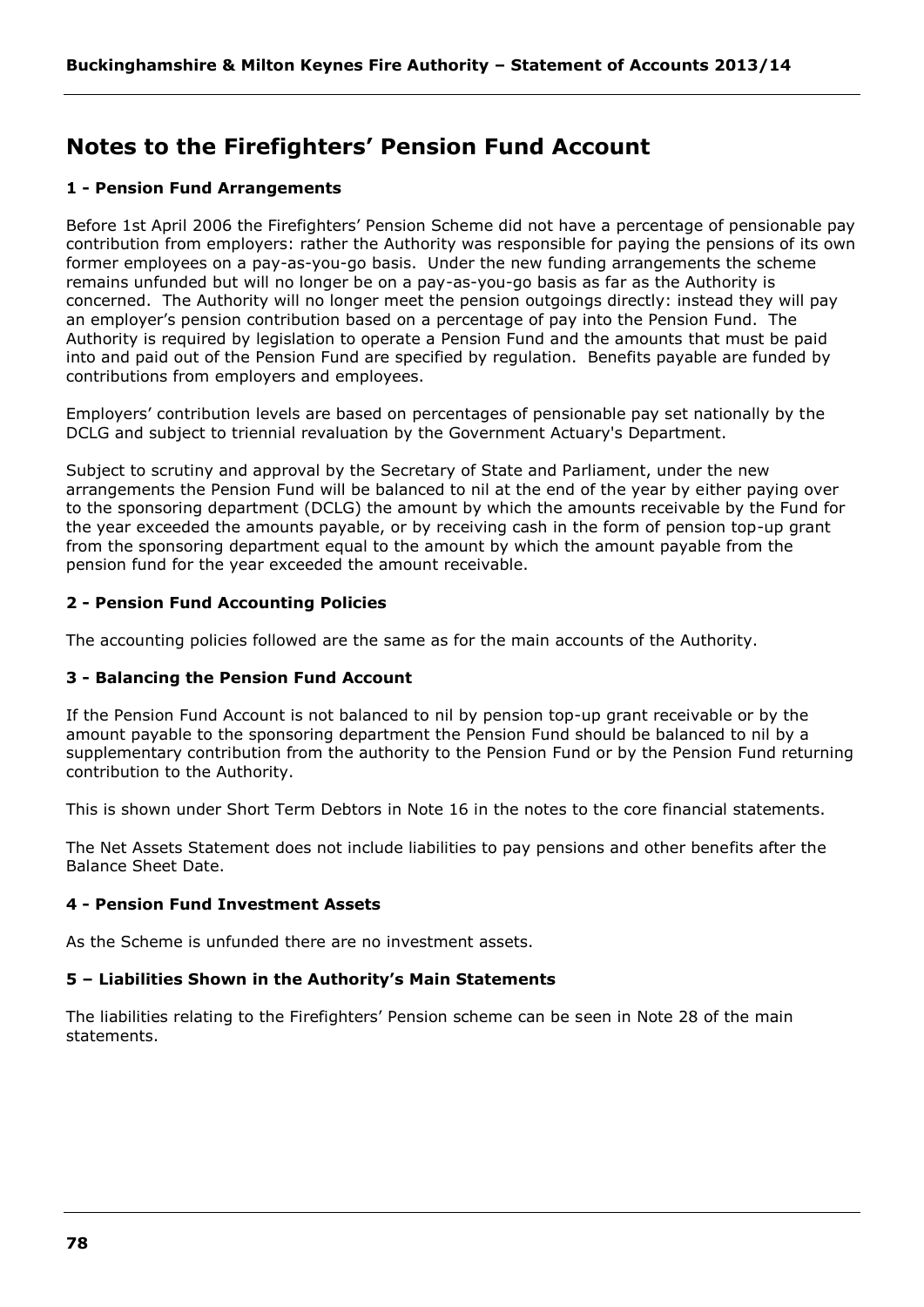# **Glossary of Terms**

# **Amortisation / Amortise**

The equivalent of depreciation when applied to intangible assets.

# **Accruals**

Used to describe allocating expenditure or income to the relevant financial year. Includes Debtors, Creditors and Prepayments

# **BMKFA**

Acronym for Buckinghamshire & Milton Keynes Fire Authority.

# **Budget**

A statement of the Authority's expected level of service delivery plans expressed in monetary terms and spending over a set period, usually one year.

# **BCC**

Buckinghamshire County Council. BCC provide some services to the Authority under a service level agreement.

# **Capitalisation**

Capitalisation is the addition to the balance sheet as an asset of an amount that will benefit the Authority for more than one year.

# **Capital Adjustment Account**

Provides a balancing mechanism between the different rates at which assets are depreciated under the Code and are financed through the capital controls system.

# **Capital Financing Requirement**

Measures the Authority's underlying need to borrow or finance by other long-term liabilities for a capital purpose. It represents the amount of capital expenditure that has not yet been resourced, whether at the point of spend or over the longer term

# **Capital Receipts**

Proceeds from the sale of capital assets that must be used to finance new capital expenditure or reduce the existing Capital Financing Requirement. Receipts available to finance capital expenditure in future years are held in the Usable Capital Receipts Reserve.

## **Carrying Amount**

The carrying amount refers to the amounts that the Authority has on its books for an asset or a liability. For example, the carrying amount of the authority's rescue pump is the cost of the rescue pump minus the accumulated depreciation on the rescue pump.

# **CIES**

Comprehensive Income and Expenditure Statement. This statement shows the accounting cost in the year of providing services in accordance with generally accepted accounting practices, rather than the amount to be funded from taxation.

# **CIPFA**

Chartered Institute of Public Finance and Accountancy.

# **The Code**

The Code of Practice on Local Authority Accounting in the United Kingdom. Sets out the proper practices for producing the Statement of Accounts.

# **CPFA**

Chartered Public Finance Accountant.

# **CPI (see also RPI)**

Consumer Price Index, a key measure of inflation in the UK.

#### **Collection Fund Adjustment Account**

Provides a balancing mechanism for the timing differences between statutory accounting requirements and full accruals accounting for council tax.

# **Council Tax Support Scheme**

Regulations introduced in April 2013 that allow councils to design their own schemes to provide incentives for people to find and stay in work.

# **Creditors**

Amounts owed by the Authority at the Balance Sheet date for goods received or work done.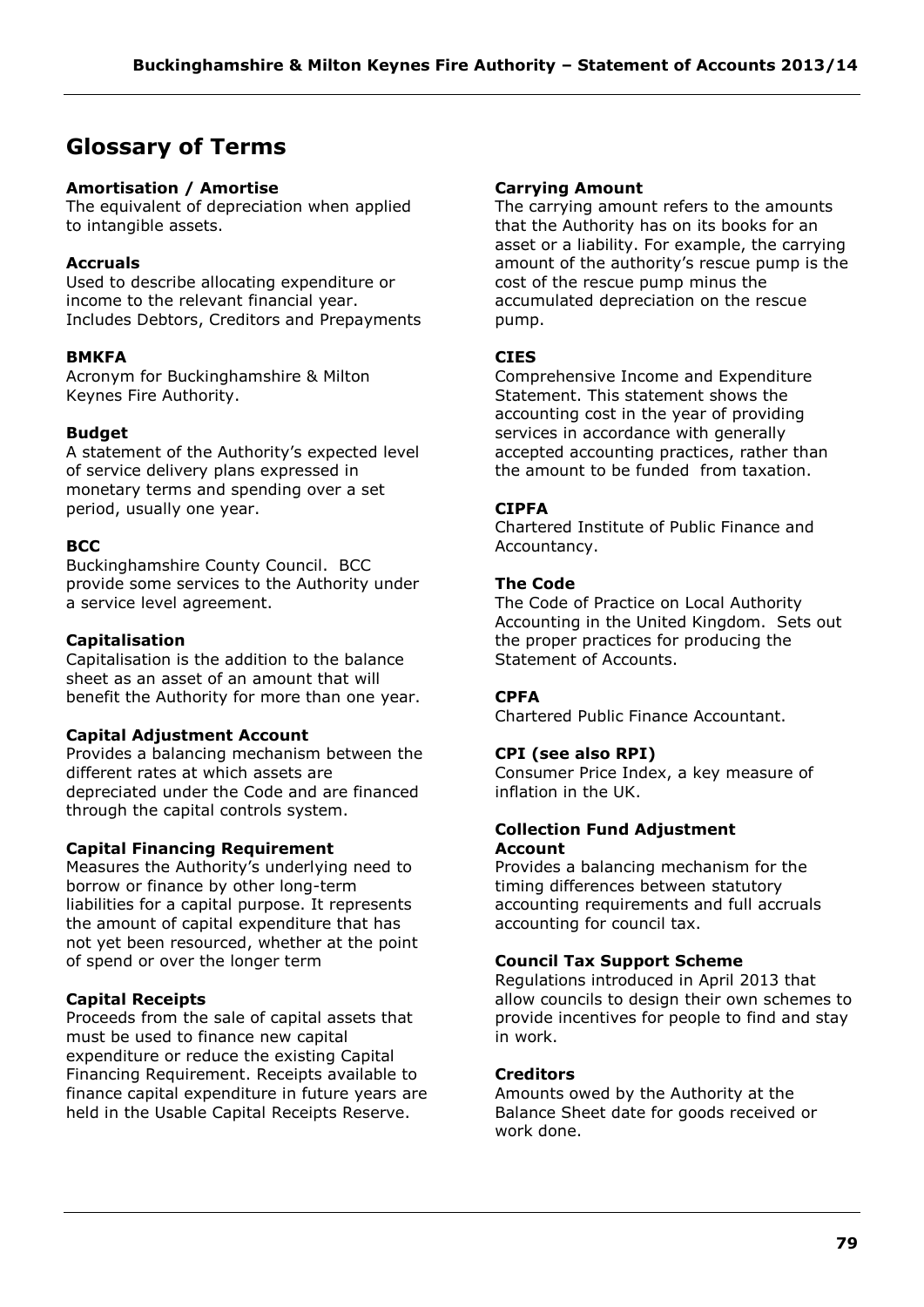#### **Curtailment**

The early payment of accrued pensions upon retirement.

# **DCLG**

Department for Communities and Local Government.

#### **Debtors**

Amounts due to the Authority but remaining unpaid at the Balance Sheet date.

## **Depreciation**

The loss of value of assets due to wear and tear, age or obsolescence.

## **Derecognition**

The removal of a previously recognised financial asset or liability from the balance sheet following the transfer of asset to a third party or expiry of contractural rights to an asset.

## **EUV**

Existing Use Value. The price at which a property can be sold on the open market assuming that it can only be used for the existing use for the foreseeable future.

#### **Fair Value**

Asset – the amount at which that asset could be bought or sold in a current transaction between willing parties, other than in a liquidation.

Liability- the amount at which that liability could be incurred or settled in a current transaction between willing parties, other than in liquidation.

#### **Financial Instrument**

A legal agreement involving some sort of monetary value. Financial instruments can be classified generally as equity based, representing ownership of the asset, or debt based, representing a loan made by an investor to the owner of the asset

#### **General Fund**

The balance held by the Authority against which the council tax is raised. The balance sheet shows the accumulated surplus from previous years.

#### **HMRC**

Her Majesty's Revenue & Customs.

## **IAS**

International Accounting Standards which have come into effect with the introduction of International Financial Reporting Standards(IFRS).

## **IAS 19 (formerly FRS17)**

The accounting standard that sets out (amongst other things) the requirements and accounting treatment for retirement benefits.

## **IFRS**

The International Financial Reporting Standards which became applicable from the 1<sup>st</sup> April 2010. All future accounts will be presented using these standards.

## **Impairments**

A downward movement in the value of assets; the opposite to revaluation (upwards) of asset values.

## **IRMP**

The Integrated Risk Management Plan covers the 3 years  $2010 - 13$  and explains what BMKFA is going to do to develop its services for the future.

# **LIFO**

Last in First Out is one of a number of methods for calculating the carrying value of inventories.

#### **Loans Outstanding**

Loans raised to finance capital spending which have to be repaid.

## **Local Government Pension Scheme (LGPS)**

Is the Pension Scheme provided by the Authority for employees not eligible to join the Firefighters' Pension Scheme.

# **Lower of Cost and Net Realisable Value**

A method for determining an asset's value such that either the original cost or the current replacement cost, whichever is lowest, is used for financial reporting purposes

#### **Materiality**

Information is material if its omission or misstatement could influence the economic decisions of users taken on the basis of the financial statements.